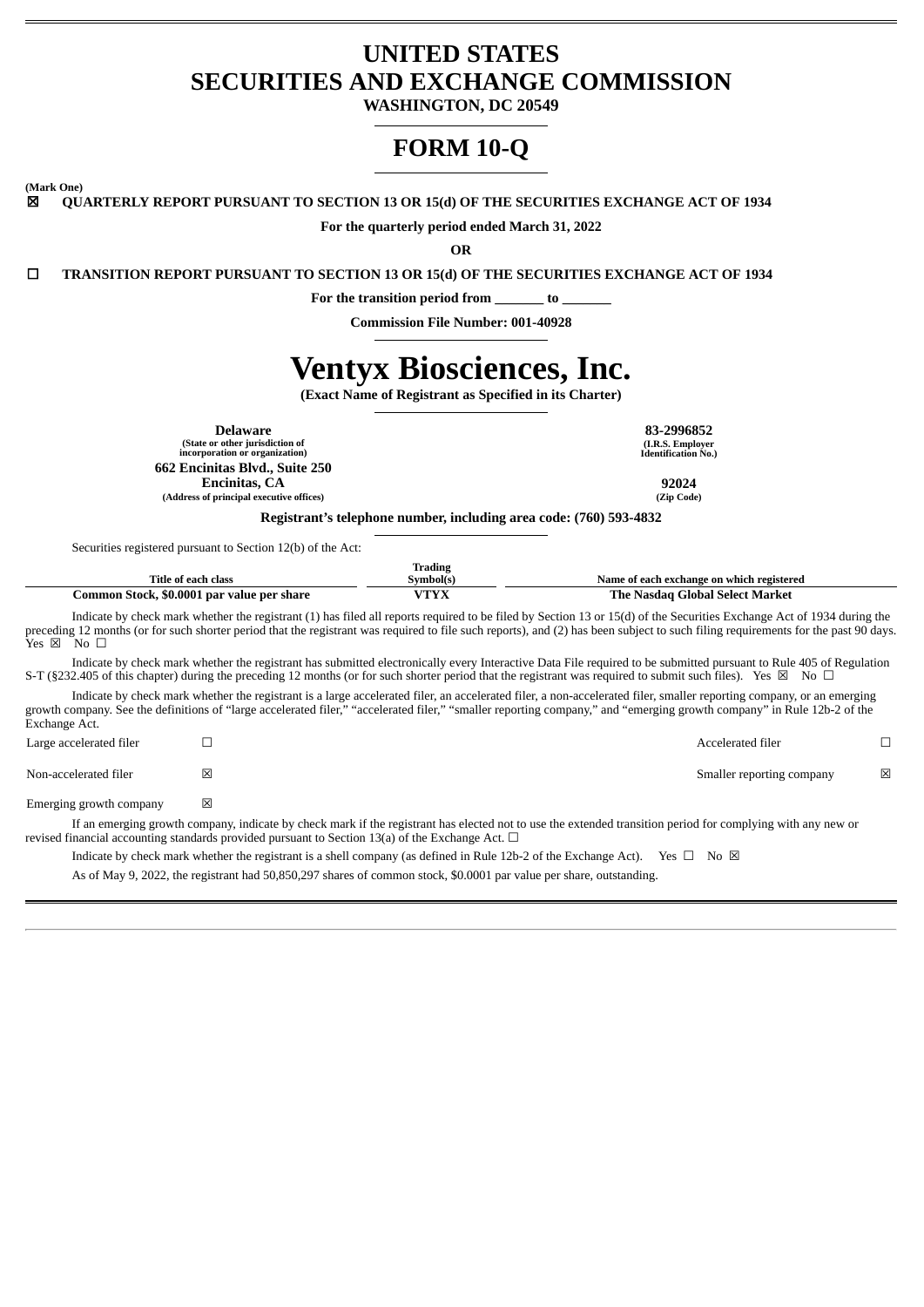| PART I.           | <b>FINANCIAL INFORMATION</b>                                                                 | ---- |
|-------------------|----------------------------------------------------------------------------------------------|------|
| Item 1.           | <b>Financial Statements (Unaudited)</b>                                                      |      |
|                   | <b>Condensed Consolidated Balance Sheets</b>                                                 |      |
|                   | <b>Condensed Consolidated Statements of Operations and Comprehensive Loss</b>                |      |
|                   | <b>Condensed Consolidated Statements of Stockholders' Equity (Deficit)</b>                   |      |
|                   | <b>Condensed Consolidated Statements of Cash Flows</b>                                       |      |
|                   | <b>Notes to Unaudited Condensed Consolidated Financial Statements</b>                        |      |
| Item 2.           | <b>Management's Discussion and Analysis of Financial Condition and Results of Operations</b> | 19   |
| Item 3.           | <b>Quantitative and Qualitative Disclosures About Market Risk</b>                            | 27   |
| Item 4.           | <b>Controls and Procedures</b>                                                               | 27   |
| PART II.          | <b>OTHER INFORMATION</b>                                                                     |      |
| Item 1.           | <b>Legal Proceedings</b>                                                                     | 28   |
| Item 1A.          | <b>Risk Factors</b>                                                                          | 28   |
| Item 2.           | Unregistered Sales of Equity Securities and Use of Proceeds                                  | 90   |
| Item 3.           | <b>Defaults Upon Senior Securities</b>                                                       | 90   |
| Item 4.           | <b>Mine Safety Disclosures</b>                                                               | 90   |
| Item 5.           | <b>Other Information</b>                                                                     | 90   |
| Item 6.           | <b>Exhibits</b>                                                                              | 91   |
| <b>Signatures</b> |                                                                                              | 92   |

i

**Page**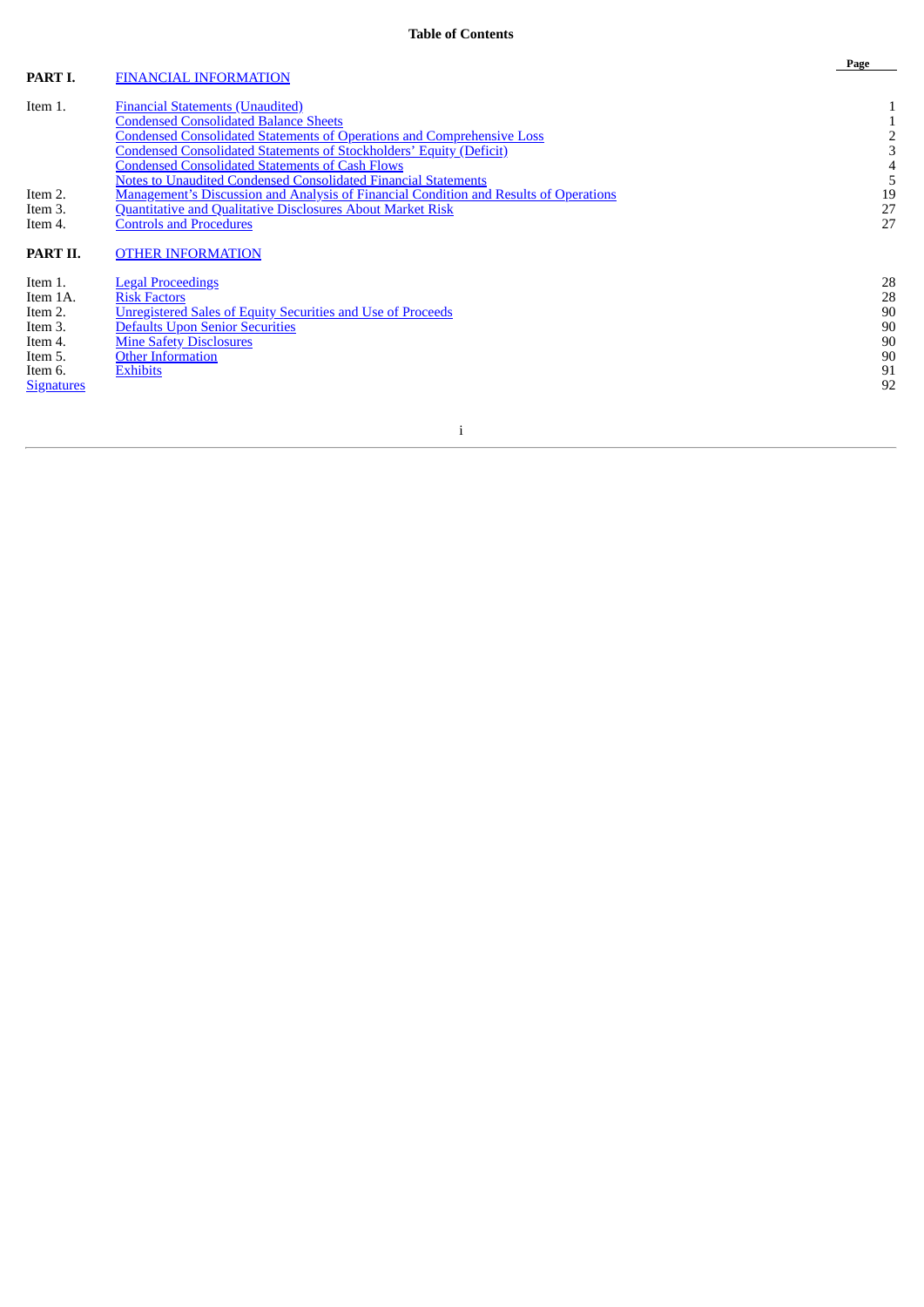## **SPECIAL NOTE REGARDING FORWARD-LOOKING STATEMENTS**

This Quarterly Report on Form 10-Q, or Quarterly Report, contains forward-looking statements that are based on our management's beliefs and assumptions and on information currently available to our management. All statements other than statements of historical facts included in this Quarterly Report are forward-looking statements. In some cases, you can identify forward-looking statements by the following words: "anticipate," "believe," "continue," "could," "estimate," "expect," "intend," "may," "ongoing," "plan," "potential," "predict," "project," "should," "will," "would" or the negative of these terms or other comparable terminology, although not all forward-looking statements contain these words.

These forward-looking statements involve risks, uncertainties and other factors that may cause our actual results, levels of activity, performance or achievements to be materially different from the information expressed or implied by these forward-looking statements. Although we believe that we have a reasonable basis for each forward-looking statement contained in this Quarterly Report, we caution you that these statements are based on a combination of facts and factors currently known by us and our projections of the future, about which we cannot be certain. Forward-looking statements in this Quarterly Report include, but are not limited to, statements about:

- our expectations regarding our product candidates and their related benefits;
- our beliefs regarding the perceived benefits and limitations of competing products, and the future of competing products and our industry;
- details regarding our strategic vision and product candidate pipeline;
- our beliefs regarding the success, cost and timing of our development activities and current and future clinical trials, including study design;
- the anticipated timing of releasing data for any current or future clinical trials;
- the anticipated timing of commencement, enrollment, and completion of any current or future clinical trials for our product candidates;
- the timing or likelihood of regulatory filings or other actions and related regulatory authority responses;
- any impact of the COVID-19 pandemic, or responses to the COVID-19 pandemic, on our business, clinical trials or personnel;
- any impact of the ongoing conflict in Ukraine and the imposition of sanctions against Russia and Belarus;
- the ability and willingness of third parties to engage in research and development activities on our behalf involving our product candidates, and our ability to leverage those activities;
- our expectations regarding the ease of administration associated with our product candidates;
- our expectations regarding the patient compatibility associated with our product candidates;
- our beliefs regarding the potential markets for our product candidates and our ability to serve those markets;
- the ability to obtain and maintain regulatory approval of any of our product candidates, and any related restrictions, limitations and/or warnings in the label of any approved product candidate;
- our ability to commercialize any approved products;
- the rate and degree of market acceptance of any approved products, if any;
- our ability to attract and retain key personnel;
- the accuracy of our estimates regarding our future revenue, operating expenses, capital requirements and needs for additional financing;
- our ability to obtain funding for our operations, including funding necessary to complete further development and any commercialization of our product candidates;

ii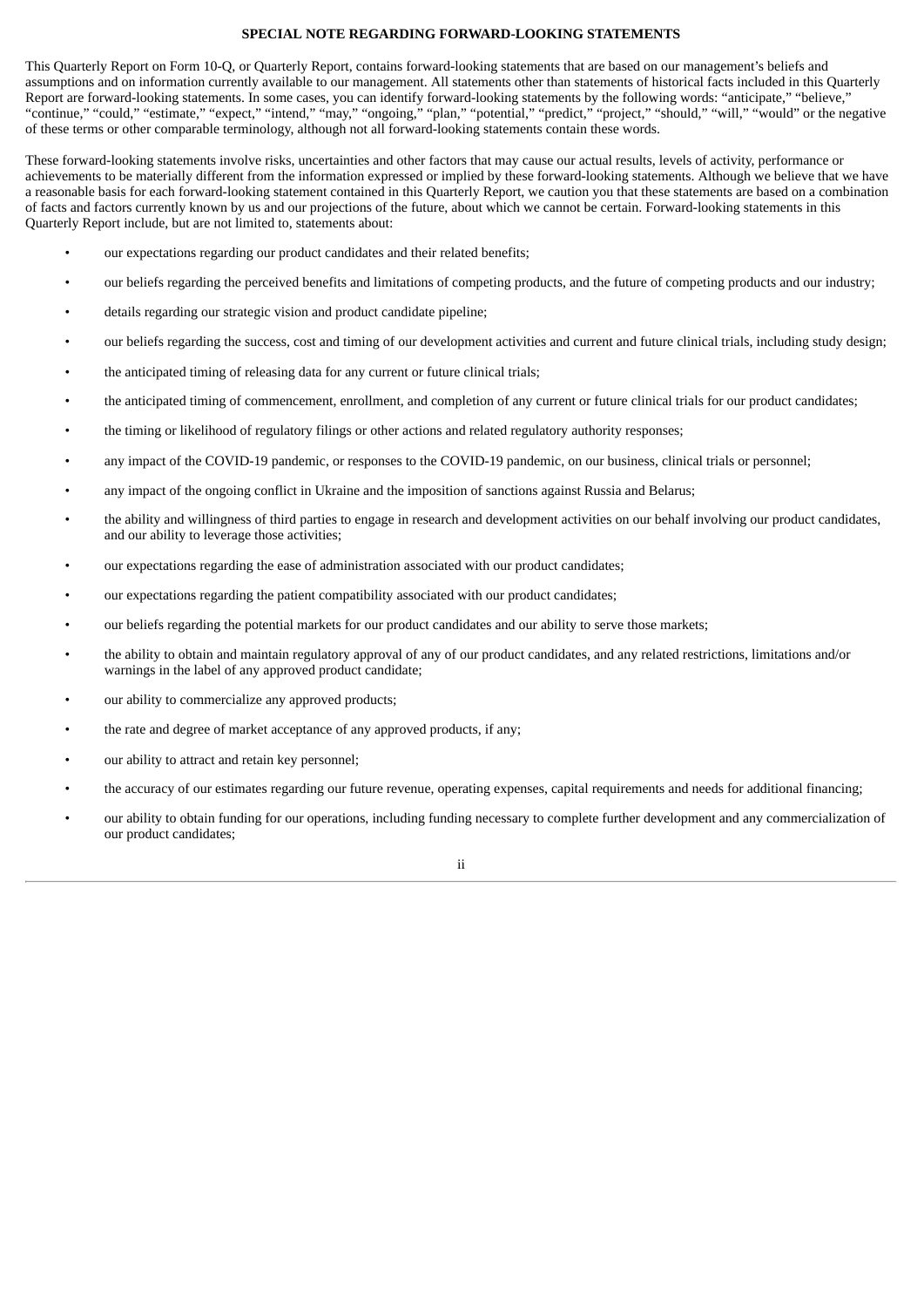- our ability to obtain, maintain, protect and enforce intellectual property protection for our product candidates and not infringe, misappropriate or otherwise violate the intellectual property of others;
- regulatory developments in the United States and foreign countries; and
- our expectations regarding the period during which we qualify as an "emerging growth company" under the JOBS Act, and a "smaller reporting company," as defined in Rule 12b-2 of the Exchange Act.

You should refer to Part II, Item 1A (Risk Factors) of this Quarterly Report for a discussion of other important factors that may cause our actual results to differ materially from those expressed or implied by our forward-looking statements. As a result of these factors, we cannot assure you that the forwardlooking statements in this Quarterly Report will prove to be accurate.

In addition, statements that "we believe" and similar statements reflect our beliefs and opinions on the relevant subject. These statements are based upon information available to us as of the date of this Quarterly Report, and although we believe such information forms a reasonable basis for such statements, such information may be limited or incomplete, and our statements should not be read to indicate that we have conducted a thorough inquiry into, or review of, all potentially available relevant information. These statements are inherently uncertain and investors are cautioned not to unduly rely upon these statements.

Furthermore, if our forward-looking statements prove to be inaccurate, the inaccuracy may be material. In light of the significant uncertainties in these forward-looking statements, you should not regard these statements as a representation or warranty by us or any other person that we will achieve our objectives and plans in any specified time frame, or at all. We undertake no obligation to publicly update any forward-looking statements, whether as a result of new information, future events or otherwise, except as required by law.

iii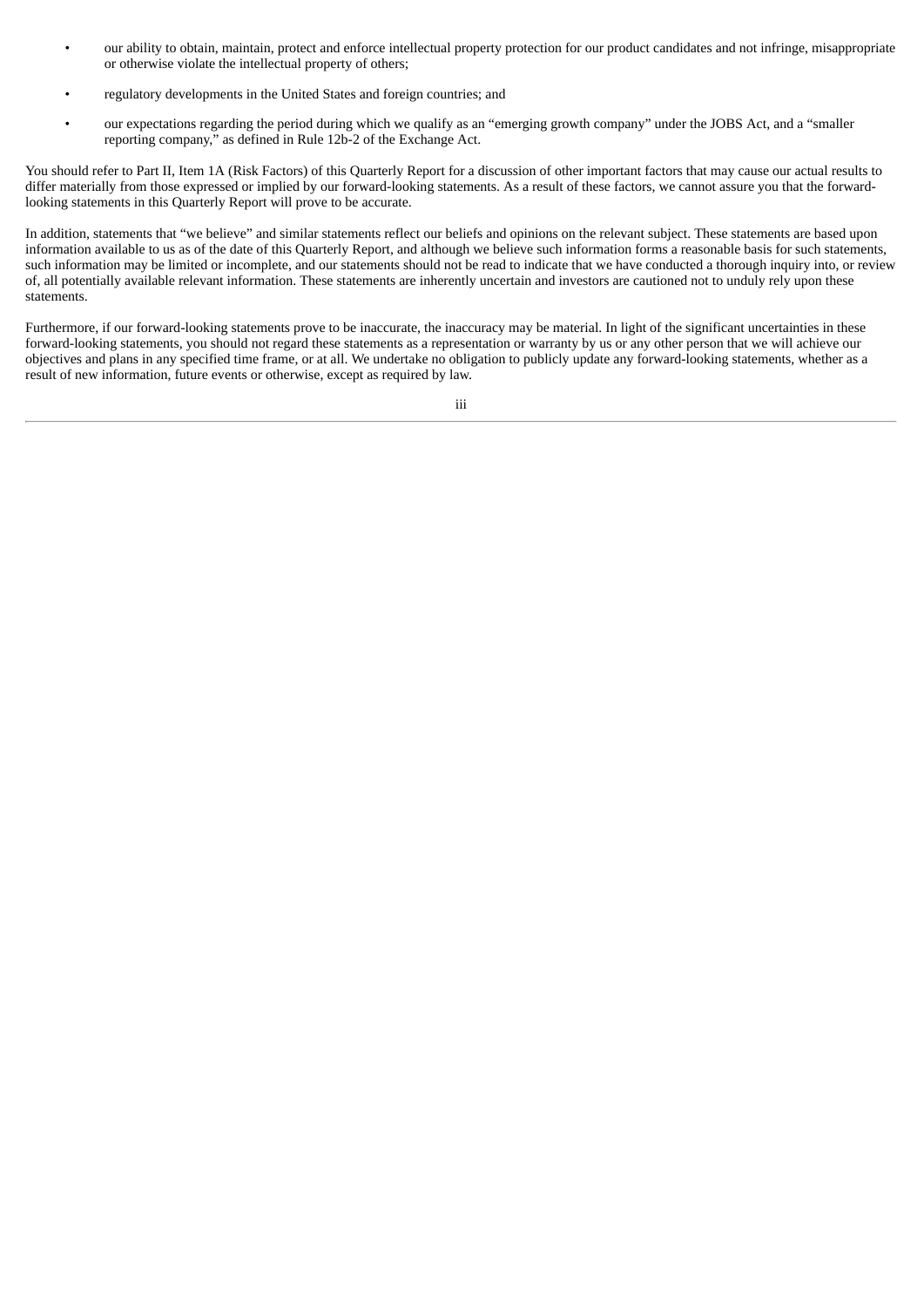## **PART I—FINANCIAL INFORMATION**

## **Ventyx Biosciences, Inc. Condensed Consolidated Balance Sheets (in thousands, except share amounts and par value data) (unaudited)**

<span id="page-4-2"></span><span id="page-4-1"></span><span id="page-4-0"></span>

|                                                                                                                                                                                                                                                                                                                     |              | March 31.<br>2022 |              | December 31.<br>2021 |
|---------------------------------------------------------------------------------------------------------------------------------------------------------------------------------------------------------------------------------------------------------------------------------------------------------------------|--------------|-------------------|--------------|----------------------|
| <b>Assets</b>                                                                                                                                                                                                                                                                                                       |              |                   |              |                      |
| Current assets:                                                                                                                                                                                                                                                                                                     |              |                   |              |                      |
| Cash and cash equivalents                                                                                                                                                                                                                                                                                           | $\mathbb{S}$ | 41.690            | $\mathbb{S}$ | 70,791               |
| Marketable securities                                                                                                                                                                                                                                                                                               |              | 212,656           |              | 187,785              |
| Prepaid expenses and other assets (includes related party amounts of \$34 and \$29,<br>respectively)                                                                                                                                                                                                                |              | 3,159             |              | 4,444                |
| Total current assets                                                                                                                                                                                                                                                                                                |              | 257,505           |              | 263,020              |
| Property and equipment, net                                                                                                                                                                                                                                                                                         |              | 275               |              | 254                  |
| Operating lease right-of-use assets                                                                                                                                                                                                                                                                                 |              | 1,312             |              |                      |
| Marketable securities                                                                                                                                                                                                                                                                                               |              | 18,801            |              | 28.148               |
| Other long-term assets                                                                                                                                                                                                                                                                                              |              | 60                |              | 60                   |
| <b>Total assets</b>                                                                                                                                                                                                                                                                                                 | \$           | 277,953           | \$           | 291,482              |
| Liabilities and stockholders' equity                                                                                                                                                                                                                                                                                |              |                   |              |                      |
| Current liabilities:                                                                                                                                                                                                                                                                                                |              |                   |              |                      |
| Accounts payable (includes related party amounts of \$305 and \$0, respectively)                                                                                                                                                                                                                                    | \$           | 7,114             | \$           | 4,661                |
| Accrued expenses (includes related party amounts of \$73 and \$175, respectively)                                                                                                                                                                                                                                   |              | 10,399            |              | 7,622                |
| Current portion of operating lease liabilities                                                                                                                                                                                                                                                                      |              | 278               |              |                      |
| <b>Total current liabilities</b>                                                                                                                                                                                                                                                                                    |              | 17,791            |              | 12,283               |
| Operating lease liabilities, net of current portion                                                                                                                                                                                                                                                                 |              | 1,039             |              |                      |
| <b>Total liabilities</b>                                                                                                                                                                                                                                                                                            |              | 18,830            |              | 12,283               |
| Commitments and contingencies (Note 6)                                                                                                                                                                                                                                                                              |              |                   |              |                      |
| Stockholders' equity:                                                                                                                                                                                                                                                                                               |              |                   |              |                      |
| Common stock, \$0.0001 par value; 900,000,000 shares authorized at March 31, 2022<br>and December 31, 2021; 50,825,116 and 50,526,702 shares issued at March 31, 2022<br>and December 31, 2021, respectively; 50,729,820 and 50,408,830 shares outstanding<br>at March 31, 2022 and December 31, 2021, respectively |              | 5                 |              | 5                    |
| Additional paid-in capital                                                                                                                                                                                                                                                                                          |              | 400.607           |              | 397,051              |
| Accumulated other comprehensive loss                                                                                                                                                                                                                                                                                |              | (958)             |              | (58)                 |
| Accumulated deficit                                                                                                                                                                                                                                                                                                 |              | (140, 531)        |              | (117,799)            |
|                                                                                                                                                                                                                                                                                                                     |              | 259,123           |              | 279,199              |
| Total stockholders' equity                                                                                                                                                                                                                                                                                          |              |                   |              |                      |
| Total liabilities and stockholders' equity                                                                                                                                                                                                                                                                          | \$           | 277,953           | \$           | 291,482              |

The accompanying notes are an integral part of these condensed consolidated financial statements.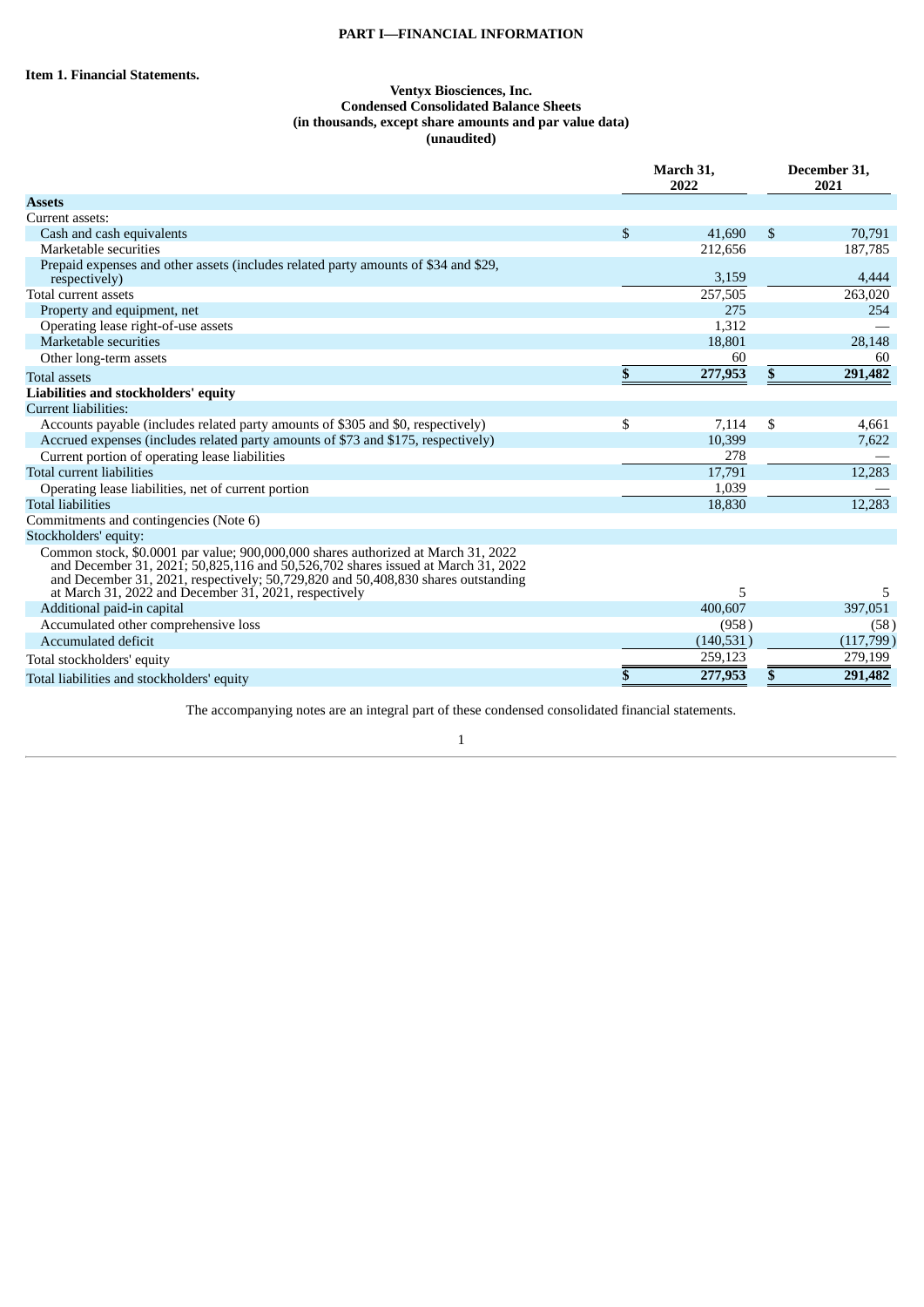## **Ventyx Biosciences, Inc. Condensed Consolidated Statements of Operations and Comprehensive Loss (in thousands, except share and per share amounts) (unaudited)**

<span id="page-5-0"></span>

|                                                                                                    | <b>Three Months Ended</b><br>March 31, |     |           |  |  |
|----------------------------------------------------------------------------------------------------|----------------------------------------|-----|-----------|--|--|
|                                                                                                    | 2022                                   |     | 2021      |  |  |
| Operating expenses:                                                                                |                                        |     |           |  |  |
| Research and development (includes related party amounts of \$203 and \$208,<br>respectively)      | \$<br>17,409                           | \$  | 24,601    |  |  |
| General and administrative (includes related party amounts of \$0 and \$116,<br>respectively)      | 5,338                                  |     | 747       |  |  |
| Total operating expenses                                                                           | 22,747                                 |     | 25,348    |  |  |
| Loss from operations                                                                               | (22, 747)                              |     | (25, 348) |  |  |
| Other (income) expense:                                                                            |                                        |     |           |  |  |
| Other income                                                                                       | (15)                                   |     |           |  |  |
| Interest expense - related party                                                                   |                                        |     | 99        |  |  |
| Change in fair value of notes and derivative - related party                                       |                                        |     | 11,051    |  |  |
| Change in fair value of Series A tranche liability                                                 |                                        |     | 1,147     |  |  |
| Total other (income) expense                                                                       | (15)                                   |     | 12,297    |  |  |
| Net loss                                                                                           | (22, 732)                              |     | (37, 645) |  |  |
| Deemed dividend                                                                                    |                                        |     | (1,552)   |  |  |
| Net loss attributable to common shareholders                                                       | (22, 732)                              | \$  | (39, 197) |  |  |
| Net loss                                                                                           | \$<br>(22, 732)                        | \$  | (37, 645) |  |  |
| Unrealized loss on marketable securities                                                           | (942)                                  |     |           |  |  |
| Foreign currency translation                                                                       | 42                                     |     |           |  |  |
| Comprehensive loss                                                                                 | (23, 632)                              | \$  | (37, 643) |  |  |
| Net loss per share attributable to common shareholders, basic and diluted                          | (0.45)                                 | SS. | (15.22)   |  |  |
| Shares used to compute basic and diluted net loss per share attributable to common<br>shareholders | 50,585,255                             |     | 2,575,619 |  |  |

The accompanying notes are an integral part of these condensed consolidated financial statements.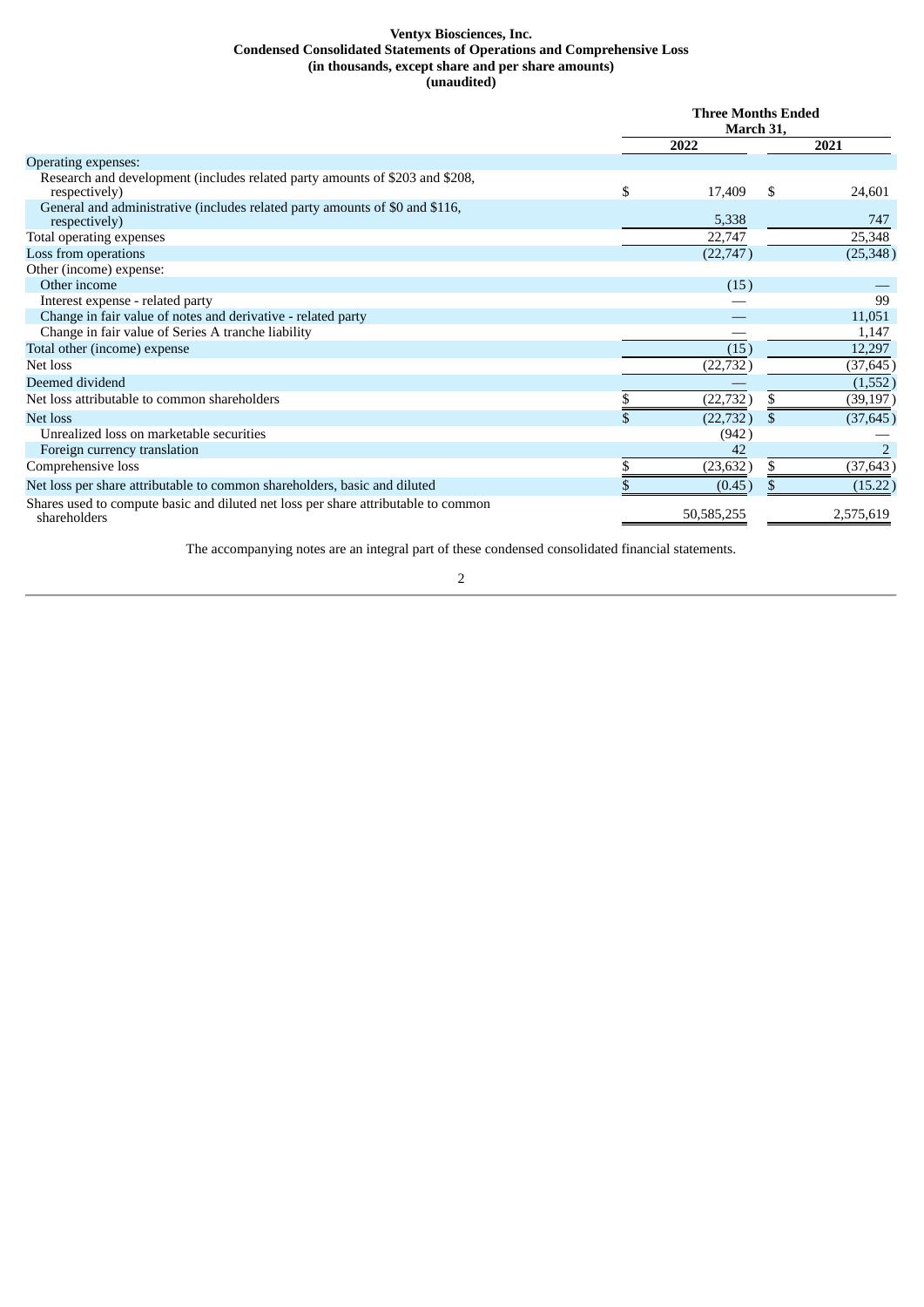## **Ventyx Biosciences, Inc. Condensed Consolidated Statements of Stockholders' Equity (Deficit) For the Three Months Ended March 31, 2022 and 2021 (in thousands, except share amounts) (unaudited)**

<span id="page-6-0"></span>

|                                                                   |                             |        |               |                               |                          |                          |                          | Accumulated              |                          |               |
|-------------------------------------------------------------------|-----------------------------|--------|---------------|-------------------------------|--------------------------|--------------------------|--------------------------|--------------------------|--------------------------|---------------|
|                                                                   | <b>Series A Convertible</b> |        |               | <b>Series A-1 Convertible</b> |                          |                          | <b>Additional</b>        | Other                    |                          | <b>Total</b>  |
|                                                                   | <b>Preferred Stock</b>      |        |               | <b>Preferred Stock</b>        |                          | <b>Common Stock</b>      | Paid-in                  | Comprehensive            | Accumulated              | Stockholders' |
|                                                                   | <b>Shares</b>               | Amount | <b>Shares</b> | Amount                        | <b>Shares</b>            | Amount                   | Capital                  | Loss                     | Deficit                  | Equity        |
| <b>Balance at December 31, 2021</b>                               |                             |        |               |                               | 50,408,830               |                          | 397,051                  | (58)                     | $(117,799)$ \$           | 279,199       |
| Issuance of common stock upon exercise of stock<br>options        |                             |        |               |                               | 298,414                  | _                        | 86                       | $\overline{\phantom{a}}$ | $\overline{\phantom{0}}$ | 86            |
| Vesting of restricted common stock                                | _                           |        |               |                               | 22,576                   | _                        | _                        |                          | _                        |               |
| Adjustment to offering expenses in the initial public<br>offering |                             |        |               |                               |                          |                          | 26                       |                          |                          | 26            |
| Stock-based compensation expense                                  | $\overline{\phantom{0}}$    | $-$    | –             | $\overline{\phantom{a}}$      | $\overline{\phantom{0}}$ | $\overline{\phantom{0}}$ | 3,444                    | $\overline{\phantom{0}}$ | $\overline{\phantom{0}}$ | 3,444         |
| Unrealized loss on marketable securities                          |                             |        |               |                               | _                        |                          |                          | (942)                    | $\overline{\phantom{0}}$ | (942)         |
| Foreign currency translation                                      | –                           |        |               | $\overline{\phantom{a}}$      | $\overline{\phantom{a}}$ |                          | $-$                      | 42                       | $-$                      | 42            |
| Net loss                                                          | $\overline{\phantom{0}}$    |        | $-$           | $\overline{\phantom{a}}$      |                          | —                        | $\overline{\phantom{0}}$ | $\overline{\phantom{m}}$ | (22, 732)                | (22, 732)     |
| <b>Balance at March 31, 2022</b>                                  | $\overline{\phantom{0}}$    |        |               |                               | 50,729,820               |                          | 400,607                  | (958)                    | (140, 531)               | 259,123       |

|                                                                          |                             |                          |                               |                                           |                     |                          |                   | Accumulated              |                          |               |  |
|--------------------------------------------------------------------------|-----------------------------|--------------------------|-------------------------------|-------------------------------------------|---------------------|--------------------------|-------------------|--------------------------|--------------------------|---------------|--|
|                                                                          | <b>Series A Convertible</b> |                          | <b>Series A-1 Convertible</b> |                                           |                     |                          | <b>Additional</b> | Other                    |                          | <b>Total</b>  |  |
|                                                                          | <b>Preferred Stock</b>      |                          | <b>Preferred Stock</b>        |                                           | <b>Common Stock</b> |                          | Paid-in           | Comprehensive            | Accumulated              | Stockholders' |  |
|                                                                          | <b>Shares</b>               | Amount                   | <b>Shares</b>                 | Amount                                    | Shares              | Amount                   | Capital           | Loss                     | Deficit                  | Deficit       |  |
| <b>Balance at December 31, 2020</b>                                      | $\overline{\phantom{0}}$    |                          |                               |                                           | 2,059,157           |                          | 1,847             |                          | (32,501)                 | (30,654)      |  |
| Issuance of preferred stock upon modification and<br>conversion of notes |                             |                          | 12.713.585                    | 38,911                                    |                     |                          | 1.735             |                          | $\overline{\phantom{0}}$ | 1,735         |  |
| Acquisition of Oppilan and Zomagen                                       |                             |                          | 6,052,911                     | 18,526                                    | 818,798             |                          | 2,820             | $-$                      | $\overline{\phantom{0}}$ | 2,820         |  |
| Issuance of preferred stock and common stock, net of<br>legal fees       | 6,283,401                   | 55,301                   | —                             |                                           | 507,133             |                          | 1,552             | $\overline{\phantom{0}}$ | (1,552)                  |               |  |
| Vesting of restricted common stock                                       |                             |                          |                               |                                           | 25,606              |                          |                   |                          | –                        |               |  |
| Stock-based compensation expense                                         |                             |                          |                               |                                           | _                   | –                        | 80                | _                        | –                        | 80            |  |
| Foreign currency translation                                             | $\overline{\phantom{0}}$    | $\overline{\phantom{a}}$ | __                            | $\qquad \qquad \overline{\qquad \qquad }$ |                     | $\overline{\phantom{0}}$ |                   |                          | $\overline{\phantom{0}}$ | $\mathcal{D}$ |  |
| Net loss                                                                 | $\overline{\phantom{a}}$    | _                        | _                             |                                           | $-$                 |                          |                   | $\overline{\phantom{0}}$ | (37, 645)                | (37, 645)     |  |
| <b>Balance at March 31, 2021</b>                                         | 6,283,401                   | 55,301                   | 18,766,496                    | 57,437                                    | 3.410.694           |                          | 8,034             |                          | (71,698)                 | (63, 662)     |  |

The accompanying notes are an integral part of these condensed consolidated financial statements.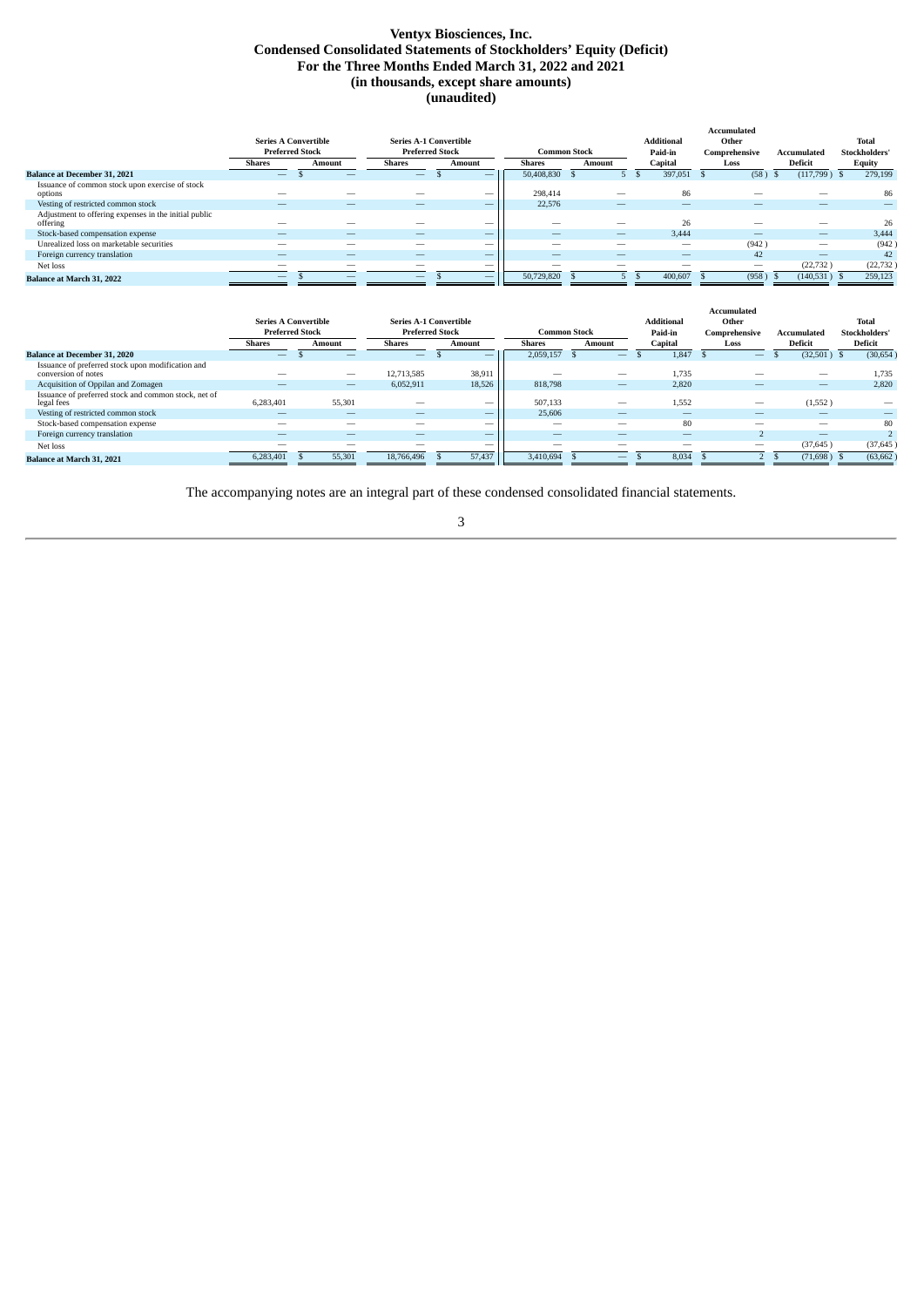## **Ventyx Biosciences, Inc. Condensed Consolidated Statements of Cash Flows (in thousands) (unaudited)**

<span id="page-7-0"></span>

|                                                                                          | <b>Three Months Ended</b><br>March 31, |           |    |           |  |  |  |
|------------------------------------------------------------------------------------------|----------------------------------------|-----------|----|-----------|--|--|--|
|                                                                                          |                                        | 2022      |    | 2021      |  |  |  |
| <b>Cash flows from operating activities:</b>                                             |                                        |           |    |           |  |  |  |
| Net loss                                                                                 | \$                                     | (22, 732) | \$ | (37, 645) |  |  |  |
| Adjustments to reconcile net loss to net cash used in operating activities               |                                        |           |    |           |  |  |  |
| Depreciation                                                                             |                                        | 21        |    | 1         |  |  |  |
| Amortization of right-of-use assets - operating                                          |                                        | 69        |    |           |  |  |  |
| Stock-based compensation                                                                 |                                        | 3,444     |    | 80        |  |  |  |
| Non-cash interest - related party                                                        |                                        |           |    | 99        |  |  |  |
| Change in fair value of notes and derivative - related party                             |                                        |           |    | 11,051    |  |  |  |
| Change in fair value of Series A tranche liability                                       |                                        |           |    | 1,147     |  |  |  |
| Acquired in-process research and development                                             |                                        |           |    | 21,781    |  |  |  |
| Changes in operating assets and liabilities:                                             |                                        |           |    |           |  |  |  |
| Prepaid expenses and other assets (includes related party amounts of (\$5) and           |                                        |           |    |           |  |  |  |
| (\$356), respectively)                                                                   |                                        | 5,099     |    | (685)     |  |  |  |
| <b>Operating lease liabilities</b>                                                       |                                        | (64)      |    |           |  |  |  |
| Accounts payable (includes related party amounts of \$305 and (\$134), respectively)     |                                        | (1,782)   |    | 103       |  |  |  |
| Accrued expenses (includes related party amounts of (\$101) and (\$3), respectively)     |                                        | 3,219     |    | 1,049     |  |  |  |
| Net cash used in operating activities                                                    |                                        | (12, 726) |    | (3,019)   |  |  |  |
| <b>Cash flows from investing activities:</b>                                             |                                        |           |    |           |  |  |  |
| Acquisition of Oppilan and Zomagen, net of cash                                          |                                        |           |    | 1,899     |  |  |  |
| Purchases of marketable securities, available-for-sale                                   |                                        | (68, 675) |    |           |  |  |  |
| Proceeds from maturities of marketable securities, available-for-sale                    |                                        | 52,210    |    |           |  |  |  |
| Purchases of property and equipment                                                      |                                        | (38)      |    |           |  |  |  |
| Net cash (used in) provided by investing activities                                      |                                        | (16,503)  |    | 1,899     |  |  |  |
| <b>Cash flows from financing activities:</b>                                             |                                        |           |    |           |  |  |  |
| Proceeds from issuance of Series A convertible preferred stock,<br>net of offering costs |                                        |           |    | 56,415    |  |  |  |
| Proceeds from exercise of stock options                                                  |                                        | 86        |    |           |  |  |  |
| Proceeds from issuance of SAFE notes, net                                                |                                        |           |    | 450       |  |  |  |
| Net cash provided by financing activities                                                |                                        | 86        |    | 56,865    |  |  |  |
| Effect of exchange rates on cash and cash equivalents                                    |                                        | 42        |    | 2         |  |  |  |
| Net increase (decrease) in cash and cash equivalents                                     |                                        | (29, 101) |    | 55,747    |  |  |  |
| Cash and cash equivalents, beginning of period                                           |                                        | 70,791    |    | 244       |  |  |  |
| Cash and cash equivalents, end of period                                                 | \$                                     | 41,690    | \$ | 55,991    |  |  |  |
|                                                                                          |                                        |           |    |           |  |  |  |
| Supplemental disclosure for non-cash activities                                          |                                        |           |    |           |  |  |  |
| Conversion of promissory and SAFE notes - related party                                  | \$                                     |           | \$ | 38,911    |  |  |  |
| Stock issued for the acquisition of Oppilan and Zomagen                                  | \$                                     |           | \$ | 21,345    |  |  |  |
| Unrealized loss on marketable securities                                                 | \$                                     | (942)     | \$ |           |  |  |  |

The accompanying notes are an integral part of these condensed consolidated financial statements.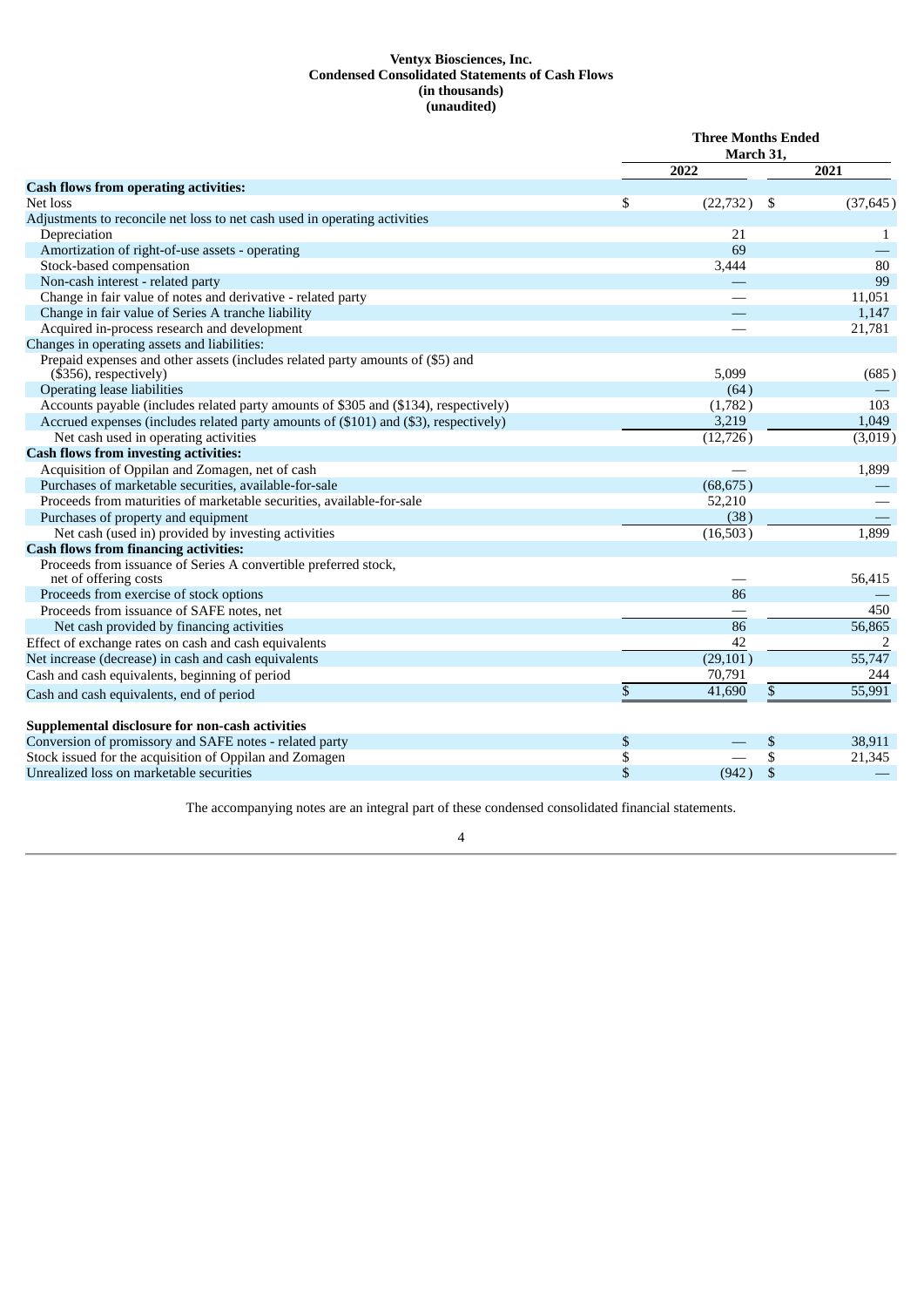#### **Ventyx Biosciences, Inc. Notes to Unaudited Condensed Consolidated Financial Statements**

## <span id="page-8-0"></span>**1. Organization and Business**

## *Organization*

Ventyx Biosciences, Inc. ("Ventyx" or "the Company") is a clinical-stage pharmaceutical company developing a pipeline of novel small molecule product candidates to address a range of inflammatory diseases with significant unmet medical need. The Company was incorporated in the State of Delaware in November 2018, with its principal operations in California. The Company leverages its drug discovery and development expertise to develop novel and differentiated therapeutics that target both the innate and adaptive immune system.

## *Initial Public Offering*

The Company's registration statement on Form S-1 ("Registration Statement") related to its initial public offering ("IPO") was declared effective on October 20, 2021, and the Company's common stock began trading on the Nasdaq Global Select Market ("Nasdaq") on October 21, 2021. In its initial public offering, the Company sold an aggregate of 10,893,554 shares of its common stock, including 1,420,898 shares sold pursuant to the underwriters' over-allotment option, at a public offering price of \$16.00 per share. The Company received net proceeds of approximately \$158.8 million, after deducting underwriting discounts and commissions and offering expenses payable by the Company, from sales of its shares in the IPO.

In connection with the closing of the initial public offering, all 12.5 million outstanding shares of Series A Convertible Preferred Stock ("Series A Preferred Stock"), 18.8 million outstanding shares of Series A-1 Convertible Preferred Stock ("Series A-1 Preferred Stock") and 4.0 million shares of Series B Convertible Preferred Stock ("Series B Preferred Stock") converted into an aggregate of 35.3 million shares of common stock.

## **2. Summary of Significant Accounting Policies**

## *Basis of Presentation*

The presentation of the Company's condensed consolidated financial statements as of and for the three months ended March 31, 2022 and 2021 reflect the financial results of Ventyx Biosciences, Inc. and its two acquired wholly owned subsidiaries, Oppilan Pharma Ltd ("Oppilan") and Zomagen Biosciences Ltd. ("Zomagen"), on a consolidated basis, as of the acquisition date of February 26, 2021 (Note 5). All intercompany transactions and balances have been eliminated in consolidation.

The accompanying unaudited condensed consolidated financial statements have been prepared in accordance with United States generally accepted accounting principles ("U.S. GAAP") and with the rules and regulations of the U.S. Securities and Exchange Commission ("SEC") regarding interim financial information. The condensed consolidated balance sheet data as of December 31, 2021 was derived from the Company's audited financial statements. Certain information and disclosures normally included in consolidated financial statements prepared in accordance with GAAP have been condensed or omitted. Accordingly, these condensed consolidated financial statements and notes thereto should be read in conjunction with the Company's audited financial statements for the year ended December 31, 2021 and the notes thereto included in the Company's annual report on Form 10-K filed with the SEC on March 23, 2022.

The unaudited financial information for the interim periods presented herein reflects all adjustments which, in the opinion of management, are necessary for a fair presentation of the financial condition and results of operation for the periods presented, with such adjustments consisting only of normal recurring adjustments. The results for the three months ended March 31, 2022 are not necessarily indicative of the results expected for the full year ending December 31, 2022 or any future period.

## *Use of Estimates*

The preparation of consolidated financial statements in conformity with U.S. GAAP requires management to make estimates and assumptions that affect the amounts reported in the Company's consolidated financial statements and accompanying notes. On an ongoing basis, the Company evaluates its estimates and judgments, which are based on historical and anticipated results and trends and on various other assumptions that management believes to be reasonable under the circumstances. By their nature, estimates are subject to an inherent degree of uncertainty and, as such, actual results may differ from management's estimates.

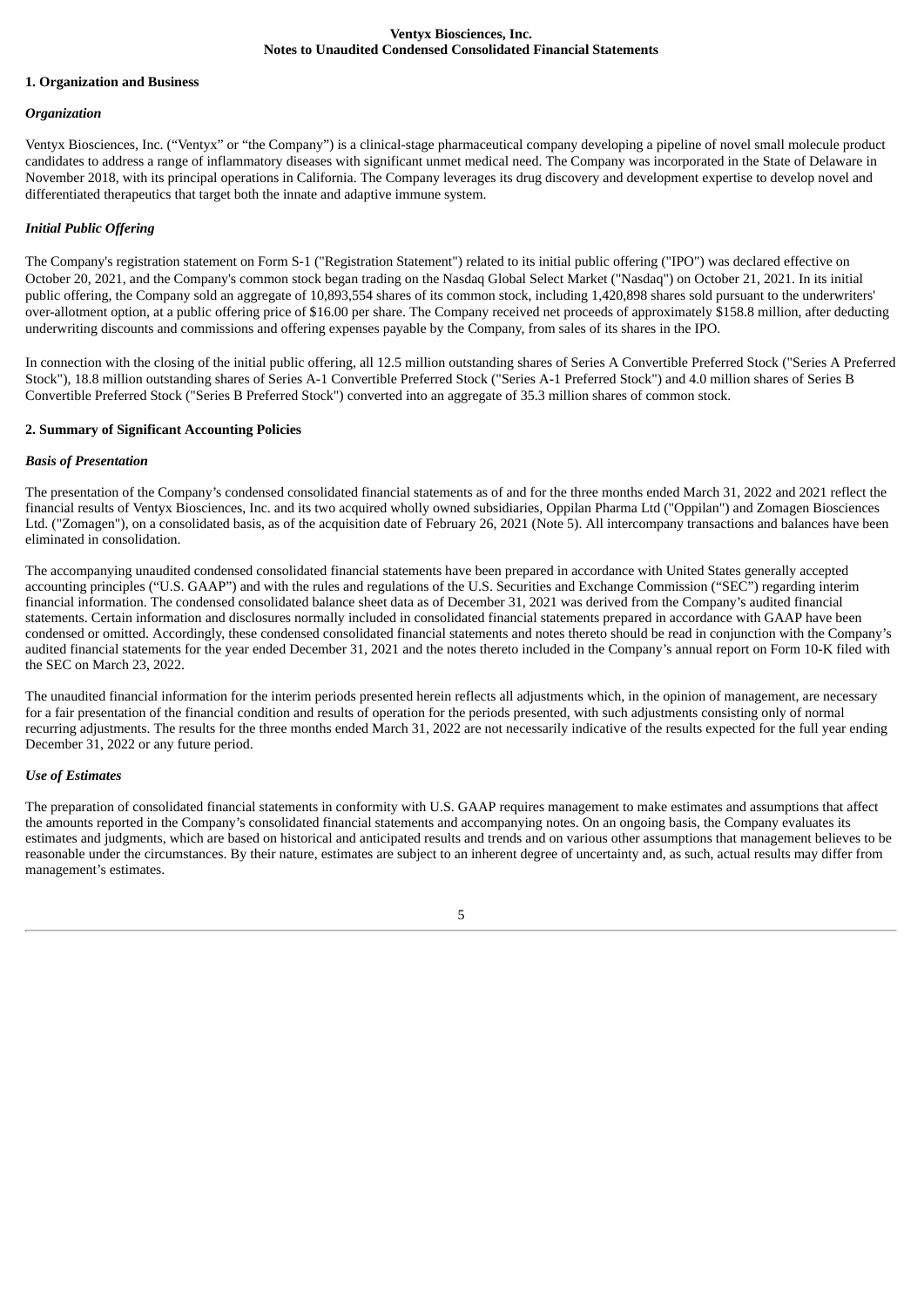## *Fair Value of Financial Instruments*

The Company follows Accounting Standards Codification ("ASC") 820-10, *Fair Value Measurements and Disclosures* ("ASC 820-10"), issued by the Financial Accounting Standards Board ("FASB") with respect to fair value reporting for financial assets and liabilities. The carrying amounts of the Company's current financial assets and current financial liabilities are considered to be representative of their respective fair values because of the shortterm nature of those instruments. Financial assets and liabilities measured at fair value on a recurring basis include cash equivalents, marketable securities, the change of control derivative liability, the fair value of the Simple Agreements for Future Equity ("SAFEs" or "Convertible SAFE Notes"), and the fair value of the Series A tranche liability. None of the Company's non-financial assets or liabilities are recorded at fair value on a non-recurring basis.

## *Net Loss Per Share*

Basic net loss per share is computed using the weighted average number of common shares outstanding during the period. Diluted net loss per share is computed using the sum of the weighted average number of common shares outstanding during the period, plus the weighted average number of potential shares of common stock from the assumed exercise of stock options, the assumed vesting of restricted stock awards and restricted stock units and the number of shares purchasable under the 2021 Employee Stock Purchase Plan ("2021 ESPP"), if dilutive. Since the Company was in a net loss position, basic and diluted net loss per share was the same for each of the periods presented.

## *Comprehensive Loss*

Comprehensive loss is defined as a change in equity during a period from transactions and other events and circumstances from non-owner sources. Comprehensive loss is comprised of net loss, foreign currency translation adjustments and unrealized gains (losses) on marketable securities.

## *Recent Accounting Pronouncements*

## *Recently Issued Accounting Pronouncements Not Yet Adopted*

As an "emerging growth company," the Company is allowed by the Jumpstart Our Business Startups Act to delay adoption of new or revised accounting pronouncements applicable to public companies until such pronouncements are made applicable to private companies. The Company has elected to use the adoption dates applicable to private companies. As a result, the Company's financial statements may not be comparable to the financial statements of issuers who are required to comply with the effective date for new or revised accounting standards that are applicable to public companies.

In June 2016, the Financial Accounting Standards Board ("FASB") issued Accounting Standards Update ("ASU") No. 2016-13, *Financial Instruments— Credit Losses: Measurement of Credit Losses on Financial Instruments* ("ASU 2016-13") which amends the impairment model by requiring entities to use a forward-looking approach based on expected losses to estimate credit losses on certain types of financial instruments, including trade receivables and available-for-sale debt securities. ASU 2016-13 is effective for the Company's annual periods beginning after 2023, with early adoption permitted. The Company is currently evaluating the impact the adoption of this guidance will have on its condensed consolidated financial statements and related disclosures.

In August 2020, the FASB issued ASU No. 2020-06, *Debt—Debt with Conversion and Other Options (Subtopic 470-20) and Derivatives and Hedging—* Contracts in Entity's Own Equity (Subtopic 815-40): Accounting for Convertible Instruments and Contracts in Entity's Own Equity ("ASU 2020-06"), which, among other things, provides guidance on how to account for contracts on an entity's own equity. This ASU simplifies the accounting for certain financial instruments with characteristics of liabilities and equity. Specifically, the ASU eliminated the need for the Company to assess whether a contract on the entity's own equity (1) permits settlement in unregistered shares, (2) whether counterparty rights rank higher shareholder's rights, and (3) whether collateral is required. In addition, this ASU requires incremental disclosure related to contracts on the entity's own equity and clarifies the treatment of certain financial instruments accounted for under this ASU on earnings per share. This ASU may be applied on a full retrospective or modified retrospective basis. The amendments within this ASU are effective for the Company's fiscal years beginning after December 15, 2023, including interim periods within those fiscal years. Early adoption of the ASU is permitted for fiscal years beginning after December 15, 2020, including interim periods within those fiscal years. The Company is currently evaluating the potential impact that this standard may have on its condensed consolidated financial statements and related disclosures.

## *Recently Issued Accounting Pronouncements Adopted*

In February 2016, the FASB issued ASU No. 2016-02, *Leases* (Topic 842). This guidance requires lessees to recognize right-of-use ("ROU") assets and lease liabilities on the balance sheet and disclose key information about leasing arrangements. The Company

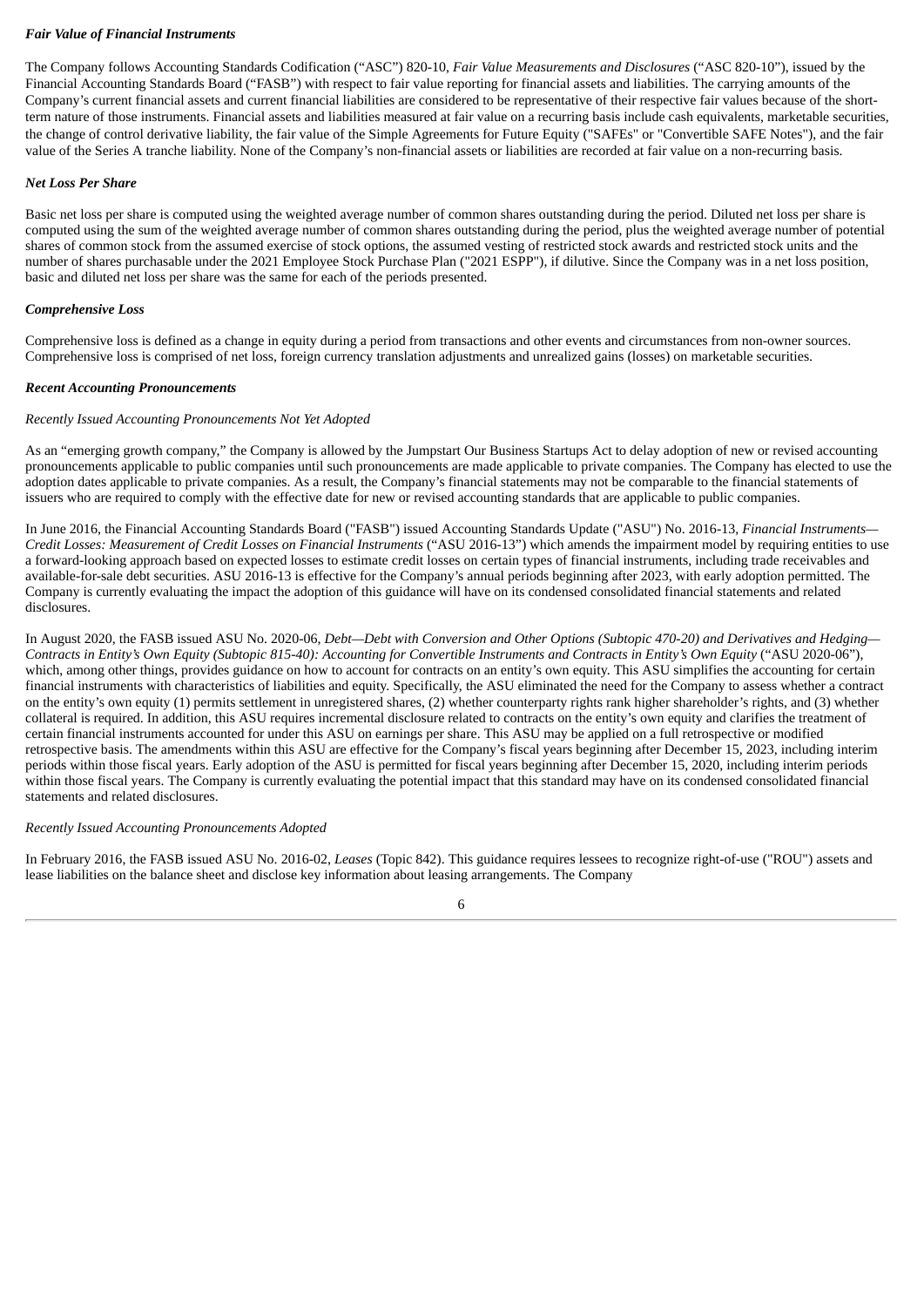adopted this standard effective January 1, 2022, using the modified retrospective transition method applied at the effective date of the standard. Results for reporting periods beginning after January 1, 2022 are presented under the new leasing standard, while prior period amounts are not retrospectively adjusted and will continue to be reported in accordance with the Company's historic accounting treatment.

The new standard provides a number of optional practical expedients in transition. The Company has elected to apply the package of practical expedients, which permit the Company not to reassess prior conclusions about lease identification, lease classification and initial direct costs for leases that existed prior to adoption of the new lease standard. The Company has also elected to utilize the short-term lease recognition exemption for all leases that qualify and, for those leases that qualified, the Company did not recognize ROU assets or lease liabilities. Additionally, the Company elected not to separate lease and non-lease components for all classes of assets. Upon adoption, on the effective date of January 1, 2022, the Company recognized operating lease liabilities of approximately \$1.4 million and corresponding operating lease ROU assets of approximately \$1.4 million on the condensed consolidated balance sheet. The Company does not have any finance leases. The adoption of the new standard did not have a significant impact on beginning accumulated deficit, net earnings or cash flows.

#### **3. Fair Value Measurement**s

Fair value is defined as the exchange price that would be received to sell an asset or paid to transfer a liability (an exit price) in the principal or most advantageous market for the asset or liability in an orderly transaction between market participants at the measurement date. Valuation techniques used to measure fair value must maximize the use of observable inputs and minimize the use of unobservable inputs. The accounting guidance establishes a threetier fair value hierarchy, of which the first two are considered observable and the last unobservable, that may be used to measure fair value:

Level 1: Quoted prices in active markets for identical assets or liabilities.

Level 2: Inputs, other than the quoted prices included in Level 1 that are either directly or indirectly observable.

Level 3: Unobservable inputs in which there is little or no market activity, which require the reporting entity to develop its own assumptions.

The following tables present information about the fair value measurements of the Company's financial assets and liabilities which are measured at fair value on a recurring basis, and indicate the level of the fair value hierarchy utilized to determine such fair values (in thousands):

|                             | <b>March 31, 2022</b> |                |      |                |    |                |               |              |  |
|-----------------------------|-----------------------|----------------|------|----------------|----|----------------|---------------|--------------|--|
|                             |                       | <b>Level 1</b> |      | <b>Level 2</b> |    | <b>Level 3</b> |               | <b>Total</b> |  |
| Assets:                     |                       |                |      |                |    |                |               |              |  |
| Cash equivalents            |                       |                |      |                |    |                |               |              |  |
| Money market fund           | $\mathcal{S}$         | 11,044         | - \$ |                | \$ |                | <sup>\$</sup> | 11,044       |  |
| Commercial paper            |                       |                |      | 7,498          |    |                |               | 7,498        |  |
| Total cash equivalents      |                       | 11,044         |      | 7,498          |    |                |               | 18,542       |  |
| Marketable securities       |                       |                |      |                |    |                |               |              |  |
| U.S. Treasury securities    |                       | 52,779         |      | __             |    |                |               | 52,779       |  |
| Corporate debt securities   |                       |                |      | 7,007          |    |                |               | 7,007        |  |
| Commercial paper            |                       |                |      | 170,346        |    |                |               | 170,346      |  |
| Asset backed securities     |                       |                |      | 1,325          |    |                |               | 1,325        |  |
| Total marketable securities |                       | 52,779         |      | 178,678        |    |                |               | 231,457      |  |
| Total assets                |                       | 63,823         |      | 186,176        |    |                |               | 249,999      |  |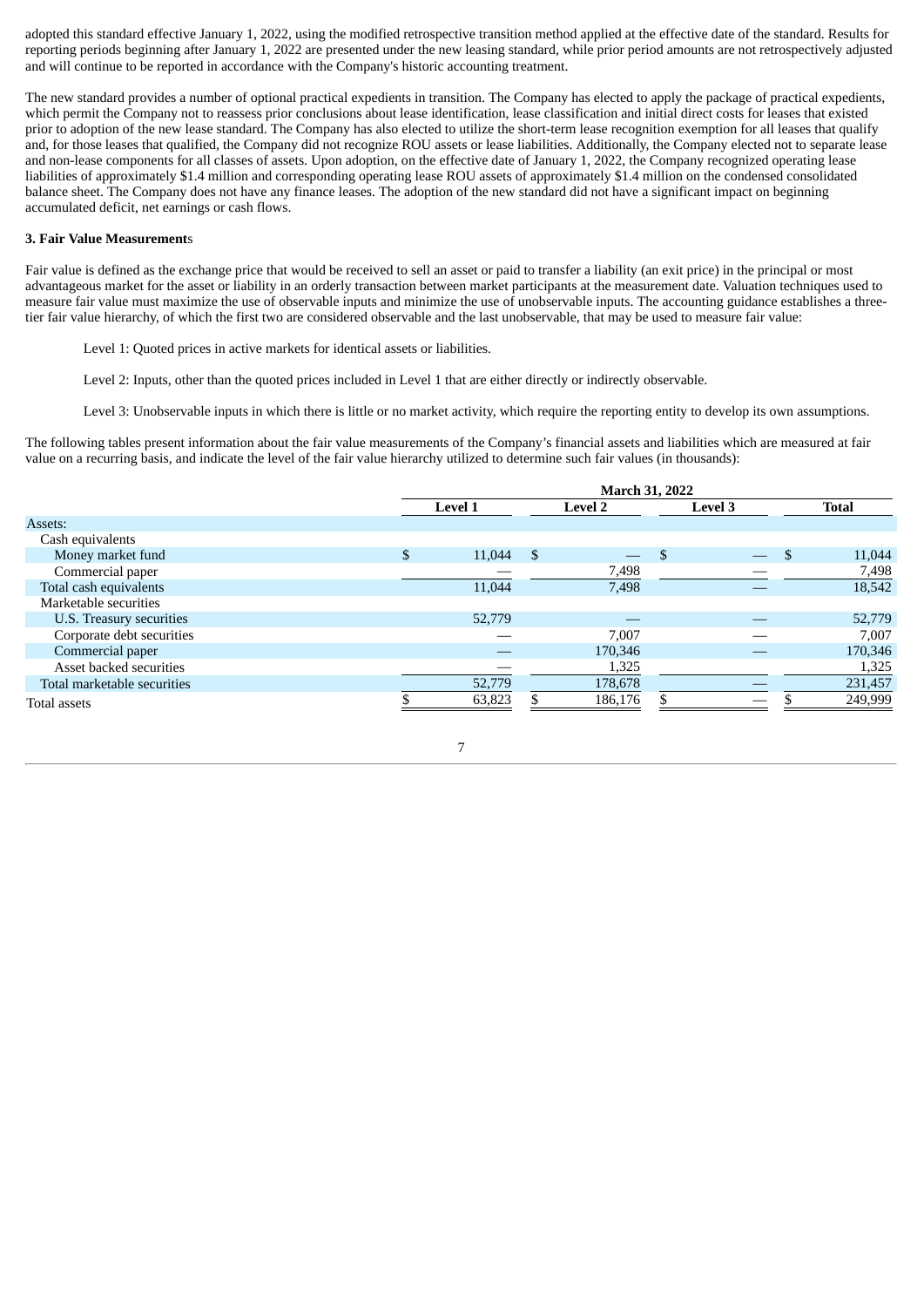|                             | <b>December 31, 2021</b> |        |                |                          |                |  |   |              |  |
|-----------------------------|--------------------------|--------|----------------|--------------------------|----------------|--|---|--------------|--|
|                             | <b>Level 1</b>           |        | <b>Level 2</b> |                          | <b>Level 3</b> |  |   | <b>Total</b> |  |
| Assets:                     |                          |        |                |                          |                |  |   |              |  |
| Cash equivalents            |                          |        |                |                          |                |  |   |              |  |
| Money market fund           | \$                       | 23,712 | $^{\circ}$     | $\overline{\phantom{0}}$ | \$.            |  | S | 23,712       |  |
| Corporate debt securities   |                          |        |                | 975                      |                |  |   | 975          |  |
| Commercial paper            |                          |        |                | 34,248                   |                |  |   | 34,248       |  |
| Total cash equivalents      |                          | 23,712 |                | 35,223                   |                |  |   | 58,935       |  |
| Marketable securities       |                          |        |                |                          |                |  |   |              |  |
| U.S. Treasury securities    |                          | 28,148 |                |                          |                |  |   | 28,148       |  |
| Corporate debt securities   |                          |        |                | 4,039                    |                |  |   | 4,039        |  |
| Commercial paper            |                          |        |                | 176,735                  |                |  |   | 176,735      |  |
| Asset backed securities     |                          |        |                | 7,011                    |                |  |   | 7,011        |  |
| Total marketable securities |                          | 28,148 |                | 187,785                  |                |  |   | 215,933      |  |
| Total assets                |                          | 51,860 |                | 223,008                  |                |  |   | 274,868      |  |

In determining the fair value of its Level 2 investments, the Company relied on the most recent observable inputs for similar instruments in active markets or quoted prices for identical or similar instruments in markets that are not active or are directly or indirectly observable. These quoted prices were obtained by the Company with the assistance of a third-party pricing service based on available trade, bid and other observable market data for identical or similar securities. During the three months ended March 31, 2022, there were no transfers between Level 1, Level 2 and Level 3.

As of March 31, 2022 and December 31, 2021, the fair value of the Company's available-for-sale marketable securities by type of security was as follows (in thousands):

|                             | <b>March 31, 2022</b>    |      |                             |  |                                    |  |                      |  |  |  |
|-----------------------------|--------------------------|------|-----------------------------|--|------------------------------------|--|----------------------|--|--|--|
|                             | <b>Amortized</b><br>Cost |      | Gross<br>Unrealized<br>Gain |  | Gross<br><b>Unrealized</b><br>Loss |  | Fair<br><b>Value</b> |  |  |  |
| Marketable securities:      |                          |      |                             |  |                                    |  |                      |  |  |  |
| U.S. Treasury securities    | 53,227                   | - \$ |                             |  | $(448)$ \$                         |  | 52,779               |  |  |  |
| Corporate debt securities   | 7,051                    |      |                             |  | (44)                               |  | 7,007                |  |  |  |
| Commercial paper            | 170,859                  |      |                             |  | (513)                              |  | 170,346              |  |  |  |
| Asset backed securities     | 1,330                    |      |                             |  | (5                                 |  | 1,325                |  |  |  |
| Total marketable securities | 232,467                  |      |                             |  | (1,010)                            |  | 231,457              |  |  |  |

|                             | <b>December 31, 2021</b> |  |                                    |  |                                    |  |                      |  |  |
|-----------------------------|--------------------------|--|------------------------------------|--|------------------------------------|--|----------------------|--|--|
|                             | Amortized<br>Cost        |  | Gross<br><b>Unrealized</b><br>Gain |  | Gross<br><b>Unrealized</b><br>Loss |  | Fair<br><b>Value</b> |  |  |
| Marketable securities:      |                          |  |                                    |  |                                    |  |                      |  |  |
| U.S. Treasury securities    | 28,204                   |  |                                    |  | $(56)$ \$                          |  | 28,148               |  |  |
| Corporate debt securities   | 4.042                    |  |                                    |  | (3)                                |  | 4,039                |  |  |
| Commercial paper            | 176,742                  |  | 17                                 |  | (24)                               |  | 176,735              |  |  |
| Asset backed securities     | 7,014                    |  |                                    |  |                                    |  | 7,011                |  |  |
| Total marketable securities | 216,002                  |  | 17                                 |  | (86`                               |  | 215,933              |  |  |

All of the Company's marketable securities have maturity dates of two years or less.

The Company reviews its marketable securities at each reporting date to determine if any security is other-than-temporarily impaired, which would require the Company to record an impairment charge in that respective period. In making this judgment, the Company considers the intent and ability to retain the investment for a period of time sufficient to allow for any anticipated recovery in market value and the duration and extent that the market value has been less than cost.

As of March 31, 2022, all available-for-sale marketable securities were in an unrealized loss position, all of which had been in an unrealized loss position for less than 12 months. The Company evaluated the securities individually for other-than-temporary impairment and considered the unrealized losses to be temporary in nature as the Company has no intent to sell these securities and it is not more likely than not that the Company will be required to sell these investments before recovery of their amortized cost basis.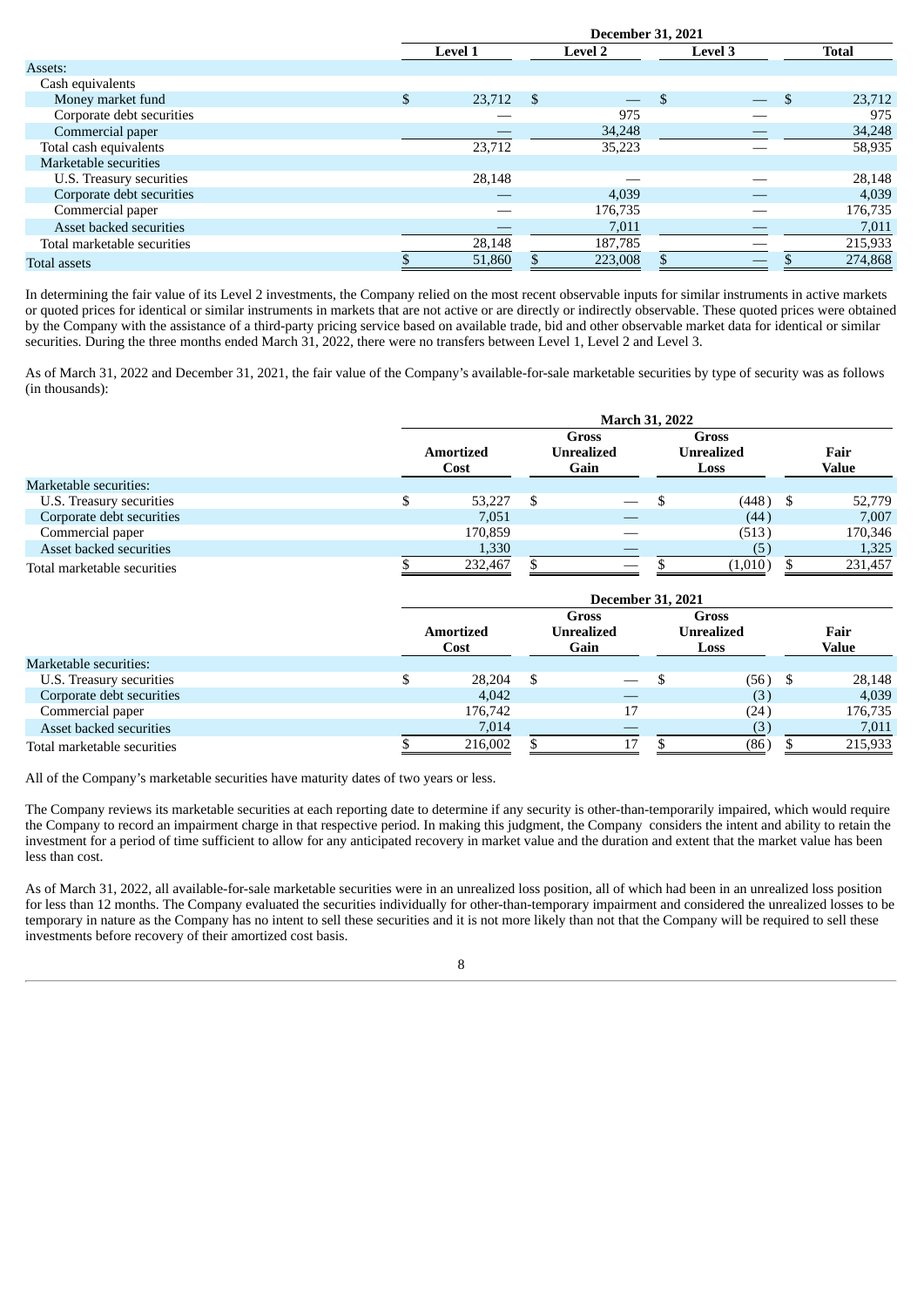Additionally, each security remained at a high credit quality rating. The decline in market value was primarily attributable to an increase in interest rates during the three months ended March 31, 2022 as compared to the year ended December 31, 2021. As such, the Company has classified the losses as temporary in nature.

At December 31, 2021, there were 26 available-for-sale marketable securities in an unrealized loss position, all of which had been in an unrealized loss position for less than 12 months, and the unrealized losses of each security were immaterial individually and in the aggregate.

## **4. Consolidated Balance Sheet Details**

Accrued expenses consisted of the following (in thousands):

|                                        | March 31,<br>2022 |        |  | December 31,<br>2021 |  |  |  |
|----------------------------------------|-------------------|--------|--|----------------------|--|--|--|
| Accrued research and development costs |                   | 6,026  |  | 4.918                |  |  |  |
| Other accrued liabilities              |                   | 4,300  |  | 2,529                |  |  |  |
| Accrued related party liabilities      |                   | 73     |  | 175                  |  |  |  |
| Total accrued expenses                 |                   | 10,399 |  | 7,622                |  |  |  |

Property and equipment, net consisted of the following (in thousands):

|                                | March 31,<br>2022 |      |  | December 31,<br>2021 |  |  |  |
|--------------------------------|-------------------|------|--|----------------------|--|--|--|
| Laboratory equipment           |                   | 144  |  | 134                  |  |  |  |
| Furniture and fixtures         |                   | 103  |  | 98                   |  |  |  |
| Computer hardware and software |                   | 70   |  | 46                   |  |  |  |
| Property and equipment, gross  |                   | 317  |  | 278                  |  |  |  |
| Less: accumulated depreciation |                   | (42) |  | (24)                 |  |  |  |
| Property and equipment, net    |                   | 275  |  | 254                  |  |  |  |

Depreciation expense for the three months ended March 31, 2022 was an immaterial amount.

## **5. Acquisitions**

In February 2021, in connection with the Series A and Series A-1 Preferred Stock financing, the Company acquired all of the outstanding equity and convertible debt interests of Oppilan and Zomagen. Certain investors of Oppilan and Zomagen are also investors of the Company and are considered related parties. Details of the acquisitions are as follows:

- Pursuant to the terms of the Share Purchase Agreement (the "Oppilan Purchase Agreement"), upon closing, the Company issued to the shareholders of Oppilan 360,854 shares of Ventyx common stock valued at \$3.06 per share, 4,049,143 shares of Series A-1 Preferred Stock valued at \$3.06 per share and options to purchase 75,955 shares of Ventyx common stock valued at a weighted average fair value of \$1.86 per share in exchange for all of the outstanding equity interests of Oppilan. Oppilan's lead candidate, VTX002, is a modulator of the S1P1 receptor that has a unique pharmacokinetic and pharmacodynamic profile and has completed Phase 1 clinical testing. A Phase 2 clinical trial of VTX002 for the treatment of moderate-to-severe ulcerative colitis was initiated in the fourth quarter of 2021.
- Pursuant to the terms of the Share Purchase Agreement (the "Zomagen Purchase Agreement"), upon closing, the Company issued to the shareholders of Zomagen 457,944 shares of Ventyx common stock valued at \$3.06 per share, 2,003,768 shares of Series A-1 Preferred Stock valued at \$3.06 per share and options to purchase 30,483 shares of Ventyx common stock valued at a weighted average fair value of \$2.87 per share in exchange for all of the outstanding equity interests of Zomagen. Zomagen's lead candidate, VTX2735, is a NLRP3 inhibitor currently in a Phase 1 trial.

Oppilan and Zomagen do not have an organized workforce that significantly contributes to their ability to create output. Additionally, substantially all of the fair value of the gross assets acquired were in-process research and development ("IPR&D") intangible assets. The Company concluded that the acquisitions of Oppilan and Zomagen did not meet the definition of a business combination pursuant to the FASB Accounting Standards Codification ("ASC") 805, *Business Combinations*.

The fair value of the consideration provided in the acquisitions was \$14.0 million and \$7.8 million for Oppilan and Zomagen, respectively. The excess of the cost of acquisition over net assets acquired was \$12.8 million and \$8.9 million for Oppilan and

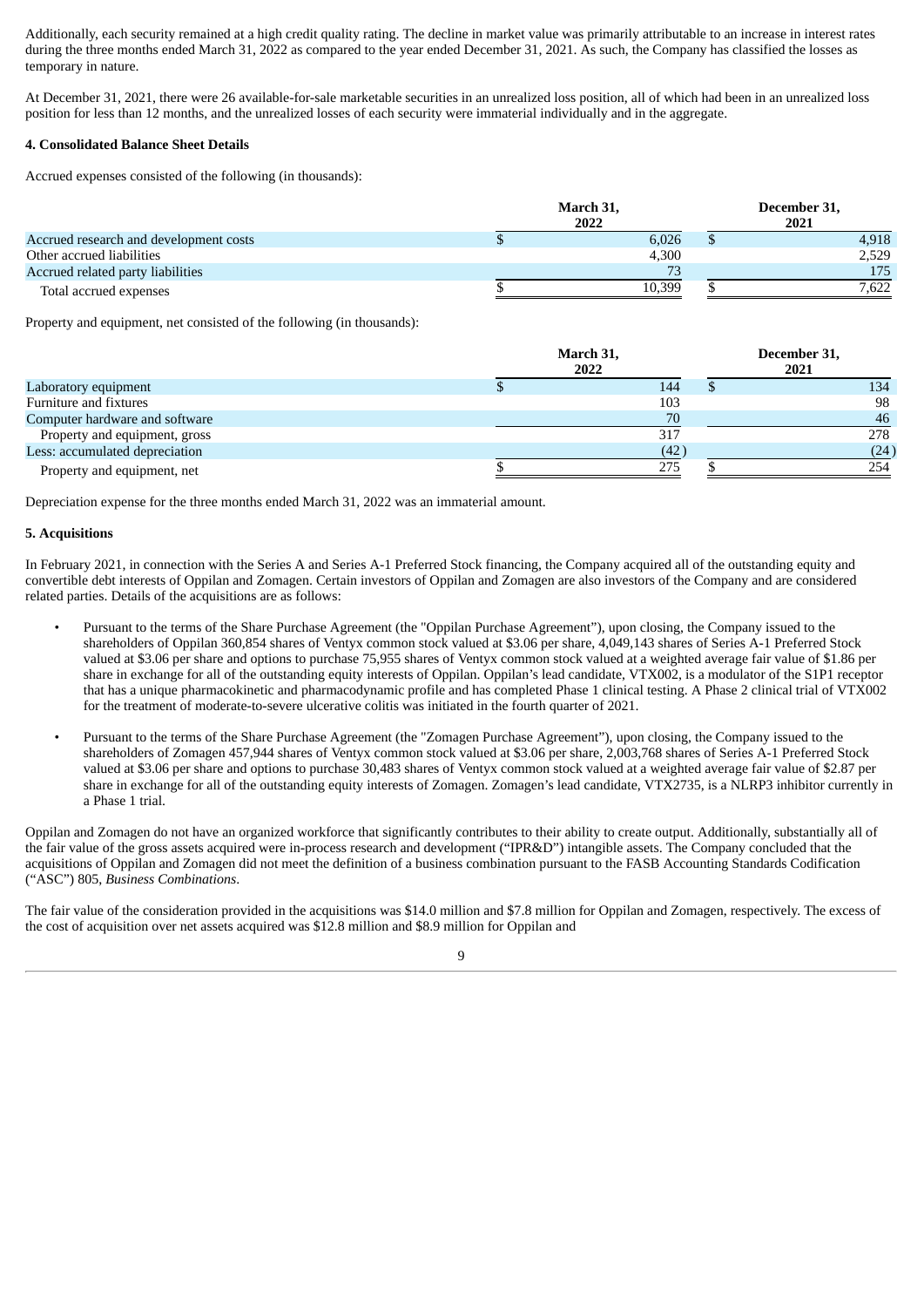Zomagen, respectively. Management determined that there is no alternative future use of the IPR&D assets acquired and, accordingly, the excess of the cost of acquisition over net assets acquired was expensed as IPR&D at the acquisition date. For the year ended December 31, 2021, we recorded the excess IPR&D costs of \$21.7 million in research and development costs within the Company's consolidated statements of operations and comprehensive loss.

The net assets (liabilities) acquired were as follows (in thousands):

|                                   | Oppilan | Zomagen | <b>Total</b> |
|-----------------------------------|---------|---------|--------------|
| Cash and cash equivalents         | 1,748   | 151     | 1,899        |
| Prepaid expenses and other assets | 587     |         | 599          |
| Property and equipment, net       | 10      |         | 16           |
| Other long-term assets            |         |         |              |
| Accounts payable                  | (453)   | (349)   | (802)        |
| Accrued expenses                  | (722)   | (854)   | (1,576)      |
| Net assets (liabilities) acquired | 1,170   | (1,027) | 143          |

The determination of the purchase price and related charge to IPR&D as of December 31, 2021 is as follows (in thousands):

|                                                     | <b>Oppilan</b> |        | Zomagen | <b>Total</b> |        |
|-----------------------------------------------------|----------------|--------|---------|--------------|--------|
| Net assets (liabilities) acquired                   |                | 1,170  |         | (1,027)      | 143    |
| Fair value of shares issued                         |                | 13,498 |         | 7,534        | 21,032 |
| <b>Transaction fees</b>                             |                | 370    |         | 207          | 577    |
| Fair value of vested common stock options exchanged |                | 141    |         | 87           | 228    |
| Purchase price                                      |                | 14,009 |         | 7.828        | 21,837 |
| Acquired IPR&D                                      |                | 12,839 |         | 8,855        | 21,694 |

## **6. Commitments and Contingencies**

## *Litigation*

In the ordinary course of its business, the Company may be involved in various legal proceedings involving contractual and employment relationships, patent or other intellectual property rights, and a variety of other matters. The Company is not aware of any pending legal proceedings that would reasonably be expected to have a material impact on the Company's financial position or results of operations.

## **7. Convertible Preferred Stock**

## *Series A Convertible Preferred Shares*

On February 26, 2021, the Company received gross proceeds of \$57.3 million in cash in connection with its Series A Preferred Stock financing from various related party investors. The Company issued 6,283,401 shares at a purchase price of \$9.12 per share. The Company incurred issuance costs related to its Series A Preferred Stock financing of \$0.4 million, which were recorded as a reduction of the total proceeds. The Series A purchase agreement allowed the original investors to purchase an additional 6,250,504 shares of Series A convertible preferred shares (the "Additional Shares"), on the same terms and conditions as the original issuance at the original issue price of \$9.12 per share (the "Second Closing" or "Tranche Liability") upon the election of at least a majority of the then outstanding shares. The Series A Preferred Stock has a \$0.0001 par value.

## *Deemed Dividend*

On February 26, 2021, in connection with the \$57.3 million in cash received with the Series A Preferred Stock financing, the Company issued 507,133 incremental common shares to a Series A investor. The fair value of the incremental common shares of \$1.6 million was treated as a deemed dividend during the three months ended March 31, 2021. The deemed dividend is reflected on the face of the condensed consolidated statement of operations and comprehensive loss for the three months ended March 31, 2021 as a reduction to net loss to arrive at net loss attributable to common shareholders.

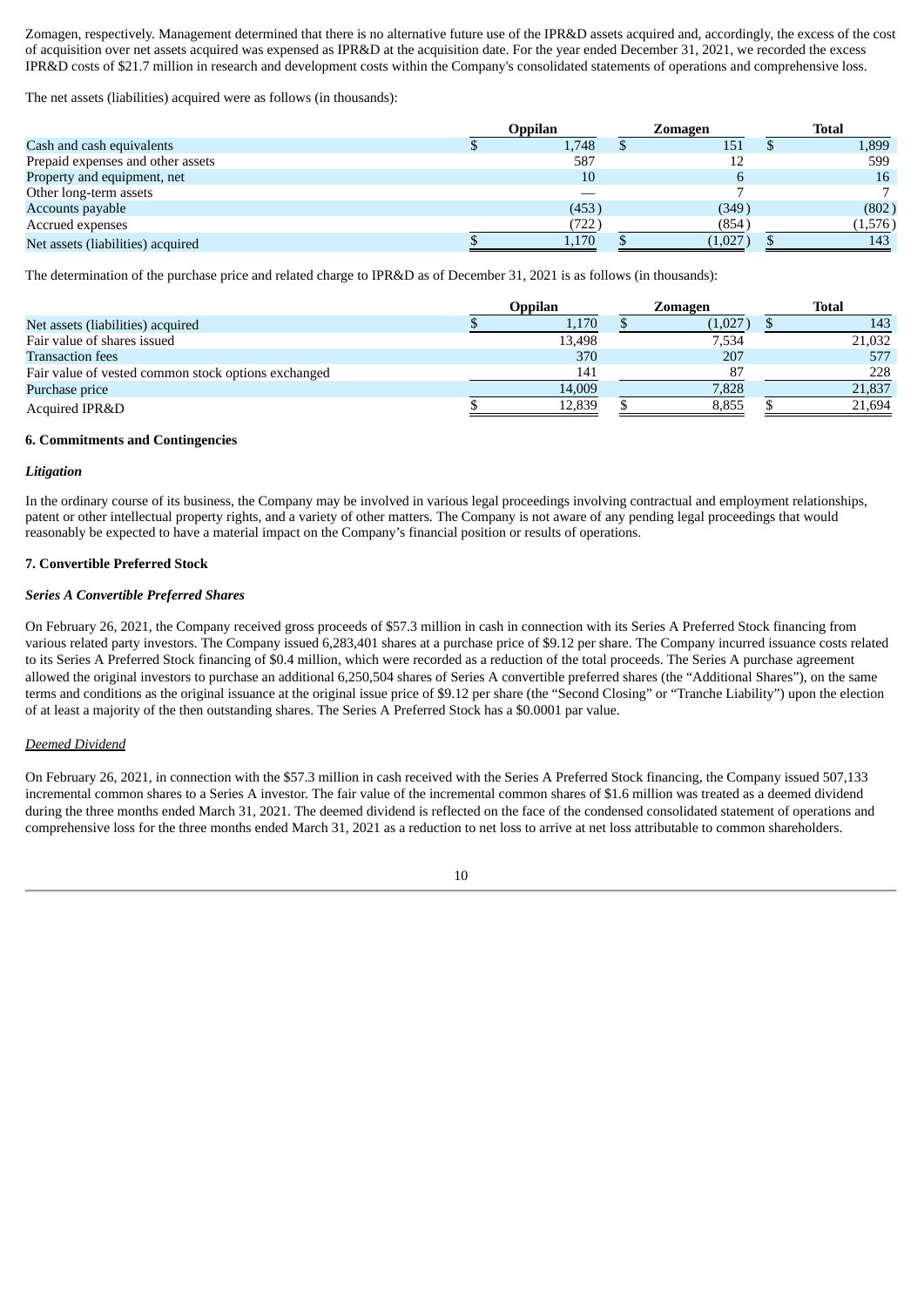## *Series A Convertible Shares – Tranche Liability*

The rights and preferences of the Series A Preferred Stock sold under the two tranches had the same rights and preferences. The Company concluded that these rights or obligations of the investors to participate in tranches of Series A convertible preferred shares met the definition of a freestanding financial instrument that was required to be recorded as a liability at fair value as (i) the instruments were legally detachable and separately exercisable from the Series A convertible preferred shares and (ii) the rights would require the Company to transfer assets upon future closings of the Series A convertible preferred shares. In addition, the Company was obligated to issue 507,133 shares of common stock to a Series A investor if they participated in the second tranche. Given the common shares were linked to the second tranche, they were also considered a component of the Tranche Liability. Upon the closing of the Series A Preferred Stock financing in February 2021, the fair value of the tranche right was \$1.5 million. The Company recorded a change in fair value of the Series A Tranche Liability of \$1.1 million, which was recognized in the Company's condensed consolidated statement of operations and comprehensive loss for the three months ended March 31, 2021.

## *Series A-1 Convertible Preferred Shares*

On February 26, 2021, the Company issued 4,049,143 and 2,003,768 shares of Series A-1 Preferred Stock to the former equity and debt security holders of Oppilan and Zomagen, respectively. Additionally, on February 26, 2021, the Company issued 12,713,585 shares of Series A-1 Preferred Stock upon the conversion of the convertible promissory notes ("Convertible Notes") and Convertible SAFE Notes with a principal amount outstanding of \$9.8 million.

## *Conversion of Convertible Preferred Shares into Common Stock*

In connection with the closing of the Company's initial public offering in October 2021, all 12.5 million outstanding shares of Series A Preferred Stock and 18.8 million outstanding shares of Series A-1 Preferred Stock converted into an aggregate of 31.3 million shares of common stock.

## *Description of Securities*

Prior to the Company's IPO, the rights and preferences of the convertible preferred stock were as follows:

## *Dividends*

The holders of then outstanding shares of Series A Preferred Stock ("Senior Convertible Preferred Stock") were entitled to receive, only when, as and if declared by the Board of Directors, out of any funds and assets legally available therefore, dividends at the rate of 8.0% of the applicable original issue price of \$9.12 per share for each share of Series A Preferred Stock prior and in preference to any declaration or payment of any other dividend (other than dividends on shares of common stock payable in shares of common stock). The right to receive dividends on shares of Senior Convertible Preferred Stock pursuant to the preceding sentence were not cumulative, and no right to dividends were to accrue to holders of Senior Convertible Preferred Stock by reason of the fact that dividends on said shares were not declared. The Company could not declare, pay or set aside any dividends on shares of Series A-1 Preferred Stock, common stock or any other class or series of capital stock of the Company (other than dividends on shares of common stock payable in shares of common stock). The original issue price of the Series A-1 Preferred Stock was \$9.56 per share. No dividends were declared from the date of issuance of the convertible preferred shares through the initial public offering date in October 2021 when the convertible preferred shares converted into common stock.

## *Liquidation*

In the event of (a) any voluntary liquidation, dissolution or winding up of the Company, the holders of shares of Senior Convertible Preferred Stock then outstanding were to be entitled to be paid out of the assets of the Company available for distribution to its stockholders, and (b) a deemed liquidation event, the holders of shares of Senior Convertible Preferred Stock then outstanding were to be entitled to be paid out of the consideration payable to stockholders in such deemed liquidation event or out of the available proceeds, as applicable, on a pari passu basis among each other, before any payments could be made to the holders of Series A-1 Preferred Stock or common stock by reason of their ownership thereof, an amount per share equal to one times the applicable original issue price, plus any dividends declared but unpaid thereon. If, upon any such liquidation, dissolution or winding up of the Company or deemed liquidation event, the assets of the Company available for distribution to its stockholders were insufficient to pay the holders of shares of Senior Convertible Preferred Stock the full amount to which they were entitled, the holders of shares of Senior

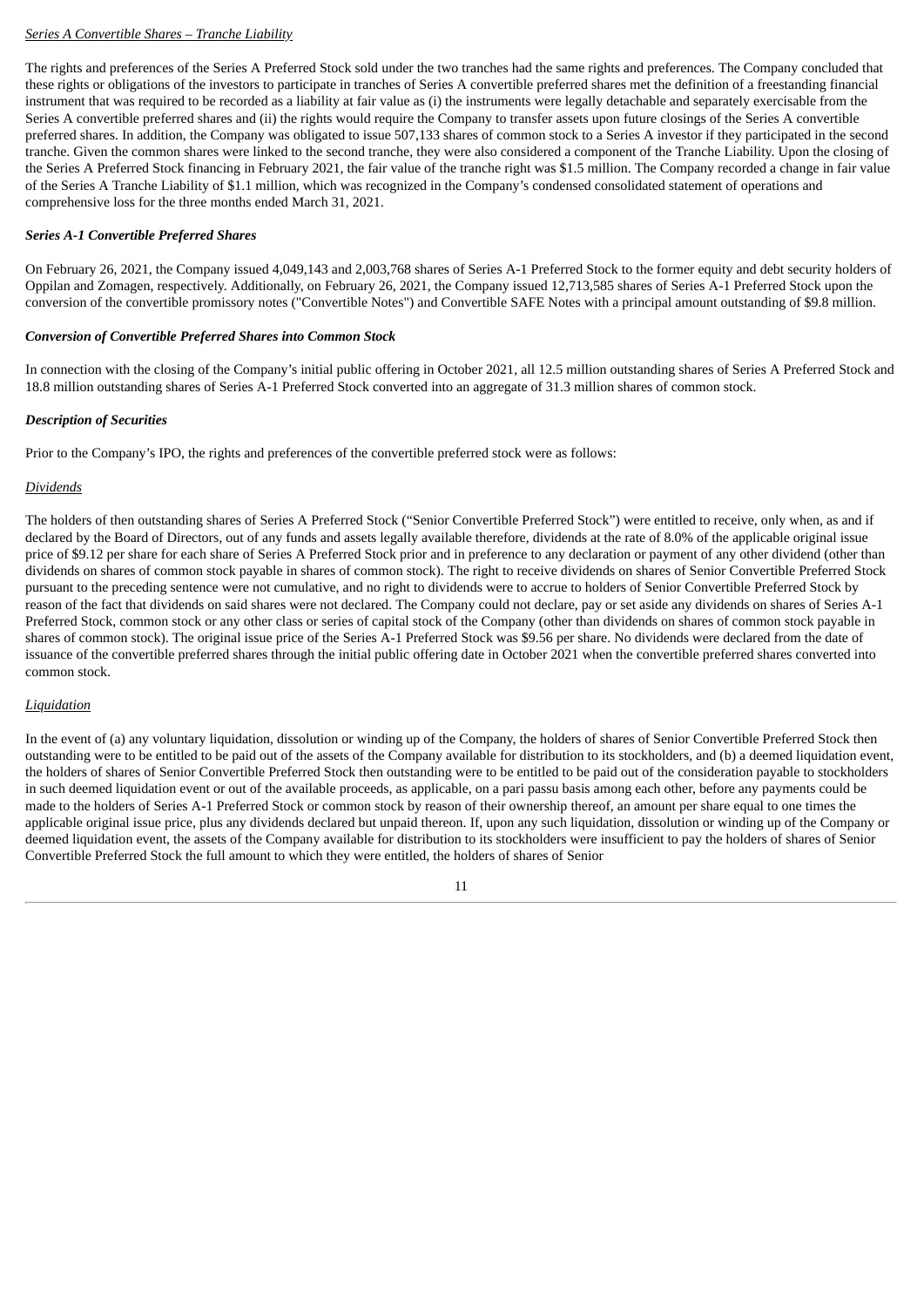Convertible Preferred Stock would share ratably in any distribution of the assets available for distribution in proportion to the respective amounts which would have otherwise been payable in respect of the shares held by them upon such distribution if all amounts payable on or with respect to such shares were paid in full.

In the event of (a) any voluntary or involuntary liquidation, dissolution or winding up of the Company, after the payment in full of all preferred liquidation amounts required to be paid to the holders of shares of Senior Convertible Preferred Stock, the remaining assets of the Company available for distribution to its stockholders and not payable to the holders of Senior Convertible Preferred Stock as defined above, or (b) a deemed liquidation event, after the payment in full of all preferred liquidation amounts required to be paid to the holders of shares of Senior Convertible Preferred Stock the consideration available for distribution to the stockholders of the Company and not payable to the holders of shares of Senior Convertible Preferred Stock, or the available proceeds not payable to the holders of shares of Senior Convertible Preferred Stock pursuant to the preceding paragraph, as the case may be, were to be distributed among the holders of the shares of Senior Convertible Preferred Stock, Series A-1 Preferred Stock and common stock, pro rata based on the number of shares held by each such holder, treating for this purpose all such shares of Senior Convertible Preferred Stock and Series A-1 Preferred Stock as if they had been converted to common stock pursuant to the terms of the Second Amended and Restated Certificate of Incorporation immediately prior to such liquidation, dissolution or winding up of the Company or such deemed liquidation event.

## *Conversion*

Each share of Senior Convertible Preferred Stock and Series A-1 Preferred Stock were convertible, at the option of the holder thereof, at any time and from time to time, and without the payment of additional consideration by the holder thereof, into such number of fully paid and non-assessable shares of common stock as was determined by dividing the applicable original issue price by the applicable conversion price in effect at the time of conversion, provided that such holder could waive such option to convert upon written notice to the Company. The conversion price was initially equal to \$9.12 and \$9.56 per share for the Series A Preferred Stock and Series A-1 Preferred Stock, respectively, and was subject to adjustment.

In the event of a liquidation, dissolution or winding up of the Company or a deemed liquidation event, the conversion rights would terminate at the close of business on the last full day preceding the date fixed for the payment of any such amounts distributable on such event to the holders of Senior Convertible Preferred Stock and Series A-1 Preferred Stock, provided that the foregoing termination of conversion rights did not affect the amount otherwise paid or payable to holders of Senior Convertible Preferred Stock and Series A-1 Preferred Stock pursuant to such liquidation, dissolution or winding up of the Company or a deemed liquidation event.

Upon either (a) the closing of the sale of shares of common stock to the public at a price of at least \$12.66 per share (subject to appropriate adjustment in the event of any stock dividend, stock split, combination or other similar recapitalization with respect to the common stock) in a firm-commitment underwritten public offering pursuant to an effective registration statement under the Securities Act of 1933, as amended, resulting in at least \$75.0 million of gross proceeds to the Company and in connection with such offering the common stock was listed for trading on the Nasdaq Stock Market's National Market, the New York Stock Exchange or another exchange or marketplace approved by the Board of Directors, or (b) the date and time, or the occurrence of an event, specified by vote or written consent of the Requisite Holders, then (i) all outstanding shares of Senior Convertible Preferred Stock and Series A-1 Preferred Stock would automatically be converted into shares of common stock, at the then effective conversion rate as calculated and (ii) such shares could not be reissued by the Company.

## *Voting Rights*

On any matter presented to the stockholders of the Company for their action or consideration at any meeting of stockholders of the Company, each holder of outstanding shares of Senior Convertible Preferred Stock and Series A-1 Preferred Stock was entitled to cast the number of votes equal to the number of whole shares of common stock into which the shares of Senior Convertible Preferred Stock and Series A-1 Preferred Stock held by such holder was convertible into as of the record date for determining stockholders entitled to vote on such matter. Except as provided by law or by the other provisions of the Second Amended and Restated Certificate of Incorporation, holders of Senior Convertible Preferred Stock and Series A-1 Preferred Stock voted together with the holders of common stock as a single class and on an as-converted to common stock basis.

#### *Redemption*

The shares of Senior Convertible Preferred Stock and Series A-1 Preferred Stock were not redeemable by any holder thereof.

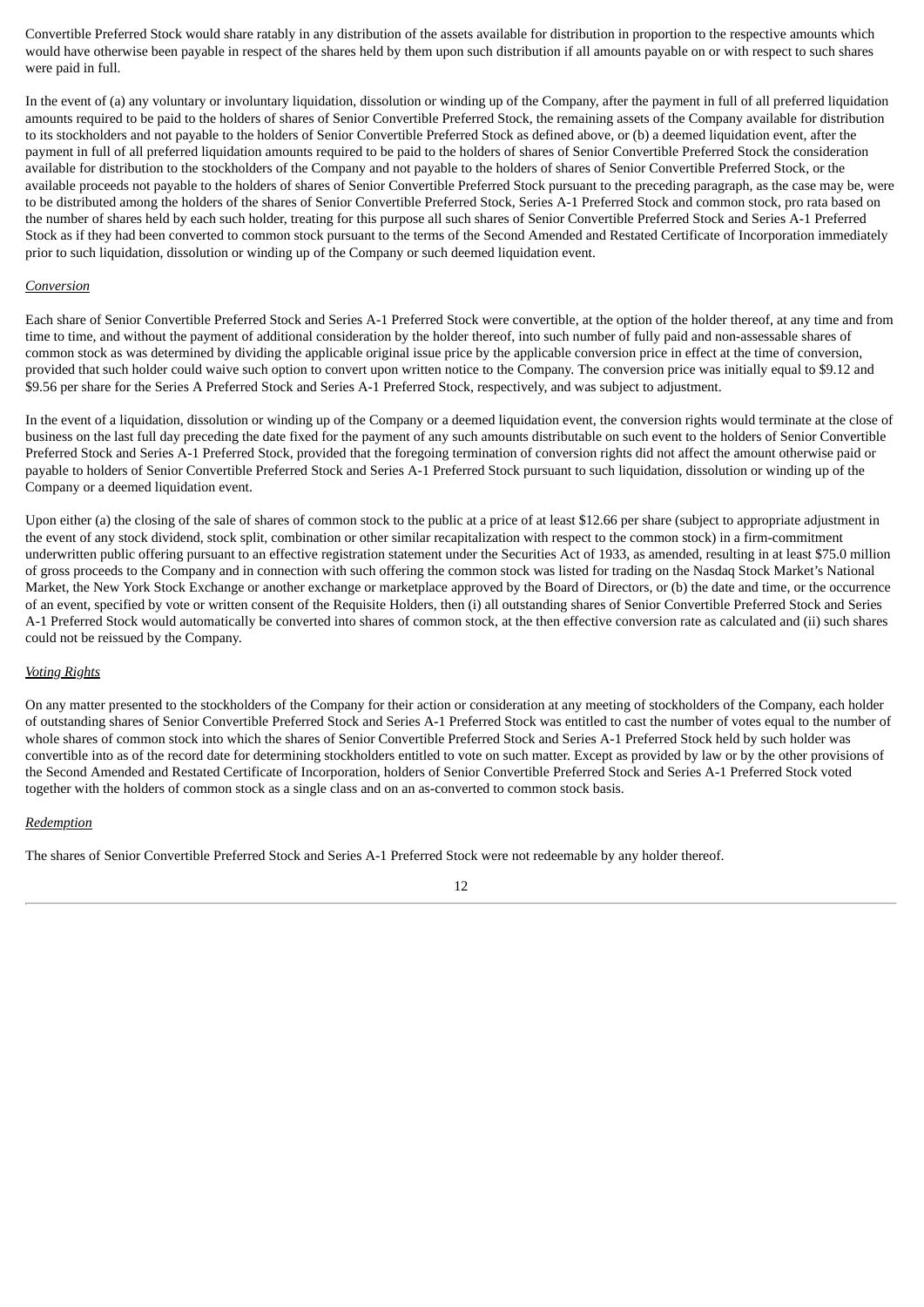## **8. Stockholders' Equity**

#### *Common Stock*

The Company is authorized to issue up to 900,000,000 shares of common stock having a par value of \$0.0001 par value as of March 31, 2022 and December 31, 2021, respectively. Holders of outstanding shares of common stock are entitled to one vote for each share of common stock held at all meetings of stockholders. Prior to the Company's IPO, the common stockholders were not entitled to vote on any amendment to the Second Amended and Restated Certificate of Incorporation that related solely to the terms of one or more outstanding series of Preferred Stock if the holders of such affected series are entitled to vote thereon. Subject to the rights of the holders of any class of the Company's capital stock having any preference or priority over common stock, the holders of common stock are entitled to receive dividends that are declared by the Company's board of directors out of legally available funds.

Common stock reserved for future issuance is as follows (in common stock equivalents shares) as of March 31, 2022:

|                                           | March 31,<br>2022 |
|-------------------------------------------|-------------------|
| Issued and outstanding:                   |                   |
| Stock options                             | 7,114,036         |
| Restricted stock awards                   | 95,296            |
| Restricted stock units                    | 675,679           |
| Authorized for future stock award grants: |                   |
| 2021 Equity Incentive Plan                | 2,397,610         |
| 2021 Employee Stock Purchase Plan         | 510,000           |
| Total                                     | 10,792,621        |

#### **9. Leases**

In February 2021, the Company assumed an operating lease in Encinitas, California for its office facilities and in June 2021, the Company signed a fiveyear lease amendment and renewal which added an additional term and additional suites in the office building in Encinitas, California. This non-cancellable lease was effective July 1, 2021 and expires on June 30, 2026. In September 2021, the Company executed an operating lease which adds existing office space in its existing building in Encinitas, California. The non-cancellable lease was effective September 16, 2021 and expires on June 30, 2026. The office building leases do not contain renewal options.

In March 2021, the Company signed a three-year operating lease for a multi-function ventilated research laboratory and office space in Ghent, Belgium. The non-cancellable lease was effective July 1, 2021 and expires on June 30, 2024. This laboratory and office space lease includes two, two-year renewal options. Upon the adoption of ASC 842, the Company did not apply the hindsight practical expedient which did not include the two, two-year renewal options in the lease term. As of March 31, 2022, the Company believes it is not reasonably certain that the renewal options will be exercised.

The Company's leases have remaining terms ranging between two and a half years to four and a half years. The leases contain various termination options. The Company's leases do not contain any residual value guarantees or material restrictive covenants.

There were no new leases executed during the first quarter of 2022. The weighted average remaining lease term and discount rate for our operating leases were approximately 4.1 years and 8.9%, respectively, at March 31, 2022.

During the three months ended March 31, 2022, the Company recognized operating lease cost of \$0.1 million and an immaterial amount of variable lease cost. In addition, the Company made cash payments of \$0.1 million for operating leases during the quarter ended March 31, 2022, which are included in cash flows from operating activities in the condensed consolidated statement of cash flows.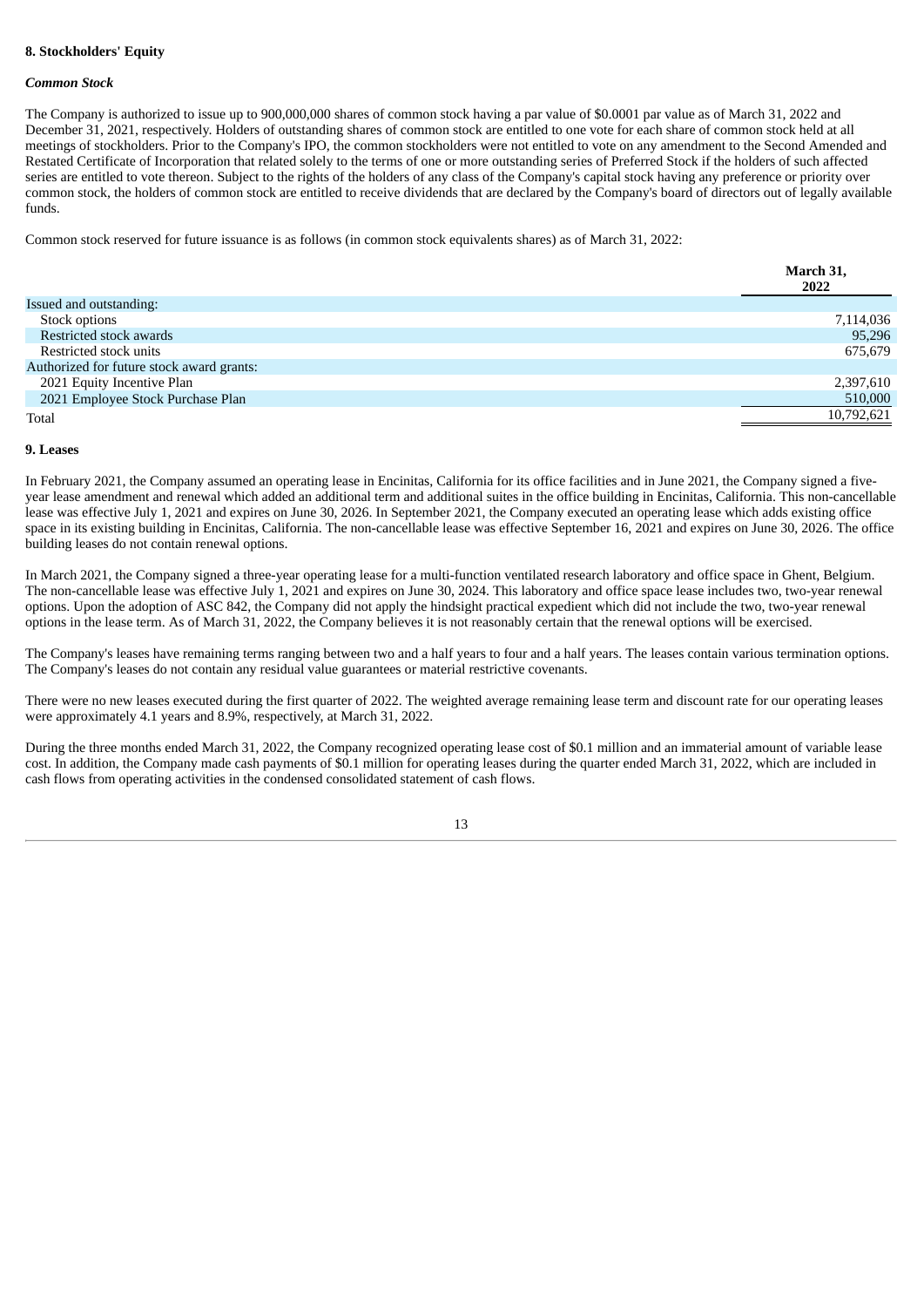Supplemental cash flow information related to operating leases for the three months ended March 31, 2022 is as follows (in thousands):

|                                                                                                                               | <b>Three Months</b><br>Ended<br><b>March 31, 2022</b> |
|-------------------------------------------------------------------------------------------------------------------------------|-------------------------------------------------------|
| Noncash activity:                                                                                                             |                                                       |
| Right-of-use assets obtained in exchange for operating lease liabilities<br>in connection with adoption of new lease standard | 1.381                                                 |
| The Company's right-of-use assets and lease liabilities were as follows at March 31, 2022 (in thousands):                     |                                                       |

|                                                     | March 31,<br>2022 |       |
|-----------------------------------------------------|-------------------|-------|
| <b>Assets</b>                                       |                   |       |
| Operating lease right-of-use assets                 |                   | 1.312 |
| Liabilities                                         |                   |       |
| Current portion of operating lease liabilities      |                   | 278   |
| Operating lease liabilities, net of current portion |                   | 1,039 |
| Total lease liabilities                             |                   | 1,317 |

Future minimum payments under non-cancellable leases as of March 31, 2022 were as follows (in thousands):

| <b>Years ending December 31,</b>          |       |
|-------------------------------------------|-------|
| Remainder of 2022                         | 286   |
| 2023                                      | 389   |
| 2024                                      | 369   |
| 2025                                      | 349   |
| 2026                                      | 177   |
| Thereafter                                |       |
| Total future minimum lease payments       | 1,570 |
| Less: imputed interest                    | (253) |
| Present value of lease liabilities        | 1,317 |
| Less: lease liabilities, current          | (278) |
| Lease liabilities, net of current portion | 1,039 |

## **10. Stock-Based Compensation**

## *Equity Incentive Plan*

In February 2019, the Company adopted its 2019 Equity Incentive Plan (the "2019 Plan"). The 2019 Plan provided for the grant of incentive stock options, non-statutory stock options, stock appreciation rights, restricted stock awards and restricted stock units to employees, directors or consultants of the Company. The 2019 Plan provided that the maximum aggregate number of shares of the Company's common stock reserved and available for issuance under the 2019 Plan was 6,198,493.

In October 2021, the 2019 Plan was terminated as to new awards and the Company's board of directors adopted, and the Company's stockholders approved, the 2021 Equity Incentive Plan (the "2021 Plan"), which became effective on October 19, 2021. The 2021 Plan provides for the grant of incentive stock options, non-statutory stock options, stock appreciation rights, restricted stock, restricted stock units and performance awards to employees, directors or consultants of the Company. The number of common shares available for issuance under the 2021 Plan is 5,612,000 shares of common stock plus any common shares subject to stock options, restricted stock units or similar awards granted under the 2019 Plan that expire, are forfeited or otherwise terminate without having been exercised in full, are tendered to or withheld by the Company for payment of an exercise price or for tax withholding obligations or are forfeited to or repurchased by the Company due to failure to vest, with the maximum number of common shares to be added to the 2021 Plan equal to 4,978,561 common shares. Additionally, shares available for issuance under the 2021 Plan increase on the first day of each fiscal year, beginning with the Company's 2023 fiscal year, equal to the lesser of 5,102,000 common shares, 5% of the outstanding common shares on the last day of the immediately preceding fiscal year, or such number of common shares determined by the board of directors.

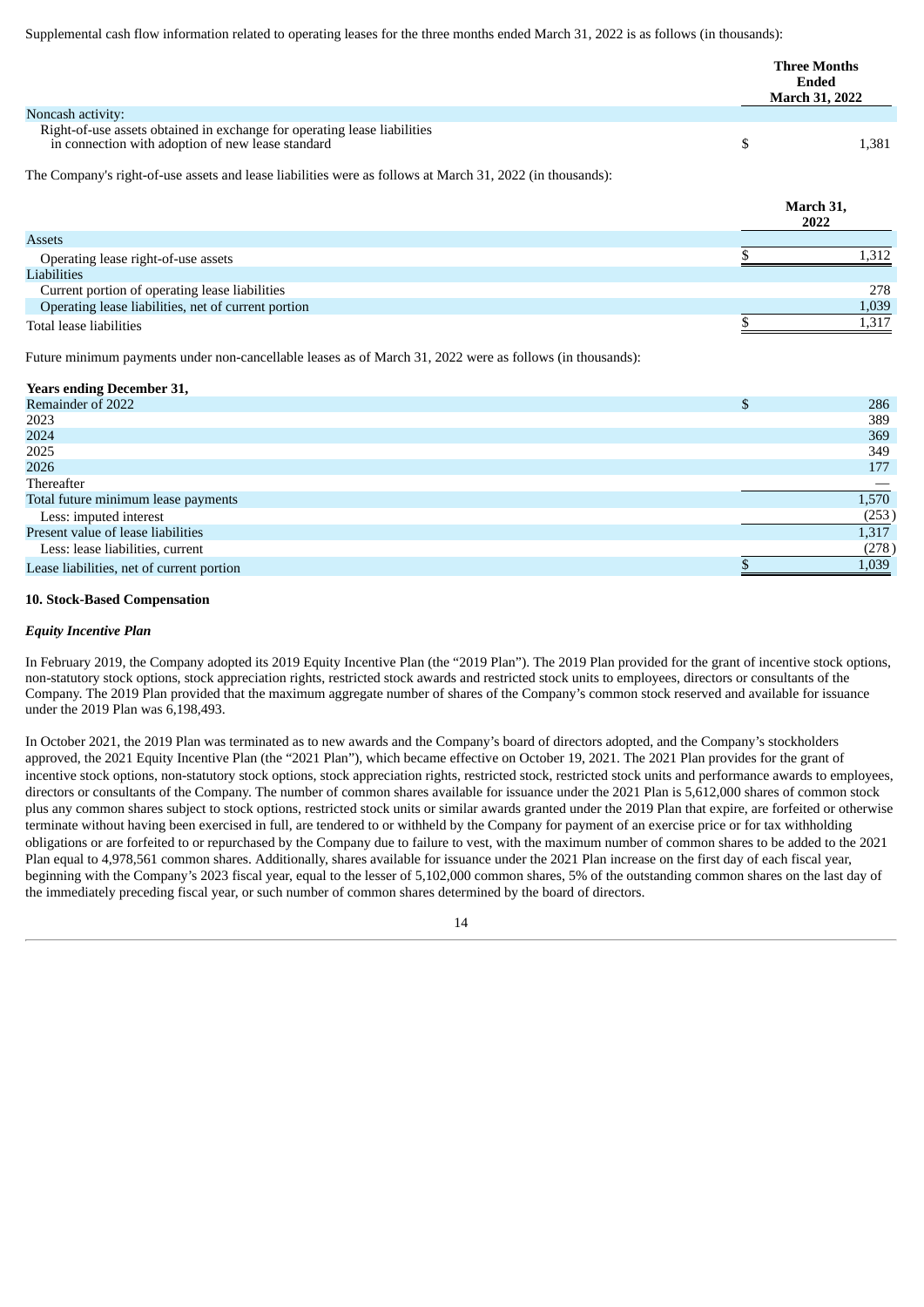Options granted under the 2019 Plan and 2021 Plan (the "Plans") generally vest over a period of between 2 and 4 years and expire 10 years from grant date. As of March 31, 2022 and December 31, 2021, the Company had 5,635,119 and 5,612,000 shares, respectively, authorized for issuance under the Plans, and 2,397,610 and 3,799,570 shares, respectively, remained available for grant.

Total share-based compensation expense related to share-based awards was comprised of the following (in thousands):

|                            | <b>Three Months Ended</b> | March 31. |      |
|----------------------------|---------------------------|-----------|------|
|                            | 2022                      |           | 2021 |
| Research and development   | 1,195                     |           | 49   |
| General and administrative | 2,249                     |           | 21   |
| <b>Total</b>               | 3,444                     |           | 80   |

## *Stock Options*

The following table summarizes stock option activity for the three months ended March 31, 2022:

|                                                          | <b>Number</b><br>of Shares |               | Weighted<br>Average<br><b>Exercise</b><br>Price | Weighted<br>Average<br><b>Remaining</b><br>Contractual<br>Term<br>(in years) |      | Aggregate<br><b>Intrinsic</b><br>Value<br>(in thousands) |
|----------------------------------------------------------|----------------------------|---------------|-------------------------------------------------|------------------------------------------------------------------------------|------|----------------------------------------------------------|
| Outstanding as of December 31, 2021                      | 6,010,490                  | -S            | 6.83                                            | 9.27                                                                         |      | 78,630                                                   |
| Granted                                                  | 1,463,350                  |               | 13.15                                           |                                                                              |      |                                                          |
| Exercised                                                | (298, 414)                 |               | 0.29                                            |                                                                              |      |                                                          |
| Forfeited and cancelled                                  | (61,390)                   |               | 9.43                                            |                                                                              |      |                                                          |
| Outstanding as of March 31, 2022                         | 7,114,036                  | <sup>\$</sup> | 8.38                                            | 9.25                                                                         | - \$ | 41,072                                                   |
| Options vested and expected to vest as of March 31, 2022 | 7,114,036                  | .S            | 8.38                                            | 9.25                                                                         | -S   | 41,072                                                   |
| Options exercisable as of March 31, 2022                 | 1,242,225                  |               | 3.00                                            | 8.21                                                                         | S    | 13,408                                                   |

The weighted average grant date fair value of stock options granted during the three months ended March 31, 2022 and 2021 was \$8.78 and \$2.15 per share, respectively. The intrinsic value of a stock option or restricted award is the difference between the market price of the common stock at measurement date and the exercise price of the option. The total intrinsic value of stock options exercised during the three months ended March 31, 2022 was \$3.6 million. There were no stock options exercised during the three months ended March 31, 2021.

The fair value of each option award is estimated on the date of grant using the Black-Scholes model. The following assumptions were used in the Black-Scholes option pricing model to estimate the fair value of stock options granted to employees under the Company's Plan during the periods presented:

|                            | <b>Three Months Ended</b><br>March 31. |             |
|----------------------------|----------------------------------------|-------------|
|                            | 2022                                   | 2021        |
| Risk-free interest rate    | $1.6\% - 2.3\%$                        | $0.9\%$     |
| <b>Expected volatility</b> | 75.0%                                  | 80.0%       |
| Expected term (in years)   | $6.0 - 10.0$                           | $3.1 - 4.9$ |
| Expected dividend yield    |                                        |             |

Stock-based compensation expense related to stock options was \$2.7 million for the three months ended March 31, 2022, and an immaterial amount for the three months ended March 31, 2021. As of March 31, 2022, unrecognized stock-based compensation was \$34.7 million which is expected to be recognized over the weighted average period of 3.0 years.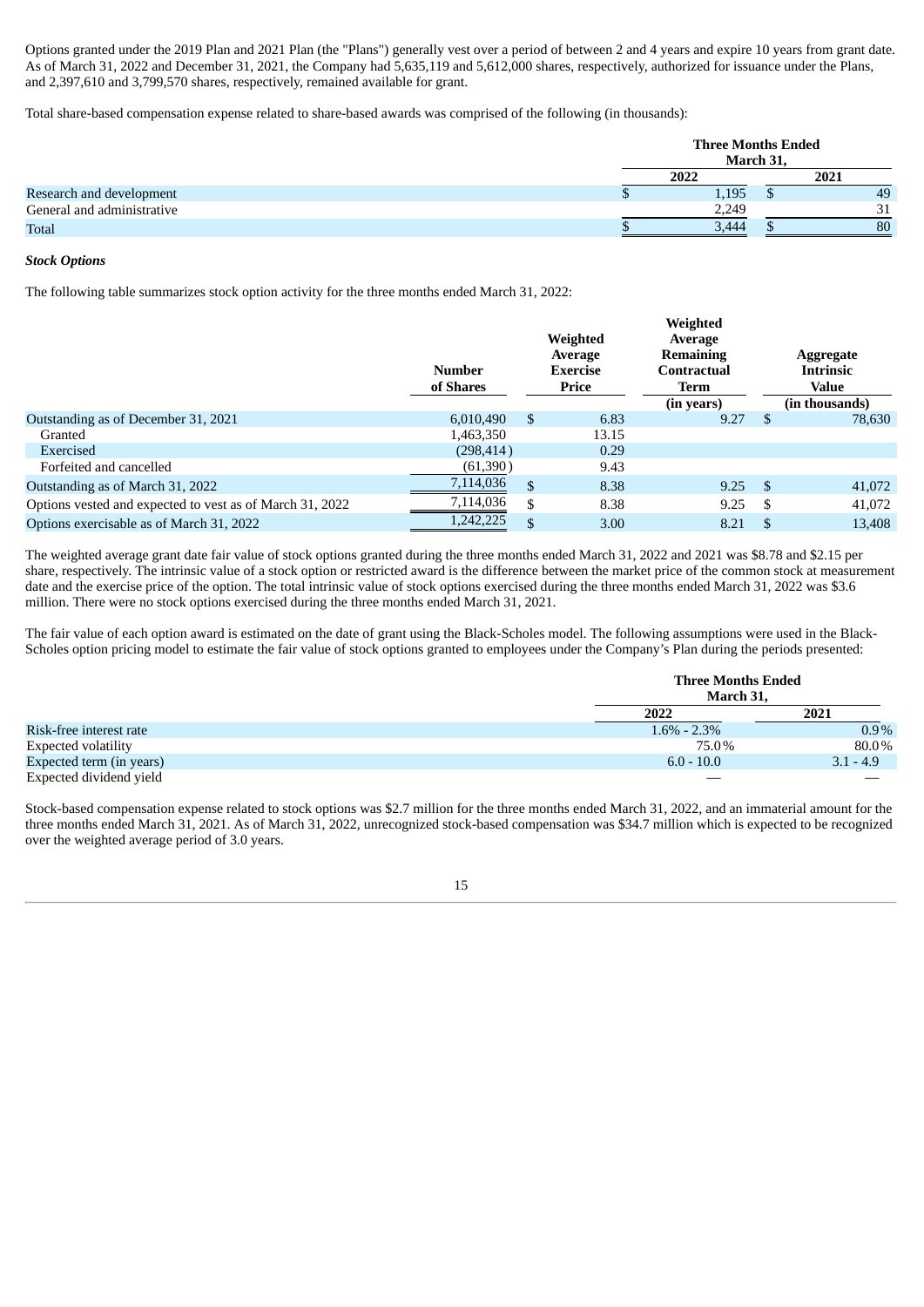#### *Restricted Stock Awards*

The Company grants restricted stock awards pursuant to the Plans. Restricted stock awards generally vest over a period of 3 years. Upon the termination of service of a restricted stockholder, the Company has the option to repurchase any unvested shares and based on this, restricted stock awards are not included in outstanding common stock until fully vested. During the three months ended March 31, 2022, no shares were repurchased. During the year ended December 31, 2021, the Company repurchased 9,079 shares.

The following table summarizes restricted stock award activity for the three months ended March 31, 2022:

|                                          | <b>Number</b><br>of Shares | Weighted<br>Average<br><b>Grant Date</b><br><b>Fair Value</b><br><b>Per Share</b> |
|------------------------------------------|----------------------------|-----------------------------------------------------------------------------------|
| Unvested balance as of December 31, 2021 | 117,872                    | 2.80                                                                              |
| Vested                                   | (22, 576)                  | 0.10                                                                              |
| Unvested balance as of March 31, 2022    | 95,296                     | \$<br>3.44                                                                        |

The Company records a liability for unvested restricted awards subject to repurchase and reduces the liability as the underlying shares vest. The liability was immaterial as of March 31, 2022 and December 31, 2021. The total fair value of restricted stock awards vested during the three months ended March 31, 2022 and 2021 was immaterial. As of March 31, 2022, there was approximately \$0.2 million of unrecognized stock-based compensation cost pertaining restricted stock awards that will be recognized over a weighted average period of 2.1 years.

## *Restricted Stock Units*

The Company grants restricted stock units pursuant to the Plans and satisfies such grants through the issuance of new shares as they vest. Restricted stock units generally vest over a period of 4 years. There were no changes to restricted stock units during the three months ended March 31, 2022.

As of March 31, 2022, there was approximately \$9.2 million of unrecognized stock-based compensation cost pertaining to restricted stock units that will be recognized over a weighted average period of 3.7 years.

## *Employee Stock Purchase Plan*

In October 2021, the board of directors and stockholders approved the 2021 Employee Stock Purchase Plan ("ESPP") which became effective on October 19, 2021. The maximum number of shares of common stock that will be made available for sale under the ESPP is equal to 510,000 shares of common stock. In addition, the number of shares of common stock available for issuance under the ESPP will be increased on the first day of each fiscal year, beginning with fiscal year 2023, in an amount equal to the lesser of 1,020,000 shares of common stock, 1% of the outstanding shares of common stock on the last day of the immediately preceding fiscal year or such number of common shares determined by the board of directors.

Participating employees purchase stock under the ESPP at a price equal to the lower of 85% of the closing price on the applicable offering commencement date or 85% of the closing price on the applicable offering termination date. The ESPP provides for two offering periods of six months' duration with purchase periods terminating on either May 15 or November 15. Contributions under the ESPP are limited to a maximum of 15% of an employee's eligible compensation and a maximum of 3,000 shares per year. Total stock-based compensation expense recognized related to the ESPP for the three months ended March 31, 2022 was approximately \$0.1 million.

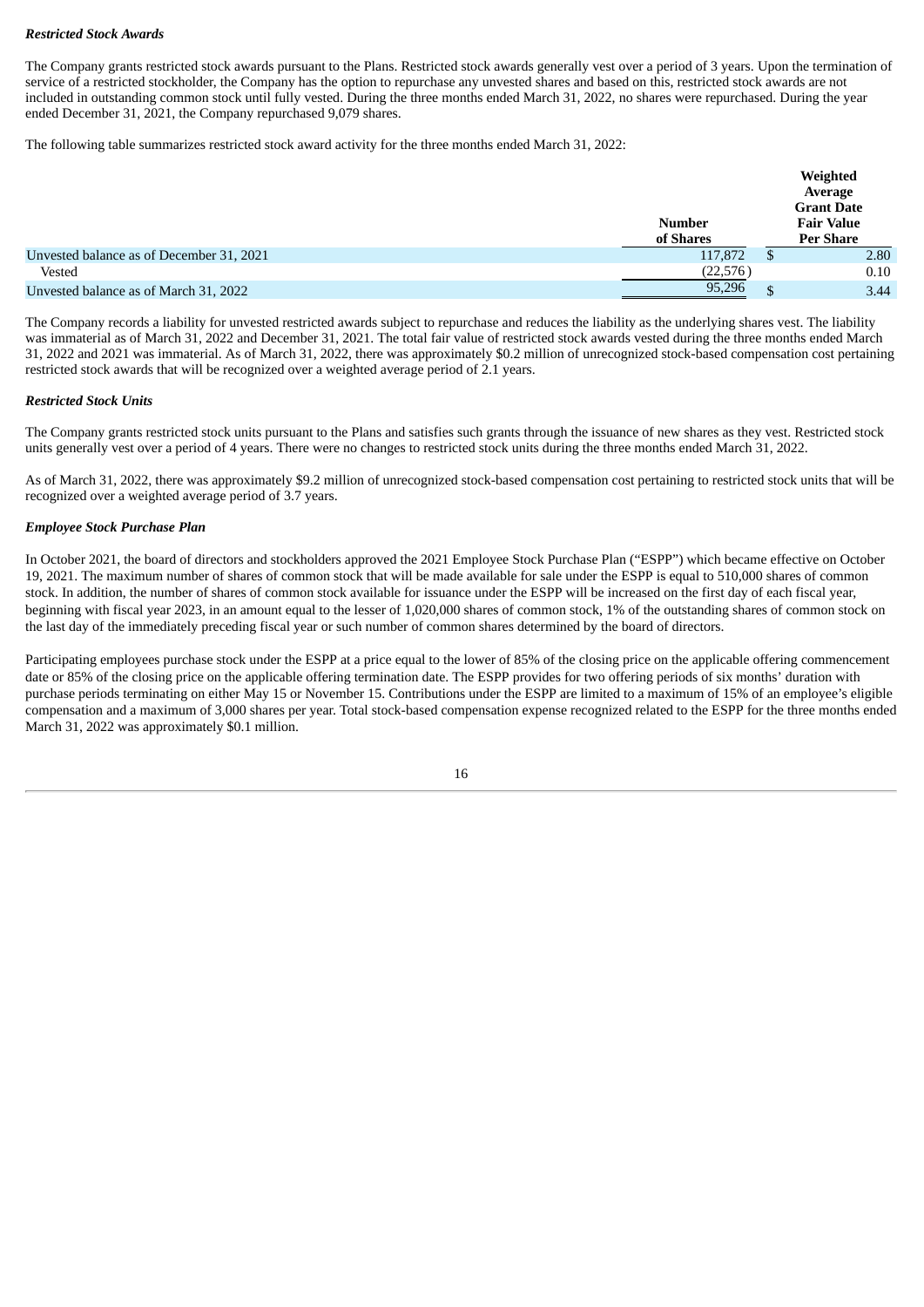## **11. Net Loss Per Share**

Basic net loss per share of common stock is computed by dividing net loss attributable to common stockholders by the weighted average number of shares of common stock outstanding for the period. The following table sets forth the computation of basic and diluted net loss per share attributable to common shareholders:

|                                                                             |  | <b>Three Months Ended</b><br>March 31, |      |           |  |  |
|-----------------------------------------------------------------------------|--|----------------------------------------|------|-----------|--|--|
| (in thousands, except share and per share amounts)                          |  | 2022                                   | 2021 |           |  |  |
| Numerator:                                                                  |  |                                        |      |           |  |  |
| Net loss                                                                    |  | $(22, 732)$ \$                         |      | (37, 645) |  |  |
| Deemed dividend                                                             |  |                                        |      | (1,552)   |  |  |
| Net loss attributable to common shareholders                                |  | (22, 732)                              |      | (39, 197) |  |  |
| Denominator                                                                 |  |                                        |      |           |  |  |
| Weighted average shares of common stock outstanding,<br>basic and diluted   |  | 50,585,255                             |      | 2,575,619 |  |  |
| Basic and diluted net loss per share attributable to common<br>shareholders |  | (0.45)                                 |      | (15.22)   |  |  |

The table below provides potentially dilutive securities not included in the calculation of the diluted net loss per share (in common stock equivalent shares) at March 31, 2022 and 2021, because to do so would be anti-dilutive. Excluded from the table at March 31, 2021 is the potential impact from the Convertible Notes and Convertible SAFE Notes, as the number of shares was unknown at that time:

|                                                                     | March 31. |            |  |
|---------------------------------------------------------------------|-----------|------------|--|
|                                                                     | 2022      | 2021       |  |
| Shares issuable upon conversion of Series A and A-1 preferred stock |           | 25,049,897 |  |
| Shares issuable upon exercise of stock options                      | 7.114.036 | 1,654,191  |  |
| Unvested restricted stock units                                     | 675,679   |            |  |
| Unvested restricted stock awards                                    | 95.296    | 102,424    |  |
| Shares purchasable under the 2021 Employee Stock Purchase Plan      | 9.934     |            |  |
| Total                                                               | 7,894,945 | 26,806,512 |  |

## **12. Related Party Transactions**

On January 1, 2019, the Company entered into a Support Services Agreement with Kalika that outlined the terms of services provided by Kalika to the Company, as well as the fees charged for such services. Kalika was a shared service company that provided certain administrative and research and development support services, including facilities support and office space. Kalika was beneficially owned by Raju Mohan, Ph.D., the Chief Executive Officer of the Company, and New Science Ventures ("NSV"), which is affiliated with both a non-employee director and funds of NSV, which are owners of more than 5% of the Company's capital stock. The Company paid Kalika monthly for costs incurred under the agreement. Either party had the right to terminate the support services agreement by giving 30 days' prior notice. On March 1, 2021, in conjunction with the acquisitions of Oppilan and Zomagen, the Company terminated the agreement with Kalika and transitioned the employees of Kalika to the Company.

On October 17, 2019, the Company entered into a Research and Development Support Services Agreement with Bayside Pharma, LLC ("Bayside") that outlined the terms of services provided by Bayside to the Company, as well as the fees charged for such services. Bayside is a research and development services company that provides certain research and development support services and facilities. Bayside is owned by an employee of the Company. The Company pays Bayside monthly for costs incurred under the agreement. Either party may terminate the support services agreement by giving 30 days' prior notice.

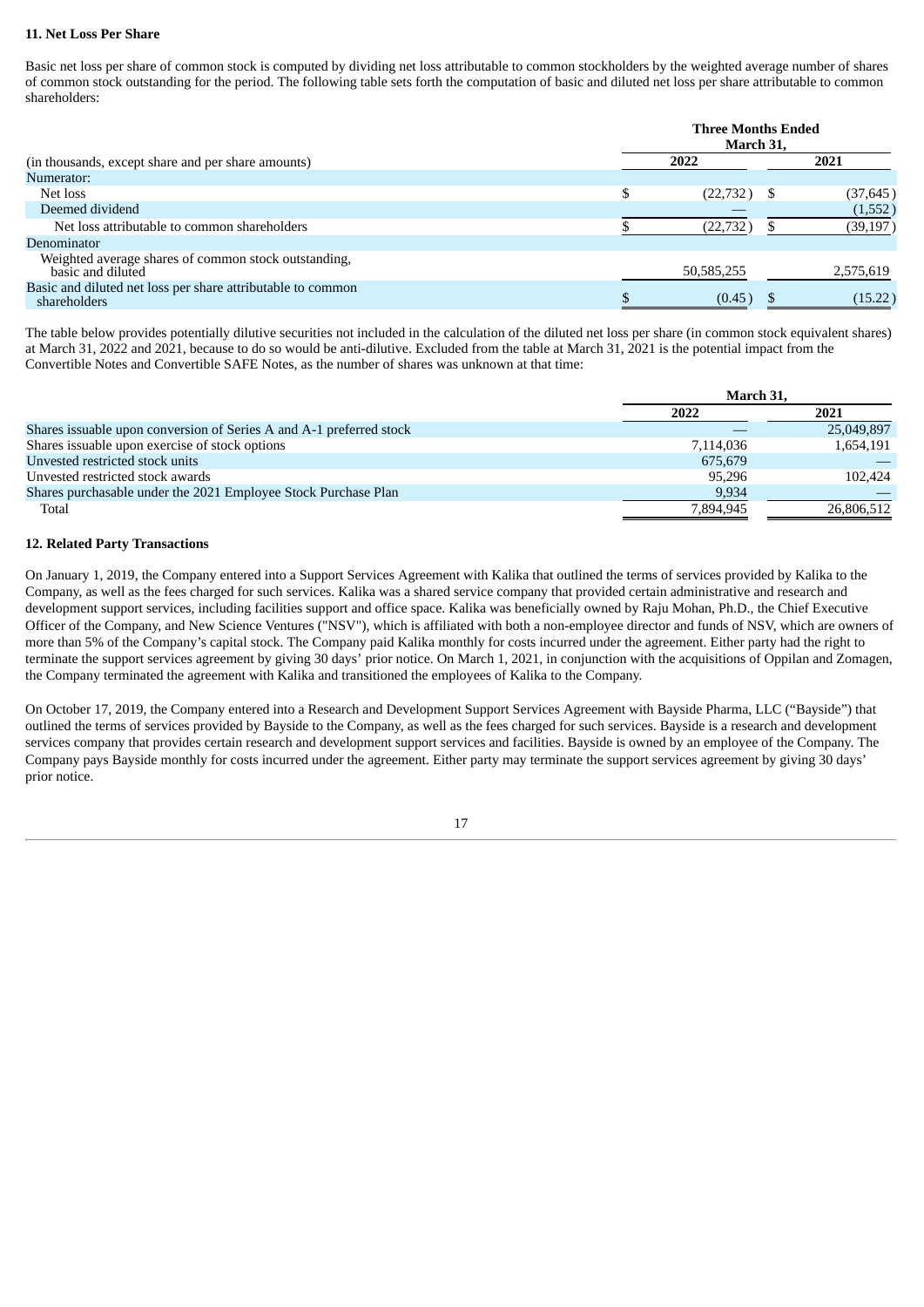Expense recognized by the Company under the related party Support Services Agreements was as follows (in thousands):

|                                                  | <b>Three Months Ended</b><br>March 31, |  |      |  |
|--------------------------------------------------|----------------------------------------|--|------|--|
|                                                  | 2022                                   |  | 2021 |  |
| Research and development - Kalika                |                                        |  | 112  |  |
| Research and development - Bayside               | 203                                    |  | 96   |  |
| Total research and development - related party   | 203                                    |  | 208  |  |
| General and administrative - Kalika              |                                        |  | 116  |  |
| Total general and administrative - related party |                                        |  | 116  |  |

At March 31, 2022 and December 31, 2021, the Company had accounts payable and accrued expenses due to related parties of \$0.4 million and \$0.2 million, respectively. At March 31, 2022 and December 31, 2021, the Company had an immaterial amount of prepaid expenses to related parties.

## **13. Subsequent Events**

On May 6, 2022, the Company entered into a lease agreement with Charlotta Partners, Inc. to add office space to its existing lease in Encinitas, California. The lease has a four-year term ending June 30, 2026. The total commitment under this lease is \$0.6 million from June 1, 2022 through June 30, 2026.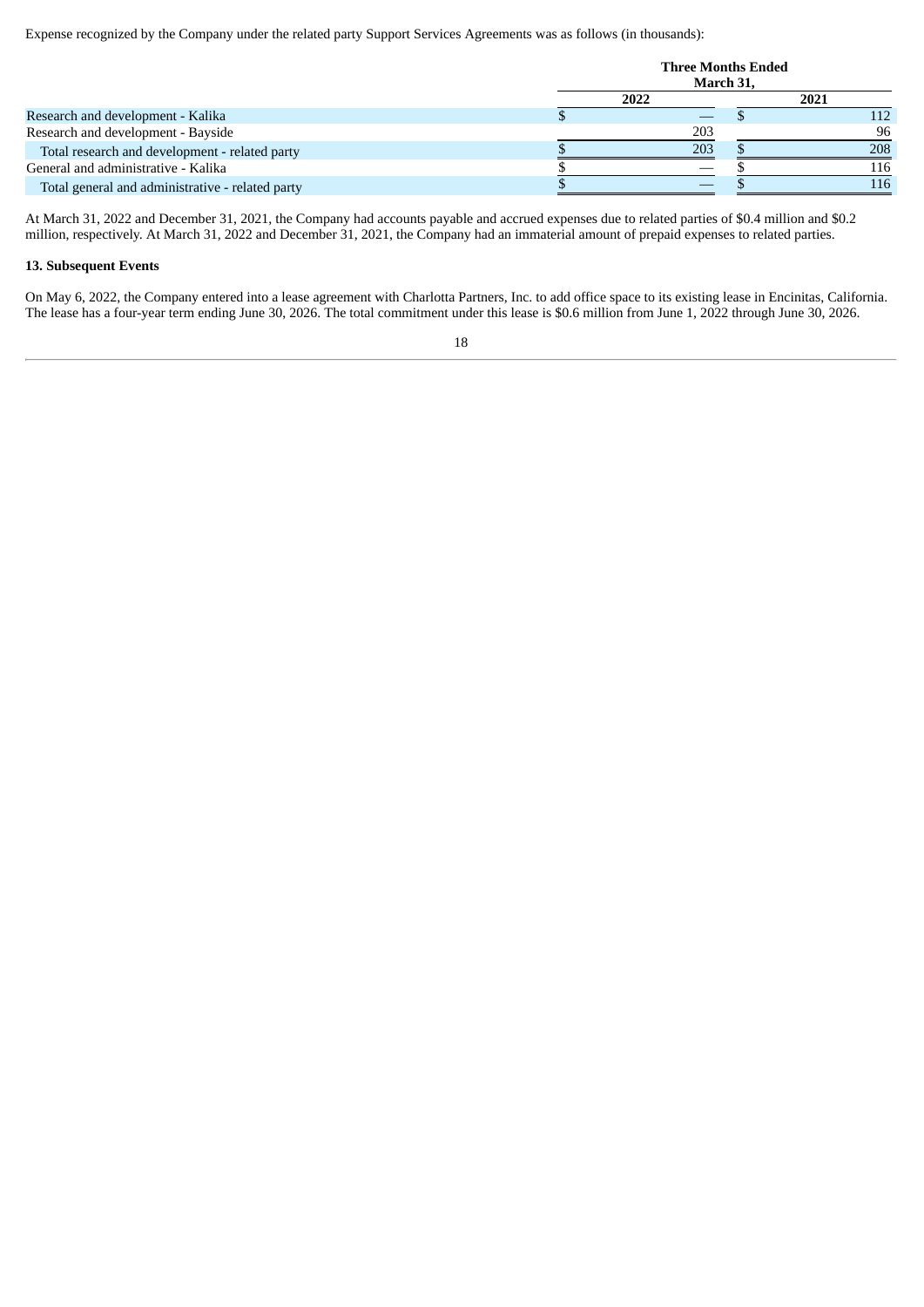## <span id="page-22-0"></span>**Item 2. Management's Discussion and Analysis of Financial Condition and Results of Operations.**

The following discussion and analysis of financial condition and results of operations should be read together with our condensed consolidated financial statements and the related notes included elsewhere in this Quarterly Report on Form 10-Q, as well as our audited consolidated financial statements and the related notes for the year ended December 31, 2021, which are included in our Annual Report on Form 10-K filed with the Securities and Exchange Commission ("SEC") on March 23, 2022. In addition to historical financial information, the following discussion and analysis and other parts of this Quarterly Report on Form 10-Q contain forward-looking statements within the meaning of Section 27A of the Securities Act of 1933, as amended, and Section 21E of the Securities Exchange Act of 1934, as amended, based upon current expectations that involve risks and uncertainties. As a result of many factors, including those factors set forth in Part II, Item 1A (Risk Factors) of this Quarterly Report on Form 10-Q, our actual results could differ materially from the results described in or implied by the forward-looking statements contained in the following discussion and analysis. Please also see the section *titled "Special Note Regarding Forward-Looking Statements."*

## **Overview**

We are a clinical-stage biopharmaceutical company developing a pipeline of novel small molecule product candidates to address a range of inflammatory diseases with significant unmet need. We leverage the substantial experience of our team in immunology to identify important new targets and to develop differentiated therapeutics against these targets. Our clinical product candidates address therapeutic indications with substantial commercial opportunity for novel small molecules. Our lead clinical product candidate, VTX958, is a selective allosteric tyrosine kinase type 2 (TYK2) inhibitor currently in a Phase 1 multiple ascending dose trial. We expect to initiate Phase 2 trials with VTX958 in the second half of 2022 for one or more therapeutic indications, such as for psoriasis, psoriatic arthritis and Crohn's disease, among other potential indications. In addition, we are developing VTX002, a Sphingosine 1 phosphate receptor (S1P1R) modulator in Phase 2 development for ulcerative colitis. We initiated a Phase 2 trial with VTX002 in the fourth quarter of 2021 in patients with moderate to severe ulcerative colitis. Our third product candidate, VTX2735, a peripheral-targeted NOD-like receptor protein 3 (NLRP3) inflammasome inhibitor is currently in a Phase 1 trial. In addition to VTX2735, we nominated VTX3232, our lead CNS-penetrant NLRP3 inhibitor, as a clinical development candidate in the fourth quarter of 2021 and plan to submit an Investigational New Drug (IND) application for this program in the fourth quarter of 2022 with Phase 1 studies planned for the first quarter of 2023.

We were incorporated in November 2018. To date, we have focused primarily on organizing and staffing our company, business planning, raising capital and identifying our product candidates and conducting preclinical studies and clinical trials. We have funded our operations primarily through debt and equity financings. We do not have any products approved for sale and have not generated any revenue from product sales.

We have incurred significant operating losses since our inception and expect to continue to incur significant operating losses for the foreseeable future. Our net losses were \$22.7 million and \$37.6 million for the three months ended March 31, 2022 and March 31, 2021, respectively. We had an accumulated deficit of \$140.5 million as of March 31, 2022. We expect our expenses and operating losses will increase substantially as we conduct our ongoing and planned clinical trials, continue our research and development activities and conduct preclinical studies, and seek regulatory approvals for our product candidates, as well as hire additional personnel, protect our intellectual property and incur additional costs associated with being a public company. Our net losses may fluctuate significantly from quarter-to-quarter and year-to-year, depending on a variety of factors, including the timing and scope of our preclinical studies and clinical trials and our expenditures on other research and development activities.

We do not expect to generate any revenue from product sales unless and until we successfully complete clinical development and obtain regulatory approval for one or more of our product candidates, which we expect will take a number of years. If we obtain regulatory approval for any of our product candidates, we expect to incur significant commercialization expenses related to product sales, marketing, manufacturing and distribution. Accordingly, until such time as we can generate substantial product revenues to support our cost structure, if ever, we expect to finance our cash needs through equity offerings, debt financings or other capital sources, including potentially collaborations, licenses and other similar arrangements. However, we may be unable to raise additional funds or enter into such other arrangements when needed on favorable terms or at all. Our failure to raise capital or enter into such other arrangements when needed could have a negative impact on our financial condition and on our ability to pursue our business plans and strategies. If we are unable to raise additional capital when needed, we could be forced to delay, limit, reduce or terminate our product candidate development or future commercialization efforts or grant rights to develop and market our product candidates even if we would otherwise prefer to develop and market such product candidates ourselves.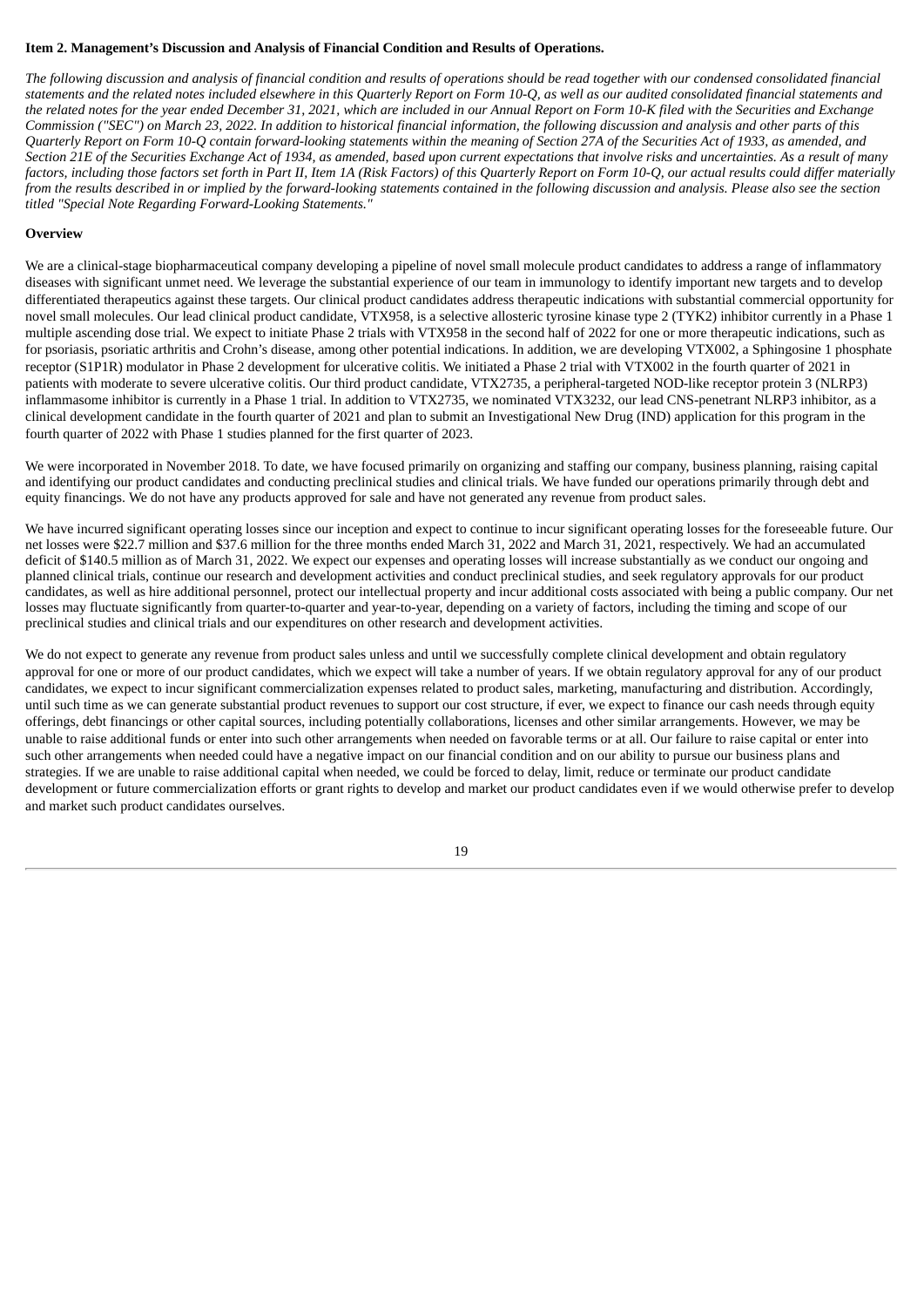## **Initial Public Offering**

On October 25, 2021, we completed an initial public offering (IPO) of our common stock in which we issued an aggregate of 10,893,554 shares of our common stock (inclusive of 1,420,898 shares issued pursuant to the underwriters' over-allotment option) at a price of \$16.00 per share. The Company received net proceeds of approximately \$158.8 million, after deducting underwriting discounts and commissions of \$12.2 million and other offering expenses of \$3.3 million.

In connection with the closing of the initial public offering, all 12.5 million outstanding shares of Series A Convertible Preferred Stock (Series A Preferred Stock) and 18.8 million outstanding shares of Series A-1 Convertible Preferred Stock (Series A-1 Preferred Stock) and 4.0 million shares of Series B Convertible Preferred Stock (Series B Preferred Stock) converted into an aggregate of 35.3 million shares of common stock.

## **Business Update Regarding Conflict in Ukraine**

We are currently conducting a Phase 2 trial of VTX002 in patients with moderate-to severe UC with enrollment originally projected to include patients at clinical sites in Russia, Belarus and Ukraine. As a result of the military conflict in Ukraine, clinical trial site operations in Russia, Belarus and Ukraine have been interrupted, impacting our original clinical trial strategy. We may experience the loss of follow-up information on patients enrolled in our ongoing clinical trials at these sites unless we are able to transfer the care of those patients to another qualified clinical trial site. Our operations at additional sites in the region could also be impacted in the future. Additionally, if our relationships with any of our CROs is terminated, we may be unable to enter into arrangements with alternative CROs on commercially reasonable terms, or at all. Our ability to conduct clinical trials in Russia, Belarus, Ukraine and elsewhere in the region may also become restricted under applicable sanctions laws. All of the foregoing creates uncertainty around our ability to project the timing for enrollment of our Phase 2 trial for VTX002 and may lead to increased clinical trial costs as we seek to open additional clinical sites to offset potential impact to our projected enrollment in Russia, Belarus and Ukraine, which could materially harm our business.

We have no way to predict the progress or outcome of the situation, as the conflict and government reactions are rapidly developing and beyond our control. Prolonged unrest, military activities, or broad-based sanctions, should they be implemented, could have a material adverse effect on our operations and business outlook.

## **COVID-19**

The global COVID-19 pandemic and the related variants continue to rapidly evolve. The extent of the impact of the COVID-19 pandemic on our business, operations and clinical development timelines and plans remains uncertain, and will depend on certain developments, including the duration and spread of the outbreak and its impact on our operations and those of our CROs, third-party manufacturers and other third parties with whom we do business, as well as its potential impact on regulatory authorities and our ability to attract and retain key scientific and management personnel. The ultimate impact of the COVID-19 pandemic is highly uncertain and subject to change.

We are conducting business as usual, with necessary or advisable modifications, and have modified our business practices, including but not limited to, modifying employee travel and allowing office employees to work remotely. We will continue to actively monitor the rapidly evolving situation related to COVID-19. We may take further actions that alter our operations, including those that may be required by federal, state or local authorities, or that we determine are in the best interests of our employees and other third parties with whom we do business. At this point, the extent to which the COVID-19 pandemic may affect our business, operations and clinical development timelines and plans, including the resulting impact on our expenditures and capital needs, remains uncertain and is subject to change.

## **Asset Acquisitions**

In connection with our Series A and Series A-1 Convertible Preferred Stock financing, in February 2021, we acquired all of the outstanding equity and convertible debt interests of Oppilan Pharma, Ltd. (Oppilan) and Zomagen Biosciences, Ltd. (Zomagen) (the Asset Acquisitions). Certain investors of Oppilan and Zomagen are also investors of the Company and are considered related parties. Details of the Asset Acquisitions are as follows:

• Pursuant to the terms of the Share Purchase Agreement (the Oppilan Purchase Agreement), upon closing, we issued to the shareholders of Oppilan 360,854 shares of our common stock valued at \$3.06 per share, 4,049,143 shares of our Series A-1 Convertible Preferred Stock valued at \$3.06 per share and options to purchase 75,955 shares of our common stock valued at a weighted average fair value of \$1.86 per share in exchange for all of the outstanding equity interests of

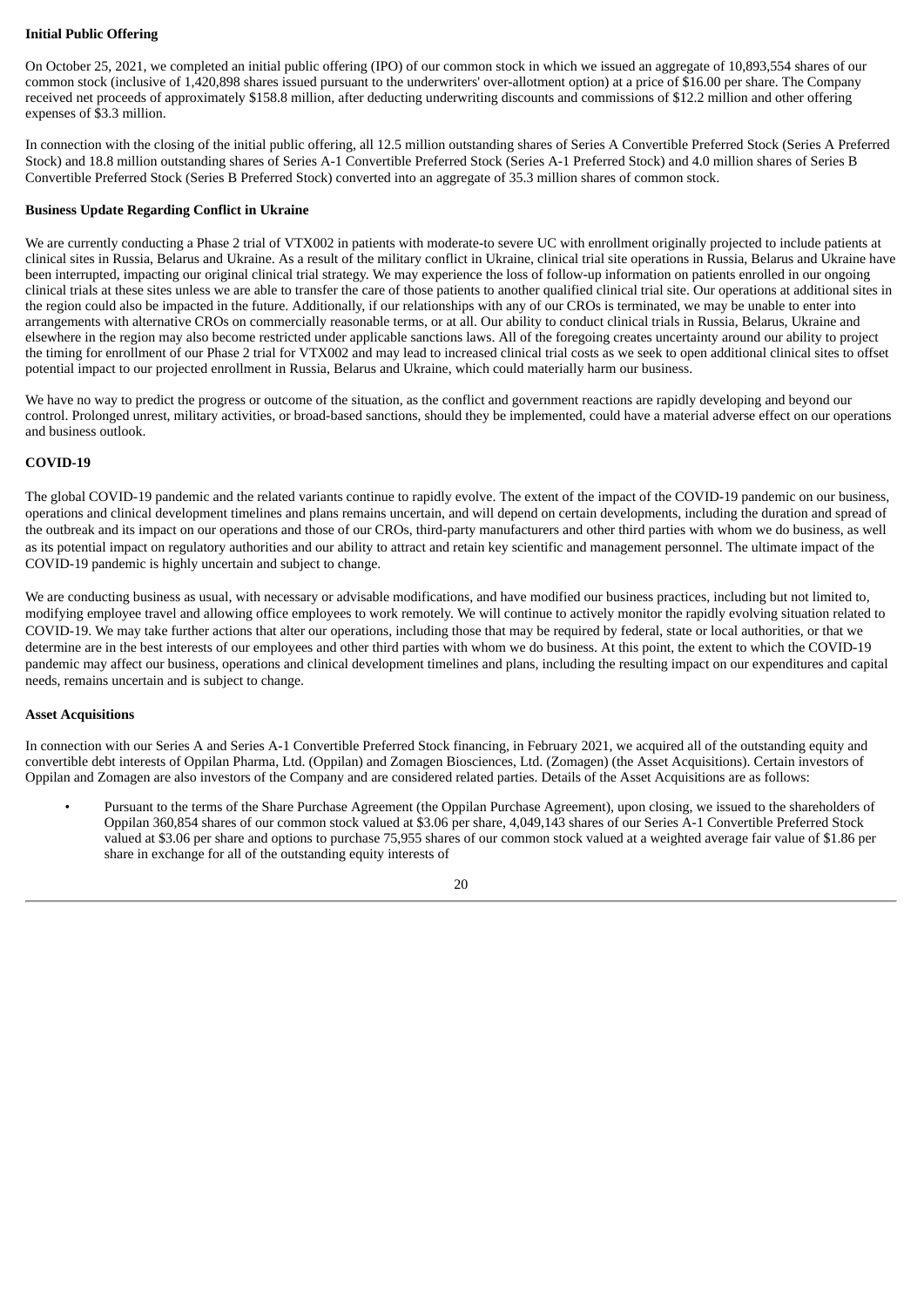Oppilan. Oppilan's lead candidate, VTX002, a modulator of the S1P receptor that has a unique pharmacokinetic and pharmacodynamic profile and has completed Phase 1 clinical testing. A Phase 2 clinical trial of VTX002 for the treatment of moderate-to-severe ulcerative colitis was initiated in the fourth quarter of 2021.

• Pursuant to the terms of the Share Purchase Agreement (the Zomagen Purchase Agreement), upon closing, we issued to the shareholders of Zomagen 457,944 shares of our common stock valued at \$3.06 per share, 2,003,768 shares of our Series A-1 Convertible Preferred Stock valued at \$3.06 per share and options to purchase 30,483 shares of our common stock valued at a weighted average fair value of \$2.87 per share in exchange for all of the outstanding equity interests of Zomagen. Zomagen's lead candidate, VTX2735, is a NLRP3 inhibitor currently in a Phase 1 trial.

The fair value of total cost of the Asset Acquisitions was \$14.0 million and \$7.8 million for Oppilan and Zomagen, respectively. The excess of the cost of acquisition over net assets acquired was \$12.8 million and \$8.9 million for Oppilan and Zomagen, respectively. We determined that there is no alternative future use of the in-process research and development (IPR&D) assets acquired from either acquisition. In accordance with the accounting for Asset Acquisitions, the excess of the cost of acquisition over net assets acquired was expensed as IPR&D at the respective acquisition date. For the year ended December 31, 2021, we recorded the excess IPR&D costs of \$21.7 million in research and development costs within our unaudited condensed consolidated statements of operations and comprehensive loss.

#### **Financial Operations Overview**

#### *Revenues*

We have not generated any revenue since our inception and do not expect to generate any revenue from the sale of products for the foreseeable future. We may also generate revenues in the future from payments or royalties associated with potential partnering or collaboration agreements, but have no plans to enter into such arrangements at this time.

#### *Research and Development Expenses*

Research and development expense consists of expenses incurred while performing research and development activities to discover and develop our product candidates. Research and development costs include salaries, payroll taxes, employee benefits, and stock-based compensation charges for those individuals involved in our ongoing research and development efforts; as well as fees paid to consultants and third party research organizations, and the costs of laboratory supplies and development compound materials. Costs incurred in our research and development efforts are expensed as incurred.

We typically use our employee, consultant and infrastructure resources across our research and development programs. We track outsourced development costs by product candidate or development program, but we do not allocate personnel costs, other internal costs or external consultant costs to specific product candidates or development programs. These costs are included in unallocated research and development expenses. The following table summarizes research and development expenses by product candidate or development program (in thousands):

|                                               | <b>Three Months Ended</b><br>March 31, |  |        |  |
|-----------------------------------------------|----------------------------------------|--|--------|--|
|                                               | 2022                                   |  | 2021   |  |
| <b>VTX958</b>                                 | 5,568                                  |  | 1,163  |  |
| <b>VTX002</b>                                 | 3,880                                  |  | 525    |  |
| VTX2735                                       | 3,340                                  |  | 419    |  |
| Unallocated research and development expenses | 4,621                                  |  | 22,494 |  |
| Total research and development expenses       | 17,409                                 |  | 24,601 |  |

We did not separately categorize costs related to VTX3232 in the table above due to the early-stage development status of the drug product candidate during the periods presented.

Substantially all of our research and development expenses to date have been incurred in connection with the discovery and development of our product candidates. We expect our research and development expenses to increase significantly for the foreseeable future as we advance an increased number of our product candidates through clinical development, including the conduct of our ongoing and planned clinical trials. The process of conducting clinical trials necessary to obtain regulatory approval is costly and time consuming. The successful development of product candidates is highly uncertain and subject to numerous risks and uncertainties. Accordingly, at this time, we cannot reasonably estimate the nature, timing or costs required to complete the remaining development of any product candidates and to obtain regulatory approval for one or more of these product candidates.

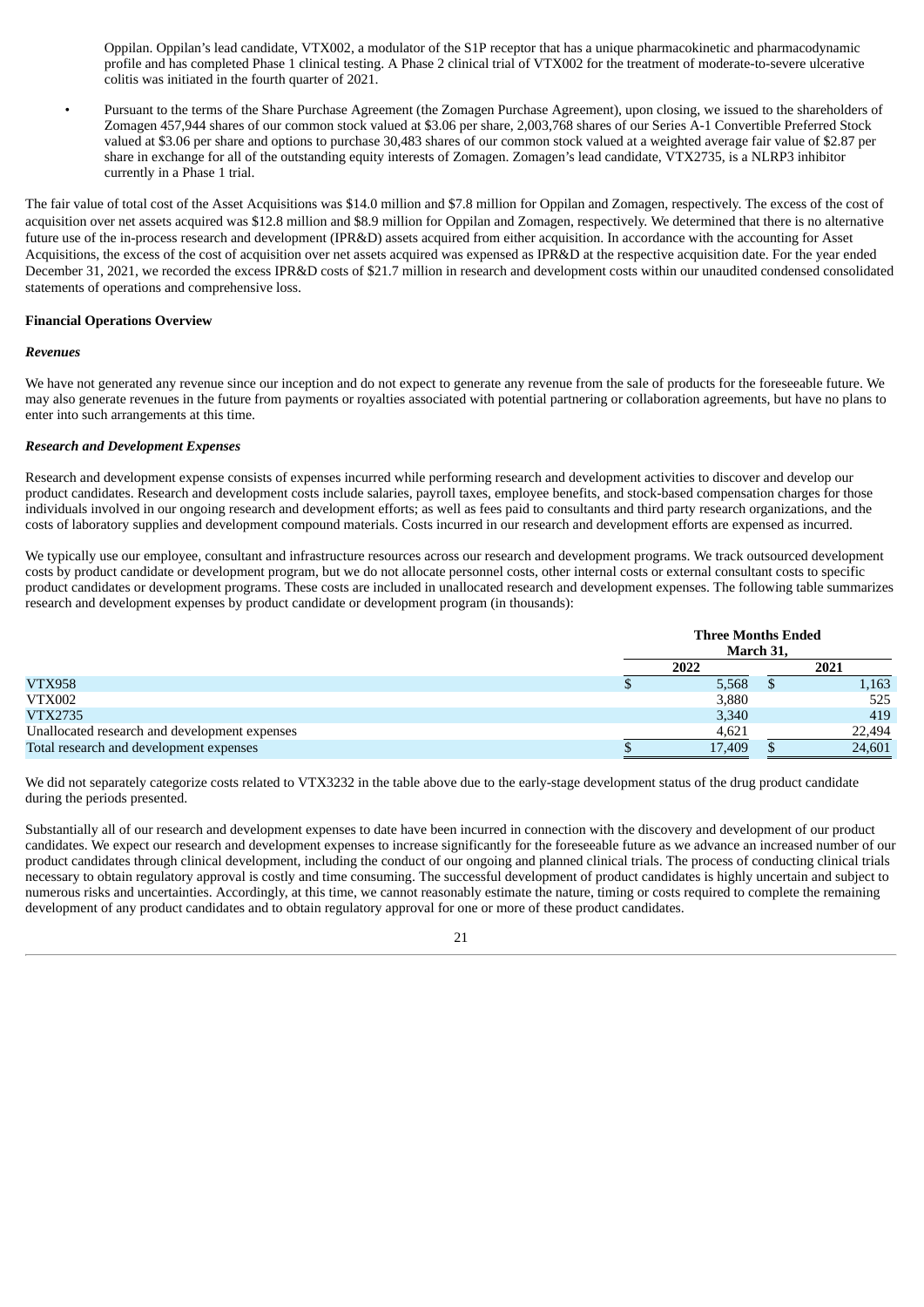The costs of clinical trials may vary significantly over the life of a project owing to, but not limited to, the following:

- per patient trial costs;
- the number of sites included in the clinical trials:
- the countries in which the clinical trials are conducted;
- the length of time required to enroll eligible patients;
- the number of patients that participate in the clinical trials and the drop-out or discontinuation rates of such patients;
- the number of doses that patients receive;
- the cost of comparative agents used in clinical trials;
- potential additional safety monitoring or other studies requested by regulatory agencies;
- the duration of patient follow-up; and
- the efficacy and safety profile of the product candidate.

We do not expect any of our product candidates to be commercially available for the next several years, if ever.

## *General and Administrative Expenses*

General and administrative expenses are related to finance, human resources, legal and patent costs and other administrative activities. These expenses consist primarily of personnel costs, including stock-based compensation expenses, outside services, legal expenses, management fees and other general and administrative costs.

We expect that our general and administrative expenses will increase for the foreseeable future as we expand operations, increase our headcount to support our continued research and development activities and operate as a public reporting company (including increased fees for outside consultants, lawyers and accountants, as well as increased directors' and officers' liability insurance premiums). We have also incurred, and expect to continue to incur, increased costs to comply with stock exchange listing and SEC requirements, corporate governance, internal controls, investor relations and disclosure and similar requirements applicable to public companies. Additionally, if and when we believe that a regulatory approval of a product candidate appears likely, we expect to incur significant increases in our general and administrative expenses related to the sales and marketing of any approved product candidate.

## **Results of Operations**

The presentation of our condensed consolidated financial statements for the three months ended March 31, 2021, reflect the financial results of Ventyx Biosciences, Inc., and the financial results of our two acquired subsidiaries, Oppilan and Zomagen, from the acquisition date to March 31, 2021, on a consolidated basis.

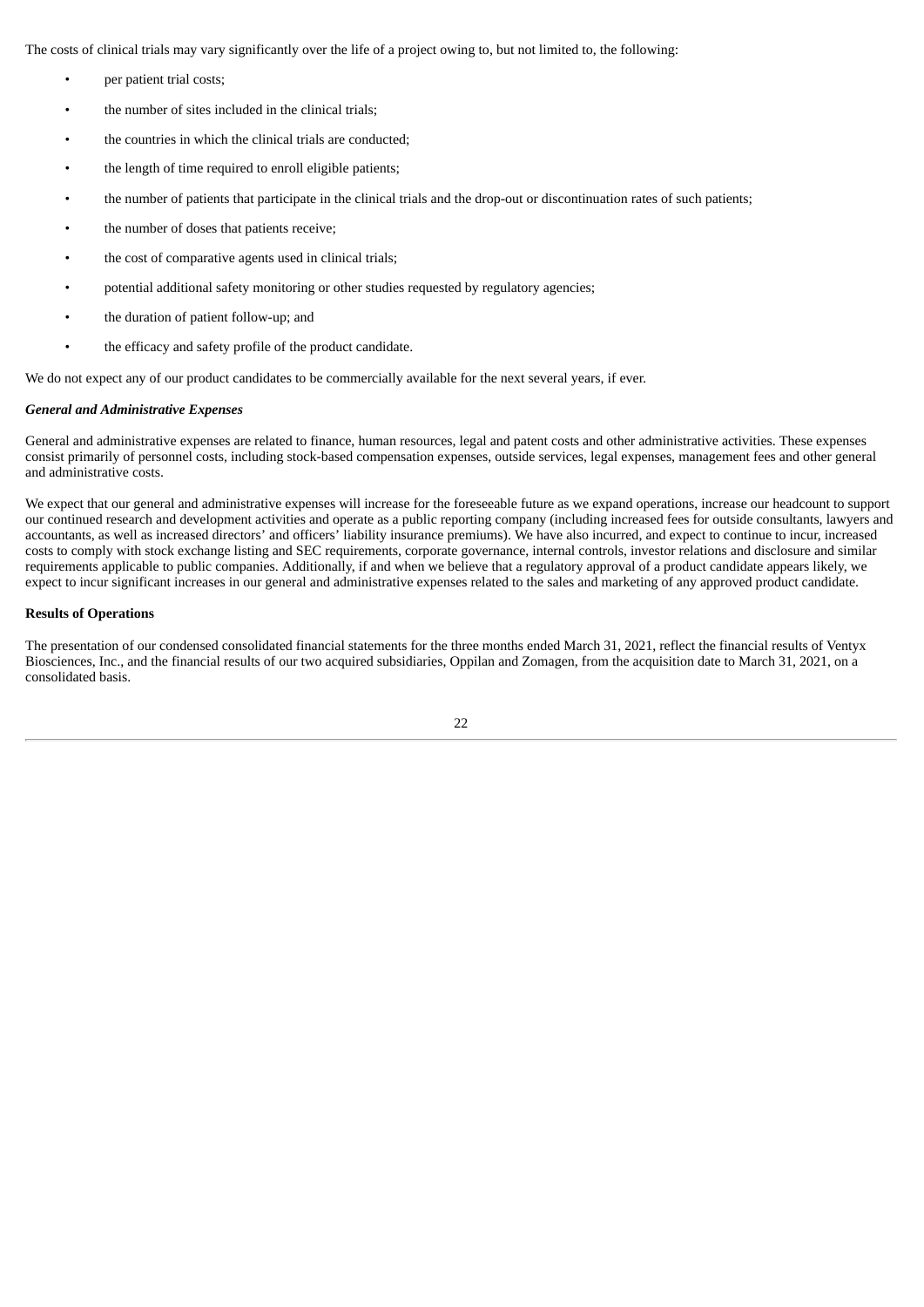## *Comparison of Three Months Ended March 31, 2022 to Three Months Ended March 31, 2021*

The following table summarizes our condensed consolidated results of operations for the three months ended March 31, 2022 and 2021 (in thousands):

|                                                                                               | <b>Three Months Ended</b><br>March 31, |           |      |                |               |           |
|-----------------------------------------------------------------------------------------------|----------------------------------------|-----------|------|----------------|---------------|-----------|
|                                                                                               | 2022                                   |           | 2021 |                | <b>Change</b> |           |
|                                                                                               |                                        |           |      | (in thousands) |               |           |
| Operating expenses:                                                                           |                                        |           |      |                |               |           |
| Research and development (includes related party amounts of \$203 and \$208,<br>respectively) | \$                                     | 17,409    | S    | 24,601         | S             | (7, 192)  |
| General and administrative (includes related party amounts of \$0 and \$116,<br>respectively) |                                        | 5,338     |      | 747            |               | 4,591     |
| Total operating expenses                                                                      |                                        | 22,747    |      | 25,348         |               | (2,601)   |
| Loss from operations                                                                          |                                        | (22, 747) |      | (25, 348)      |               | 2,601     |
| Other (income) expense:                                                                       |                                        |           |      |                |               |           |
| Other income                                                                                  |                                        | (15)      |      |                |               | (15)      |
| Interest expense - related party                                                              |                                        |           |      | 99             |               | (99)      |
| Change in fair value of notes and derivative - related party                                  |                                        |           |      | 11,051         |               | (11,051)  |
| Change in fair value of Series A tranche liability                                            |                                        |           |      | 1,147          |               | (1,147)   |
| Total other (income) expense                                                                  |                                        | (15)      |      | 12,297         |               | (12, 312) |
| Net loss                                                                                      |                                        | (22, 732) |      | (37, 645)      |               | 14,913    |
| Unrealized loss on marketable securities                                                      |                                        | (942)     |      |                |               | (942)     |
| Foreign currency translation                                                                  |                                        | 42        |      |                |               | 40        |
| Comprehensive loss                                                                            |                                        | (23, 632) |      | (37, 643)      | \$.           | 14,011    |

#### *Research and Development Expense*

Research and development expenses were \$17.4 million and \$24.6 million for the three months ended March 31, 2022 and 2021, respectively. For the three months ended March 31, 2022 as compared to the three months ended March 31, 2021, there were increases in costs associated with the Phase 1 trial for VTX958 of \$4.6 million, compensation related expenses of approximately \$2.5 million and expenses from the operations of Oppilan and Zomagen. The increased expenses from the operations of Oppilan were attributable to an increase in costs associated with the Phase 2 trial for VTX002 of \$3.3 million. The increased expenses from the operations of Zomagen were primarily attributable to an increase in costs associated with the Phase 1 trial for VTX2735 of \$2.9 million and drug candidate discovery costs of \$1.0 million. During the three months ended March 31, 2021, we recognized a \$21.8 million noncash IPR&D expense associated with the acquisitions of Oppilan and Zomagen (as there was no alternative future use of the IPR&D assets acquired), which was the primary cause of the overall decrease in research and development expenses between periods.

For the three months ended March 31, 2022, the majority of research and development expense has been related to the development of VTX958, VTX002 and VTX2735.

#### *General and Administrative Expense*

General and administrative expenses were \$5.3 million and \$0.7 million for the three months ended March 31, 2022 and 2021, respectively. The increase of \$4.6 million was primarily due to increased personnel costs, including stock-based compensation and professional service fees. The remaining increase is attributable to increased expenses from the operations of Oppilan and Zomagen during the three months ended March 31, 2022.

#### *Other (Income) Expense*

Other (income) expense was \$0 and \$12.3 million for the three months ended March 31, 2022 and 2021, respectively. During the first quarter of 2021, in conjunction with the acquisitions of Oppilan and Zomagen, the convertible promissory notes (Convertible Notes) and Simple Agreements for Future Equity (SAFEs or Convertible SAFE Notes) converted into Series A and Series A-1 Preferred Stock, eliminating the fair value accounting associated with the Convertible Notes, SAFEs and the associated derivative liability. Additionally, during the three months ended March 31, 2021, the Company recognized a change in the fair value of the Series A tranche liability of approximately \$1.1 million.

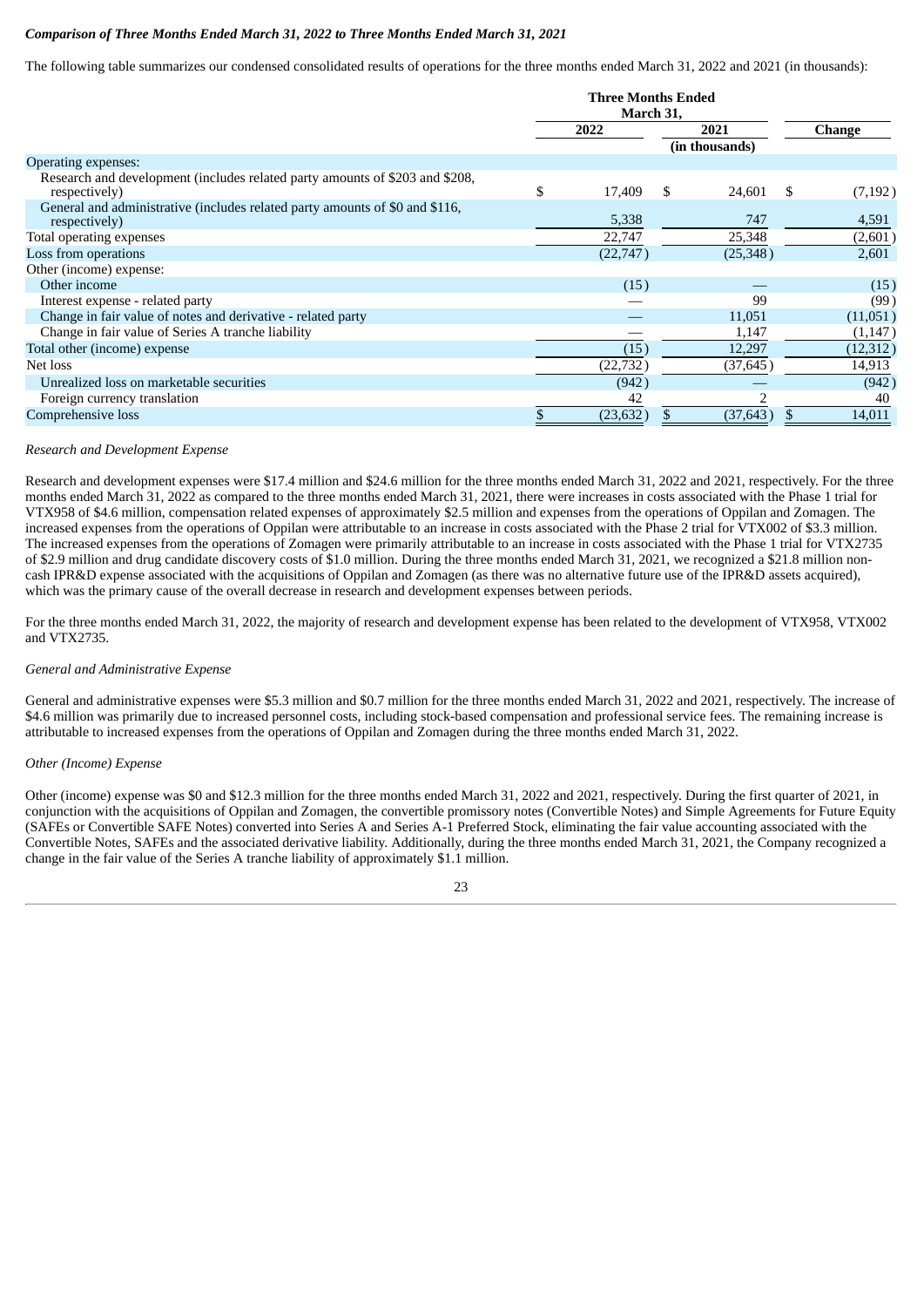We issued the Convertible Notes in 2019 and 2020 which included a change of control feature for which we recorded a liability measured at fair value. We estimated the fair value of our change of control feature using a combination of probability analysis and Monte Carlo simulation methodology. Until their conversion into Series A-1 Preferred Stock in February 2021, we adjusted the carrying value of our change in control feature to its estimated fair value at each reporting date, with the increases in fair value of the change of control feature recorded in our condensed consolidated statements of operations and comprehensive loss.

We issued SAFEs in 2019 and 2020 which we accounted for at fair value. We estimated the fair value of our SAFEs using a combination of probability analysis and Monte Carlo simulation methodology. Until their conversion into Series A-1 Preferred Stock in February 2021, we adjusted the carrying value of our SAFEs to their estimated fair value at each reporting date, with the increases in fair value of the SAFEs recorded in our condensed consolidated statements of operations and comprehensive loss.

On February 26, 2021, we issued 6,283,401 shares of our Series A Preferred Stock for gross proceeds of \$57.3 million at the original issue price of \$9.12 per share. The Series A purchase agreement allowed the original investors to purchase an additional 6,250,504 shares of Series A Convertible Preferred Shares (the Additional Shares) on the same terms and conditions as the original issuance at the original issuance price of \$9.12 per share (the Second Closing or Tranche Liability). In addition, we were obligated to issue 507,133 shares of common stock to a Series A investor if such investor participated in the second tranche. We concluded that these rights or obligations of the investors to participate in the second tranche of the Series A Preferred Stock met the definition of a freestanding instrument that was required to be recorded as a liability at fair value (Series A tranche liability). Given the common shares were linked to the second tranche, they were also considered a component of the Tranche Liability.

We adjusted the carrying value of our Series A tranche liability to its estimated fair value at each reporting date. We estimated the fair value of the Series A tranche liability using a combination of probability analysis and Monte Carlo simulation methodology. The increases in fair value of the Series A tranche liability were recorded as an increase in fair value of our Series A tranche liability in our condensed consolidated statements of operations and comprehensive loss.

## **Liquidity and Capital Resources**

## *Sources of Liquidity*

From inception through March 31, 2022, we have funded our operations primarily through the issuance of \$164.2 million of convertible preferred stock, net of offering costs, to outside investors and related parties and \$10.3 million in aggregate principal amount of convertible notes and SAFEs issued to related parties. Additionally, in October 2021 through our IPO, we received net proceeds of approximately \$158.8 million, after deducting underwriting discounts and commissions and offering expenses payable by us, from the sale of our shares of common stock in the IPO. As of March 31, 2022, we had cash, cash equivalents and marketable securities of \$273.1 million.

We have not entered into any off-balance sheet arrangements, as defined in the rules and regulations of the SEC.

#### *Future Funding Requirements*

To date, we have generated no revenue and do not expect to generate revenue unless and until we obtain regulatory approval of and commercialize any of our product candidates and we do not know when, or if, this will occur. In addition, we expect our expenses to significantly increase in connection with our ongoing development activities, particularly as we continue the research, development and clinical trials of, and seek regulatory approval for, our product candidates. Moreover, we expect to incur additional costs associated with operating as a public company. In addition, subject to obtaining regulatory approval of our product candidates, we expect to incur significant commercialization expenses for product sales, marketing, manufacturing and distribution. We anticipate that we will need substantial additional funding in connection with our continuing operations. We expect that our expenses will increase substantially if and as we:

- continue research and development, including preclinical and clinical development of our existing product candidates;
- seek regulatory approval for our product candidates;
- seek to discover and develop additional product candidates;
- establish a commercialization infrastructure and scale up our manufacturing and distribution capabilities to commercialize any of our product candidates for which we may obtain regulatory approval;
- seek to comply with regulatory standards and laws;

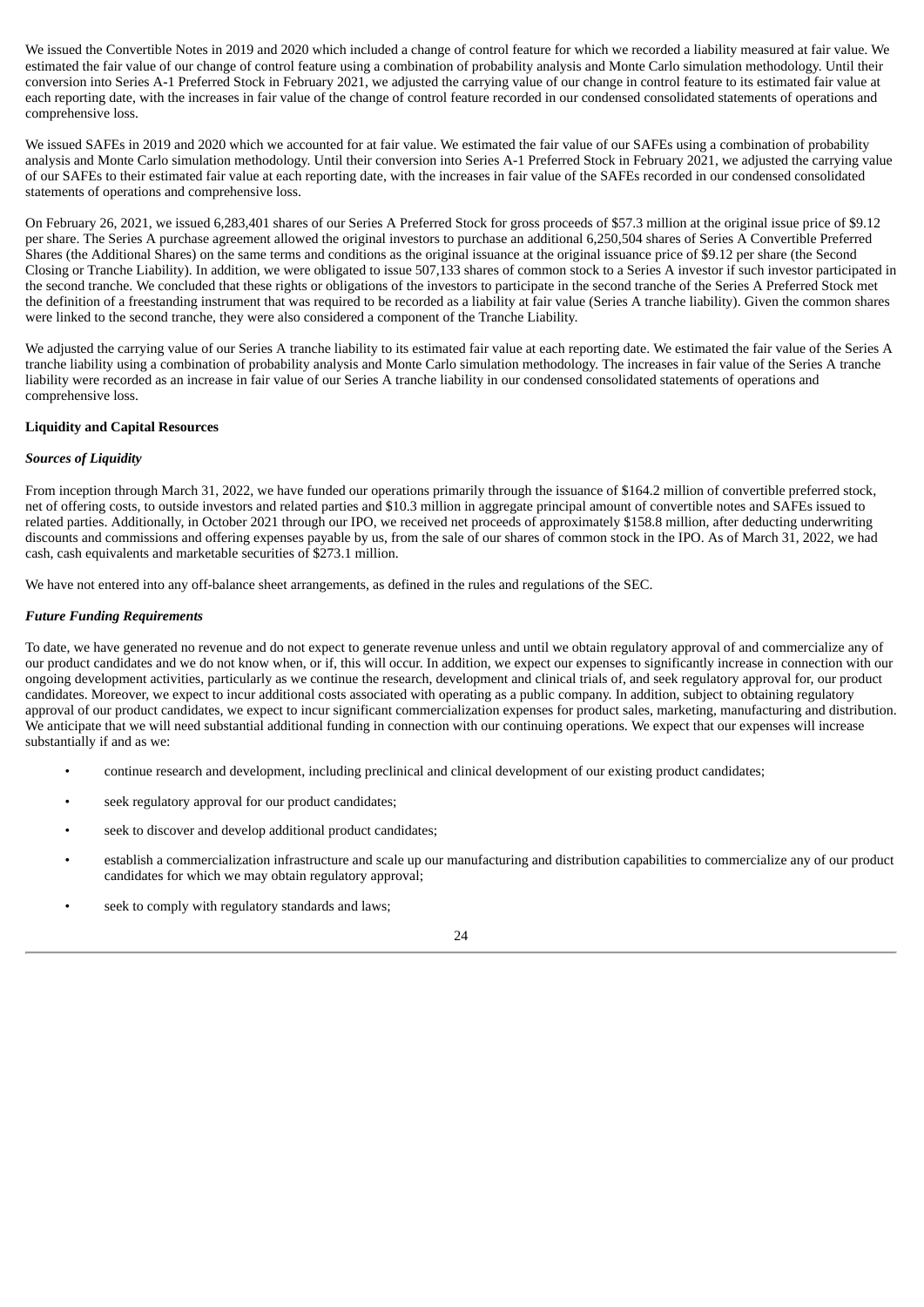- maintain, leverage and expand our intellectual property portfolio;
- hire clinical, manufacturing, scientific and other personnel to support our product candidates;
- development and future commercialization efforts;
- add personnel, financial and management information systems and personnel; and
- incur additional legal, accounting and other expenses in operating as a public company.

Based upon our current operating plan, we expect that the net proceeds from our IPO, together with our cash, cash equivalents and marketable securities as of March 31, 2022, will enable us to fund our operating expenses and capital expenditures requirements into the first half of 2024. We have based this estimate on assumptions that may prove to be wrong, and we may use our available capital resources sooner than we currently expect.

The Company enters into contracts in the normal course of business with various third-party consultants, contract research organizations ("CRO") and contract manufacturing organizations ("CMO") for preclinical research, clinical trials and manufacturing activities. These contracts generally provide for termination upon notice. Payments due upon cancellation consist of cancellation fees and payments for services provided or expenses incurred, including non-cancellable obligations of our service providers, up to the date of cancellation. Actual expenses associated with these arrangements may be higher or lower than anticipated due to various factors, including progress of our development candidates, enrollment in ongoing clinical trials, which may be competitive and challenging and results from our ongoing and planned clinical trials.

Material short-term liquidity needs relate to \$0.3 million related to future minimum lease payments. Material long-term liquidity needs pertaining to our operating leases is approximately \$1.0 million with our last minimum lease payment due in June 2026. Currently, we have no short-term or long-term purchase commitments.

Our capital expenditures to date have been immaterial and we do not expect to incur significant costs related to capital expenditures in the short or longterm.

The successful development of any product candidate is highly uncertain. Due to the numerous risks and uncertainties associated with the development and commercialization of our product candidates, if approved, we are unable to estimate the amounts of increased capital outlays and operating expenses associated with completing the development of our product candidates.

Our future capital requirements will depend on many factors, including:

- the timing of, and the costs involved in, preclinical and clinical development and obtaining any regulatory approvals for our product candidates;
- the costs of manufacturing, distributing and processing our product candidates;
- the number and characteristics of any other product candidates we develop or acquire;
- the degree and rate of market acceptance of any approved products;
- the emergence, approval, availability, perceived advantages, relative cost, relative safety and relative efficacy of other products or treatments;
- the expenses needed to attract and retain skilled personnel;
- the costs associated with being a public company;
- the costs involved in preparing, filing, prosecuting, maintaining, defending and enforcing intellectual property claims, including litigation costs and the outcome of such litigation;
- the timing, receipt and amount of sales of, or royalties on, any approved products; and
- any product liability or other lawsuits related to our product candidates.

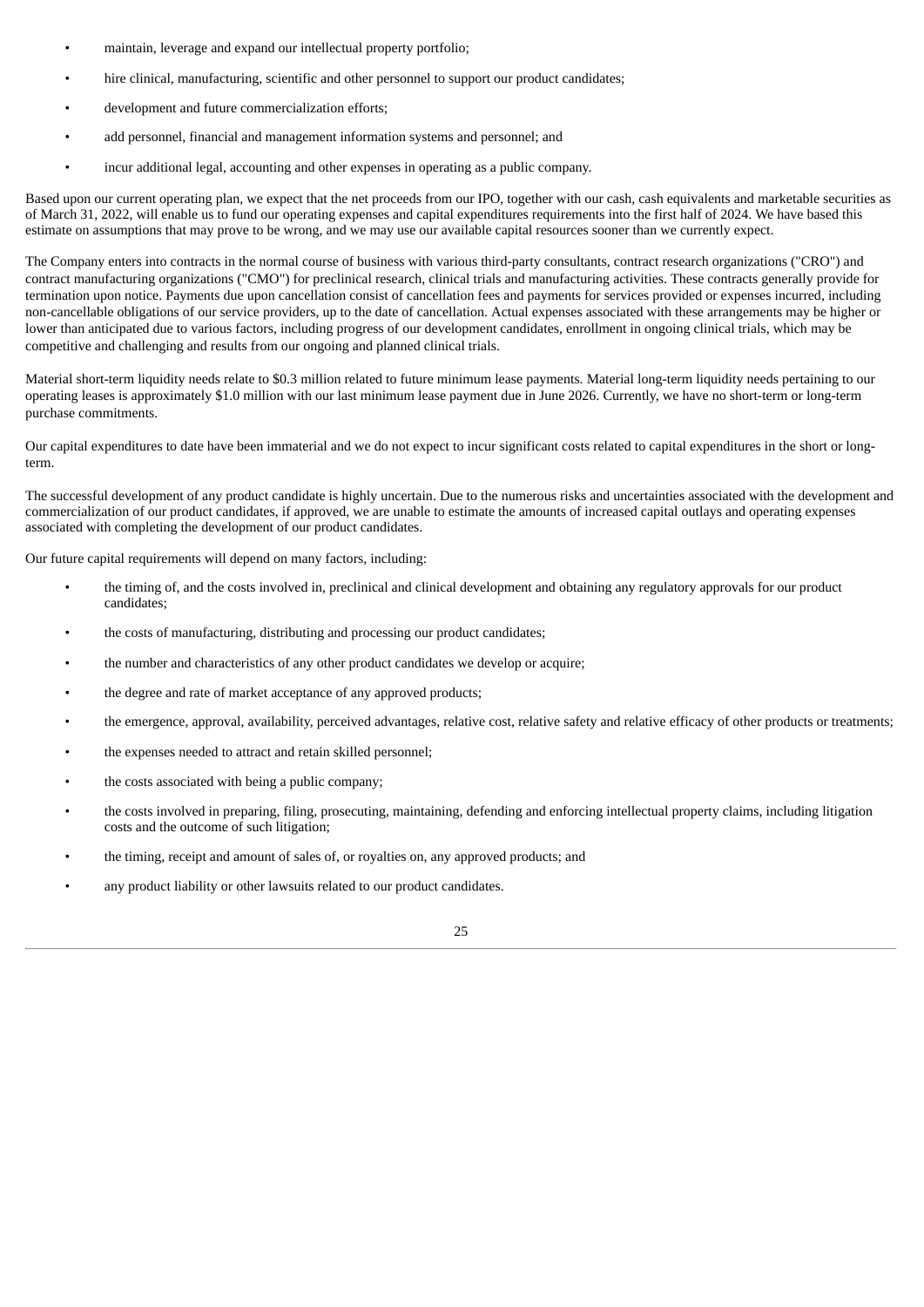Until such time, if ever, as we can generate substantial product revenues, we expect to finance our cash needs through a combination of equity, equitylinked and debt financings, collaborations, strategic alliances and/or licensing arrangements. We do not have any committed external source of funds. To the extent that we raise additional capital through the sale of equity or convertible debt securities, the ownership interest of our stockholders will be diluted, and the terms of these securities may include liquidation or other preferences that adversely affect the rights of common stockholders. Debt financing, if available, may involve agreements that include covenants limiting or restricting our ability to take specific actions, such as incurring additional debt, making capital expenditures or declaring dividends. If we raise additional funds through collaborations, strategic alliances or licensing arrangements with pharmaceutical partners, we may have to relinquish valuable rights to our technologies, future revenue streams, research programs or product candidates, or grant licenses on terms that may not be favorable to us. If we are unable to raise additional funds through equity or debt financings when needed, we may be required to delay, limit, reduce or terminate our product development or future commercialization efforts or grant rights to develop and market our product candidates that we would otherwise prefer to develop and market ourselves.

#### *Cash Flows*

We have incurred net losses and negative cash flows from operations since our inception and anticipate we will continue to incur net losses for the foreseeable future. As of March 31, 2022, we had cash, cash equivalents and marketable securities of \$273.1 million.

The following table sets forth a summary of the net cash flow activity for each of the periods indicated:

|                                 | <b>Three Months Ended</b><br>March 31, |  |         |  |  |
|---------------------------------|----------------------------------------|--|---------|--|--|
|                                 | 2021<br>2022                           |  |         |  |  |
|                                 | (in thousands)                         |  |         |  |  |
| Net cash provided by (used in): |                                        |  |         |  |  |
| Operating activities            | $(12,726)$ \$                          |  | (3,019) |  |  |
| Investing activities            | (16,503)                               |  | 1,899   |  |  |
| Financing activities            | 86                                     |  | 56,865  |  |  |

#### *Operating Activities*

Net cash used in operating activities was \$12.7 million for the three months ended March 31, 2022 and was primarily due to our net loss of \$22.7 million offset by \$3.5 million for noncash items and a net increase of \$6.5 million in operating assets and liabilities. The noncash items included \$3.4 million from stock-based compensation expense and \$0.1 million from depreciation expense and the amortization of the operating right-of-use assets. The \$6.5 million change in operating assets and liabilities was primarily attributable to an increase in accrued expenses of \$3.2 million and a decrease in prepaid expenses and other assets of \$5.1 million, offset by a decrease in accounts payable of \$1.8 million.

Net cash used in operating activities was \$3.0 million for the three months ended March 31, 2021 and was primarily due to our net loss of \$37.6 million offset by \$34.2 million for noncash items and a net increase in operating assets and liabilities of \$0.5 million. The noncash items included \$21.8 million for acquired IPR&D expenses and \$12.2 million due to the change in the fair value of related party notes, the associated derivative, and the Series A tranche liability. The \$0.5 million change in operating assets and liabilities was primarily attributable to increases in accrued expenses of \$1.0 million and accounts payable of \$0.1 million, offset by an increase in prepaid expenses and other assets of \$0.6 million.

#### *Investing Activities*

Net cash used in investing activities was \$16.5 million for the three months ended March 31, 2022 related to the purchase of \$68.7 million of investments in available-for-sale marketable securities, partially offset by \$52.2 million in proceeds from maturities of available-for-sale marketable securities. Net cash provided by investing activities was \$1.9 million for the three months ended March 31, 2021 attributable to the net cash assumed in connection with the acquisition of Oppilan and Zomagen.

#### *Financing Activities*

Net cash provided by financing activities was \$0.1 million for the three months ended March 31, 2022 attributable to the exercise of stock options. Net cash provided by financing activities was \$56.9 million for the three months ended March 31, 2021 and was primarily attributable to \$56.4 million of proceeds from the issuance of our Series A Preferred Stock net of offering costs and \$0.5 million of net proceeds from the issuance of SAFEs.

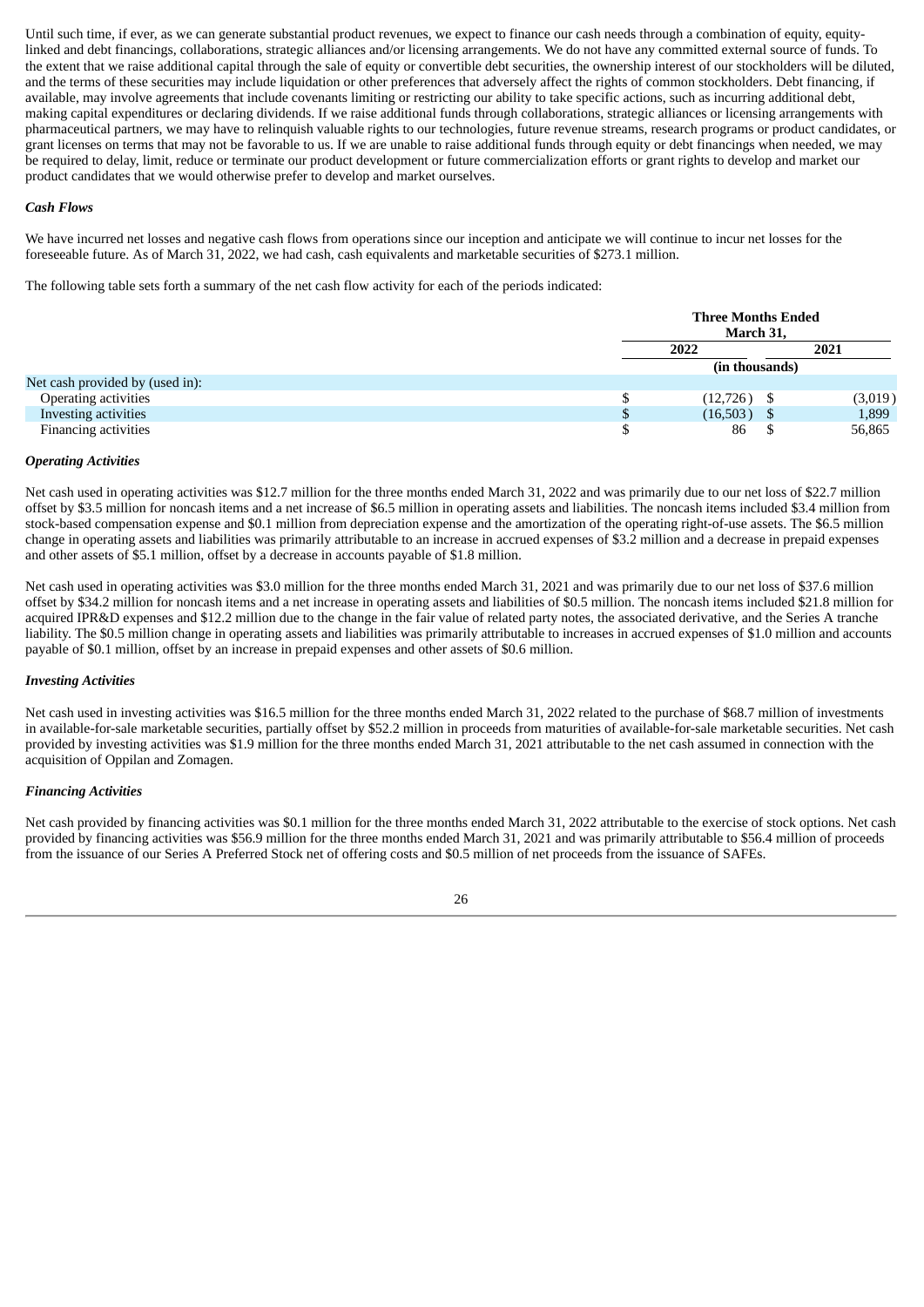## **Critical Accounting Policies and Estimates**

Our management's discussion and analysis of our financial condition and results of operations are based on our condensed consolidated financial statements, which have been prepared in accordance with U.S. generally accepted accounting principles (GAAP). The preparation of these condensed consolidated financial statements requires us to make estimates and judgments that affect the reported amounts of assets, liabilities, and expenses, and the disclosure of contingent assets and liabilities in our unaudited condensed consolidated financial statements. On an ongoing basis, we evaluate our estimates and judgments, including those related to accruals for research and development expenses, stock-based compensation and fair value measurements. We base our estimates on historical experience, known trends and events, and various other factors that are believed to be reasonable under the circumstances, the results of which form the basis for making judgments about the carrying values of assets and liabilities that are not readily apparent from other sources. Actual results may differ from these estimates under different assumptions or conditions.

During the three months ended March 31, 2022, there have been no material changes to our critical accounting policies and estimates from those described in "Management's Discussion and Analysis of Financial Condition and Results of Operations," included in our Annual Report on Form 10-K filed with the SEC on March 23, 2022.

## **Other Company Information**

## *Jumpstart Our Business Startups Act ("JOBS Act")*

We are an "emerging growth company," as defined in the JOBS Act, and we may take advantage of reduced reporting requirements that are otherwise applicable to public companies. We have elected to take advantage of the extended transition period for complying with new or revised accounting standards; and as a result of this election, our financial statements may not be comparable to companies that comply with public company effective dates. The JOBS Act also exempts us from having to provide an auditor attestation of internal control over financial reporting under Sarbanes-Oxley Act Section 404(b).

We will remain an "emerging growth company" until the earliest to occur of (1) the last day of the fiscal year in which our annual gross revenue is \$1.07 billion or more, (2) the last day of 2026, (3) the date that we become a "large accelerated filer" as defined in Rule 12b-2 under the Exchange Act, which would occur if the market value of our common stock that is held by non-affiliates exceeds \$700.0 million as of the last business day of our most recently completed second fiscal quarter; and (4) the date on which we have issued more than \$1.0 billion in non-convertible debt securities during any three-year period.

We are also a "smaller reporting company" because the market value of our stock held by non-affiliates plus the aggregate amount of gross proceeds to us as a result of our initial public offering is less than \$700 million as of June 30, 2021, and our annual revenue was less than \$100 million during the fiscal year ended December 31, 2021. We may continue to be a smaller reporting company in any given year if either (i) the market value of our stock held by non-affiliates is less than \$250 million as of June 30 in the most recently completed fiscal year or (ii) our annual revenue is less than \$100 million during the most recently completed fiscal year and the market value of our stock held by non-affiliates is less than \$700 million as of June 30 in the most recently completed fiscal year. If we are a smaller reporting company at the time we cease to be an emerging growth company, we may continue to rely on exemptions from certain disclosure requirements that are available to smaller reporting companies. Specifically, as a smaller reporting company we may choose to present only the two most recent fiscal years of audited consolidated financial statements in our Annual Report on Form 10-K.

#### *Recent Accounting Pronouncements*

A description of recent accounting pronouncements that may potentially impact our financial positions, results of operations or cash flows is disclosed in Note 2 of our condensed consolidated financial statements included elsewhere in this Quarterly Report on Form 10-Q.

## <span id="page-30-0"></span>**Item 3. Quantitative and Qualitative Disclosures About Market Risk.**

As a smaller reporting company, we are not required to provide this information.

## <span id="page-30-1"></span>**Item 4. Controls and Procedures.**

#### **Evaluation of Disclosure Controls and Procedures**

Our management, with the participation and supervision of our Chief Executive Officer and our Chief Financial Officer, have evaluated our disclosure controls and procedures (as defined in Rules 13a-15(3) and 15d-15(e) under the Securities Exchange Act of 1934, as amended, or the Exchange Act) as of the end of the period covered by this Quarterly Report on Form 10-Q. Based on that

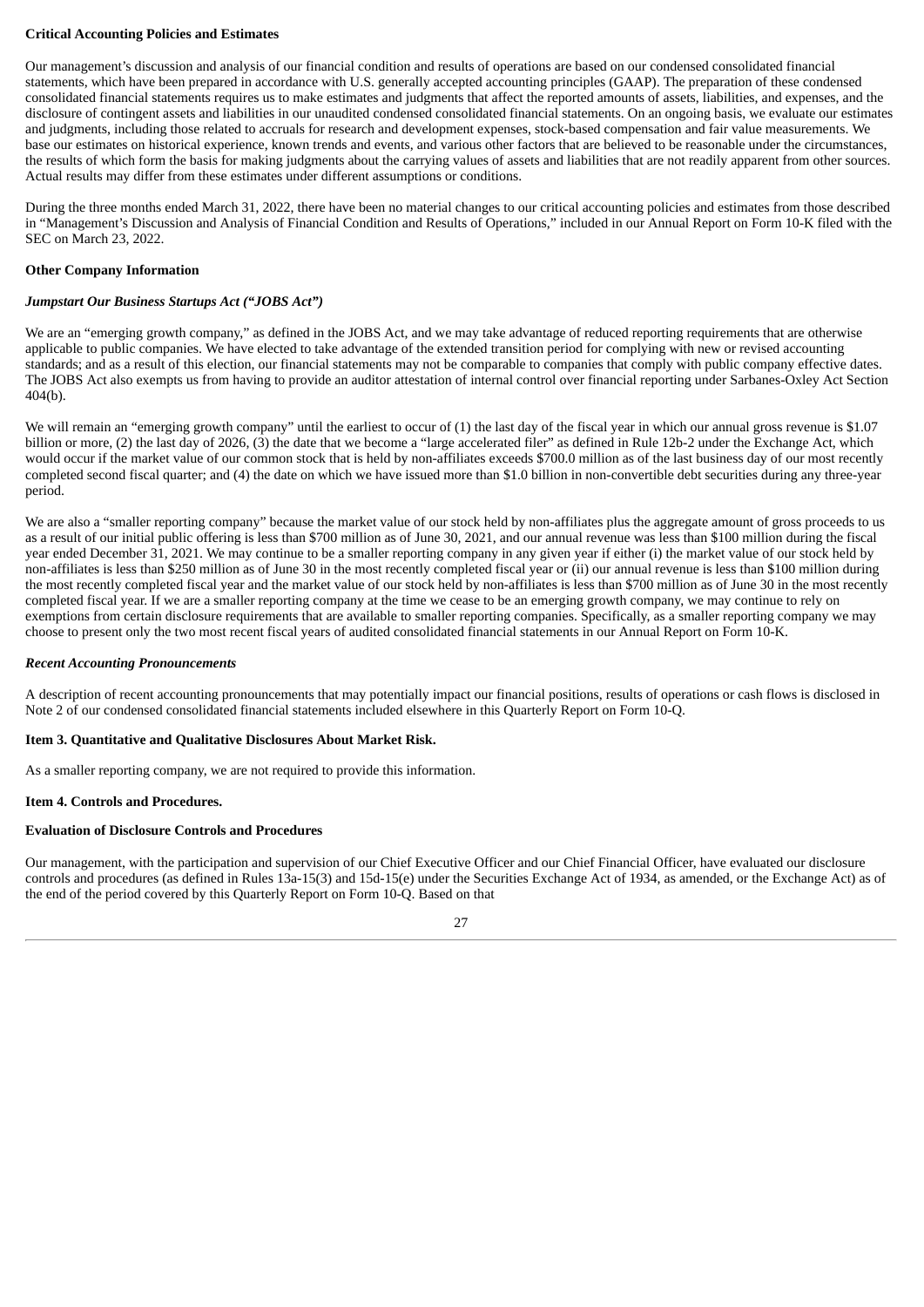evaluation, our Chief Executive Officer and our Chief Financial Officer have concluded that, as of the end of the period covered by this Quarterly Report on Form 10-Q, our disclosure controls and procedures were effective to provide reasonable assurance that information we are required to disclose in reports that we file or submit under the Exchange Act is recorded, processed, summarized, and reported within the time periods specific in SEC rules and forms, and that such information is accumulated and communicated to our management, including our Chief Executive Officer and Chief Financial Officer, as appropriate, to allow timely decisions regarding required disclosure.

## **Changes in Internal Control over Financial Reporting**

There were no changes in our internal control over financial reporting identified in connection with the evaluation required by Rules 13a-15(d) and 15d-15(d) of the Exchange Act that occurred during the quarter ended March 31, 2022 that have materially affected, or are reasonably likely to materially affect, our internal control over financial reporting.

#### **PART II—OTHER INFORMATION**

## <span id="page-31-1"></span><span id="page-31-0"></span>**Item 1. Legal Proceedings.**

The information set forth in Note 6 "Commitments and Contingencies," to the Notes to Condensed Consolidated Financial Statements included in Part I, Item 1, of this Form 10-Q, is incorporated herein by this reference.

## <span id="page-31-2"></span>**Item 1A. Risk Factors**

Investing in our common stock involves a high degree of risk. You should carefully consider the risks described below, as well as all other information included in this Quarterly Report. If any of the following risks actually occurs, our business, financial condition, results of operations, prospects and ability to accomplish our strategic objectives could be materially harmed. As a result, the market price of our common stock could decline and you could lose all or part of your investment. The risks and uncertainties described below are not the only ones we face. Additional risks and uncertainties not presently known to us or that we currently deem immaterial may also impair our business operations and the market price of our common stock.

## **Risk Factors Summary**

Our business is subject to numerous risks and uncertainties, including those outside of our control that could cause our actual results to be harmed, including risks regarding the following:

- We have a history of operating losses and have incurred significant losses since our inception. We expect to continue to incur significant losses and we may never be profitable;
- We will need to obtain substantial additional financing for the development and any commercialization of our product candidates, and a failure to obtain this necessary capital when needed on acceptable terms, or at all, could force us to delay, limit, reduce or terminate our product development efforts or other operations;
- Our limited operating history, and the biotechnology industry in which we operate, make it difficult to evaluate our business plan and our prospects;
- Our business depends entirely on the success of our product candidates and we cannot guarantee that these product candidates will successfully complete development, receive regulatory approval, or be successfully commercialized. If we are unable to develop, receive regulatory approval for, and ultimately successfully commercialize our product candidates, or experience significant delays in doing so, our business will be materially harmed;
- Our clinical trials may fail to demonstrate adequately the safety and efficacy of our product candidates, which would prevent or delay regulatory approval and commercialization;
- Clinical development involves a lengthy and expensive process with an uncertain outcome, and results of early, smaller-scale studies and clinical trials with a single or few clinical trial sites may not be predictive of eventual safety or effectiveness in large-scale pivotal clinical trials across multiple clinical trial sites. We may encounter substantial delays in clinical trials, or may not be able to conduct or complete clinical trials on the expected timelines, if at all;
- We face significant competition from other biotechnology and pharmaceutical companies;

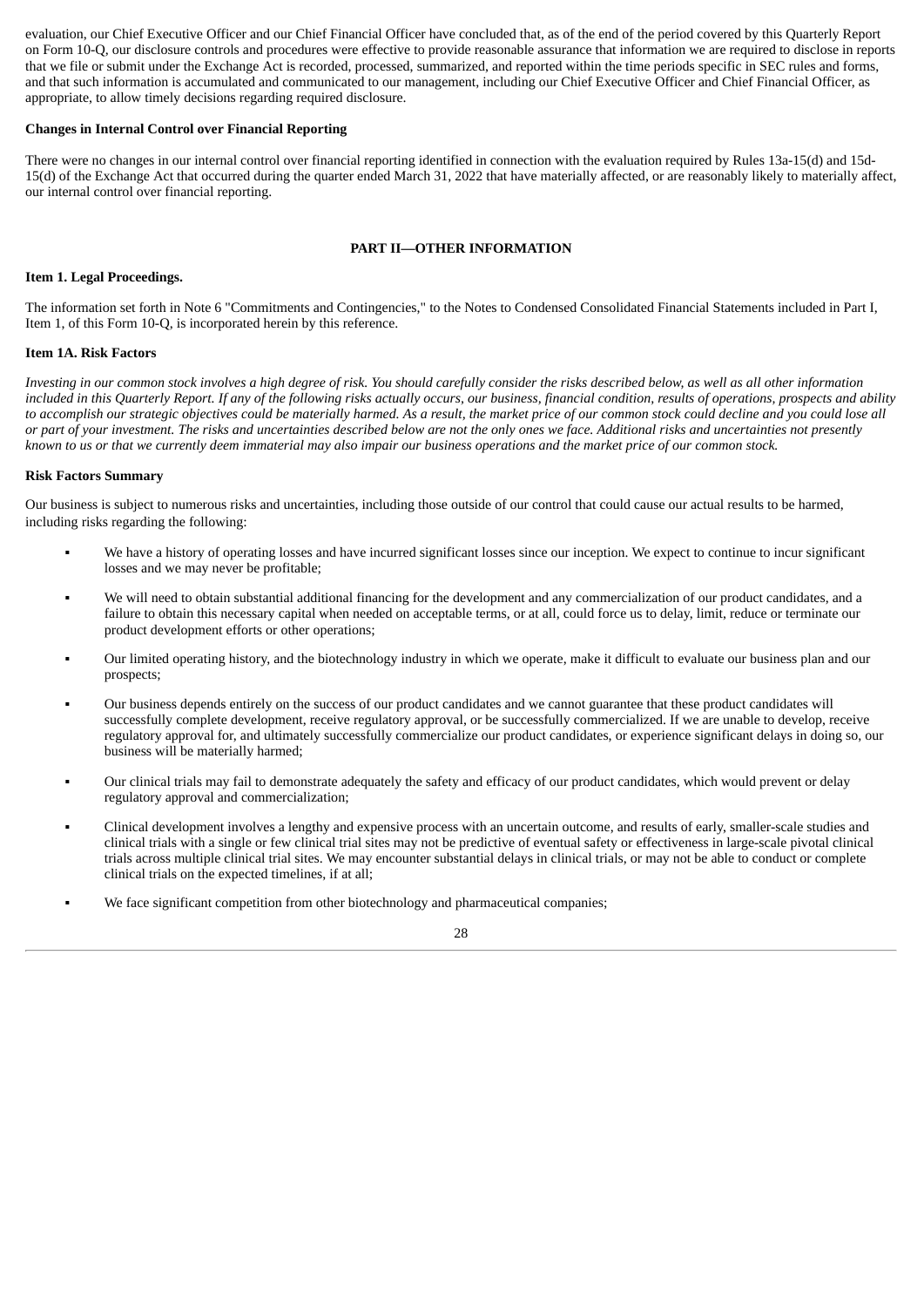- We may use our limited financial and human resources to pursue a particular type of treatment, or treatment for a particular type of disease, and fail to capitalize on programs or treatments of other types of diseases that may be more profitable or for which there is a greater likelihood of success;
- We may develop product candidates in combination with other therapies, which exposes us to additional risks and could result in our products, even if approved, being removed from the market or being less successful commercially;
- It may take longer and cost more to complete our clinical trials than we project, or we may not be able to complete them at all;
- The FDA regulatory approval process is lengthy, time-consuming and unpredictable, and we may experience significant delays in the clinical development and regulatory approval of our product candidates; and
- If we are unable to obtain and maintain sufficient intellectual property protection for our product candidates, or if the scope of the intellectual property protection is not sufficiently broad, we may not be able to compete effectively or operate profitably.

## **Risks Related to Our Business**

## We have a history of operating losses and have incurred significant losses since our inception. We expect to continue to incur significant losses and we *may never be profitable.*

Since our inception in November 2018, we have incurred significant operating losses, we have not generated any revenue from operations to date and, up until the date of our initial public offering, have financed our operations primarily through private placements of our convertible preferred stock and convertible debt instruments. We do not have any products approved for commercial sale or for which marketing approval has been sought. During the year ended December 31, 2021, we incurred a net loss of \$83.7 million, compared with a net loss of \$28.2 million for the year ended December 31, 2020. As of March 31, 2022, we had an accumulated deficit of \$140.5 million. For the three months ended March 31, 2022, we incurred a net loss of \$22.7 million. We do not expect to generate any meaningful revenue from product sales, unless and until we successfully complete development and obtain marketing approval for one or more of our product candidates, which we do not expect to happen for at least the next several years, if ever. We expect to incur significant and increasing operating losses in the future. The operating losses we incur may fluctuate significantly from quarter to quarter and year to year, such that a period-to-period comparison of our results of operations may not be a good indication of our future performance.

Our ability to achieve profitability in the future is dependent upon obtaining regulatory approvals for our products and successfully commercializing our products alone or with third parties. However, our operations may not be profitable even if one or more of our product candidates under development are successfully developed, approved and thereafter commercialized.

## We will need to obtain substantial additional financing for the development and any commercialization of our product candidates, and a failure to obtain this necessary capital when needed on acceptable terms, or at all, could force us to delay, limit, reduce or terminate our product development *efforts or other operations.*

Since our inception, we have used substantial amounts of cash to fund our operations and expect our expenses to increase substantially in the foreseeable future. As of March 31, 2022, we had an accumulated deficit of \$140.5 million. Developing our product candidates and conducting clinical trials requires substantial amounts of capital. Our research and development and our operating costs have also been substantial and are expected to increase. We will also require a significant additional amount of capital to commercialize any approved products.

As of March 31, 2022, we had cash, cash equivalents and marketable securities of \$273.1 million. In September 2021, we raised gross proceeds of \$51.0 million in cash in connection with the sale of our Series B Convertible Preferred Stock. In October 2021, we raised gross proceeds of \$174.3 million in connection with the sale of common stock in our initial public offering. We are using and expect to continue to use our existing cash, cash equivalents and marketable securities to fund expenses in connection with our ongoing and any future clinical trials, our third-party manufacturing costs and the hiring of additional personnel, and for other research and development activities, working capital and general corporate purposes. We believe our existing cash, cash equivalents and marketable securities will be sufficient to fund operations into the first half of 2024. Our estimate as to how long we expect our existing cash, cash equivalents and marketable securities to be available to fund our operations is based on assumptions that may be proved inaccurate, and we could deplete our available capital resources sooner than we currently expect. We will require additional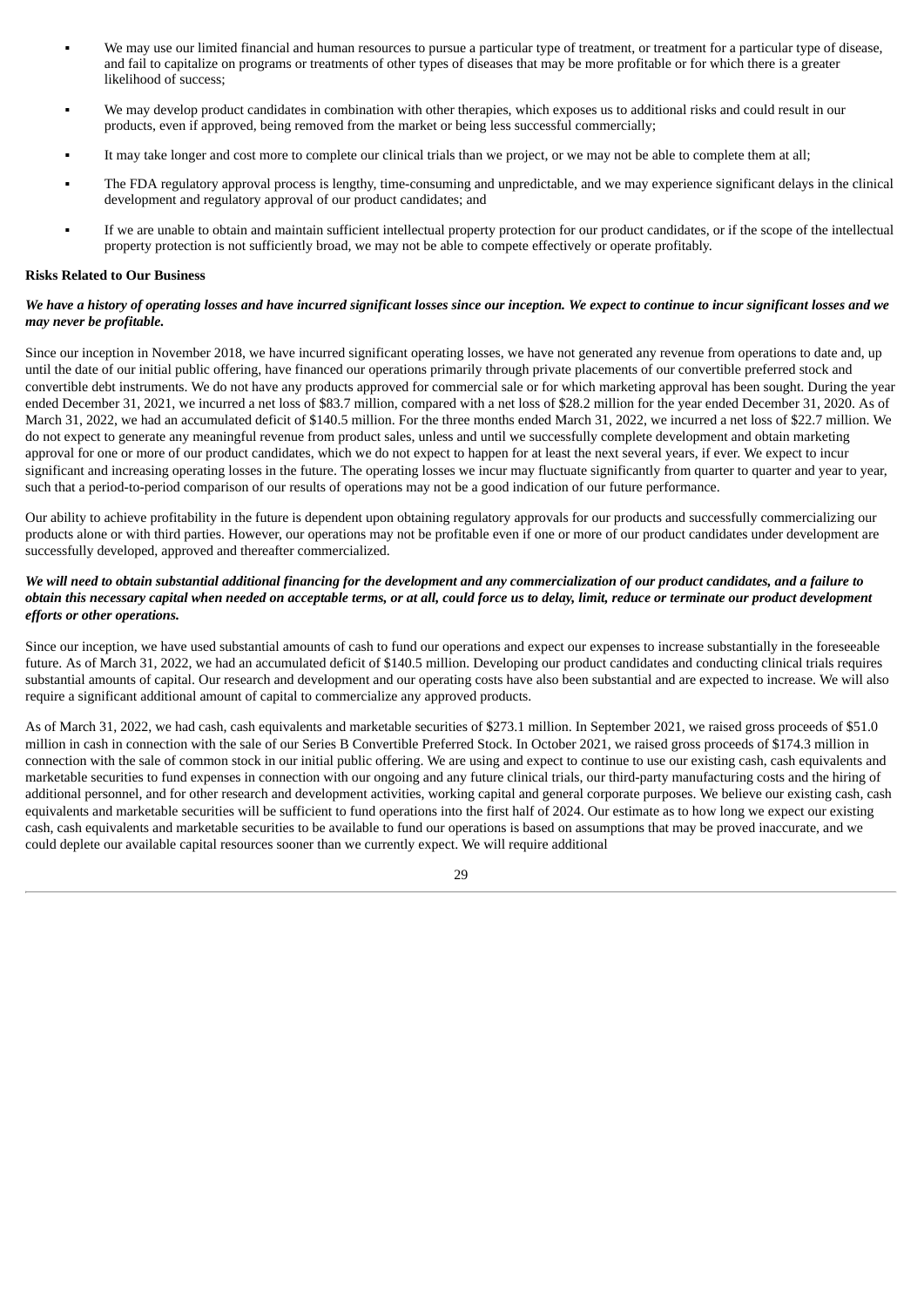capital for the further development and any commercialization of our product candidates and will need to raise additional funds sooner than we anticipate if we choose to expand more rapidly.

Our future capital requirements may depend on, and could increase significantly as a result of, many factors, including:

- the timing of, and the costs involved in, preclinical and clinical development and obtaining any regulatory approvals for our product candidates;
- the costs of manufacturing and distributing our product candidates and any products for which we receive regulatory approval, if any;
- any other product candidates we develop or acquire;
- our ability to establish and maintain strategic partnerships, licensing or other commercialization arrangements and the terms and timing of such arrangements;
- the degree and rate of market acceptance of any approved products;
- the emergence, approval, availability, perceived advantages, relative cost, relative safety and relative efficacy of other products or treatments;
- the expenses needed to attract and retain skilled personnel;
- the costs associated with being a public company;
- the costs involved in preparing, filing, prosecuting, maintaining, defending and enforcing intellectual property claims, including litigation costs and the outcome of such litigation;
- the costs related to commercializing product candidates independently;
- the timing, receipt and amount of sales of, or royalties on, any approved products; and
- any product liability or other lawsuits related to our product candidates or the company.

#### Our limited operating history, and the biotechnology industry in which we operate, make it difficult to evaluate our business plan and our prospects.

We are an early-stage company, we were founded in November 2018 and have a limited operating history. Biopharmaceutical product development is a highly speculative undertaking and involves a substantial degree of risk. We have only a limited operating history on which a decision to invest in our company can be based and against which we can test the plans and assumptions in our business plan, and investors therefore cannot evaluate the likelihood of our success. The future of our company is dependent upon our ability to implement our business plan, as that business plan may be modified from time to time by our management and board of directors.

We face the problems, expenses, difficulties, complications and delays normally associated with a pre-commercial biotechnology company, many of which are beyond our control. Accordingly, our prospects should be considered in light of the risks, expenses and difficulties frequently encountered in the establishment of a new business developing product candidates in an industry that is characterized by a number of market entrants and intense competition. Because of our size and limited resources, we may not possess the ability to successfully overcome many of the risks and uncertainties frequently encountered by pre-commercial companies involved in the rapidly evolving field of immunology. If we do not address these risks successfully, our business will suffer. In addition, as a new business, we may encounter other unforeseen expenses, difficulties, complications, delays, and other known and unknown factors. Even if our research and development efforts are successful, we may also face the risks associated with the transition from development to commercialization of new products. We may not be successful in such a transition. There can be no assurance that we will be successful in developing our business. If we do not adequately address these risks and difficulties or successfully make such a transition, our business will suffer.

## Our business depends entirely on the success of our product candidates and we cannot guarantee that these product candidates will successfully complete development, receive requiatory approval, or be successfully commercialized. If we are unable to develop, receive requiatory approval for, and ultimately successfully commercialize our product candidates, or experience significant delays in doing so, our business will be materially harmed.

We currently have no products approved for commercial sale or for which regulatory approval to market has been sought. We have invested a significant portion of our efforts and financial resources in the development of our lead product candidates targeting S1P1R, TYK2 and NLRP3, each of which is still in early stages of clinical development, and expect that we will continue to invest heavily in these product candidates, as well as in any future product candidates we may develop. Our business depends entirely on the successful

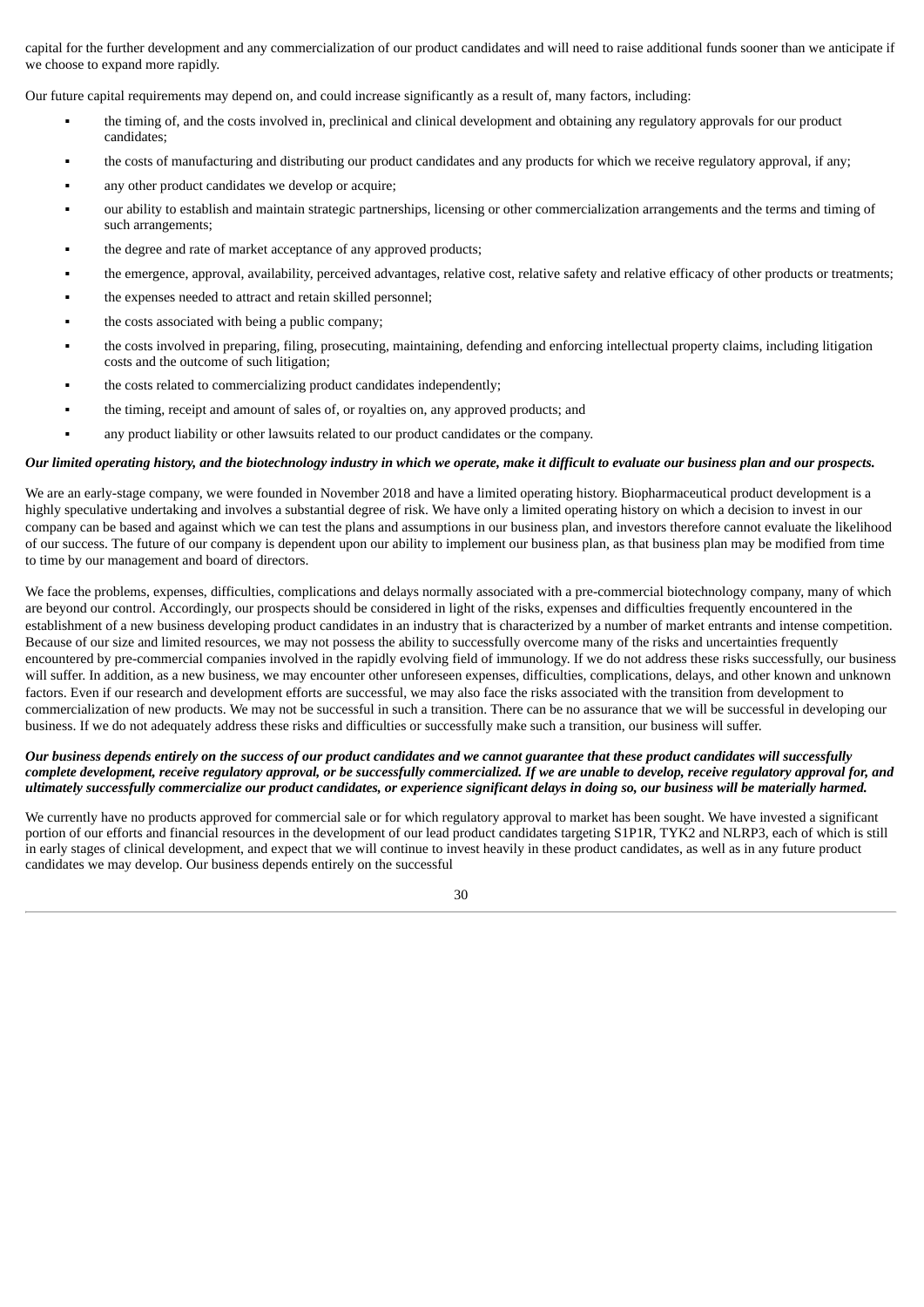development, regulatory approval and commercialization of our product candidates, each of which may never occur. Our ability to generate revenues, which we do not expect will occur for many years, if ever, is substantially dependent on our ability to develop, obtain regulatory approval for, and then successfully commercialize our product candidates, which may never occur.

Our product candidates will require substantial additional clinical and non-clinical development time, regulatory approval, commercial manufacturing arrangements, establishment of a commercial organization, significant marketing efforts, and further investment before we can generate any revenue from product sales. We currently generate no revenue and we may never be able to develop or commercialize any products. We cannot assure you that we will meet our timelines for our current or future clinical trials, which may be delayed or not completed for a number of reasons, including the negative impact of the COVID-19 pandemic. Our product candidates are susceptible to the risks of failure inherent at any stage of product development, including the appearance of unexpected adverse events or failure to achieve primary endpoints in clinical trials.

Even if our product candidates are successful in clinical trials, we are not permitted to market or promote any of our product candidates before we receive regulatory approval from the U.S. Food and Drug Administration, or the FDA, or comparable foreign regulatory authorities, and we may never receive such regulatory approval for any of our product candidates or regulatory approval that will allow us to successfully commercialize our product candidates. If we do not receive FDA or comparable foreign regulatory approval with the necessary conditions to allow commercialization, we will not be able to generate revenue from those product candidates in the United States or elsewhere in the foreseeable future, or at all. Any significant delays in obtaining approval for and commercializing our product candidates will have a material adverse impact on our business and financial condition.

We have not previously submitted a New Drug Application, or NDA, for any small molecule product candidates or similar marketing application to the FDA or comparable foreign regulatory authorities, for any product candidate, and we cannot be certain that our current or any future product candidates will be successful in clinical trials or receive regulatory approval. Furthermore, although we do not expect to submit an NDA with comparisons to existing or more established therapies and we do not expect the FDA to base its determination with respect to product approval on such comparisons, the FDA may factor these comparisons into its decision whether to approve our product candidates. The FDA may also consider its approvals of competing products, which may alter the treatment landscape concurrently with their review of our NDA filings, and which may lead to changes in the FDA's review requirements that have been previously communicated to us and our interpretation thereof, including changes to requirements for clinical data or clinical study design. Such changes could delay approval or necessitate withdrawal of our NDA filings.

If approved for marketing by applicable regulatory authorities, our ability to generate revenues from our product candidates will depend on our ability to:

- price our product candidates competitively such that third-party and government reimbursement leads to broad product adoption;
- **•** prepare a broad network of clinical sites for administration of our product;
- create market demand for our product candidates through our own marketing and sales activities, and any other arrangements to promote these product candidates that we may otherwise establish;
- receive regulatory approval for the targeted patient population(s) and claims that are necessary or desirable for successful marketing;
- effectively commercialize any of our product candidates that receive regulatory approval;
- manufacture product candidates through contract manufacturing organizations, or CMOs, or in our own, or our affiliates', manufacturing facility in sufficient quantities and at acceptable quality and manufacturing cost to meet commercial demand at launch and thereafter;
- establish and maintain agreements with wholesalers, distributors, pharmacies, and group purchasing organizations on commercially reasonable terms;
- obtain, maintain, protect and enforce patent and other intellectual property protection and regulatory exclusivity for our product candidates;
- maintain compliance with applicable laws, regulations, and guidance specific to commercialization including interactions with health care professionals, patient advocacy groups, and communication of health care economic information to payors and formularies;
- achieve market acceptance of our product candidates by patients, the medical community, and third-party payors;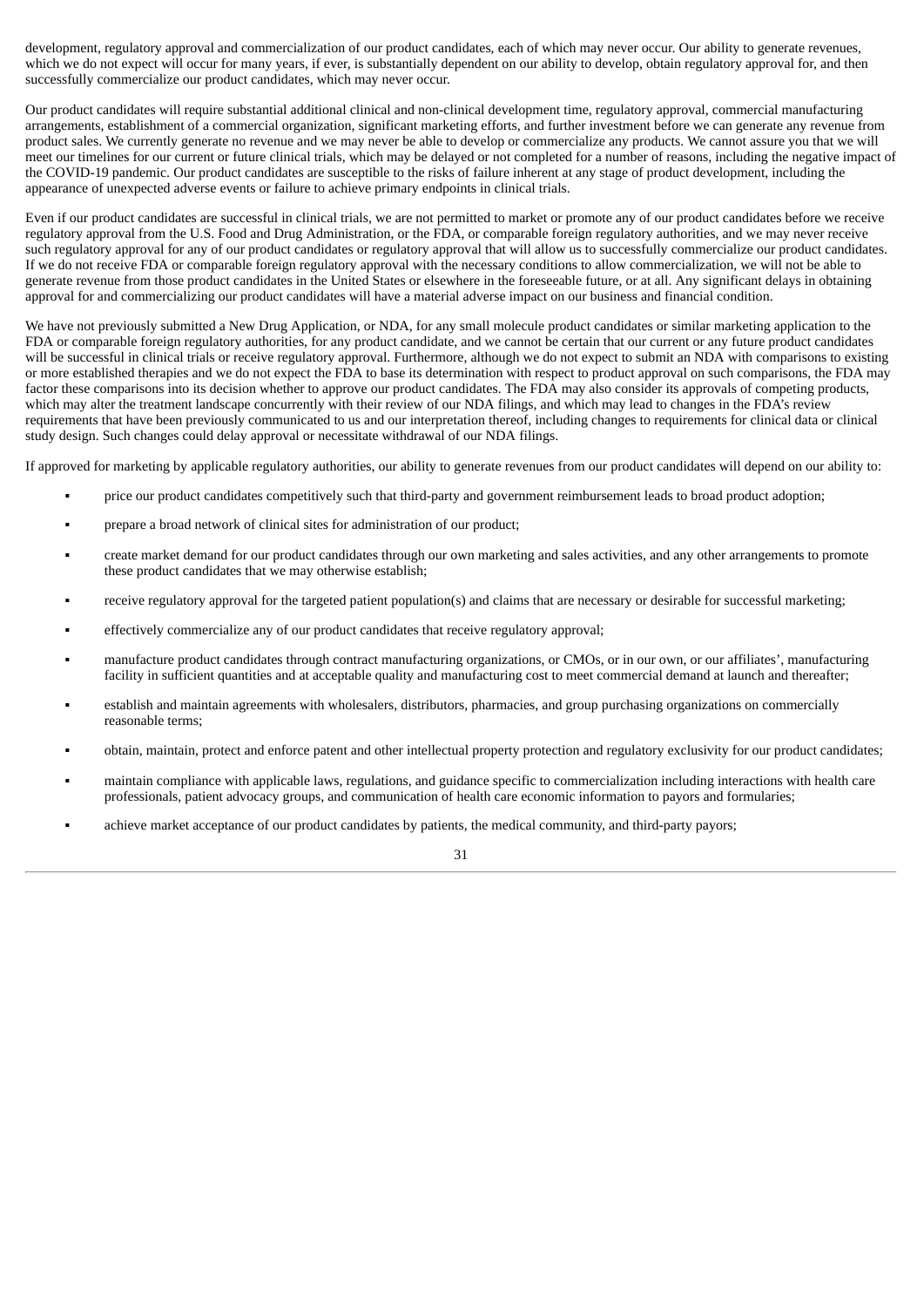- achieve appropriate reimbursement for our product candidates:
- maintain a distribution and logistics network capable of product storage within our specifications and regulatory guidelines, and further capable of timely product delivery to commercial clinical sites;
- effectively compete with other therapies or competitors; and
- assure that our product candidates will be used as directed and that additional unexpected safety risks will not arise.

## It may take longer and cost more to complete our clinical trials than we project, or we may not be able to complete them at all.

For budgeting and planning purposes, we have projected the date for the commencement of future trials, and continuation and completion of our ongoing clinical trials. However, a number of factors, including scheduling conflicts with participating clinicians and clinical institutions, and difficulties in identifying and enrolling patients who meet trial eligibility criteria, may cause significant delays. We may not commence or complete clinical trials involving any of our products as projected or may not conduct them successfully.

Our ability to enroll or treat patients in our clinical trials, or the duration or costs of those clinical trials, could be affected by multiple factors, including, preliminary clinical results, which may include efficacy and safety results, but may not be reflected in the final analyses of these clinical trials. Depending on the outcome of our clinical trials, we may need to conduct one or more follow-up or supporting clinical trials in order to develop our products for FDA approval. Many companies in the biotechnology and pharmaceutical industries have suffered significant setbacks in late-stage clinical trials even after achieving positive results in earlier development, and we cannot be certain that we will not face such setbacks.

Furthermore, the timely completion of clinical trials in accordance with their protocols depends, among other things, on our ability to enroll a sufficient number of patients who remain in the study until its conclusion, including the ability of us or our collaborators to conduct clinical trials under the constraints of the COVID-19 pandemic. In addition, our clinical trials will compete with other clinical trials for product candidates that are in the same therapeutic areas as our product candidates, and this competition will reduce the number and types of patients available to us, because some patients who might have opted to enroll in our trials may instead opt to enroll in a trial being conducted by one of our competitors. Accordingly, we cannot guarantee that the trial will progress as planned or as scheduled. Delays in enrollment may result in increased costs or may affect the timing or outcome of our ongoing clinical trial and planned clinical trials, which could prevent completion of these trials and adversely affect our ability to advance the development of our product candidates.

## Our clinical trials may fail to demonstrate adequately the safety and efficacy of our product candidates, which would prevent or delay regulatory *approval and commercialization.*

The clinical trials of our product candidates are, and, if approved, the manufacturing and marketing of our products will be, subject to extensive and rigorous review and regulation by numerous government authorities in the United States and in other countries where we intend to test and market our product candidates. Before obtaining regulatory approvals for the commercial sale of any of our product candidates, we must demonstrate through lengthy, complex and expensive preclinical testing and clinical trials that our product candidates are both safe and effective for use in each target indication. For our small molecule product candidates, we will need to demonstrate that they are safe and effective for their target indications and must demonstrate an adequate risk versus benefit profile in its intended patient population and for its intended use. Regulatory authorities may ultimately disagree with our chosen endpoints or may find that our clinical studies or clinical study results do not support product approval. Clinical testing is expensive and can take many years to complete, and its outcome is inherently uncertain. Failure can occur at any time during the clinical trial process.

There is typically an extremely high rate of attrition from the failure of product candidates proceeding through clinical trials. Product candidates in later stages of clinical trials may fail to show the desired safety and efficacy profile despite having progressed through preclinical studies and initial clinical trials. Preclinical studies may also reveal unfavorable product candidate characteristics, including safety concerns. Many companies in the biopharmaceutical industry have suffered significant setbacks in advanced clinical trials due to lack of efficacy or unacceptable safety issues, notwithstanding promising results in earlier trials. Most product candidates that begin clinical trials are never approved by regulatory authorities for commercialization. In some instances, there can be significant variability in safety or efficacy results between different clinical trials of the same product candidate due to numerous factors, including changes in trial procedures set forth in protocols, differences in the size and type of the patient populations, changes in and adherence to the clinical trial protocols and the rate of dropout among clinical trial participants. Our current and future clinical trial results may not be successful. Moreover, should there be a flaw in a clinical trial or cross-site variation that are not properly addressed,

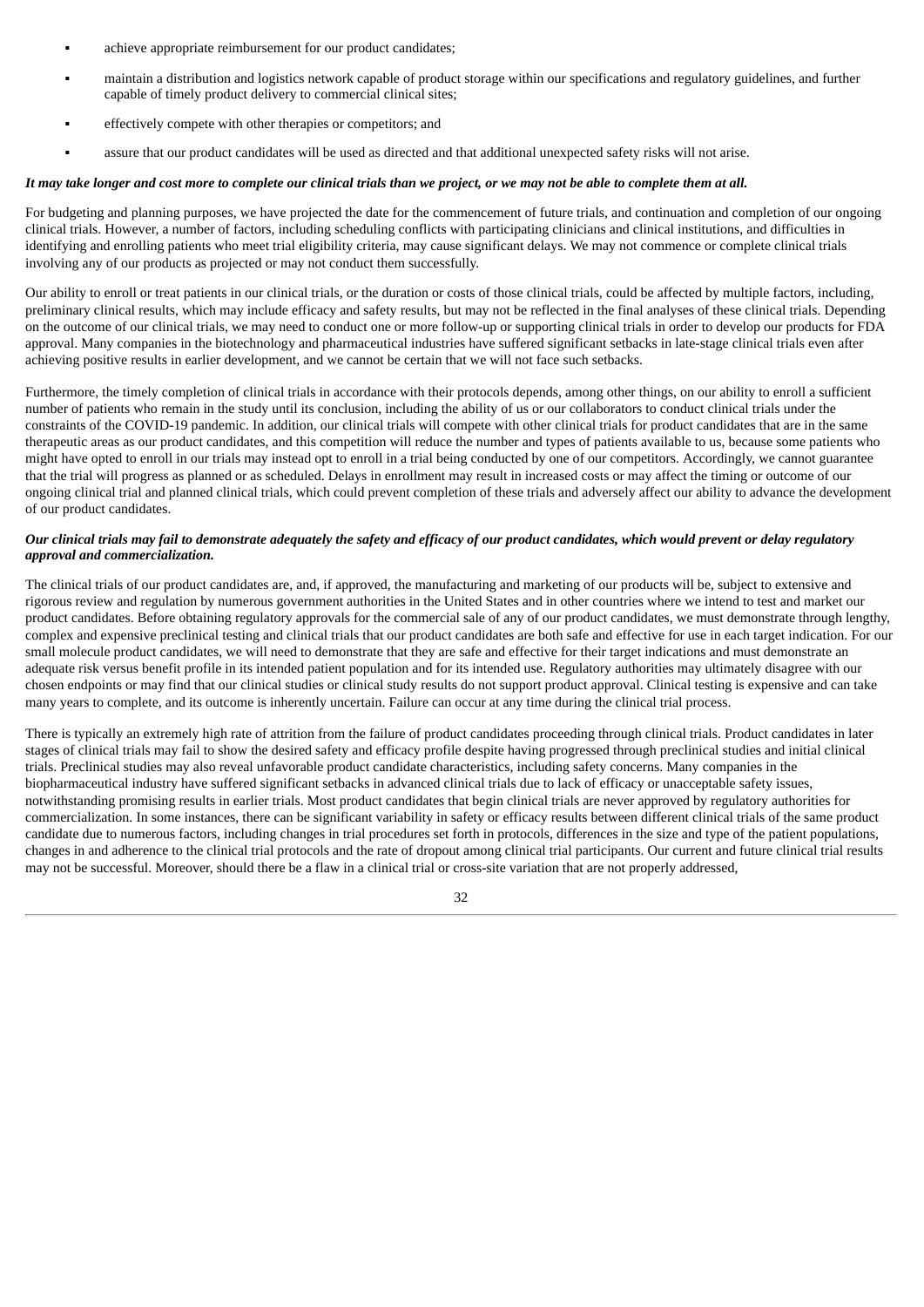it may not become apparent until the clinical trial is well advanced or until data from different sites become available. For example, our clinical trials are conducted at multiple sites in different geographies, with different levels of experience and expertise by medical professionals, and these professionals may make mistakes or introduce site-specific variation that could have an impact on the clinical data or on clinical trials by disqualifying patients or impacting patient ability to continue in a study.

Clinical development involves a lengthy and expensive process with an uncertain outcome, and results of early, smaller-scale studies and clinical trials with a single or few clinical trial sites may not be predictive of eventual safety or effectiveness in large-scale pivotal clinical trials across multiple clinical trial sites. We may encounter substantial delays in clinical trials, or may not be able to conduct or complete clinical trials on the expected *timelines, if at all.*

Before obtaining regulatory approvals for the commercial sale of our product candidates, we must demonstrate through lengthy, complex and expensive nonclinical studies and clinical trials that our product candidates are both safe and effective for each target indication. Preclinical and clinical testing is expensive and can take many years to complete, and its outcome is inherently uncertain. Failure can occur at any time during the preclinical study and clinical trial processes, and, because our product candidates are in an early stage of development, there is a high risk of failure and we may never succeed in developing marketable products. The results of preclinical studies and early clinical trials of our product candidates may not be predictive of the results of later-stage clinical trials. Although product candidates may demonstrate promising results in preclinical studies and early clinical trials, they may not prove to be safe or effective in subsequent clinical trials. For example, testing on animals occurs under different conditions than testing in humans and therefore, the results of animal studies may not accurately predict safety and effectiveness in humans. There is typically an extremely high rate of attrition from the failure of product candidates proceeding through preclinical studies and clinical trials.

Product candidates in later stages of clinical trials may fail to show the desired safety and efficacy profile despite having progressed through preclinical studies and initial clinical trials. Likewise, early, smaller-scale studies and clinical trials with a single or few clinical trial sites may not be predictive of eventual safety or effectiveness in large-scale pivotal clinical trials across multiple clinical trial sites. Even if data from a pivotal clinical trial are positive, regulators may not agree that such data are sufficient for approval and may require that we conduct additional clinical trials, which could materially delay our anticipated development timelines, require additional funding for such additional clinical trials, and adversely impact our business. Most product candidates that commence preclinical studies and clinical trials are never approved as products.

In some instances, there can be significant variability in safety or efficacy results between different preclinical studies and clinical trials of the same product candidate due to numerous factors, including changes in clinical trial procedures set forth in protocols, differences in the size and type of the patient populations, changes in and adherence to the clinical trial protocols and the rate of dropout among clinical trial participants. Results of our clinical trials could reveal a high and unacceptable severity and prevalence of side effects. In such an event, our clinical trials could be suspended or terminated and the FDA or comparable foreign regulatory authorities could order us to cease further development of or deny approval of our product candidates for any or all targeted indications. Drug-related side effects could also affect patient recruitment or the ability of enrolled patients to complete the clinical trial or result in potential product liability claims. Any of these occurrences may harm our business, financial condition and prospects significantly.

Additionally, some of the clinical trials we conduct in the future may be open-label in study design and may be conducted at a limited number of clinical sites on a limited number of patients. An "open-label" clinical trial is one where both the patient and investigator know whether the patient is receiving the investigational product candidate or either an existing approved drug or placebo. Most typically, open-label clinical trials test only the investigational product candidate and sometimes may do so at different dose levels. Open-label clinical trials are subject to various limitations that may exaggerate any therapeutic effect as patients in open-label clinical trials are aware when they are receiving treatment. Open-label clinical trials may be subject to a "patient bias" where patients perceive their symptoms to have improved merely due to their awareness of receiving an experimental treatment. In addition, openlabel clinical trials may be subject to an "investigator bias" where those assessing and reviewing the physiological outcomes of the clinical trials are aware of which patients have received treatment and may interpret the information of the treated group more favorably given this knowledge.

We could also encounter delays if a clinical trial is suspended or terminated by us, by the institutional review boards, or IRBs, of the institutions in which such clinical trials are being conducted, by a data safety monitoring board for such clinical trial or by the FDA or comparable foreign regulatory authorities. Clinical trials can be delayed or terminated for a variety of reasons, including delays or failures related to:

the FDA or comparable foreign regulatory authorities disagreeing as to the trial design or implementation of our clinical trials;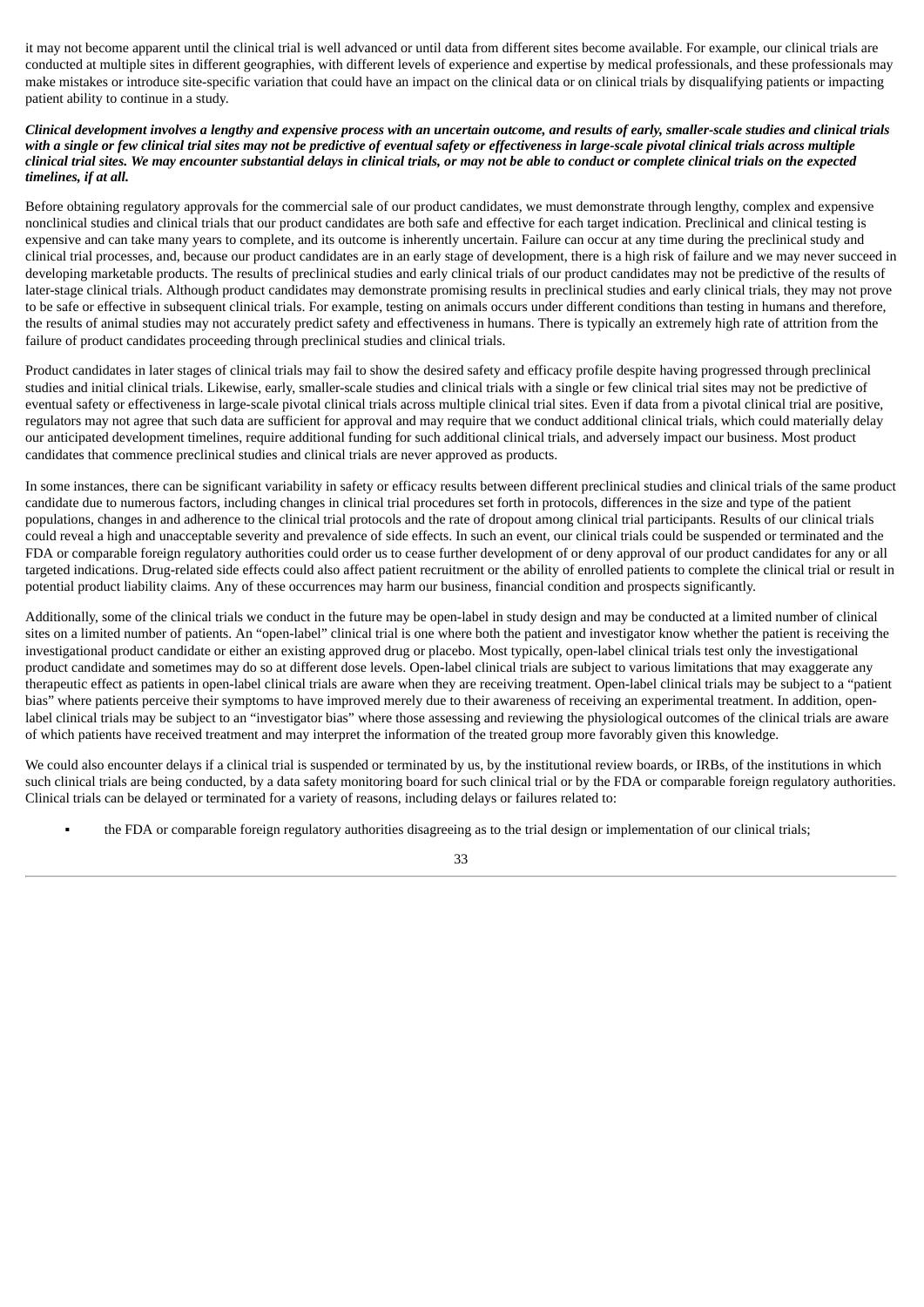- changes in governmental regulations, including FDA policies and regulatory requirements for clinical trials and standards or data requirements for pharmaceutical approval or administrative actions;
- delays in our ability to commence a clinical trial;
- reaching agreement on acceptable terms with prospective CROs and clinical trial sites, the terms of which can be subject to extensive negotiation and may vary significantly among different CROs and clinical trial sites;
- obtaining IRB approval at each clinical trial site;
- recruiting an adequate number of suitable patients to participate in a clinical trial;
- the number of patients required for clinical trials of our product candidates may be larger than we anticipate;
- having subjects complete a clinical trial or return for post-treatment follow-up;
- clinical trial sites deviating from clinical trial protocol or dropping out of a clinical trial;
- failure to demonstrate a clinical benefit from using a product candidate;
- addressing subject safety concerns that arise during the course of a clinical trial;
- adding a sufficient number of clinical trial sites; or
- obtaining sufficient product supply of product candidate for use in preclinical studies or clinical trials from third-party suppliers.

Further, conducting clinical trials in foreign countries can present additional risks that may delay completion of our clinical trials, including risks associated with:

- additional foreign regulatory requirements;
- foreign exchange fluctuations:
- compliance with foreign manufacturing, customs, shipment and storage requirements;
- diminished protection of intellectual property in some countries;
- the failure of enrolled patients in foreign countries to adhere to clinical protocol as a result of cultural differences in medical practices and clinical research;
- managing additional administrative burdens associated with foreign regulatory schemes; and
- interruptions or delays in our clinical trials resulting from geopolitical events, such as war or terrorism.

In particular, we are currently conducting a Phase 2 trial of VTX002 in patients with moderate-to severe UC with enrollment originally projected to include patients at clinical sites in Russia, Belarus and Ukraine. As a result of the military conflict in Ukraine, clinical trial site operations in Russia, Belarus and Ukraine have been interrupted, impacting our original clinical trial strategy. We may experience the loss of follow-up information on patients enrolled in our ongoing clinical trials at these sites unless we are able to transfer the care of those patients to another qualified clinical trial site. Our operations at additional sites in the region could also be impacted in the future. Additionally, if our relationships with any of our CROs is terminated, we may be unable to enter into arrangements with alternative CROs on commercially reasonable terms, or at all. Furthermore, the United States and its European allies have imposed significant new sanctions against Russia and Belarus, including regional embargoes, full blocking sanctions, and other restrictions targeting major Russian financial institutions. Our ability to conduct clinical trials in Russia, Belarus, Ukraine and elsewhere in the region may also become restricted under applicable sanctions laws. All of the foregoing creates uncertainty around our ability to project the timing for enrollment of our Phase 2 trial for VTX002 and may lead to increased clinical trial costs as we seek to open additional clinical sites to offset potential impact to our projected enrollment in Russia, Belarus and Ukraine, which could materially harm our business.

Moreover, principal investigators for our clinical trials may serve as scientific advisors or consultants to us from time to time and receive compensation in connection with such services. Under certain circumstances, we may be required to report some of these relationships to the FDA or comparable foreign regulatory authorities. The FDA or comparable foreign regulatory authority may

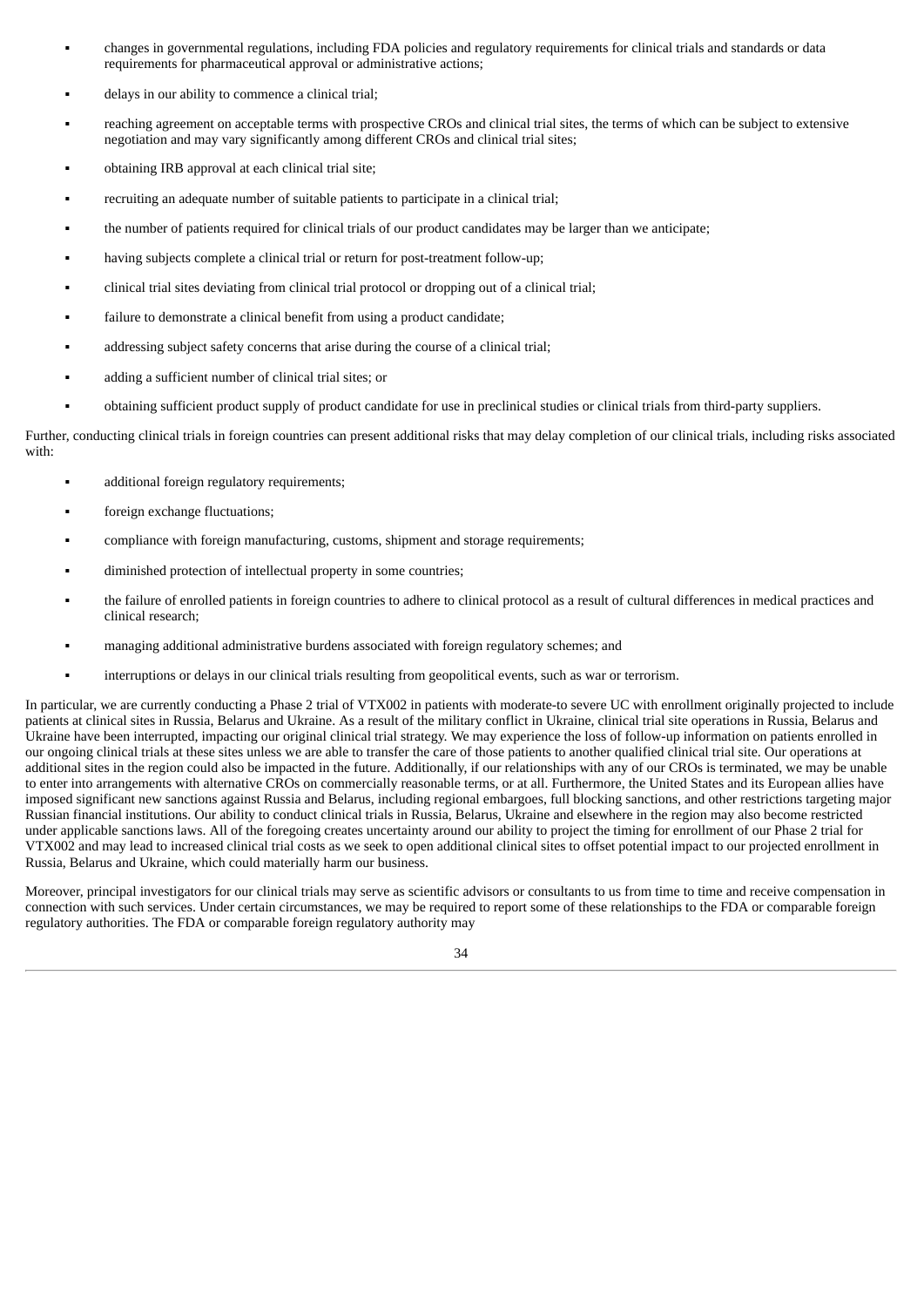conclude that a financial relationship between us and a principal investigator has created a conflict of interest or otherwise affected interpretation of the study. The FDA or comparable foreign regulatory authority may therefore question the integrity of the data generated at the applicable clinical trial site and the utility of the clinical trial itself may be jeopardized. This could result in a delay in approval, or rejection, of our marketing applications by the FDA or comparable foreign regulatory authority, as the case may be, and may ultimately lead to the denial of marketing approval of one or more of our product candidates.

If we experience delays in the completion of, or termination of, any clinical trial of our product candidates, the commercial prospects of our product candidates will be harmed, and our ability to generate product revenues from any of these product candidates will be delayed. Moreover, any delays in completing our clinical trials will increase our costs, slow down our product candidate development and approval process and jeopardize our ability to commence product sales and generate revenues.

If the results of our current and future clinical trials are inconclusive with respect to the efficacy of our product candidates, if we do not meet the clinical endpoints with statistical and clinically meaningful significance, or if there are safety concerns associated with our product candidates, we may:

- incur unplanned costs;
- be delayed in or prevented from obtaining marketing approval for our product candidates;
- obtain approval for indications or patient populations that are not as broad as intended or desired;
- obtain approval with labeling that includes significant use or distribution restrictions or safety warnings including boxed warnings;
- be subject to changes in the way the product is administered;
- be required to perform additional clinical trials to support approval or be subject to additional post-marketing testing requirements;
- have regulatory authorities withdraw their approval of the product or impose restrictions on its distribution in the form of a modified risk evaluation and mitigation strategy, or REMS;
- be subject to the addition of labeling statements, such as warnings or contraindications;
- be sued; or
- experience damage to our reputation.

#### If we encounter difficulties enrolling patients in our clinical trials, our clinical development activities and receipt of necessary marketing approvals *could be delayed or otherwise adversely affected.*

The timely completion of clinical trials in accordance with their protocols depends, among other things, on our ability to enroll a sufficient number of patients, who remain in the trial until its conclusion. We may experience difficulties or delays in patient enrollment in our clinical trials for a variety of reasons, including:

- the size and nature of the patient population;
- the number of ongoing and planned clinical trials in the indications that we are pursuing, such as UC and CD, which have very slow enrollment rates;
- the severity of the disease under investigation;
- the patient eligibility criteria defined in the protocol, including biomarker-driven identification and/or certain highly-specific criteria related to stage of disease progression, which may limit the patient populations eligible for our clinical trials to a greater extent than competing clinical trials for the same indication that do not have biomarker-driven patient eligibility criteria;
- the size of the study population required for analysis of the trial's primary or secondary endpoints;
- the proximity of patients to trial sites;
- our ability to recruit clinical trial investigators with the appropriate competencies and experience;
- the efforts to facilitate timely enrollment in clinical trials and the effectiveness of recruiting publicity;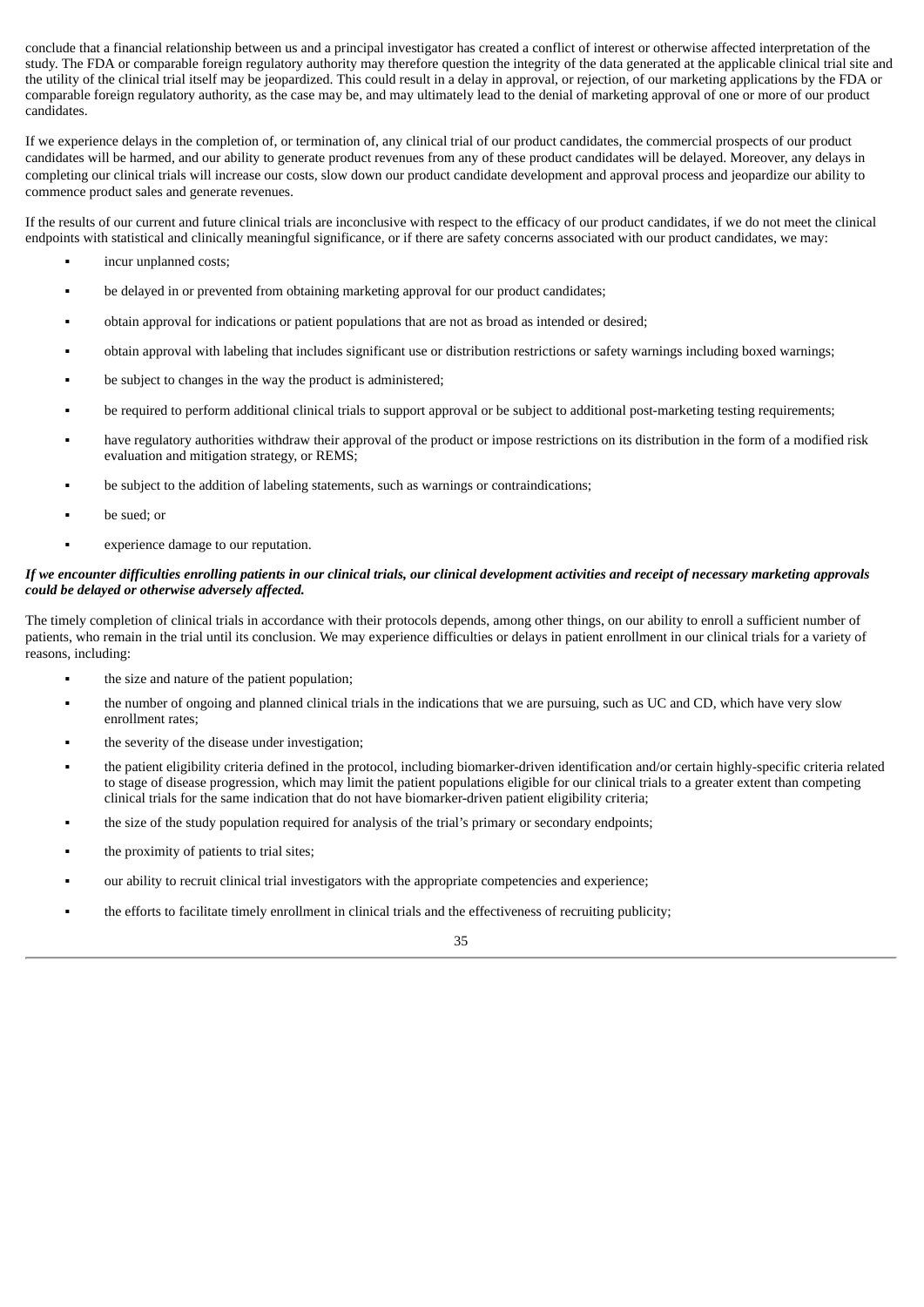- the patient referral practices of physicians:
- physicians' willingness to screen their patients for biomarkers to indicate which patients may be eligible for enrollment in our clinical trials;
- the number of patients required for clinical trials of our product candidates may be larger than we anticipate or enrollment in these clinical trials may be slower than we anticipate, potentially affecting our timelines for approval of our product candidates;
- patients that enroll in our clinical trials may misrepresent their eligibility or may otherwise not comply with the clinical trial protocol, resulting in the need to drop such patients from the clinical trial, increase the needed enrollment size for the clinical trial or extend the clinical trial's duration;
- clinical investigators enrolling patients who do not meet the enrollment criteria, requiring the inclusion of additional patients in the clinical trial;
- clinicians' and patients' perceptions as to the potential advantages and side effects of the product candidate being studied in relation to other available therapies, including any new drugs or treatments that may be approved for the indications we are investigating;
- approval of new indications for existing therapies or approval of new therapies in general;
- our contracted clinical sites' or investigators' ability to obtain and maintain patient consents;
- amendments to our clinical protocols, which may affect enrollment in, or results of, our clinical trials, including amendments we have made to further define the patient population to be studied;
- the impact of the current COVID-19 pandemic or other material adverse events, which may affect the conduct of a clinical trial, including by slowing potential enrollment or reducing the number of eligible patients for clinical trials; and
- the risk that patients enrolled in clinical trials will not complete a clinical trial, return for post-treatment follow-up, or follow the required study procedures. For instance, patients, including patients in any control groups, may withdraw from the clinical trial if they are not experiencing improvement in their underlying disease or condition. Withdrawal of patients from our clinical trials may compromise the quality of our data.

In addition, our clinical trials will compete with other clinical trials for product candidates that are in the same therapeutic areas as our product candidates, and this competition will reduce the number and types of patients available to us, because some patients who might have opted to enroll in our trials may instead opt to enroll in a trial being conducted by one of our competitors. Because the number of qualified clinical investigators is limited, we may need to conduct some of our clinical trials at the same clinical trial sites that some of our competitors use, which will reduce the number of patients who are available for our clinical trials at such clinical trial sites. Moreover, because our product candidates represent a departure from more commonly used treatments for inflammatory diseases and autoimmune disorders, potential patients and their doctors may be inclined to use conventional therapies rather than enroll patients in any future clinical trial. Additionally, patients, including patients in any control groups, may withdraw from the clinical trial if they are not experiencing improvement in their underlying disease or condition. Withdrawal of patients from our clinical trials may compromise the quality of our data.

Even if we are able to enroll a sufficient number of patients in our clinical trials, delays in patient enrollment or small population size may result in increased costs or may affect the timing or outcome of the planned clinical trials, which could prevent completion of these clinical trials and adversely affect our ability to advance the development of our product candidates.

#### Interim, initial, "top-line" and preliminary data from our clinical trials that we announce or publish from time to time may change as more patient data become available and are subject to audit and verification procedures that could result in material changes in the final data.

From time to time, we may publicly disclose preliminary or top-line data from our preclinical studies and clinical trials, which are based on preliminary analyses of then-available data, and the results and related findings and conclusions are subject to change following a more comprehensive review of the data related to the particular preclinical study or clinical trial. We also make assumptions, estimations, calculations and conclusions as part of our analyses of data, and we may not have received or had the opportunity to fully and carefully evaluate all data. As a result, the top-line or preliminary results that we report may differ from future results of the same studies or trials, or different conclusions or considerations may qualify such results, once additional data have been received and fully evaluated. Top-line data also remain subject to audit and verification procedures that may result in the final data

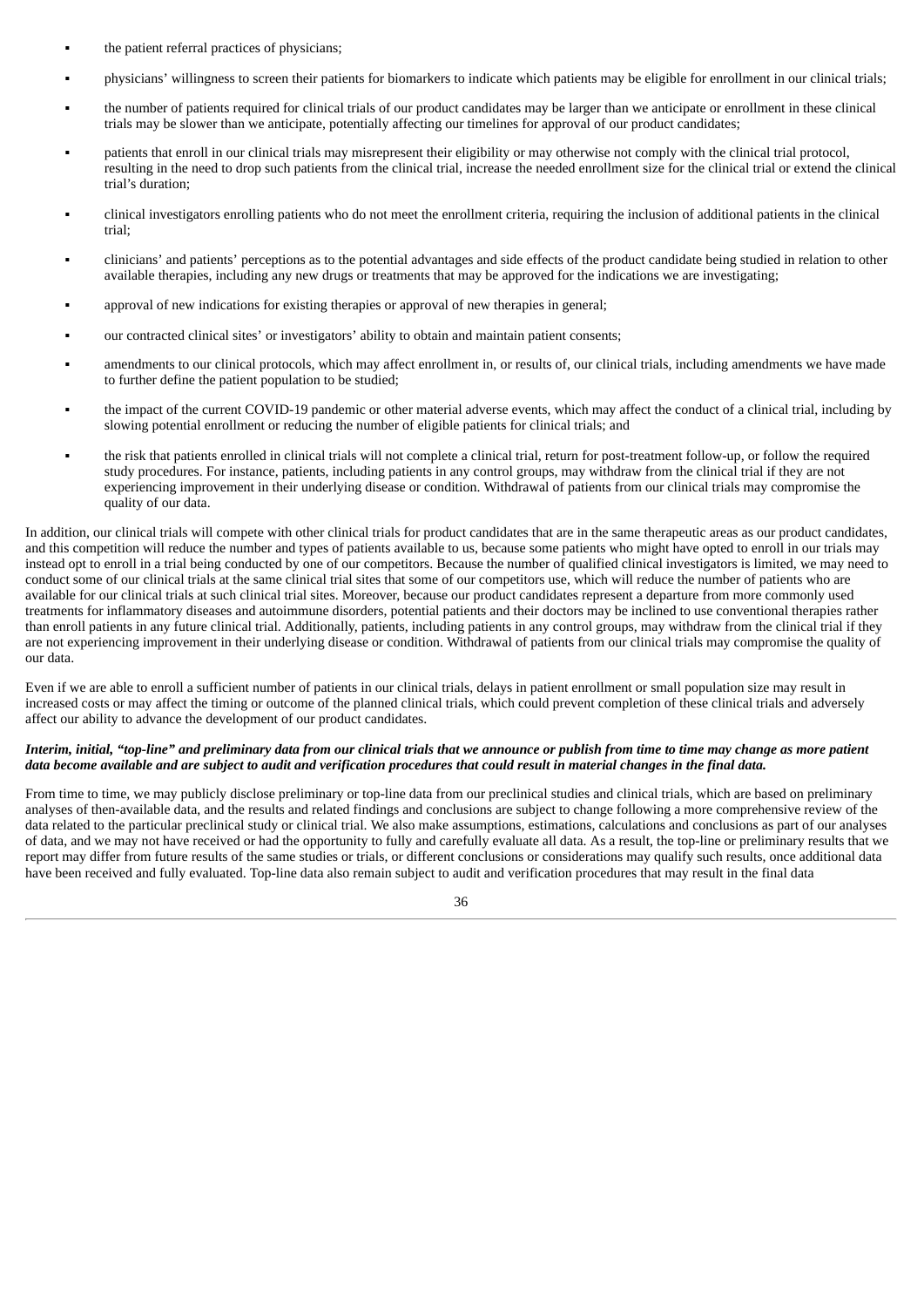being materially different from the preliminary data we previously published. As a result, top-line data should be viewed with caution until the final data are available.

From time to time, we may also disclose interim data from our preclinical studies and clinical trials. Interim data from clinical trials that we may complete are subject to the risk that one or more of the clinical outcomes may materially change as patient enrollment continues and more patient data become available or as patients from our clinical trials continue other treatments for their disease. Adverse differences between preliminary or interim data and final data could significantly harm our business prospects.

Further, others, including regulatory agencies, may not accept or agree with our assumptions, estimates, calculations, conclusions or analyses or may interpret or weigh the importance of data differently, which could impact the value of the particular program, the approvability or commercialization of the particular product candidate or product and could have a material adverse effect on the success of our business. In addition, the information we choose to publicly disclose regarding a particular study or clinical trial is based on what is typically extensive information, and you or others may not agree with what we determine is material or otherwise appropriate information to include in our disclosure. If the interim, top-line or preliminary data that we report differ from actual results, or if others, including regulatory authorities, disagree with the conclusions reached, our ability to obtain approval for, and commercialize, our product candidates may be harmed, which could harm our business, results of operations, prospects or financial condition. Further, disclosure of interim, top-line or preliminary data by us or by our competitors could result in volatility in the price of our common stock.

#### *We face significant competition from other biotechnology and pharmaceutical companies.*

Competition in the treatment of inflammatory diseases and autoimmune disorders is intense and is accentuated by the rapid pace of technological development. Research and discoveries by others may result in breakthroughs which may render our product candidates obsolete even before they are approved or generate any revenue. There are products that are approved and currently under development by others that could compete with the product candidates that we are developing. Our competitors may:

- develop safer, more convenient or more effective therapeutic products;
- develop therapeutic products that are less expensive or have better reimbursement from private or public payors;
- reach the market more rapidly, reducing the potential sales of our products; or
- establish superior proprietary positions.

Due to the promising clinical therapeutic effect of competitor therapies in clinical trials, we anticipate substantial direct competition from other organizations developing treatments for inflammatory diseases and autoimmune disorders, such as psoriasis, UC and Crohn's disease. In particular, we expect to compete with other new therapies for our lead indications developed by companies such as BMS and others. Many of these companies and our other current and potential competitors have substantially greater research and development capabilities and financial, scientific, regulatory, manufacturing, marketing, sales, human resources and experience than we do. Many of our competitors have several therapeutic products that have already been developed, approved and successfully commercialized, or are in the process of obtaining regulatory approval for their therapeutic products in the United States and internationally. Our competitors may obtain regulatory approval for their products more rapidly than we may obtain approval for ours, which could result in competitors establishing a strong market position before we are able to enter the market.

Universities and public and private research institutions in the United States and Europe are also potential competitors. While these universities and public and private research institutions primarily have educational objectives, they may develop proprietary technologies that lead to other FDA approved therapies or that secure patent protection that we may need for the development of our product candidates and that can be licensed or sold to other parties, including our competitors.

We are developing our lead product candidates, VTX958, VTX002 and VTX2735, for the treatment of inflammatory diseases and autoimmune disorders, such as psoriasis, UC and Crohn's disease. Currently, there are numerous companies that are developing various alternate treatments for these indications. With respect to VTX958, if approved, it would compete with injected biologic therapies and non-injectable systemic therapies. In addition, we are aware of several companies with product candidates in development for the treatment of patients with psoriasis, including deucravacitinib, which is an oral TYK2 inhibitor being developed by BMS. With respect to VTX002, if approved, it would compete with a number of companies developing product candidates, as well as Zeposia (ozanimod), which is an S1PR modulator marketed by BMS. With respect to VTX2735, we are aware of several other NLRP3 inhibitors in clinical or preclinical development, including Inzomelid and Somalix being developed by Roche. Accordingly, our lead product candidates will face significant competition from multiple companies. Even if we obtain regulatory approval for our lead product candidates, the availability and price of our competitors' products could limit the demand and the price we are able to charge for our products. We may not be able to implement our business plan if the acceptance of our products is inhibited by price

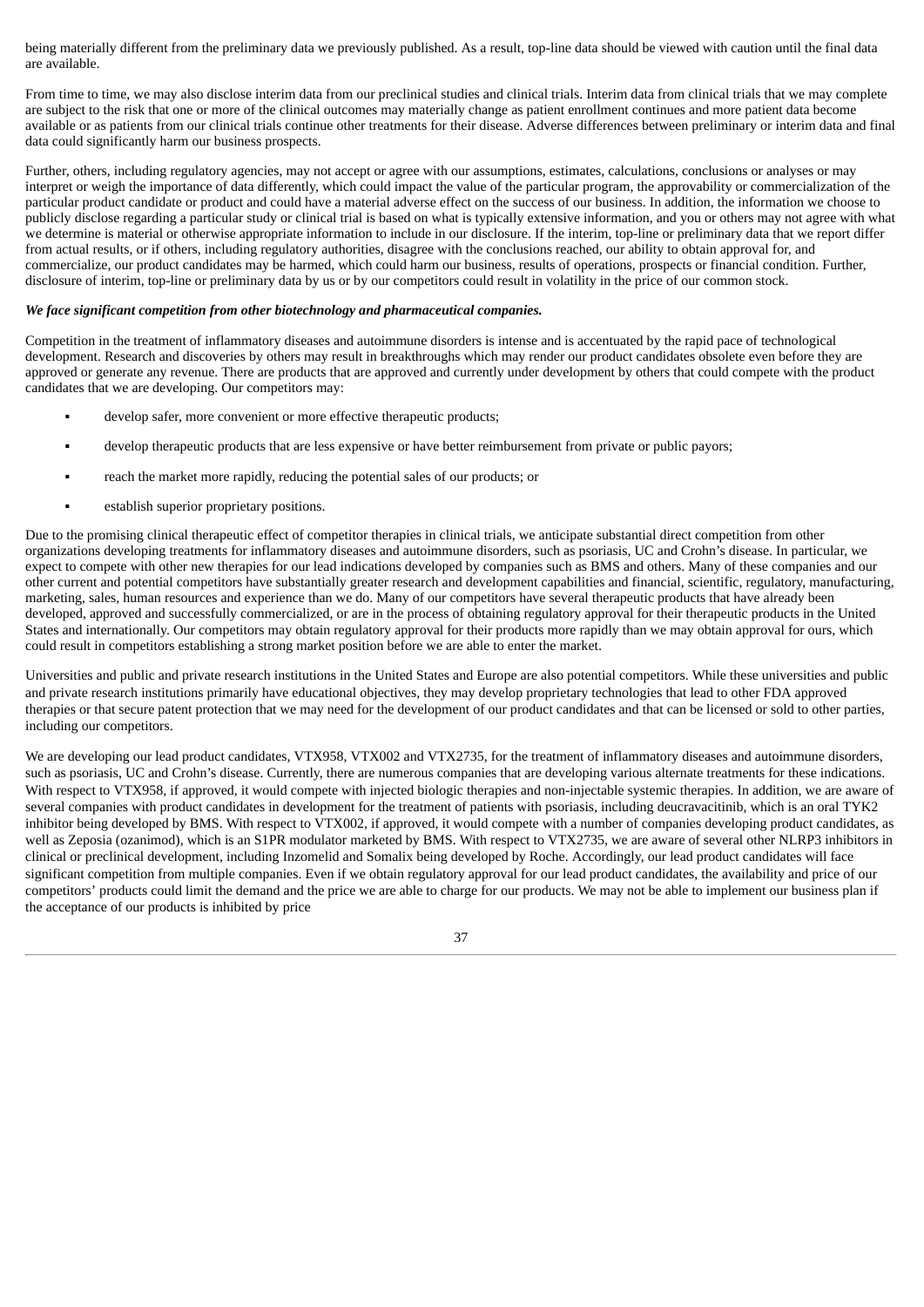competition or the reluctance of physicians to switch from other methods of treatment to our product, or if physicians switch to other new therapies, drugs or biologic products or choose to reserve our product for use in limited circumstances.

In addition, we could face litigation or other proceedings with respect to the scope, ownership, validity and/or enforceability of our patents or other intellectual property relating to our competitors' products, and our competitors may allege that our product candidates infringe, misappropriate or otherwise violate their intellectual property. See "—Risks Related to Intellectual Property."

Mergers and acquisitions in the pharmaceutical and biotechnology industries may result in even more resources being concentrated among a smaller number of our competitors. Early stage companies may also prove to be significant competitors, particularly through collaborative arrangements with large and established companies. These third parties compete with us in recruiting and retaining qualified scientific and management personnel and establishing clinical trial sites and patient registration for clinical trials, as well as in acquiring technologies complementary to, or necessary for, our programs.

### We have limited experience as a company conducting clinical trials and have relied and will rely on third parties and related parties to conduct our preclinical studies and clinical trials. Any failure by a third party, related party, or by us to conduct the clinical trials according to Good Clinical Practice and Good Manufacturing Practice, and in a timely manner may delay or prevent our ability to seek or obtain regulatory approval for or *commercialize our product candidates.*

We expect to rely on medical institutions, academic institutions or contract research organizations, or CROs, to conduct, supervise or monitor some or all aspects of clinical trials involving our product candidates. We will have less control over the timing and other aspects of these clinical trials than if we conducted them entirely on our own. If we fail to commence or complete, or experience delays in, any of our planned clinical trials, our stock price and our ability to conduct our business as currently planned could be harmed.

We have a limited history of conducting clinical trials and have no experience as a company in filing and supporting the applications necessary to gain marketing approvals. Securing marketing approval requires the submission of extensive preclinical and clinical data and supporting information to regulatory authorities for each therapeutic indication to establish the product candidate's safety or efficacy for that indication. Securing marketing approval also requires the submission of information about the product manufacturing process to, and inspection of manufacturing facilities and clinical trial sites by, applicable regulatory authorities.

Large-scale clinical trials require significant financial and management resources, and reliance on third-party clinical investigators, CROs, CMOs, partners or consultants. Relying on third-party clinical investigators, CROs or CMOs may force us to encounter delays and challenges that are outside of our control. We may not be able to demonstrate sufficient comparability between products manufactured at different facilities to allow for inclusion of the clinical results from patients treated with products from these different facilities, in our product registrations. Further, our CMOs may not be able to manufacture our product candidates or otherwise fulfill their obligations to us because of interruptions to their business, including the loss of their key staff or interruptions to their raw material supply.

Our reliance on these third parties for development activities will reduce our control over these activities. Nevertheless, we are responsible for ensuring that each of our clinical trials is conducted in accordance with the applicable trial protocol and legal, regulatory and scientific standards, and our reliance on the CROs, clinical trial sites, and other third parties does not relieve us of these responsibilities. For example, we will remain responsible for ensuring that each of our clinical trials is conducted in accordance with the general investigational plan and protocols for the clinical trial and for ensuring that our preclinical studies are conducted in accordance with GCP, as appropriate. Moreover, the FDA and comparable foreign regulatory authorities require us to comply with Good Clinical Practice, or GCP, for conducting, recording and reporting the results of clinical trials to assure that data and reported results are credible and accurate and that the rights, integrity and confidentiality of trial participants are protected. Regulatory authorities enforce these requirements through periodic inspections (including pre-approval inspections once an NDA is filed with the FDA) of trial sponsors, clinical investigators, trial sites and certain third parties including CMOs and CROs. If we, our CROs, clinical trial sites, or other third parties fail to comply with applicable GCP or other regulatory requirements, we or they may be subject to enforcement or other legal actions, the clinical data generated in our clinical trials may be deemed unreliable and the FDA or comparable foreign regulatory authorities may require us to perform additional clinical trials. We cannot assure you that upon inspection by a given regulatory authority, such regulatory authority will determine that any of our clinical trials comply with GCP regulations.

Our clinical trials must be conducted with product candidates that were produced under current Good Manufacturing Practices, or cGMP, regulations. Our failure to comply or our CMOs' failure to comply with these cGMP regulations may require us to repeat clinical trials, which would delay the regulatory approval process. We also are required to register certain clinical trials and post the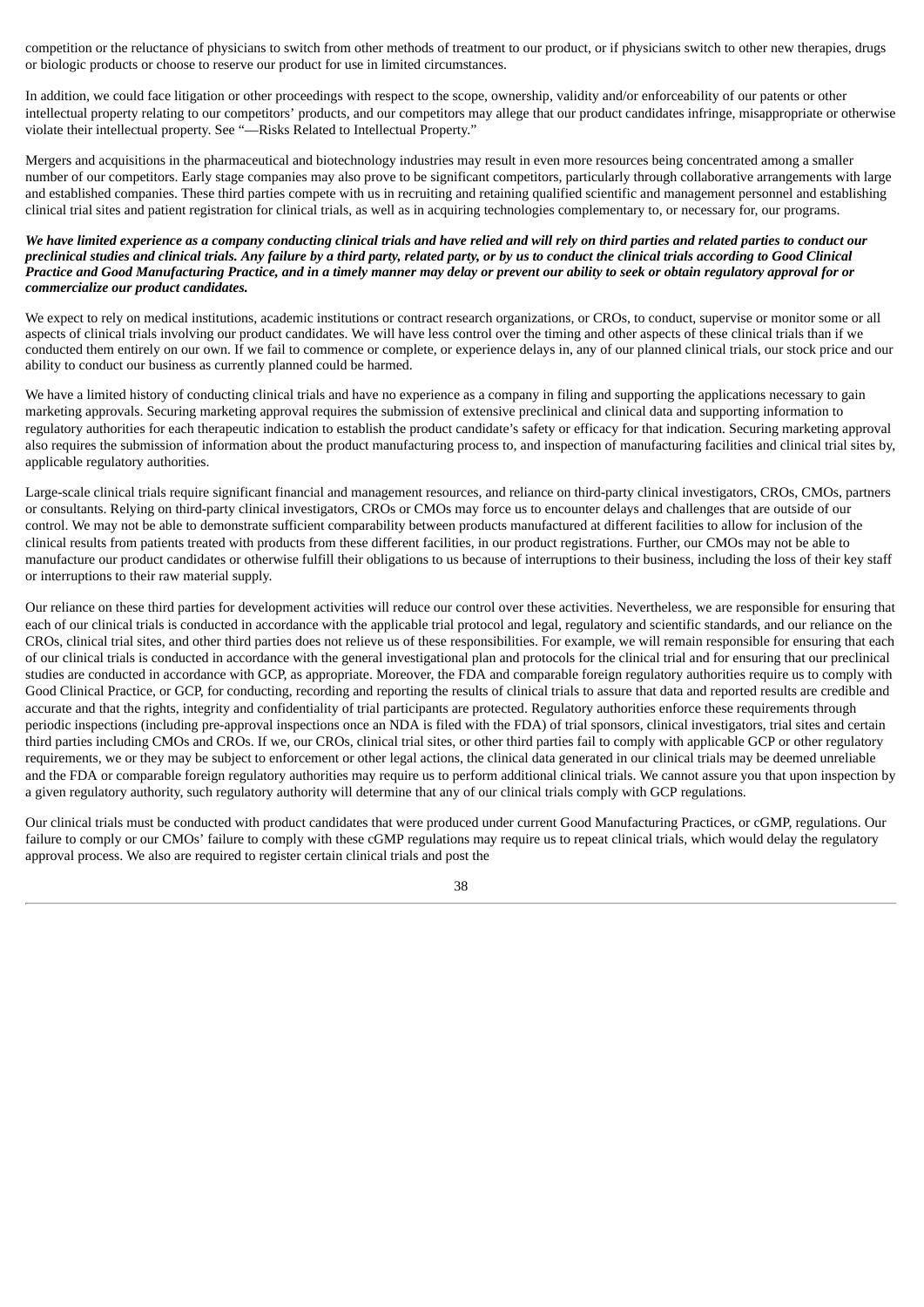results of certain completed clinical trials on a government sponsored database, ClinicalTrials.gov, within specified timeframes. Failure to do so could result in enforcement actions and adverse publicity.

We also rely on third parties other than our CMOs to manufacture, package, label and ship our product candidates for the clinical trials that we conduct. We may also find that the manufacture of our product candidates is more difficult than anticipated, resulting in an inability to produce a sufficient amount of our product candidates for our clinical trials or, if approved, commercial supply. Moreover, because of the complexity and novelty of our manufacturing process, there are only a limited number of manufacturers who have the capability of producing our product candidates. Should any of our contract manufacturers no longer produce our product candidates, it may take us significant time to find a replacement, if we are able to find a replacement at all. Any performance failure on the part of these third parties could delay clinical development or marketing approval of our product candidates or commercialization of our product candidates, if approved, producing additional losses and depriving us of potential product revenue.

Our CMOs, CROs, clinical trial sites and other third parties may also have relationships with other entities, some of which may be our competitors, for whom they may also be conducting clinical trials or other therapeutic development activities that could harm our competitive position. In addition, these third parties are not our employees, and except for remedies available to us under our agreements with them, we cannot control whether or not they devote sufficient time and resources to our ongoing clinical trials and preclinical programs. If these third parties do not successfully carry out their contractual duties, meet expected deadlines or conduct our clinical trials in accordance with regulatory requirements or our stated protocols, if they need to be replaced or if the quality or accuracy of the data they obtain is compromised due to the failure to adhere to our clinical trial protocols, regulatory requirements or for other reasons, our clinical trials may need to be repeated, extended, delayed or terminated. In the event we need to repeat, extend, delay or terminate our clinical trials, we may not be able to obtain, or may be delayed in obtaining, marketing approvals for our product candidates, and we will not be able to, or may be delayed in our efforts to, successfully commercialize our product candidates or we or they may be subject to regulatory enforcement actions. As a result, our results of operations and the commercial prospects for our product candidates would be harmed, our costs could increase and our ability to generate revenues could be delayed. To the extent we are unable to successfully identify and manage the performance of third-party service providers in the future, our business may be materially and adversely affected.

If any of our relationships with these third parties terminate, we may not be able to enter into alternative arrangements or do so on commercially reasonable terms. Switching or adding additional contractors involves additional cost and time and requires management time and focus. In addition, there is a natural transition period when a new third party commences work. As a result, delays could occur, which could compromise our ability to meet our desired development timelines. In addition, if an agreement with any of our collaborators terminates, our access to technology and intellectual property licensed to us by that collaborator may be restricted or terminate entirely, which may delay our continued development of our product candidates utilizing the collaborator's technology or intellectual property or require us to stop development of those product candidates completely.

As of March 31, 2022, we have a Phase 2 trial of VTX002 enrolling UC patients, a Phase 1 MAD trial of VTX958 enrolling healthy subjects, and a Phase 1 SAD/MAD trial of VTX2735 enrolling healthy subjects. Our relative lack of experience conducting clinical trials may contribute to our planned clinical trials not beginning or completing on time, if at all. Large-scale clinical trials will require significant additional resources and reliance on CROs, clinical investigators or consultants. Consequently, our reliance on outside parties may introduce delays beyond our control. Our CROs and other third parties must communicate and coordinate with one another in order for our trials to be successful. Additionally, our CROs and other third parties may also have relationships with other commercial entities, some of which may compete with us. If our CROs or other third parties conducting our clinical trials do not perform their contractual duties or regulatory obligations, experience work stoppages, do not meet expected deadlines, terminate their agreements with us or need to be replaced, or if the quality or accuracy of the clinical data they obtain is compromised due to the failure to adhere to our clinical trial protocols, GCP or other regulatory requirements or for any other reason, we may need to conduct additional clinical trials or enter into new arrangements with alternative CROs, clinical investigators or other third parties. We may be unable to enter into arrangements with alternative CROs on commercially reasonable terms, or at all.

We and the third parties upon which we rely are required to comply with GCP. GCP are regulations and guidelines enforced by regulatory authorities around the world, through periodic inspections, for products in clinical development. If we or these third parties fail to comply with applicable GCP regulations, the clinical data generated in our clinical trials may be deemed unreliable and have to be repeated, and our submission of marketing applications may be delayed or the regulatory authorities may require us to perform additional clinical trials before approving our marketing applications. We are subject to the risk that, upon inspection, a regulatory authority will determine that any of our clinical trials fails to comply or failed to comply with applicable GCP regulations. In addition, our clinical trials must be conducted with material produced under GMP regulations, which are enforced by regulatory authorities. Our failure to comply with these regulations may require us to repeat clinical trials, which would delay the regulatory approval process.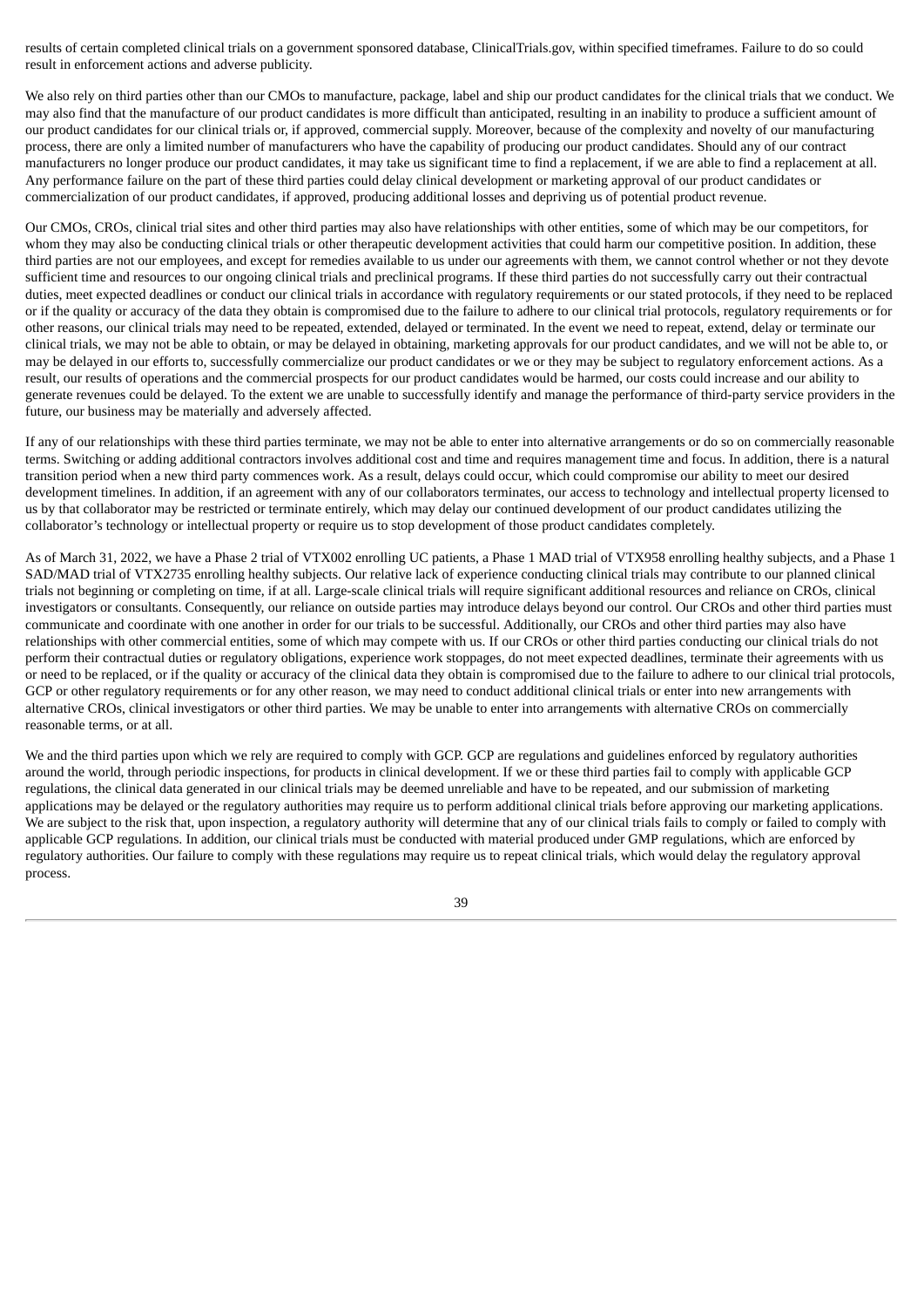Moreover, our business may be significantly impacted if our CROs, clinical investigators or other third parties violate federal or state healthcare fraud and abuse or false claims laws and regulations or healthcare privacy and security laws.

We also anticipate that part of our strategy for pursuing the wide range of indications potentially addressed by our product candidates may involve further investigator-initiated clinical trials. While these trials generally provide us with valuable clinical data that can inform our future development strategy in a cost-efficient manner, we generally have less control over not only the conduct but also the design of these clinical trials. Third-party investigators may design clinical trials involving our product candidates with clinical endpoints that are more difficult to achieve or in other ways that increase the risk of negative clinical trial results compared to clinical trials we may design on our own. Negative results in investigator-initiated clinical trials, regardless of how the clinical trial was designed or conducted, could have a material adverse effect on our prospects and the perception of our product candidates.

Moreover, principal investigators for our clinical trials may serve as scientific advisors or consultants to us from time to time and receive compensation in connection with such services. Under certain circumstances, we may be required to report some of these relationships to the FDA. The FDA may conclude that a financial relationship between us and/or a principal investigator has created a conflict of interest or otherwise affected interpretation of the study. The FDA may therefore question the integrity of the data generated at the applicable clinical trial site and the utility of the clinical trial itself may be jeopardized. This could result in a delay in approval, or rejection, of our marketing applications by the FDA and may ultimately lead to the denial of regulatory approval of one or more of our product candidates.

#### *We may be required to conduct additional clinical trials or modify current or future clinical trials.*

Clinical testing is expensive, time consuming and subject to uncertainty. We cannot guarantee that any current or future clinical studies will be conducted as planned or completed on schedule, if at all, or that any of our product candidates will receive regulatory approval. We plan to initiate trials in multiple indications, such as psoriasis, UC and Crohn's disease, among others. Even as these trials progress, issues may arise that could require us to suspend or terminate such clinical trials or could cause the results of one cohort to differ from a prior cohort. For example, we may experience slower than anticipated enrollment in our clinical trials, which may consequently delay our NDA filing timelines or permit competitors to obtain approvals that may alter our NDA filing strategy. A failure of one or more clinical trials can occur at any stage of testing, and our future clinical trials may not be successful. In addition, even if such clinical trials are successfully completed, we cannot guarantee that the FDA or foreign regulatory authorities will interpret the results as we do, and more trials could be required before we submit our product candidates for approval. To the extent that the results of the clinical trials are not satisfactory to the FDA or foreign regulatory authorities for support of a marketing application, we may be required to expend significant resources, which may not be available to us, to conduct additional clinical trials in support of potential approval of our product candidates.

Events that may prevent successful or timely initiation or completion of clinical development include:

- regulators or Institutional Review Boards, or IRBs may not authorize us or our investigators to commence a clinical trial, conduct a clinical trial at a prospective trial site, or amend trial protocols, or regulators or IRBs may require that we modify or amend our clinical trial protocols;
- delays in reaching a consensus or inability to obtain agreement with regulatory agencies on study design or eligibility criteria for patient enrollment;
- the FDA or comparable foreign regulatory authorities may disagree with our intended indications, study design or our interpretation of data from preclinical studies and clinical trials or find that a product candidate's benefits do not outweigh its safety risks;
- the FDA or comparable foreign regulatory authorities may not accept data from studies with clinical trial sites in foreign countries (e.g., Australia, Russia, Poland, Ukraine, Germany, Belgium, Georgia, Hungary, Israel, Belarus and Italy);
- the FDA may not allow us to use the clinical trial data from a research institution to support an IND if we cannot demonstrate the comparability of our product candidates with the product candidate used by the relevant research institution in its clinical studies;
- delays in or failure to reach an agreement on acceptable terms with prospective CROs and clinical study sites, the terms of which can be subject to extensive negotiation and may vary significantly among different CROs and clinical study sites;
- imposition of a temporary or permanent clinical hold, suspensions or terminations by regulatory agencies, IRBs, or us for various reasons, including noncompliance with regulatory requirements or a finding that the participants are being exposed to unacceptable health risks, undesirable side effects or other unexpected characteristics of the product candidate,

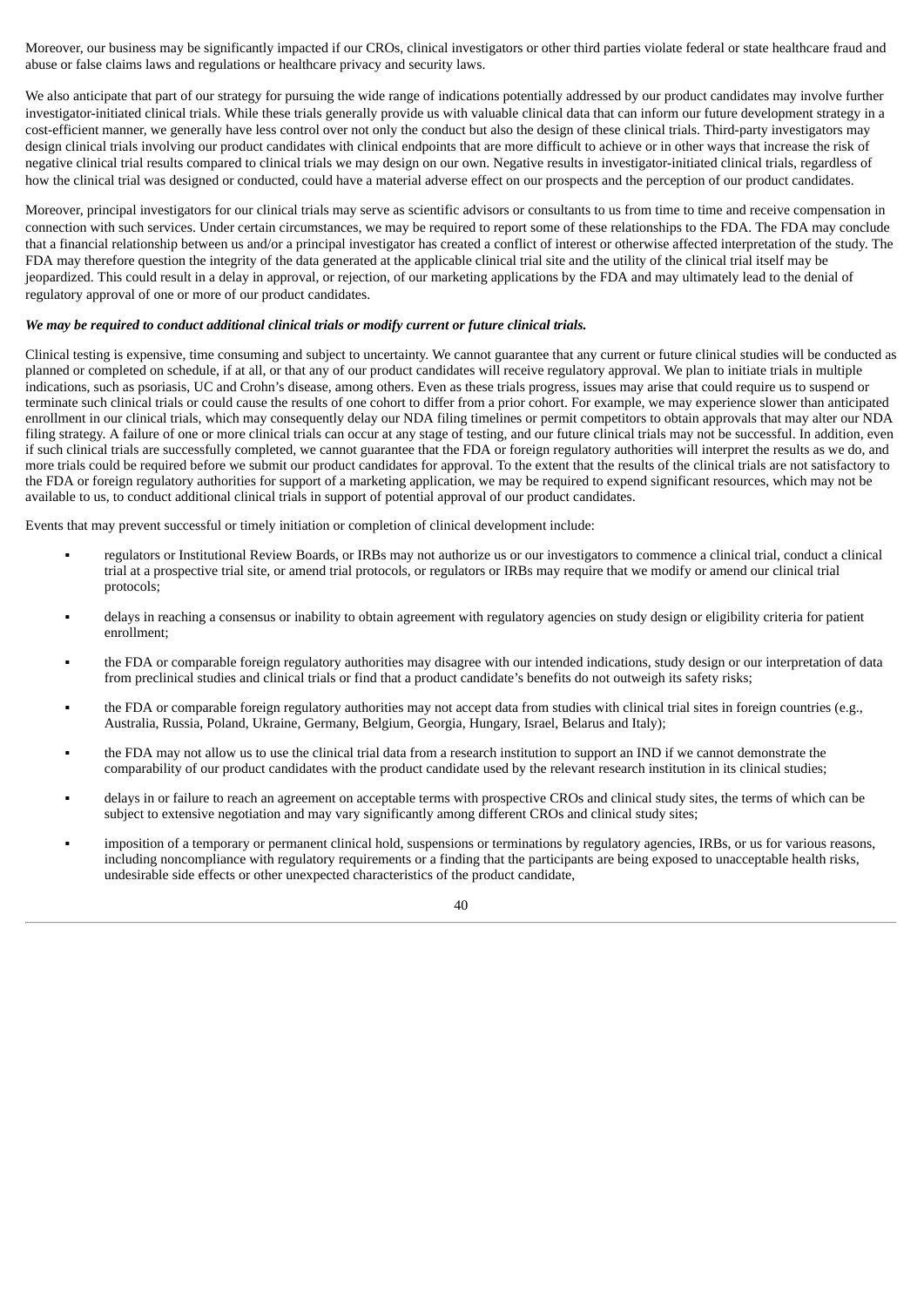or due to findings of undesirable effects caused by a biologically or mechanistically similar therapeutic or therapeutic candidate;

- delays in adding new investigators or clinical trial sites, or withdrawal of clinical trial sites from a study;
- failure by our CROs, clinical trial sites or patients, or other third parties, or us to adhere to clinical study requirements, including regulatory, contractual or protocol requirements;
- failure to perform in accordance with the GCP requirements, or applicable regulatory guidelines in other countries;
- occurrence of adverse events associated with the product candidate that are viewed to outweigh its potential benefits;
- changes in regulatory requirements, policies and guidance that require amending or submitting new clinical protocols to regulatory authorities and IRBs, conducting additional studies, implementation of other changes that alter the data requirements or standards for obtaining regulatory approval, and other regulatory changes which may cause delays in our development programs, or changes to regulatory review times;
- there may be regulatory questions or disagreements regarding interpretations of data and results, or new information may emerge regarding our product candidates;
- changes in the standard of care on which a clinical development plan was based, which may require new or additional trials;
- the cost of clinical studies of our product candidates being greater than we anticipate, or we may have insufficient funds for a clinical trial or to pay the substantial user fees required by the FDA upon the filing of an NDA;
- clinical trials of our product candidates producing negative or inconclusive results may fail to provide sufficient data and information to support product approval, or our clinical trials may fail to reach the necessary level of statistical or clinical significance, which may result in our deciding, or regulators requiring us, to conduct additional clinical trials, or preclinical studies, or abandon product development programs;
- interruption of, or delays in receiving, supplies of our product candidates or other drugs or components of our therapies due to staffing shortages, production slowdowns or stoppages and disruptions in delivery systems;
- early results from our clinical trials of our product candidates may be negatively affected by changes in efficacy measures, such as overall response rate and duration of response, as more patients are enrolled in our clinical trials or as new cohorts of our clinical trials are tested, and overall response rate and duration of response may be negatively affected by the inclusion of unconfirmed responses in preliminary results that we report if such responses are not later confirmed;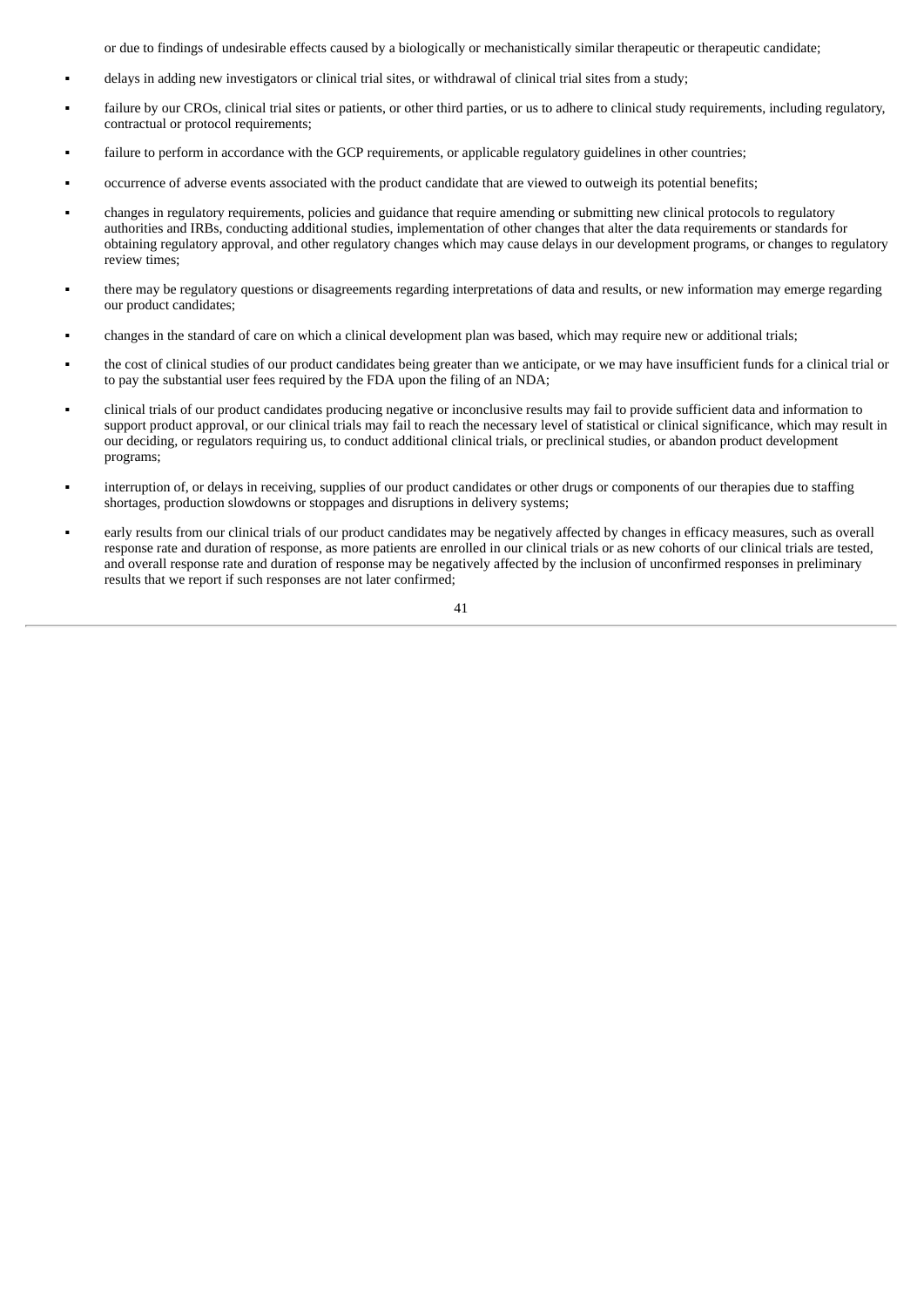- we may not be able to demonstrate that a product candidate provides an advantage over current standards of care or current or future competitive therapies in development;
- there may be changes to the therapeutics or their regulatory status, which we are administering in combination with our product candidates;
- the FDA or comparable foreign regulatory authorities may fail to approve or subsequently find fault with the manufacturing processes or our manufacturing facilities for clinical and future commercial supplies;
- the FDA or comparable regulatory authorities may take longer than we anticipate making a decision on our product candidates;
- transfer of our manufacturing processes to our CMOs or other larger-scale facilities operated by a CMO or by us and delays or failure by our CMOs or us to make any necessary changes to such manufacturing process;
- our use of different manufacturing processes within our clinical trials, and any effects that may result from the use of different processes on the clinical data that we have reported and will report in the future;
- delays in manufacturing, testing, releasing, validating or importing/exporting sufficient stable quantities of our product candidates for use in clinical trials or the inability to do any of the foregoing, including as a result of any quality issues associated with the CMO;
- delays and additional costs associated with business disruptions, new regulatory requirements, social distancing and other restrictions imposed by governmental or regulatory agencies and clinical trial sites due to the COVID-19 pandemic, which may include enrollment delays or failures to follow trial protocols; and
- business interruptions, changes in export regulation and controls, and other domestic and foreign regulations or restrictions resulting from geopolitical actions, including war, regional conflicts, terrorism, or natural disasters.

We also may conduct clinical and preclinical research in collaboration with other academic, pharmaceutical and biotechnology entities in which we combine our technologies with those of our collaborators. Such collaborations may be subject to additional delays because of the management of the trials, contract negotiations, the need to obtain agreement from multiple parties and the necessity of obtaining additional approvals for therapeutics used in the combination trials. These combination therapies will require additional testing and clinical trials will require additional FDA regulatory approval and will increase our future cost of expenses.

Any inability to successfully complete preclinical and clinical development could result in additional costs to us or impair our ability to generate revenue. In addition, if we make manufacturing changes to our product candidates, we may be required to, or we may elect to, conduct additional studies to bridge our modified product candidates to earlier versions. These changes may require FDA approval or notification and may not have their desired effect. The FDA may also not accept data from prior versions of the product to support an application, delaying our clinical trials or programs or necessitating additional clinical trials or preclinical studies. We may find that this change has unintended consequences that necessitates additional development and manufacturing work, additional clinical trials and preclinical studies, or that results in refusal to file or non-approval of an NDA.

Clinical trial delays could shorten any periods during which our product candidates have patent protection and may allow our competitors to bring products to market before we do, which could impair our ability to successfully commercialize our product candidates and may harm our business and results of operations.

Regulatory authorities have substantial discretion in the approval process and may refuse to accept any application or may decide that our data are insufficient for approval and require additional preclinical, clinical or other studies. The number and types of preclinical studies and clinical trials that will be required for regulatory approval also vary depending on the product candidate, the disease or condition that the product candidate is designed to address and the regulations applicable to any particular product candidate. Approval policies, regulations or the type and amount of clinical data necessary to gain approval may change during the course of a product candidate's clinical development and may vary among jurisdictions. It is possible that any product candidates we may seek to develop in the future will never obtain the appropriate regulatory approvals necessary for us or any future collaborators to commence product sales. Any delay in completing development or obtaining, or failing to obtain, required approvals could also materially adversely affect our ability or that of any of our collaborators to generate revenue from any such product candidate, which likely would result in significant harm to our financial position and adversely impact our stock price.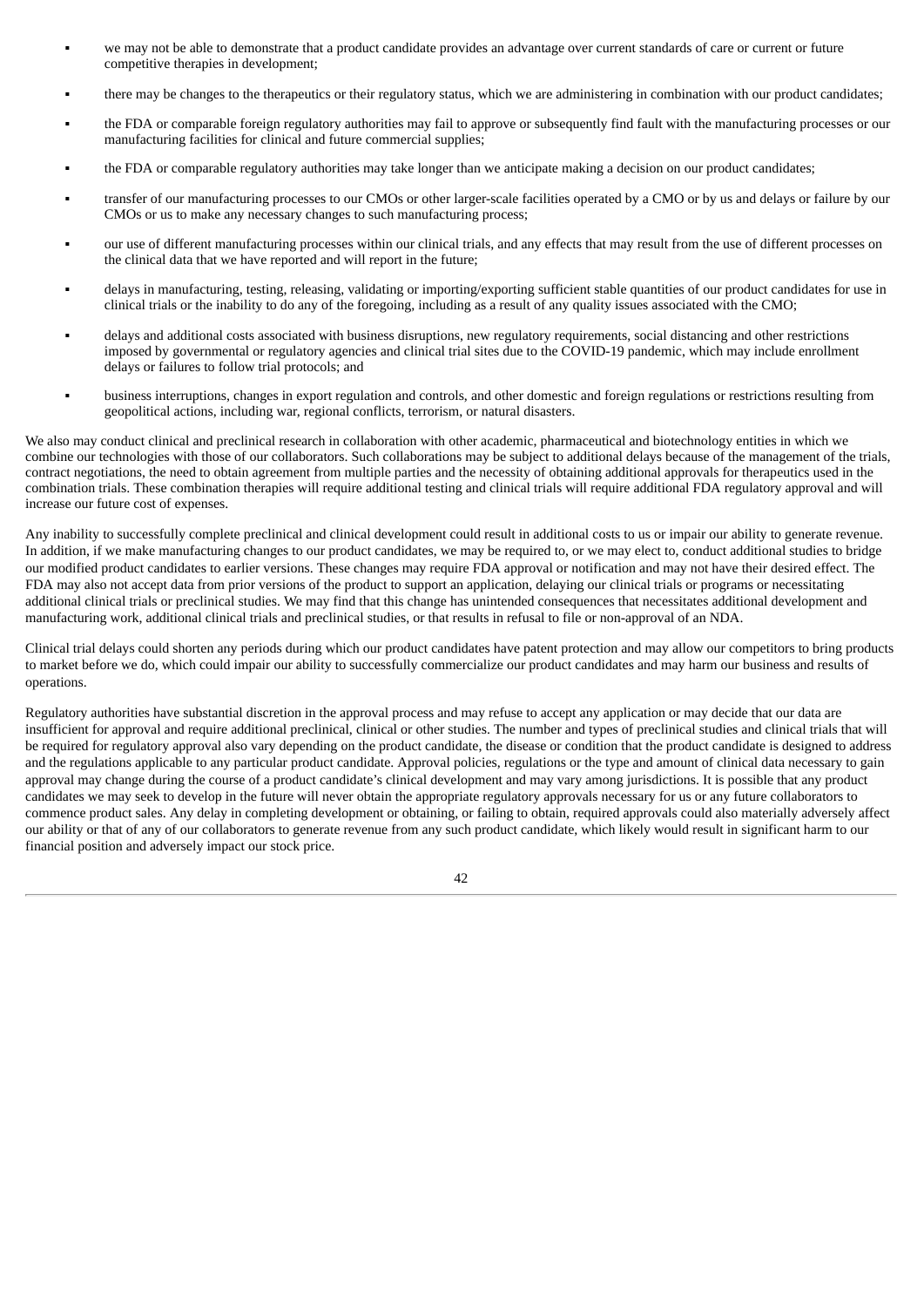In addition to U.S. regulatory requirements, we are also subject to regulation by foreign regulatory authorities, ethics committees, and other governmental entities with respect to clinical trials we conduct or sponsor outside of the U.S. For example, the EU Clinical Trials Regulation, or CTR, became applicable on January 31, 2022, repealing the EU Clinical Trials Directive. The implementation of the CTR also includes the implementation of the Clinical Trials Information System, a new clinical trial portal and database that will be maintained by the EMA in collaboration with the European Commission and the EU Member States. Complying with changes in regulatory requirements can incur additional costs, delay our clinical development plans, or expose us to greater liability if we are slow or unable to adapt to changes in existing requirements or new requirements or policies governing our business operations, including our clinical trials.

#### Our product candidates may cause undesirable side effects or have other properties that could halt their clinical development, prevent their regulatory approval, limit their commercial potential or result in significant negative consequences, which could harm our business, financial condition, results of *operations, and prospects significantly.*

Results of our clinical trials could reveal a high and unacceptable severity and prevalence of side effects, adverse events or unexpected characteristics. Undesirable side effects caused by our product candidates could cause us, IRBs, Drug Safety Monitoring Boards, or DSMBs, or the FDA or comparable foreign regulatory authorities to interrupt, delay or halt clinical trials and could result in a more restrictive label or the delay or denial of regulatory approval by the FDA or other comparable foreign regulatory authorities. Even if we were to receive product approval, such approval could be contingent on inclusion of unfavorable information in our product labeling, such as limitations on the indicated uses for which the products may be marketed or distributed, a label with significant safety warnings, including boxed warnings, contraindications, and precautions, a label without statements necessary or desirable for successful commercialization, or requirements for costly post marketing testing and surveillance, or other requirements, including a Risk Evaluation and Mitigation Strategy, or REMS, to monitor the safety or efficacy of the products, and in turn prevent us from commercializing and generating revenues from the sale of our current or future product candidates.

If unacceptable toxicities or side effects arise in the development of our product candidates, IRBs, DSMBs or the FDA or comparable foreign regulatory authorities could order us to cease clinical trials, order our clinical trials to be placed on clinical hold, or deny approval of our product candidates for any or all targeted indications. The FDA or comparable foreign regulatory authorities may also require additional data, clinical, or pre-clinical studies should unacceptable toxicities arise. We may need to abandon development or limit development of that product candidate to certain uses or subpopulations in which the undesirable side effects or other characteristics are less prevalent, less severe or more acceptable from a risk/benefit perspective. Toxicities associated with our clinical trials and products may also negatively impact our ability to conduct clinical trials in larger patient populations, such as in patients that have not yet been treated with other therapies or have not yet progressed on other therapies.

Treatment-emergent adverse events could also affect patient recruitment or the ability of enrolled subjects to complete our clinical trials or could result in potential product liability claims. Potential side effects associated with our product candidates may not be appropriately recognized or managed by the treating medical staff, as toxicities resulting from our product candidates may not be normally encountered in the general patient population and by medical personnel. Any of these occurrences could harm our business, financial condition, results of operations, and prospects significantly.

In addition, even if we successfully advance our product candidates or any future product candidates through clinical trials, such trials will only include a limited number of patients and limited duration of exposure to our product candidates. As a result, we cannot be assured that adverse effects of our product candidates will not be uncovered when a significantly larger number of patients are exposed to the product candidate after approval. Further, any clinical trials may not be sufficient to determine the effect and safety consequences of using our product candidates over a multi-year period.

If any of our product candidates receives marketing approval and we or others later identify undesirable side effects caused by such products or products with similar mechanism of action, a number of potentially significant negative consequences could result, including:

- regulatory authorities may suspend, limit or withdraw approvals of such product, or seek an injunction against its manufacture or distribution;
- we may be required to conduct additional clinical trials or post-approval studies;
- we may be required to recall a product or change the way such product is administered to patients;
- additional restrictions may be imposed on the marketing of the particular product or the manufacturing processes for the product or any component thereof;

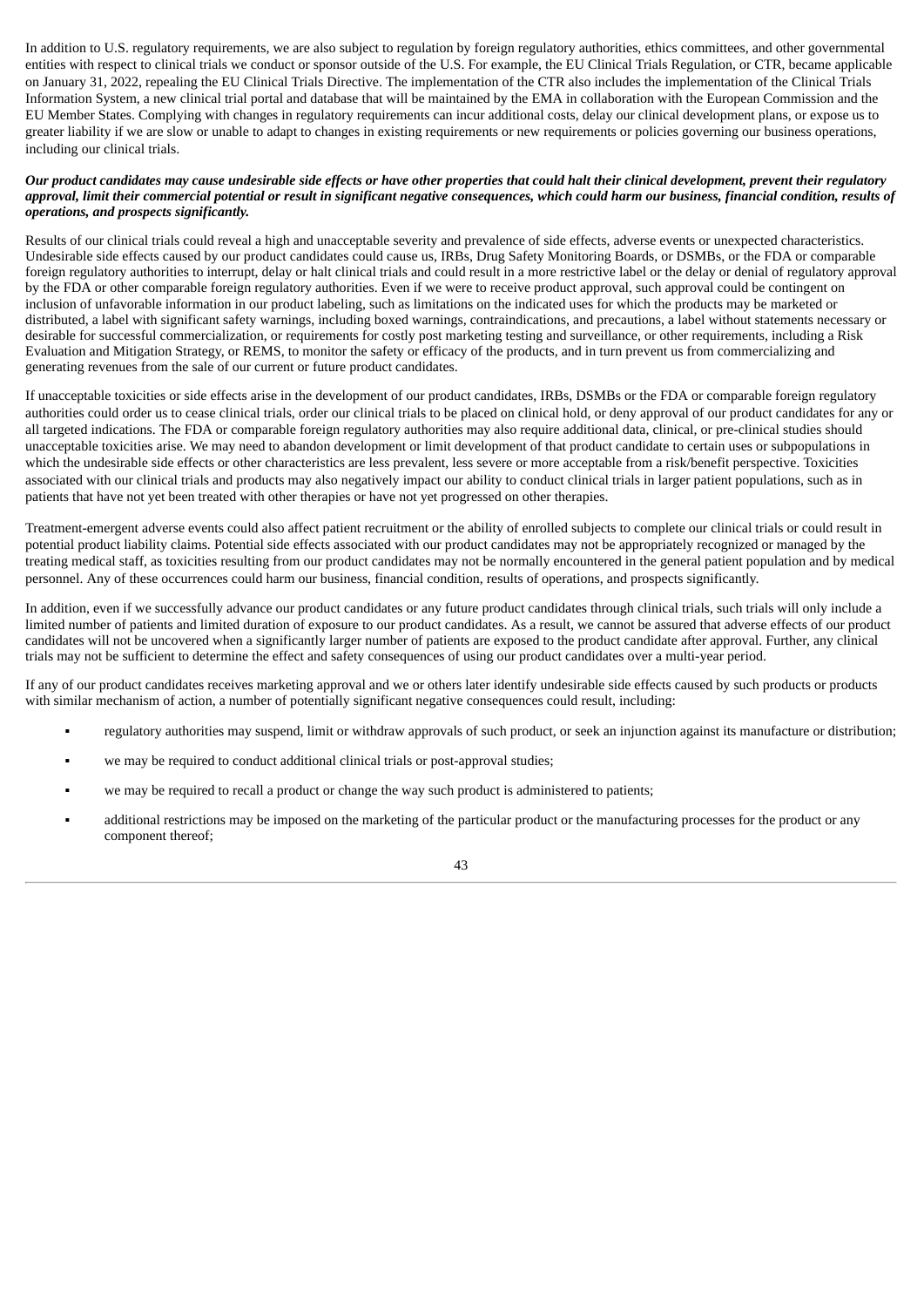- regulatory authorities may require the addition of labeling statements, such as a black box warning or a contraindication or issue safety alerts, Dear Healthcare Provider letters, press releases or other communications containing warnings or other safety information about the product;
- we may be required to implement a REMS or create a Medication Guide outlining the risks of such side effects for distribution to patients, a communication plan for healthcare providers and/or other elements to assure safe use;
- we could be sued and held liable for harm caused to patients;
- we may be subject to fines, injunctions or the imposition of criminal penalties;
- the product may become less competitive; and
- our reputation may suffer.

In particular, following the FDA's review of a large randomized safety clinical trial of tofacitinib, a JAK inhibitor approved for the treatment of rheumatoid arthritis and UC, the FDA has determined there is an increased risk of serious heart-related events such as heart attack or stroke, blood clots, cancer and death associated with Xeljanz and Xeljanz XR (tofacitinib), and has issued black box warnings for certain JAK inhibitors in the same drug class as Xeljanz, including Olumiant (baricitinib) and Rinvoq (upadacitinib). The FDA is currently in the process of reviewing deucravacitinib, a TYK2 inhibitor, which has a target PDUFA date in September 2022. Because TYK2 is part of the JAK family, though distinct from other JAK family members, it is unclear whether the FDA will issue a black box warning for TYK2 inhibitors based on safety concerns associated with other JAK inhibitors. If the FDA considers TYK2 inhibitors to have similar safety concerns as other JAK inhibitors, then the FDA may issue black box warnings for TYK2 inhibitors, which may limit market acceptance of VTX958, our lead TYK2 inhibitor, if approved, and could negatively impact the future commercial prospects of VTX958.

If any of the foregoing events occurs, it could have a material adverse effect on our business, financial condition, results of operations and prospects. In addition, if one or more of our product candidates prove to be unsafe, our entire pipeline could be affected, which would have a material adverse effect on our business, financial condition, results of operations and prospects.

#### The manufacturing of our product candidates is complex, and we may encounter difficulties in production, particularly with respect to process development, quality control, and scaling-up of our manufacturing capabilities. If we or our third-party manufacturers encounter such difficulties, our ability to provide supply of our product candidates for clinical trials or our products for patients, if approved, could be delayed or stopped, or we may be *unable to achieve and maintain a commercially viable cost structure.*

Currently, our product candidates are manufactured using processes developed by our third-party CMOs that we may not intend to use for more advanced clinical trials or commercialization. We may ultimately be unable to reduce the cost of goods for our product candidates to levels that will allow for an attractive return on investment if and when those product candidates are commercialized.

Our product candidates may compete with other products and product candidates for access to manufacturing facilities. There are a limited number of manufacturers that operate under cGMP regulations and that are both capable of manufacturing for us and willing to do so. If our CMOs should cease manufacturing for us, we would experience delays in obtaining sufficient quantities of our product candidates for clinical trials and, if approved, commercial supply. Further, our CMOs may breach, terminate or not renew these agreements. If we were to need to find alternative manufacturing facilities it would significantly impact our ability to develop, obtain regulatory approval for or market our product candidates, if approved. The commercial terms of any new arrangement could be less favorable than our existing arrangements and the expenses relating to the transfer of necessary technology and processes could be significant.

Reliance on third-party manufacturers entails exposure to risks to which we would not be subject if we manufactured the product candidate ourselves, including:

- inability to negotiate manufacturing and quality agreements with third parties under commercially reasonable terms;
- reduced day-to-day control over the manufacturing process for our product candidates as a result of using third-party manufacturers for all aspects of manufacturing activities;
- reduced control over the protection of our trade secrets, know-how and other proprietary information from misappropriation or inadvertent disclosure or from being used in such a way as to expose us to potential litigation;

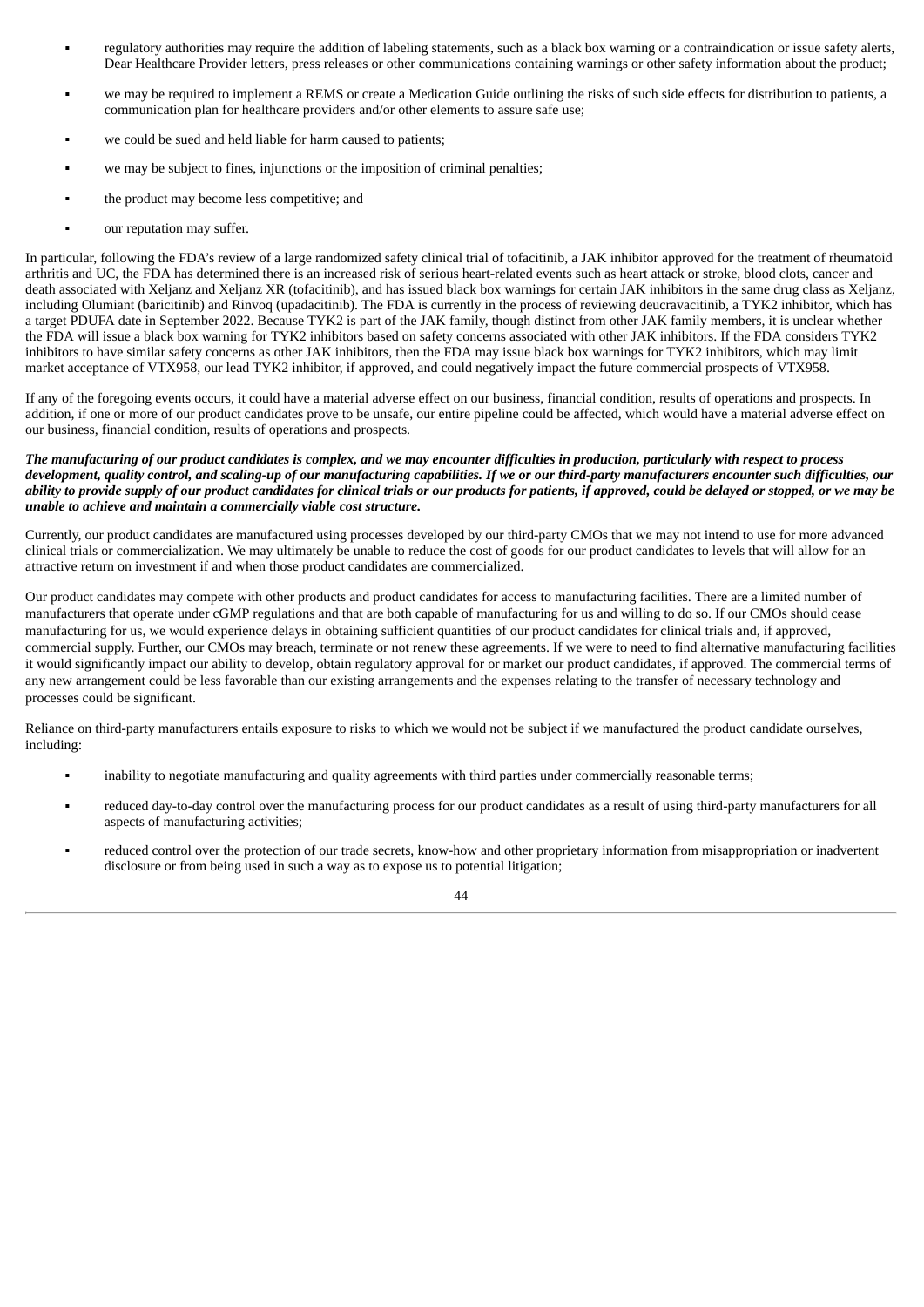- termination or nonrenewal of manufacturing agreements with third parties in a manner or at a time that may be costly or damaging to us or result in delays in the development or commercialization of our product candidates; and
- disruptions to the operations of our third-party manufacturers or suppliers caused by conditions unrelated to our business or operations, including the bankruptcy of the manufacturer or supplier.

Any problems or delays we or our CMOs experience in preparing for commercial scale manufacturing of a product candidate may result in a delay in the FDA approval of the product candidate or may impair our ability to manufacture commercial quantities or such quantities at an acceptable cost, which could result in the delay, prevention or impairment of clinical development and commercialization of our product candidates and could adversely affect our business. Furthermore, if our product candidates are approved and we or our commercial manufacturers fail to deliver the required commercial quantities of our product candidates on a timely basis and at reasonable costs, we would likely be unable to meet demand for our products and we would lose potential revenues, which would adversely affect our business, financial condition, results of operations, and prospects.

In addition, the manufacturing process and facilities for any product candidates that we may develop is subject to FDA and foreign regulatory authority approval processes, and we or our CMOs will need to meet all applicable FDA and foreign regulatory authority requirements, including cGMP, on an ongoing basis. The cGMP requirements include quality control, quality assurance and the maintenance of records and documentation. The FDA and other regulatory authorities enforce these requirements through facility inspections. Manufacturing facilities must submit to pre-approval inspections by the FDA that will be conducted after we submit our marketing applications, including our NDAs, to the FDA. Manufacturers are also subject to continuing FDA and other regulatory authority inspections following marketing approval. Further, we, in cooperation with our CMOs, must supply all necessary chemistry, manufacturing and quality control documentation in support of an NDA on a timely basis. There is no guarantee that we or our CMOs will be able to successfully pass all aspects of a pre-approval inspection by the FDA or other foreign regulatory authorities.

Our CMOs' manufacturing facilities may be unable to comply with our specifications, cGMP, or with other FDA, state, and foreign regulatory requirements. Poor control of production processes can lead to the introduction of adventitious agents or other contaminants, or to inadvertent changes in the properties or stability of product candidate that may not be detectable in final product testing. If we or our CMOs are unable to reliably produce products to specifications acceptable to the FDA or other regulatory authorities, or in accordance with the strict regulatory requirements, we may not obtain or maintain the approvals we need to commercialize such products. Even if we obtain regulatory approval for any of our product candidates, there is no assurance that either we or our CMOs will be able to manufacture the approved product to specifications acceptable to the FDA or other regulatory authorities, to produce it in sufficient quantities to meet the requirements for the potential launch of the product, or to meet potential future demand. Deviations from manufacturing requirements may further require remedial measures that may be costly and/or time-consuming for us or a third party to implement and may include the temporary or permanent suspension of a clinical trial or, if approved, commercial sales or the temporary or permanent closure of a facility. Any such remedial measures imposed upon us or third parties with whom we contract could materially harm our business, financial condition, results of operations, and prospects.

Even to the extent we use and continue to use CMOs, we are ultimately responsible for the manufacture of our products and product candidates. A failure to comply with these requirements may result in regulatory enforcement actions against our manufacturers or us, including fines and civil and criminal penalties, which could result in imprisonment, suspension or restrictions of production, injunctions, delay or denial of product approval or supplements to approved products, clinical holds or termination of clinical trials, warning or untitled letters, regulatory authority communications warning the public about safety issues, refusal to permit the import or export of the products, product seizure, detention, or recall, operating restrictions, suits under the civil False Claims Act, corporate integrity agreements, consent decrees, or withdrawal of product approval.

Any of these challenges could delay completion of clinical trials, require bridging clinical trials or the repetition of one or more clinical trials, increase clinical trial costs, delay approval of our product candidate, impair commercialization efforts, increase our cost of goods, and have an adverse effect on our business, financial condition, results of operations and prospects.

Small molecule therapeutics rely on the availability of reagents, intermediates, specialized equipment and other specialty materials, which may not be available to us on acceptable terms or at all. For some of these reagents, intermediates, specialized equipment and other specialty materials, we rely or may rely on sole source vendors or a limited number of vendors, which could impair our ability to manufacture and supply our product candidates.

Manufacturing our product candidates requires many reagents, which are substances used in our manufacturing processes to bring about chemical reactions, intermediates, specialized equipment and other specialty materials, some of which are manufactured or supplied by small companies with limited resources and experience to support commercial production. We currently depend on a

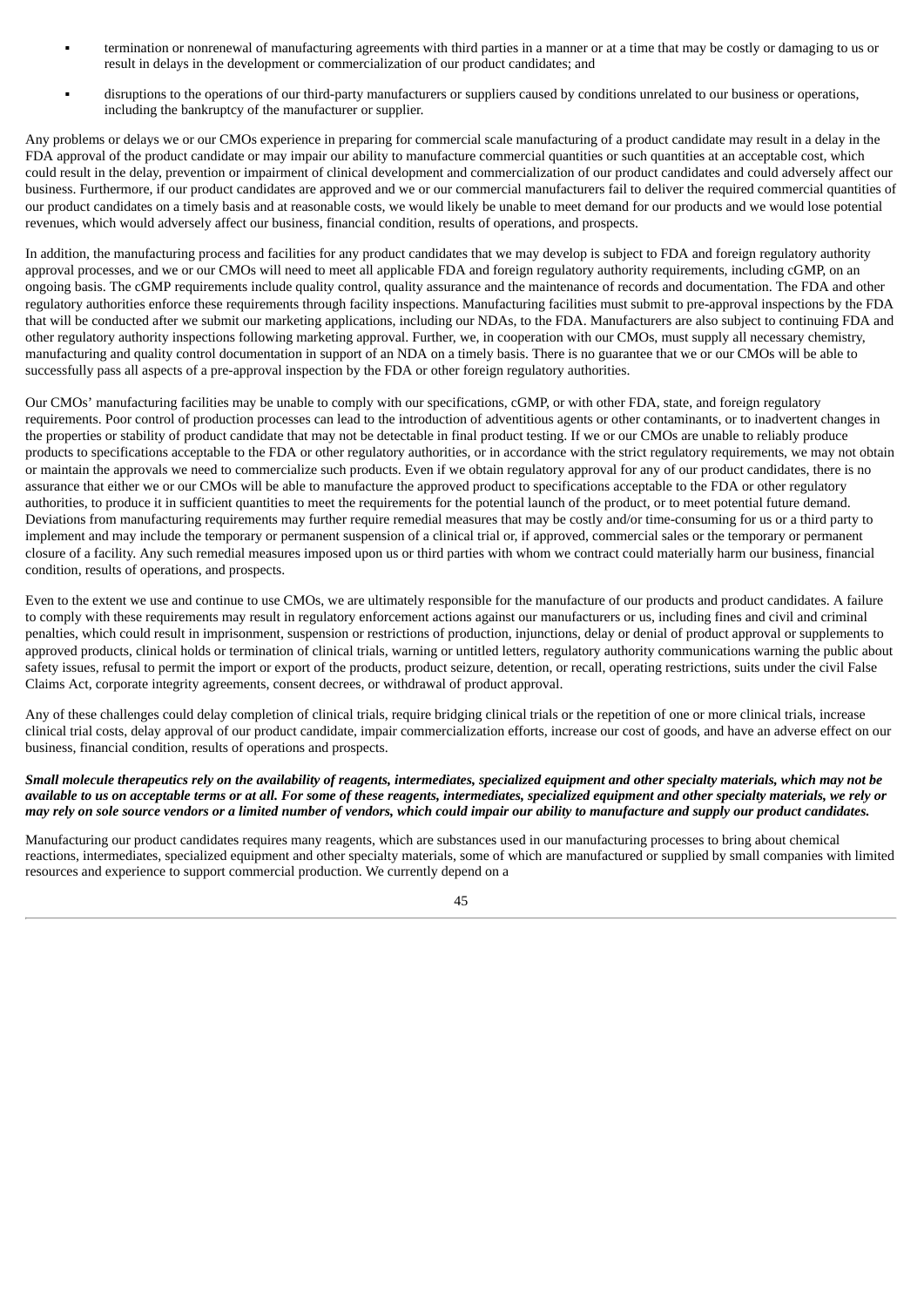limited number of vendors for certain intermediates, specialized equipment and other specialty materials used in the manufacture of our product candidates. Some of these suppliers may not have the capacity to support clinical trials and commercial products manufactured under cGMP or may otherwise be illequipped to support our needs. Accordingly, we may experience delays in receiving key intermediates, materials and equipment to support clinical or commercial manufacturing.

For some of these reagents, intermediates, equipment and materials, we currently rely and may in the future rely on sole source vendors or a limited number of vendors. An inability to continue to source product from any of these suppliers, which could be due to a number of issues, including regulatory actions or requirements affecting the supplier, adverse financial or other strategic developments experienced by a supplier, labor disputes or shortages, unexpected demands or quality issues, could adversely affect our ability to satisfy demand for our product candidates. If our product candidates are approved, such inability to source product from our suppliers could adversely and materially affect our product sales and operating results or our ability to conduct clinical trials, either of which could significantly harm our business. As we continue to develop and scale our manufacturing process, we expect that we will need to obtain rights to and supplies of certain reagents, intermediates, equipment and materials to be used as part of that process. We may not be able to obtain rights to such reagents, intermediates, equipment and materials on commercially reasonable terms, or at all, and if we are unable to alter our process in a commercially viable manner to avoid the use of such reagents, intermediates, equipment or materials or find a suitable substitute, it would have a material adverse effect on our business. Even if we are able to alter our process so as to use other reagents, intermediates, equipment or materials, such a change may lead to a delay in our clinical development and, if approved, commercialization plans. If such a change occurs for a product candidate that is already in clinical testing, the change may require us to perform comparability studies and to collect additional data from patients prior to undertaking more advanced clinical trials, which may cause delays in our clinical development and commercialization plans.

#### *Changes in the manufacturing process or formulation may result in additional costs or delay.*

As product candidates progress through preclinical studies and clinical trials to marketing approval and commercialization, it is common that various aspects of the development program, such as manufacturing methods and formulation, are altered along the way in an effort to optimize yield and manufacturing batch size, minimize costs and achieve consistent quality and results. Such changes carry the risk that they will not achieve these intended objectives. Any of these changes could cause our product candidates to perform differently and affect the results of planned clinical trials or other future clinical trials conducted with the altered materials. This could delay completion of clinical trials, require the conduct of bridging clinical trials or the repetition of one or more clinical trials, increase clinical trial costs, delay approval of our product candidates and jeopardize our ability to commercialize our product candidates, if approved, and generate revenue. If we or our CMOs are not able to successfully manufacture our product candidates in sufficient quality and quantity, clinical development and timelines for our product candidates and subsequent approval could be adversely impacted.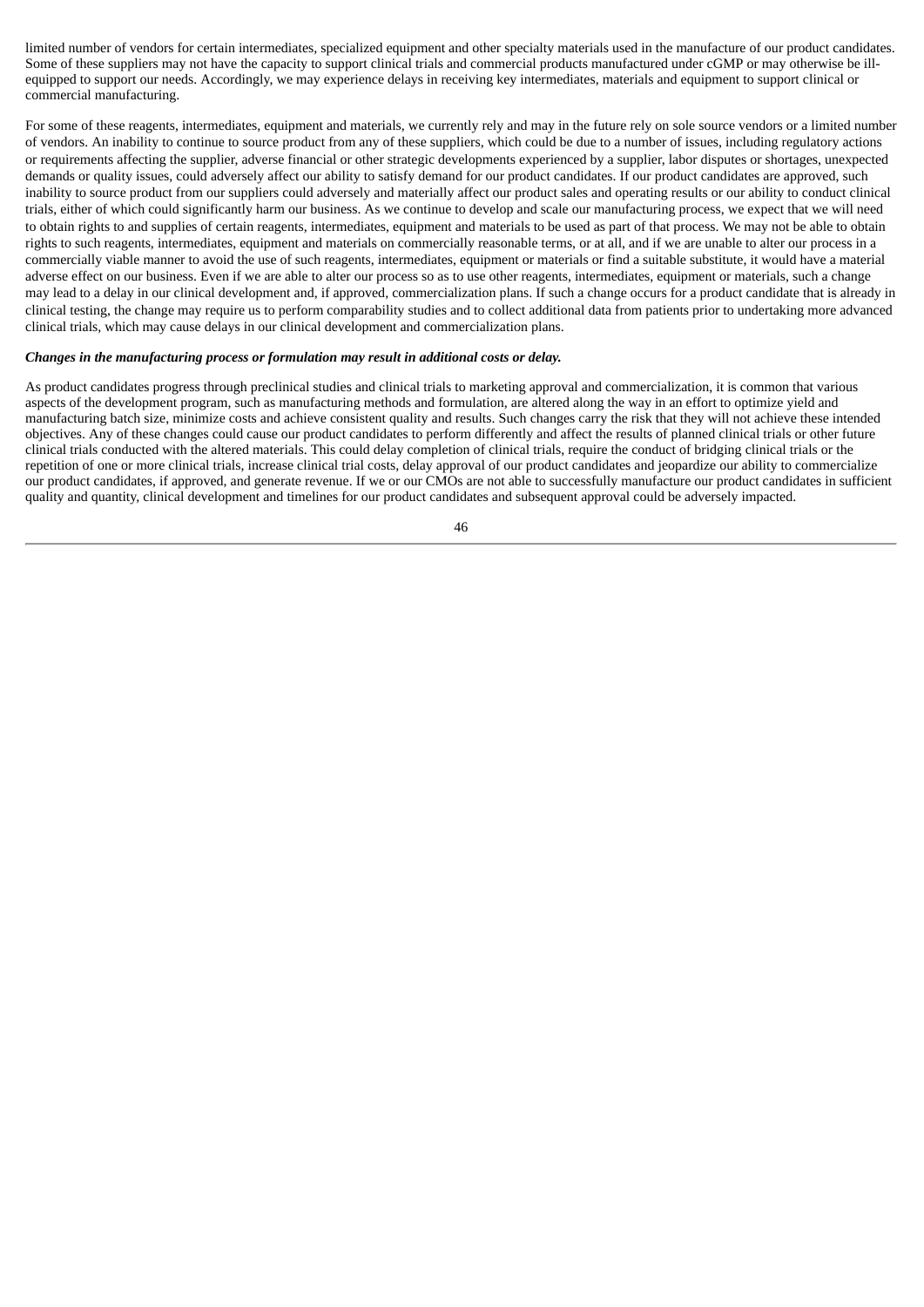#### *We will be unable to commercialize our products if our clinical trials are not successful.*

Our research and development programs are at an early stage. We must demonstrate our products' safety and efficacy in humans through extensive clinical testing. We may experience numerous unforeseen events during, or as a result of, the clinical testing process that could delay or prevent commercialization of our products, including but not limited to the following:

- safety and efficacy results in various human clinical trials reported in scientific and medical literature may not be indicative of results we obtain in our clinical trials;
- after reviewing test results, we or our collaborators may abandon projects that we might previously have believed to be promising;
- we, our collaborators or regulators may suspend or terminate clinical trials if the participating subjects or patients are being exposed to unacceptable health risks;
- the standard of care may change as the result of new technology or therapies in our target clinical indications, precluding regulatory approval or limited commercial use if approved;
- the effects our product candidates have may not be the desired effects or may include undesirable side effects or other characteristics that preclude regulatory approval or limit their commercial use if approved;
- manufacturers may not meet the necessary standards for the production of the product candidates or may not be able to supply the product candidates in a sufficient quantity; and
- regulatory authorities may find that our clinical trial design or conduct does not meet the applicable approval requirements.

Clinical testing is very expensive, can take many years and the outcome is uncertain. The data collected from our clinical trials may not be sufficient to support approval by the FDA of our product candidates for the treatment of inflammatory diseases and autoimmune disorders. The clinical trials for our product candidates under development may not be completed on schedule and the FDA may not ultimately approve any of our product candidates for commercial sale. If we fail to adequately demonstrate the safety and efficacy of any product candidate under development, we may not receive regulatory approval for such product candidate, which would prevent us from generating revenues or achieving profitability.

## We may use our limited financial and human resources to pursue a particular type of treatment, or treatment for a particular type of disease, and fail to capitalize on programs or treatments of other types of diseases that may be more profitable or for which there is a greater likelihood of success.

Because we have limited financial and human resources, we must choose to pursue and fund the development of specific types of treatment, or treatment for a specific type of disease, and may forego or delay pursuit of opportunities with other programs, investigational medicines, or treatment for other types of diseases, which could later prove to have greater commercial potential. Moreover, given the rapidly evolving competitive landscape and the time it takes to advance a product through clinical development, an incorrect decision to pursue a particular type of treatment or disease may have a material adverse effect on our results of operation and negatively impact our future clinical strategies. Our resource allocation decisions may cause us to fail to capitalize on viable commercial products or profitable market opportunities. Our spending on current and future research and development programs for investigational medicines or clinical trials may not yield any commercially viable products. If we do not accurately evaluate and anticipate the commercial potential or target market for a particular type of treatment or disease, we may choose to spend our limited resources on a particular treatment, or treatment for a particular type of disease, and then later learn that another type of treatment or disease that we previously decided not to pursue would have been more advantageous. We may relinquish valuable rights to that product candidate through collaboration, licensing or other royalty arrangements in cases in which it would have been more advantageous for us to retain sole development and commercialization rights. Any such event could have a material adverse effect on our business, financial condition, results of operations, and prospects.

## We may develop product candidates in combination with other therapies, which exposes us to additional risks and could result in our products, even if *approved, being removed from the market or being less successful commercially.*

We may develop product candidates in combination with one or more other therapies. Even if any product candidate we develop were to receive marketing approval or be commercialized for use in combination with other existing therapies, we would continue to be subject to the risks that the FDA or comparable foreign regulatory authorities could revoke approval of the therapy used in combination with our product or that safety, efficacy, manufacturing or supply issues could arise with any of those existing therapies. If the therapies we use in combination with our product candidates are replaced as the standard of care for the indications we choose

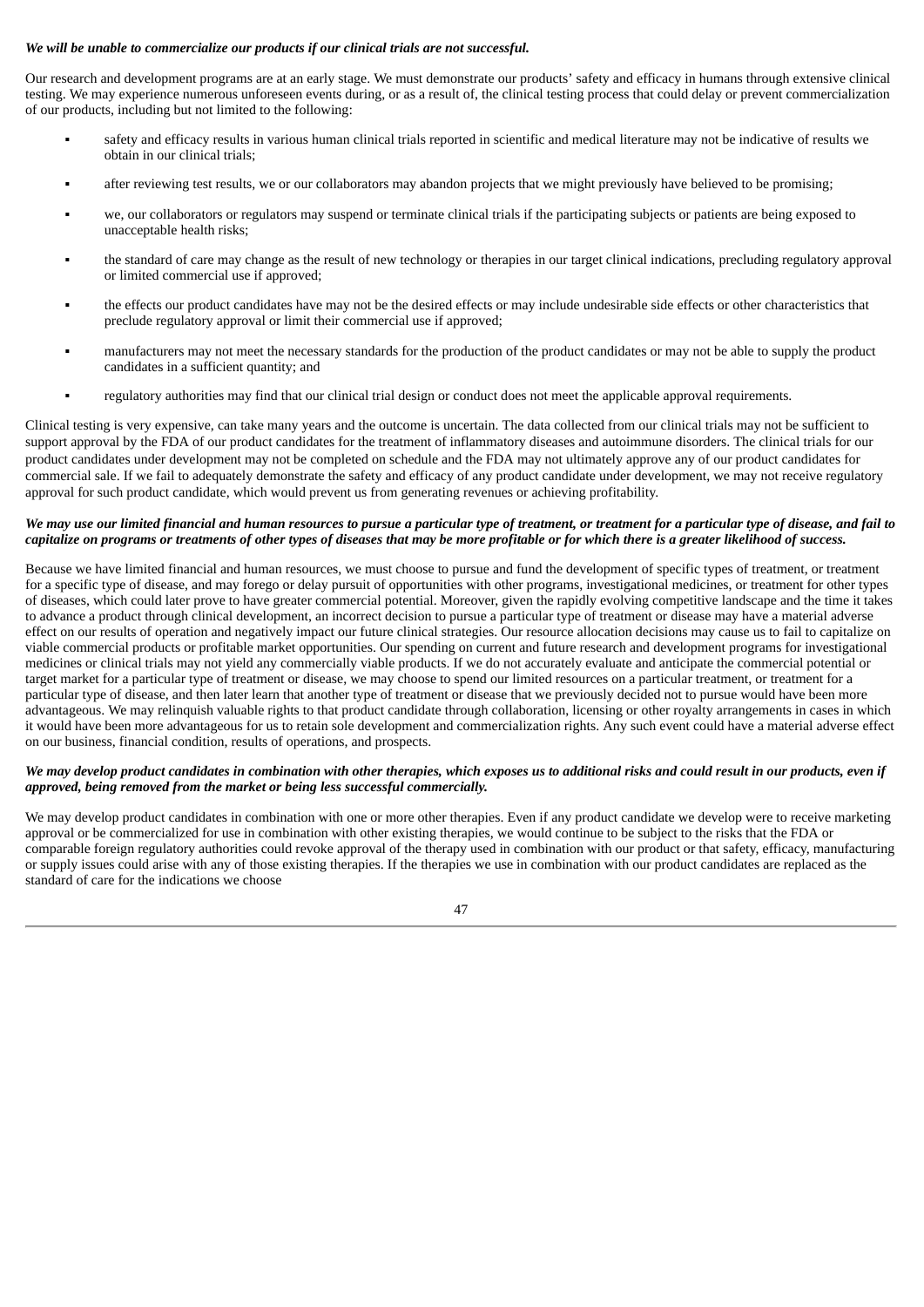for any of our product candidates, the FDA or comparable foreign regulatory authorities may require us to conduct additional clinical trials. The occurrence of any of these risks could result in our own products, even if approved, being removed from the market or being less successful commercially.

We also may choose to evaluate product candidates in combination with one or more therapies that have not yet been approved for marketing by the FDA or comparable foreign regulatory authorities. We will not be able to market and sell any product candidate we develop in combination with an unapproved therapy for a combination indication if that unapproved therapy does not ultimately obtain marketing approval either alone or in combination with our product. In addition, unapproved therapies face the same risks described with respect to our product candidates currently in development and clinical trials, including the potential for serious adverse effects, delay in their clinical trials and lack of FDA approval. If the FDA or comparable foreign regulatory authorities do not approve these other drugs or revoke their approval of, or if safety, efficacy, quality, manufacturing or supply issues arise with, the drugs we choose to evaluate in combination with our product candidate we develop, we may be unable to obtain approval of or market such combination therapy.

#### *The use of our net operating loss carryforwards may be limited.*

Our net operating loss carryforwards may expire and not be used. As of December 31, 2021, we had U.S. federal net operating loss carryforwards of approximately \$26.7 million. Our U.S. federal net operating loss carryforwards arising in taxable years beginning after December 31, 2017, are not subject to expiration under the Internal Revenue Code of 1986, as amended, or the Code. For taxable years beginning after December 31, 2020, however, the deductibility of U.S. federal net operating losses arising in taxable years beginning after December 31, 2017, is limited to 80% of our current year taxable income. Additionally, our ability to use any net operating loss carryforwards to offset taxable income in the future will also be limited under Section 382 of the Code, if we undergo an "ownership change" (generally defined as a cumulative change in ownership by "5-percent shareholders" of more than 50% within a rolling three-year period).

We may have experienced ownership changes in the past and, although we do not expect to experience an ownership change in connection with our listing on the Nasdaq Global Select Market, any such ownership change could result in increased future tax liability. In addition, since we will need to raise substantial additional funding to finance our operations, we may undergo ownership changes in the future. In addition, we may experience ownership changes in the future as a result of subsequent shifts in our stock ownership. In addition, since we will need to raise substantial additional funding to finance our operations, we may undergo ownership changes in the future. Any such annual limitation may significantly reduce the utilization of the net operating loss carryforwards before they expire. Depending on our future tax position, limitation of our ability to use net operating loss carryforwards in jurisdictions in which we are subject to income tax could have an adverse impact on our results of operations and financial condition.

There is also a risk that due to regulatory changes, such as suspensions on the use of net operating losses by certain jurisdictions, including in order to raise additional revenue to help counter the fiscal impact from the COVID-19 pandemic, possibly with retroactive effect, or other unforeseen reasons, our existing net operating losses could expire or otherwise be unavailable to offset future income tax liabilities. A temporary suspension of the use of certain net operating losses has been enacted in California, and other states may enact suspensions as well.

# We may experience fluctuations in our tax obligations and effective tax rate, which could materially affect our results.

We are subject to income- and non-income-based taxes in the United States under federal, state, and local jurisdictions and in certain foreign jurisdictions in which we operate. Tax laws, regulations and administrative practices in various jurisdictions may be subject to significant change, with or without advance notice, due to economic, political and other conditions, and significant judgment is required in evaluating and estimating our provision and accruals for these taxes. Our effective tax rates could be affected by numerous factors, such as changes in tax, accounting and other laws, regulations, administrative practices, principles and interpretations, the mix and level of earnings in a given taxing jurisdiction or our ownership or capital structures.

Further, U.S. federal income tax legislation referred to as the Tax Cuts and Jobs Act, is highly complex, is subject to interpretation, and contains significant changes to U.S. tax law, including, but not limited to, a reduction in the corporate tax rate, significant additional limitations on the deductibility of interest, substantial revisions to the taxation of international operations, and limitations on the use of certain net operating losses. The presentation of our financial condition and results of operations is based upon our current interpretation of the provisions contained in the Tax Cuts and Jobs Act. The Treasury Department and the U.S. Internal Revenue Service, or IRS, have released and are expected to continue releasing regulations and interpretive guidance relating to the legislation contained in the Tax Cuts and Jobs Act. Any significant variance of our current interpretation of such legislation from any future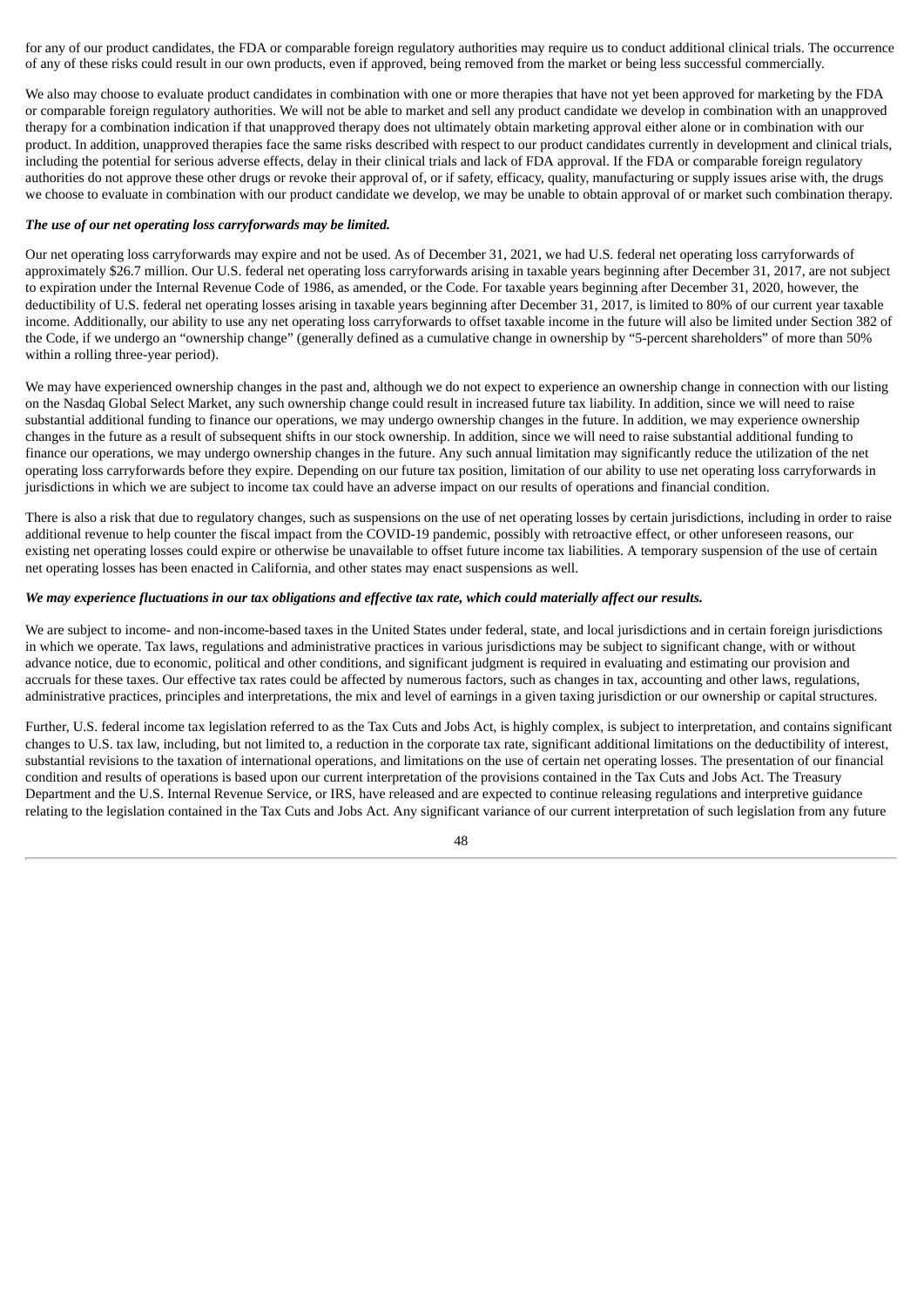regulations or interpretive guidance could result in a change to the presentation of our financial condition and results of operations and could materially and adversely affect our business, financial condition, and results of operations.

Furthermore, in the second quarter of 2021, the Biden administration proposed changes to the U.S. tax system, including an increase to the U.S. corporate tax rate. We are unable to predict which, if any, U.S. tax reform proposals will be enacted into law, and what effects any enacted legislation might have on our liability for U.S. corporate tax. However, it is possible that the enactment of changes in the U.S. corporate tax system could have a material adverse effect on our liability for U.S. corporate tax and our consolidated effective tax rate.

#### *Our international operations subject us to potentially adverse tax consequences.*

We generally conduct our international operations through subsidiaries and report our taxable income in various jurisdictions worldwide based upon our business operations in those jurisdictions. Our intercompany relationships are subject to complex transfer pricing regulations administered by taxing authorities in various jurisdictions. The relevant taxing authorities may disagree with our determinations as to the value of assets sold or acquired or income and expenses attributable to specific jurisdictions. If such a disagreement were to occur, and our position were not sustained, we could be required to pay additional taxes, interest and penalties, which could result in one-time tax charges, higher effective tax rates, reduced cash flows, and lower overall profitability of our operations.

## We are subject to extensive regulation, which can be costly, time consuming and can subject us to unanticipated delays. Even if we obtain regulatory *approval for some of our products, those products may still face regulatory difficulties.*

Our product candidates and manufacturing activities are subject to comprehensive regulation by the FDA in the United States and by comparable authorities in other countries. The process of obtaining FDA and other required regulatory approvals, including foreign approvals, is expensive and often takes many years and can vary substantially based upon the type, complexity and novelty of the products involved. In addition, regulatory agencies may lack experience with our product candidates, which may lengthen the regulatory review process, increase our development costs and delay or prevent their commercialization.

If we violate regulatory requirements at any stage, whether before or after marketing approval is obtained, we may face a number of regulatory consequences, including refusal to approve pending applications, license suspension or revocation, withdrawal of an approval, imposition of a clinical hold or termination of clinical trials, warning letters, untitled letters, modification of promotional materials or labeling, provision of corrective information, imposition of post-market requirements, including the need for additional testing, imposition of distribution or other restrictions under a REMS, product recalls, product seizures or detentions, refusal to allow imports or exports, total or partial suspension of production or distribution, FDA debarment, injunctions, fines, consent decrees, corporate integrity agreements, debarment from receiving government contracts, exclusion from participation in federal and state healthcare programs, restitution, disgorgement, or civil or criminal penalties, including fines and imprisonment, and adverse publicity, among other adverse consequences. Additionally, we may not be able to obtain the labeling claims necessary or desirable for the promotion of our products. We may also be required to undertake post-marketing trials. In addition, if we or others identify side effects after any of our products are on the market, or if manufacturing problems occur, regulatory approval may be withdrawn, and reformulation of our products may be required.

# Our projections regarding the market opportunities for our product candidates may not be accurate, and the actual market for our products may be *smaller than we estimate.*

We do not have verifiable internal marketing data regarding the potential size of the commercial market for our product candidates, nor have we obtained current independent marketing surveys to verify the potential size of the commercial markets for our current product candidates or any future product candidates. Since our current product candidates and any future product candidates will represent novel approaches to treating various conditions, it may be difficult, in any event, to accurately estimate the potential revenues from these product candidates. Accordingly, we may spend significant capital trying to obtain approval for product candidates that have an uncertain commercial market. Our projections of both the number of people who have inflammatory diseases and autoimmune disorders we are targeting, as well as the subset of people with these diseases who are in a position to receive second- or thirdline therapy, and who have the potential to benefit from treatment with our product candidates, are based on our beliefs and estimates. These estimates have been derived from a variety of sources, including scientific literature, surveys of clinics, patient foundations, or market research by third parties, and may prove to be incorrect. Further, new studies or approvals of new therapeutics may change the estimated incidence or prevalence of these diseases. The number of patients may turn out to be lower than expected. Additionally, the potentially addressable patient population for our product candidates may be limited or may not be amenable to treatment with our product candidates and may also be limited by the cost of our treatments and the reimbursement of those treatment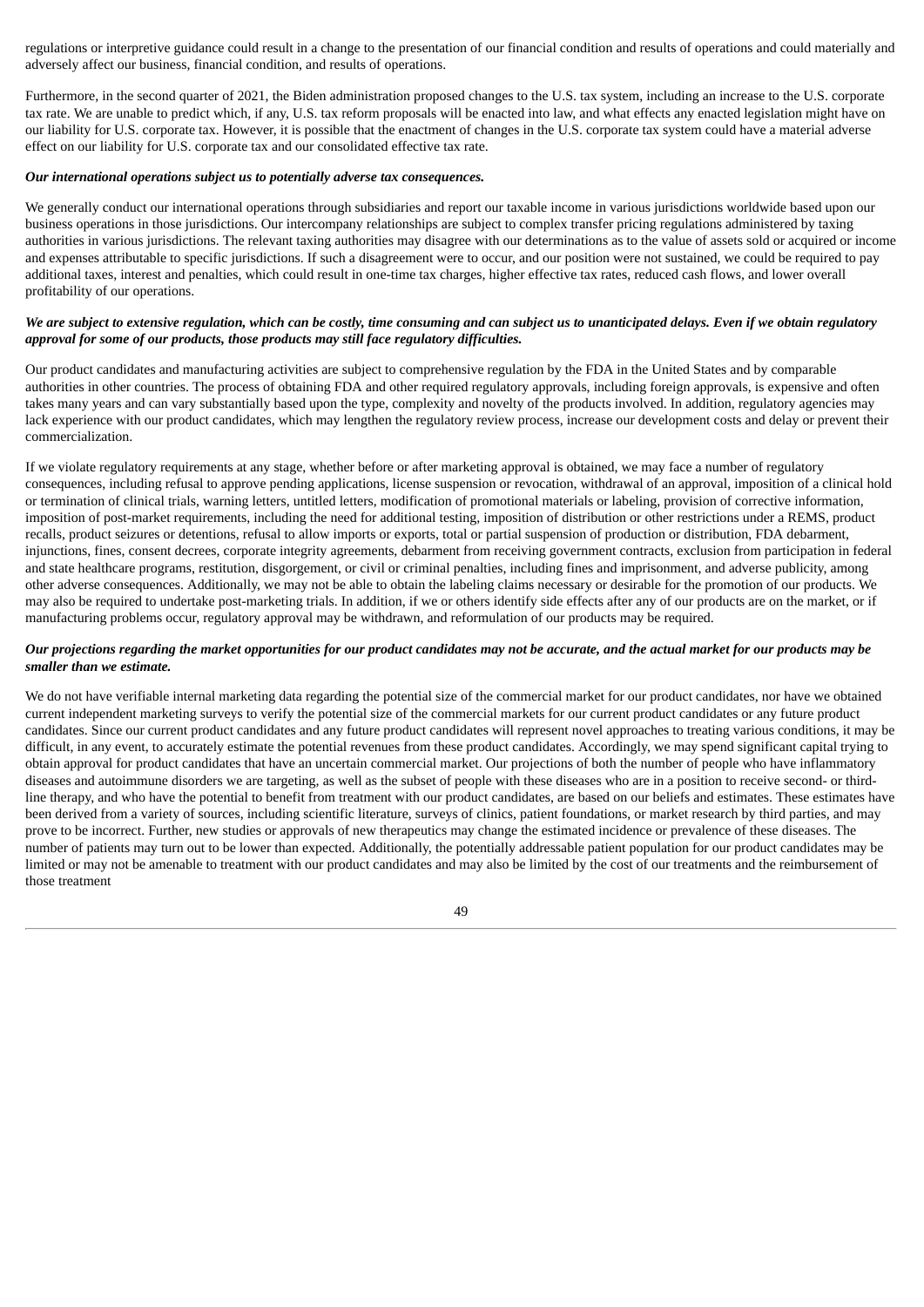costs by third-party payors. Even if we obtain significant market share for our product candidates, because the potential target populations may be small, we may never achieve profitability without obtaining regulatory approval for additional indications.

# Because our current product candidates represent, and our other potential product candidates will represent, novel approaches to the treatment of disease, there are many uncertainties regarding the development, the market acceptance, third-party reimbursement coverage and the commercial *potential of our product candidates.*

There are many uncertainties related to development, marketing, reimbursement and the commercial potential for our product candidates. There can be no assurance as to the length of the trial period, the number of patients the FDA will require to be enrolled in the trials in order to establish the safety and efficacy of our product candidates, or that the data generated in these clinical trials will be acceptable to the FDA to support marketing approval. The FDA may take longer than usual to come to a decision on any NDA that we submit and may ultimately determine that there is not enough data, information or experience with our product candidates to support an approval decision. The FDA may also require that we conduct additional post-marketing studies or implement risk management programs, such as REMS, until more experience with our product candidates is obtained. Finally, after increased usage, we may find that our product candidates do not have the intended effect, do not work with other combination therapies or have unanticipated side effects, potentially jeopardizing initial or continuing regulatory approval and commercial prospects.

There is no assurance that our product candidates will gain broad acceptance among doctors or patients or that governmental agencies or third-party medical insurers will be willing to provide reimbursement coverage for proposed product candidates. The market for any product candidates that we develop, if approved, will also depend on the cost of the product candidate. We do not yet have sufficient information to reliably estimate what it will cost to commercially manufacture our current product candidates, and the actual cost to manufacture these products could materially and adversely affect the commercial viability of these products. Unless we can reduce manufacturing costs to an acceptable amount, we may never be able to develop a commercially viable product. If we do not successfully develop and, if approved, commercialize products based upon our approach or find suitable and economical sources for materials used in the production of our products, we will not become profitable, which would materially and adversely affect the value of our common stock, our business, financial condition, results of operations, and prospects.

#### If product liability lawsuits are brought against us, we may incur substantial liabilities and may be required to limit commercialization of our product *candidates, if approved.*

We face an inherent risk of product liability as a result of the clinical testing of our product candidates and will face an even greater risk if we commercialize any products, if approved. For example, we may be sued if our product candidates cause or are perceived to cause injury or are found to be otherwise unsuitable during clinical testing, manufacturing, marketing or sale. Any such product liability claims may include allegations of defects in manufacturing, defects in design, a failure to warn of dangers inherent in the product, negligence, strict liability or a breach of warranties. Claims could also be asserted under state consumer protection laws. Large judgements have also been awarded in class action lawsuits based on therapeutics that had unanticipated side effects. If we cannot successfully defend ourselves against product liability claims, we may incur substantial liabilities or be required to limit or cease the commercialization of our product candidates, if approved. Regardless of the merits or eventual outcome, liability claims may result in:

- decreased demand for our products, if approved;
- injury to our reputation or significant negative media attention;
- withdrawal of clinical trial participants or sites and potential termination of clinical trial sites or entire clinical programs;
- initiation of investigations by regulators, refusal to approve marketing applications or supplements, and withdrawal or limitation of product approvals;
- costs to defend litigation;
- a diversion of management's time and our resources;
- substantial monetary awards to trial participants or patients;
- product recalls, withdrawals or labeling, marketing or promotional restrictions;
- loss of revenue:

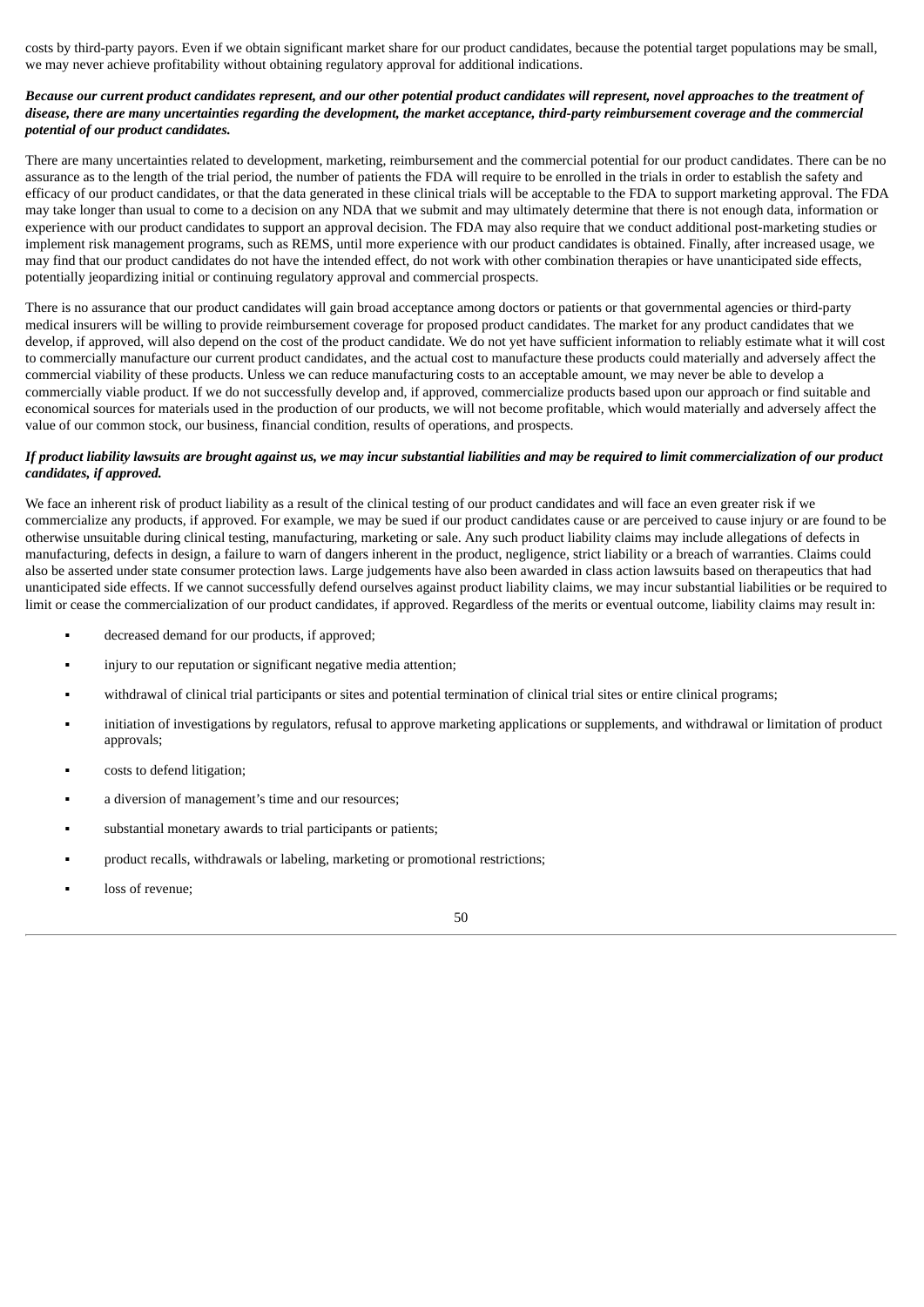- decrease in the price of our stock and overall value of our company:
- exhaustion of our available insurance coverage and our capital resources; or
- the inability to commercialize our product candidates.

Our inability to obtain sufficient product liability insurance at an acceptable cost to protect against potential product liability claims could prevent or inhibit the commercialization of products we may develop, alone or with corporate collaborators. Our insurance policies may also have various exclusions, and we may be subject to a product liability claim for which we have no coverage. While we have obtained clinical trial insurance for our clinical trials, we may have to pay amounts awarded by a court or negotiated in a settlement that exceed our coverage limitations or that are not covered by our insurance, and we may not have, or be able to obtain, sufficient capital to pay such amounts. Even if our agreements with any future corporate collaborators entitle us to indemnification against losses, such indemnification may not be available or adequate should any claim arise.

## Public opinion and scrutiny of immunology treatments may impact public perception of our company and product candidates, or may adversely affect *our ability to conduct our business and our business plans.*

Public perception may be influenced by claims, such as claims that our product candidates are unsafe, unethical or immoral and, consequently, our approach may not gain the acceptance of the public or the medical community. Negative public reaction to new immunology treatments in general could result in greater government regulation and stricter labeling requirements of products to treat inflammatory diseases and autoimmune disorders, including any of our product candidates, if approved, and could cause a decrease in the demand for any product candidates we may develop. Adverse public attitudes may adversely impact our ability to enroll clinical trials. Moreover, our success will depend upon physicians specializing in the treatment of those diseases that our product candidates target prescribing, and their patients being willing to receive, treatments that involve the use of our product candidates in lieu of, or in addition to, existing treatments they are already familiar with and for which greater clinical data may be available. Adverse events in our clinical trials, even if not ultimately attributable to our product candidates, and the resulting publicity could result in increased governmental regulation, unfavorable public perception, potential regulatory delays in the testing or approval of our product candidates, stricter labeling requirements for those product candidates that are approved and a decrease in demand for any such product candidates. More restrictive government regulations or negative public opinion could have an adverse effect on our business, financial condition, results of operations and prospects, and may delay or impair the development and, if approved, commercialization of our product candidates or demand for any products we may develop.

### We may be unable to establish effective marketing and sales capabilities or enter into agreements with third parties or related parties to market and sell our product candidates, if they are approved, and as a result, we may be unable to generate product revenues.

We currently do not have a commercial infrastructure for the marketing, sale and distribution of products. If approved, in order to commercialize our products, we must build our marketing, sales and distribution capabilities or make arrangements with third parties to perform these services, which will take time and require significant financial expenditures and we may not be successful in doing so. There are risks involved with establishing our own marketing and sales capabilities. For example, recruiting and training a sales force is expensive and time-consuming and could delay any product launch. If the commercial launch of a product candidate for which we recruit a sales force and establish marketing capabilities is delayed or does not occur for any reason, we would have incurred these commercialization expenses prematurely or unnecessarily. These efforts may be costly, and our investment would be lost if we cannot retain or reposition our sales and marketing personnel. Even if we are able to effectively establish a sales force and develop a marketing and sales infrastructure, our sales force and marketing teams may not be successful in commercializing our current or future product candidates. To the extent we rely on third parties to commercialize any products for which we obtain regulatory approval, we would have less control over their sales efforts and could be held liable if they failed to comply with applicable legal or regulatory requirements.

We have little to no prior experience in the marketing, sale and distribution of biopharmaceutical products, and there are significant risks involved in the building and managing of a commercial infrastructure. The establishment and development of commercial capabilities, including a comprehensive healthcare compliance program, to market any product candidates we may develop will be expensive and time consuming and could delay any product launch, and we may not be able to successfully develop this capability. We, or our collaborators, will have to compete with other pharmaceutical and biotechnology companies to recruit, hire, train, manage and retain medical affairs, marketing, sales and commercial support personnel. In the event we are unable to develop a commercial infrastructure, we may not be able to commercialize our current or future product candidates, which would limit our ability to generate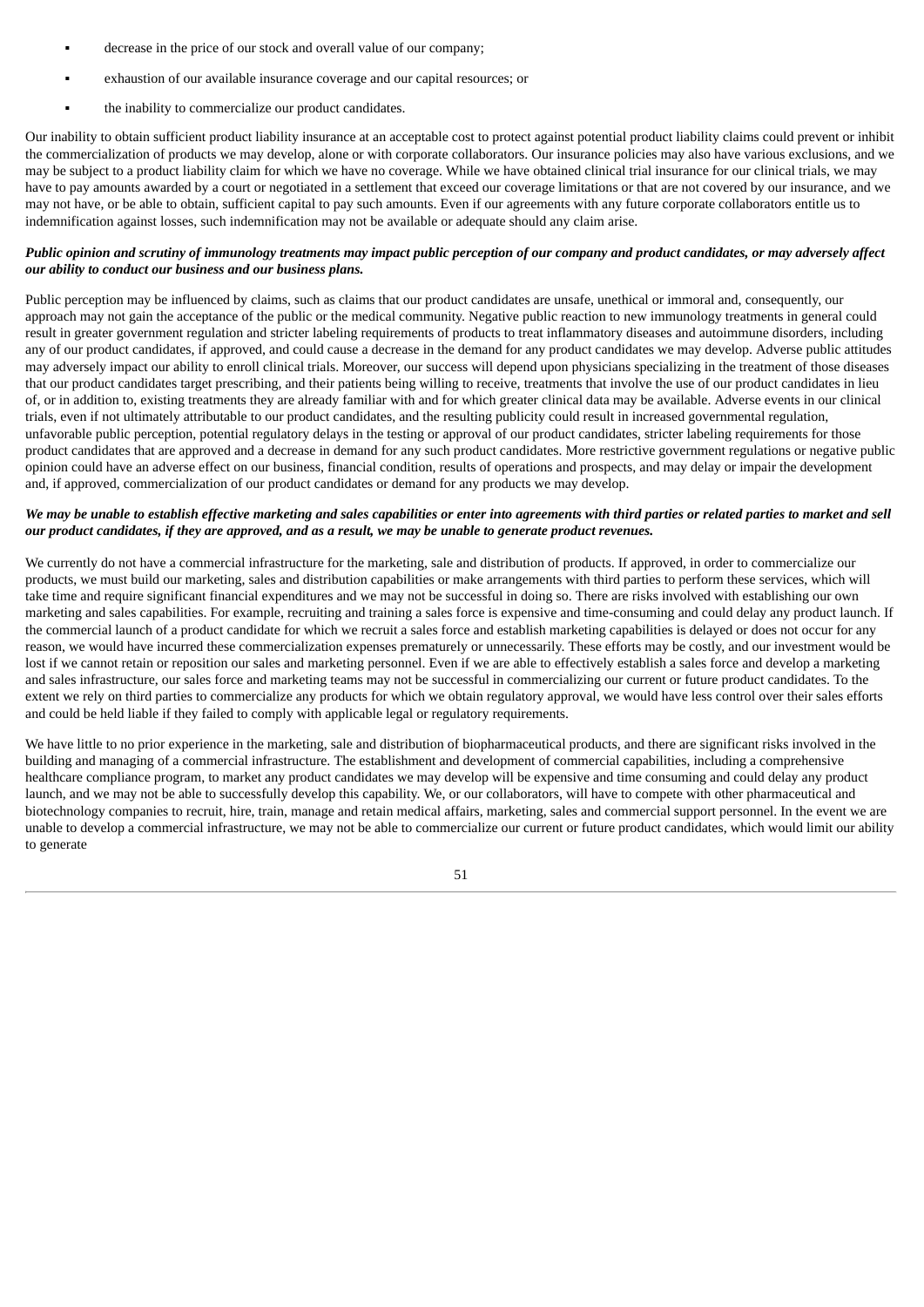product revenues. Factors that may inhibit our efforts to commercialize our current or future product candidates and generate product revenues include:

- if the COVID-19 pandemic continues or another pandemic occurs, it may negatively impact our ability to establish commercial operations, educate and interact with healthcare professionals, and successfully launch our product on a timely basis;
- the inability of sales personnel to obtain access to physicians or persuade adequate numbers of physicians to prescribe our current or future product candidates;
- our inability to effectively oversee a geographically dispersed sales and marketing team;
- the costs and time associated with the initial and ongoing training of sales and marketing personnel on legal and regulatory compliance matters and monitoring their actions;
- an inability to secure adequate coverage and reimbursement by government and private health plans;
- intense competition in the clinical indications for which the products are approved and any restrictions on the scope of claims that we may make for the products;
- limitations or warnings, including distribution or use restrictions, contained in the products' approved labeling;
- any distribution and use restrictions imposed by the FDA or to which we agree as part of a mandatory REMS or voluntary risk management plan;
- liability for sales or marketing personnel who fail to comply with the applicable legal and regulatory requirements;
- the lack of complementary products to be offered by sales personnel, which may put us at a competitive disadvantage relative to companies with more extensive product lines; and
- unforeseen costs and expenses associated with creating an independent sales and marketing organization or engaging a contract sales organization.

## If our product candidates, if approved, do not achieve broad market acceptance, the revenues that we generate from their sales will be limited.

We have never commercialized a product candidate for any indication. Even if our product candidates are approved by the appropriate regulatory authorities for marketing and sale, they may not gain acceptance among physicians, patients, third-party payors and others in the medical community. If any product candidate for which we obtain regulatory approval does not gain an adequate level of market acceptance, we may not generate sufficient product revenues or become profitable. Efforts to educate the medical community and third-party payors on the benefits of our product candidates may require significant resources and may not be successful. The degree of market acceptance of any of our product candidates will depend on a number of factors, some of which are beyond our control, including:

- the safety and efficacy of our product candidates;
- the prevalence and severity of adverse events associated with our product candidates;
- the clinical indications for which the products are approved and the approved claims that we may make for the products;
- limitations or warnings contained in the product's FDA-approved labeling, including potential limitations or warnings for such products that may be more restrictive than other competitive products;
- distribution and use restrictions imposed by the FDA with respect to such product candidates or to which we agree as part of a mandatory risk evaluation and mitigation strategy or voluntary risk management plan;
- changes in the standard of care for the targeted indications for such product candidates;
- the relative difficulty of administration of such product candidates;
- cost of treatment as compared to the clinical benefit in relation to alternative treatments or therapies;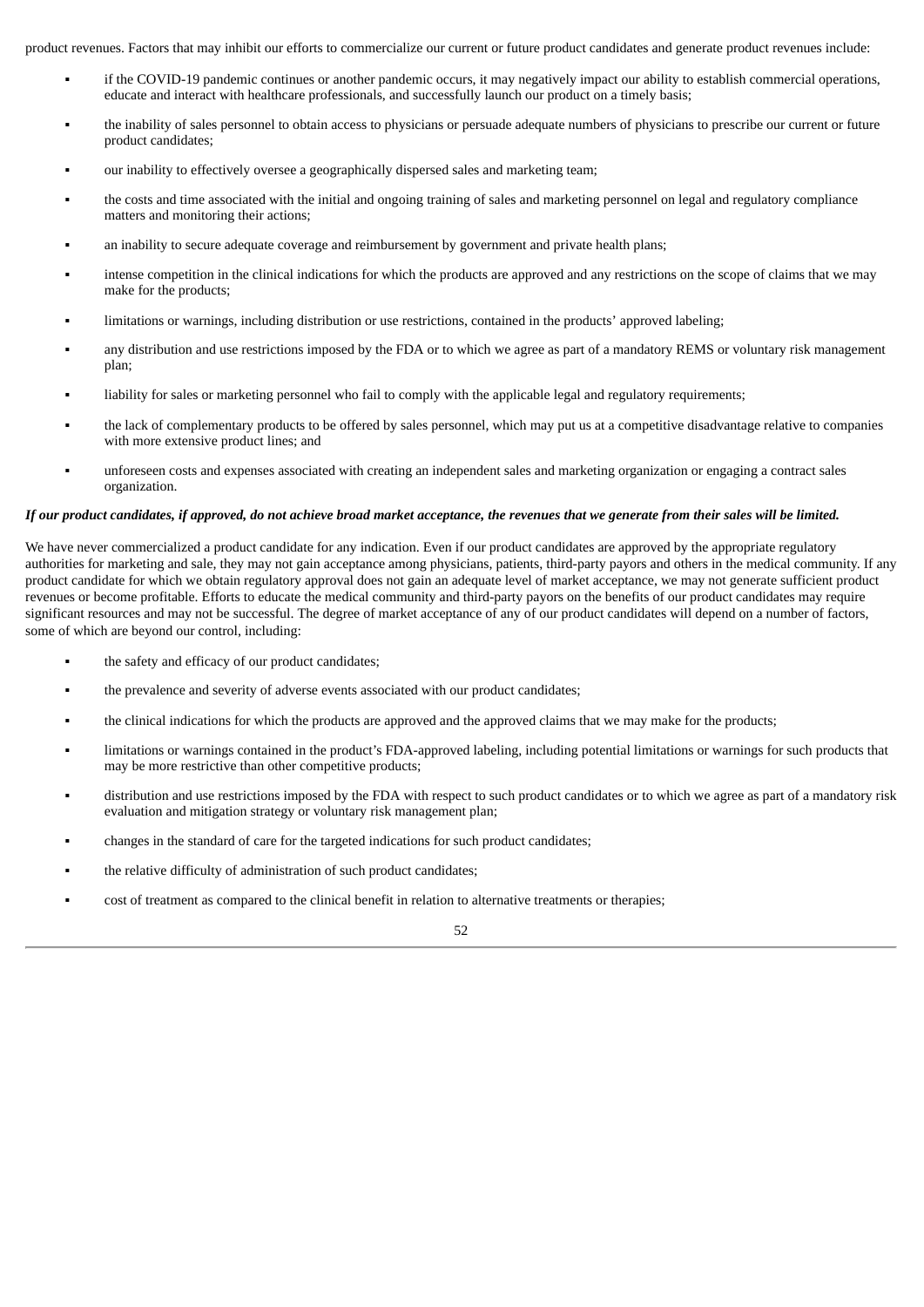- the availability of adequate coverage and reimbursement by third parties, such as insurance companies and other healthcare payors, and by government healthcare programs, including Medicare and Medicaid;
- the extent and strength of our marketing and distribution of such product candidates;
- the safety, efficacy and other potential advantages of, and availability of, alternative treatments already used or that may later be approved for any of our intended indications;
- the timing of market introduction of such product candidates, as well as competitive products;
- the reluctance of physicians to switch their patients' therapeutics;
- the reluctance of patients to switch from their existing therapeutics regardless of the safety and efficacy of newer therapeutics;
- our ability to offer such product candidates for sale at competitive prices:
- the extent and strength of our third-party manufacturer and supplier support;
- adverse publicity about our product or favorable publicity about competitive products; and
- potential product liability claims.

Our efforts to educate the medical community and third-party payors as to the benefits of our product candidates may require significant resources and may never be successful. Even if the medical community accepts that our product candidates are safe and effective for their approved indications, physicians and patients may not immediately be receptive to such product candidates and may be slow to adopt them as an accepted treatment of the approved indications. If our current or future product candidates are approved, but do not achieve an adequate level of acceptance among physicians, patients, and third-party payors, we may not generate meaningful revenues from our product candidates and may never become profitable.

#### *Our product candidates may face competition sooner than anticipated.*

For small molecular product candidates, the Federal Food, Drug, and Cosmetic Act, or FDCA, provides a five-year period of non-patent marketing exclusivity within the United States to the first applicant to gain approval of an NDA for a new chemical entity. A drug is a new chemical entity if the FDA has not previously approved any other new drug containing the same active moiety, which is the molecule or ion responsible for the action of the drug substance. During the exclusivity period, the FDA may not accept for review an abbreviated new drug application, or ANDA, or a 505(b)(2) NDA submitted by another company for a generic version of such drug where the applicant does not own or have a legal right of reference to all the data required for approval. However, an application may be submitted after four years if it contains a certification of patent invalidity or non-infringement. The FDCA also provides three years of marketing exclusivity for an NDA, 505(b)(2) NDA or supplement to an existing NDA if new clinical investigations, other than bioavailability studies, that were conducted or sponsored by the applicant are deemed by the FDA to be essential to the approval of the application, for example, new indications, dosages or strengths of an existing drug. As such, we may face competition from generic versions of our small molecule product candidates, which will negatively impact our long-term business prospects and marketing opportunities.

# We will need to obtain FDA approval of any proposed branded product names, and any failure or delay associated with such approval may adversely *affect our business.*

Any name we intend to use for our product candidates in the United States will require approval from the FDA regardless of whether we have secured a formal trademark registration from the U.S. Patent and Trademark Office, or USPTO. The FDA typically conducts a review of proposed product names, including an evaluation of the potential for confusion with other product names. The FDA may also object to a product name if it believes the name inappropriately implies medical claims or contributes to an overstatement of efficacy. If the FDA objects to any of our proposed product names, we may be required to adopt alternative names for our product candidates. If we adopt alternative names, we will lose the benefit of any existing trademark applications for such product candidate and may be required to expend significant additional resources in an effort to identify a suitable product name that would qualify under applicable trademark laws, not infringe or otherwise violate the existing rights of third parties, and be acceptable to the FDA. We may be unable to build a successful brand identity for a new product name in a timely manner or at all, which would limit our ability to commercialize our product candidates.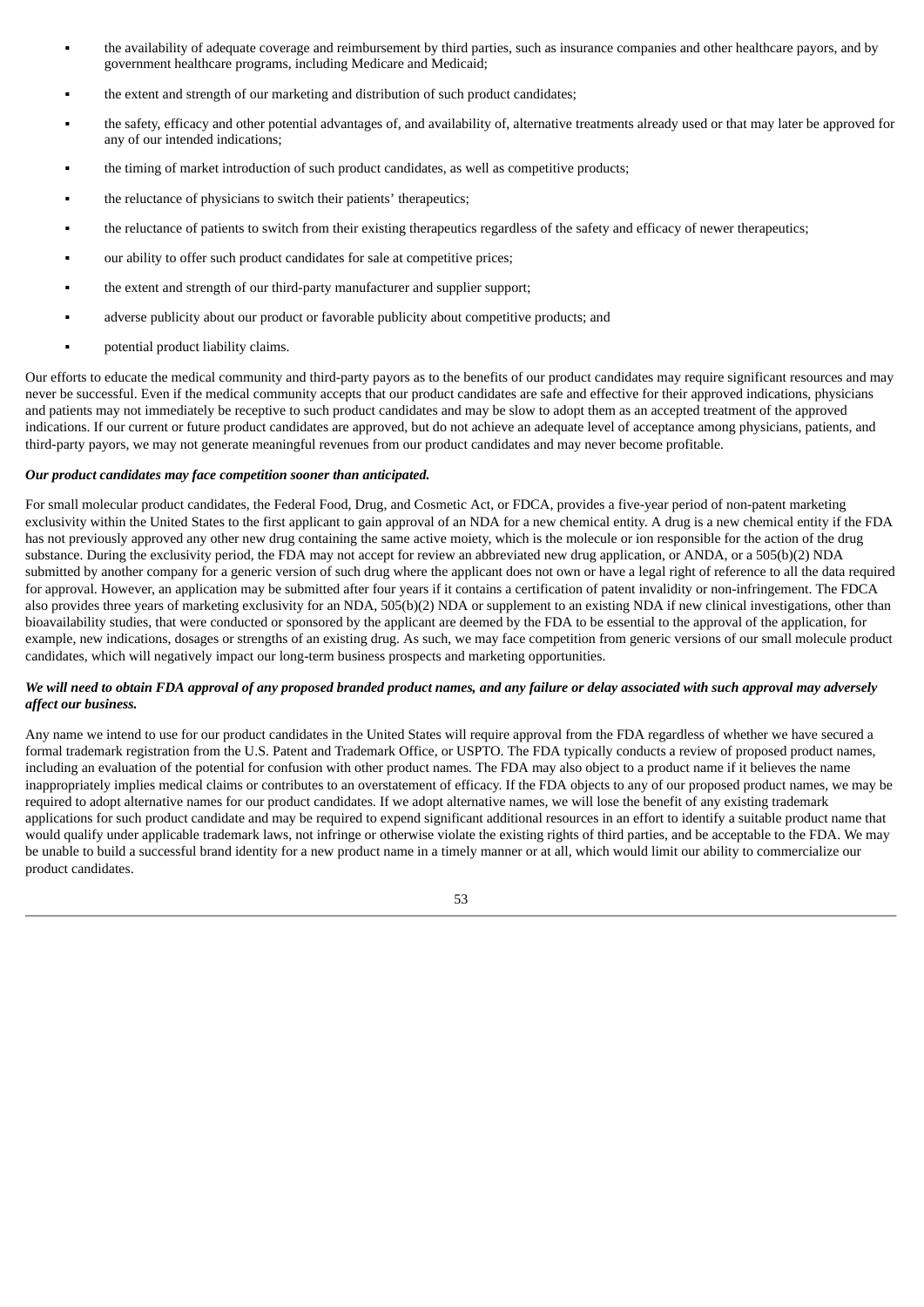# We are dependent on information technology, systems, infrastructure and data. Our internal computer systems, or those used by our CROs, CMOs, clinical sites or other contractors or consultants, may fail or suffer security breaches, which could result in a material adverse effect, including without limitation, a material operational or service interruption, harm to our reputation, significant fines, penalties and liability, breach or triggering of data *protection laws, or loss of customers or sales.*

We are dependent upon information technology systems, infrastructure and data. In the ordinary course of our business, we directly or indirectly collect, use, generate, transfer, disclose, maintain, dispose of, or otherwise process (collectively, "Process" or "Processing") sensitive data, including intellectual property, confidential information, preclinical and clinical trial data, proprietary business information, personal data and personally identifiable health information of our clinical trial subjects and employees, in our data centers and on our networks, or on those of third-party service providers. The secure Processing of this information is critical to our operations. The multitude and complexity of our computer systems and those of our CROs, CMOs, clinical sites or other contractors or consultants make them inherently vulnerable to service interruption or destruction, malicious intrusion attempts and other attacks, and random attacks. Data privacy or security breaches or incidents, whether resulting from inadvertent or intentional acts or omissions by thirdparty service providers, employees, contractors or others may pose a risk that sensitive data, including our intellectual property, trade secrets or personal information of our employees, patients, business partners, or others may be exposed to unauthorized persons or to the public or otherwise lost, destroyed, altered, disclosed, disseminated, damaged, or otherwise Processed without authorization.

Although we take measures designed to protect such information from unauthorized Processing, our internal computer systems and those of our CROs, CMOs, clinical sites and other contractors and consultants are vulnerable to cyberattacks, computer viruses, bugs or worms, and other attacks by computer hackers, cracking, application security attacks, social engineering, supply chain attacks and vulnerabilities through our third-party service providers, denialof-service attacks (such as credential stuffing), extortion, and intentional disruptions of service; computer and network vulnerabilities or the negligence and malfeasance of individuals with authorized access to our information, failure or damage from natural disasters, terrorism, war, fire and telecommunication and electrical failures. Ransomware attacks, including those from organized criminal threat actors, nation-states and nation-state supported actors, are becoming increasingly prevalent and severe and can lead to significant interruptions, delays, or outages in our operations, loss of data (including sensitive customer information), loss of income, significant extra expenses to restore data or systems, reputational loss and the diversion of funds. To alleviate the financial, operational and reputational impact of a ransomware attack, it may be preferable to make extortion payments, but we may be unwilling or unable to do so (including, for example, if applicable laws or regulations prohibit such payments). Third parties may also attempt to fraudulently induce our employees, contractors, consultants, or third-party service providers into disclosing sensitive information such as usernames, passwords, or other information or otherwise compromise the security of our computer systems, networks, and/or physical facilities in order to gain access to our data. Cyberattacks are increasing in their frequency, sophistication and intensity. The techniques used by cyber criminals change frequently, may not be recognized until launched and can originate from a wide variety of sources, including outside groups, such as external service providers, organized crime affiliates, terrorist organizations or hostile foreign governments or agencies. Additionally, due to the COVID-19 pandemic, some of our employees are working remotely, which may pose additional data security risks. While we have invested, and continue to invest, in the protection of our data and information technology infrastructure, there can be no assurance that our efforts, or the efforts of our partners, vendors, CROs, CMOs, clinical sites and other contractors and consultants will prevent service interruptions, or identify breaches or incidents in our or their systems, that could adversely affect our business and operations and/or result in the loss of critical or sensitive information, which could result in financial, legal, business or reputational harm to us. In addition, our liability insurance may not be sufficient in type or amount to cover us against claims related to security breaches, cyberattacks and other related breaches or incidents.

If any such event were to occur and cause interruptions in our operations, it could result in a disruption of our drug development programs. For example, the loss or unauthorized modification or unavailability of clinical trial data from completed or ongoing clinical trials for a product candidate could result in delays in our regulatory approval efforts and significantly increase our costs to recover or reproduce the data, or may limit our ability to effectively execute a product recall, if required. We expect to incur significant costs in an effort to detect and prevent security breaches and incidents, and we may face increased costs and requirements to expend substantial resources in the event of an actual or perceived security breach or incident. To the extent that any disruption or security breach or incident were to result in a loss of or damage to our data or applications, or the loss, destruction, alteration, prevention of access to, disclosure, or dissemination of, or damage or unauthorized access to, our data (including trade secrets or other confidential information, intellectual property, proprietary business information, and personal, confidential, or proprietary information) processed or maintained on our behalf, or any of these is perceived or believed to have occurred, we could incur liability and the further development of any product candidates could be delayed. Any such event or the perception that it has occurred, could also result in legal claims, demands, proceedings, regulatory investigations or other proceedings, liability under laws that protect the privacy of personal information and significant regulatory penalties, injunctive relief, mandatory corrective action, and other remedies,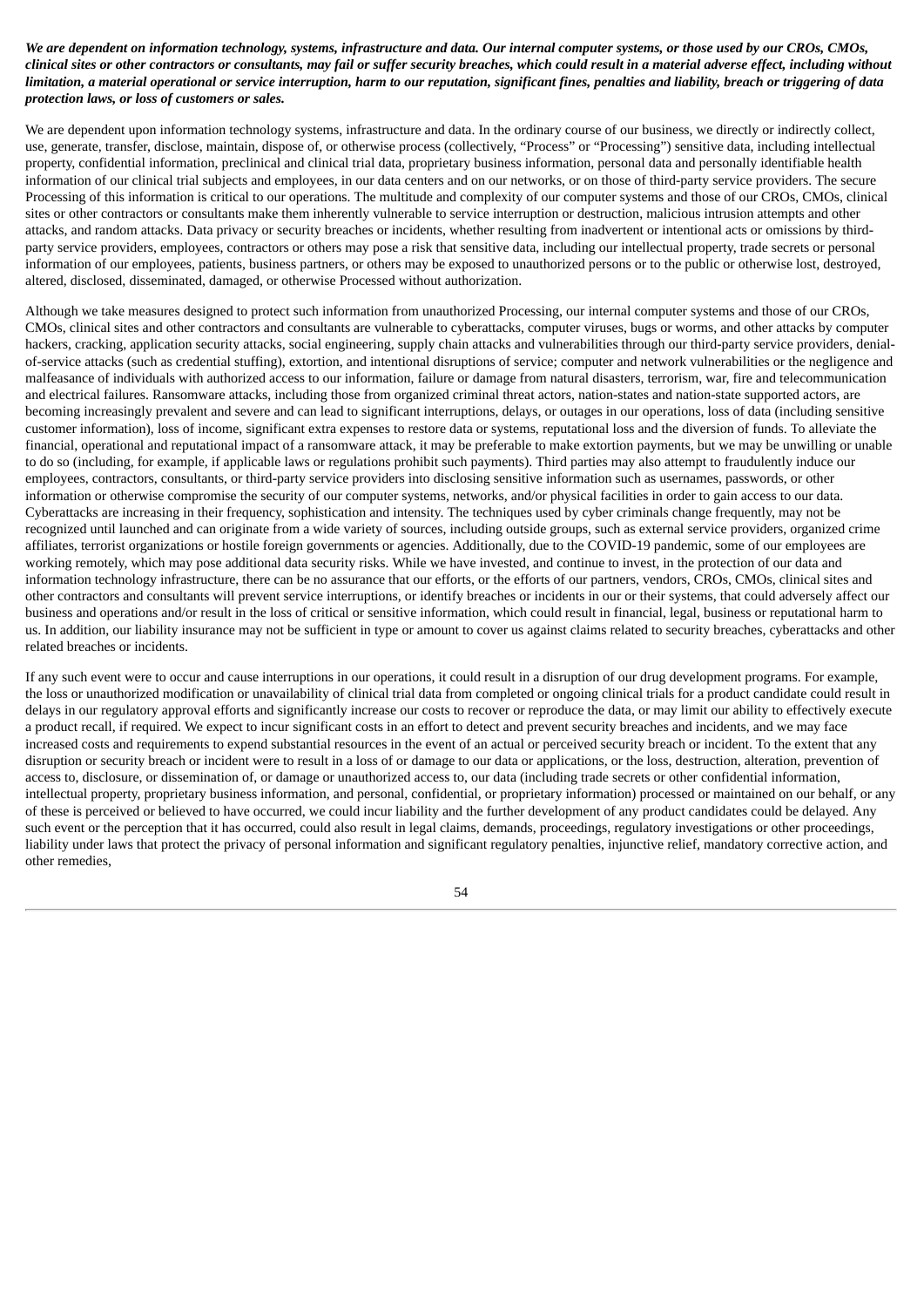and damage to our reputation and a loss of confidence in us and our ability to conduct clinical trials, which could delay the clinical development of our product candidates.

# The COVID-19 pandemic has and could continue to adversely impact our business including our ongoing and planned clinical trials and preclinical *research.*

Outbreaks of epidemic, pandemic or contagious diseases, such as the COVID-19 pandemic, may significantly disrupt our operations and adversely affect our business, financial condition, results of operations and prospects. In March 2020, the World Health Organization declared the outbreak of the COVID-19 pandemic as the novel coronavirus continues to spread throughout the world. The spread of this COVID-19 pandemic has caused significant volatility and uncertainty in the U.S. and international markets and has resulted in increased risks to our operations.

Executive orders have been issued by state and local governments in California and elsewhere, and states of emergency have been declared at the state and local level in most jurisdictions throughout the United States. Quarantines, shelter-in-place and similar government orders, or the perception that such orders, shutdowns or other restrictions on the conduct of business operations could occur, related to the COVID-19 pandemic or other infectious diseases could impact our personnel or personnel at third-party manufacturing facilities in the United States and other countries, or the availability or cost of materials, which would disrupt our supply chain. We are monitoring a number of risks related to the COVID-19 pandemic, including the following:

- Financial: We anticipate that the pandemic could have an adverse financial impact in the short-term and potentially beyond. As a result of slower patient enrollment, we may not be able to complete our clinical trials as planned or in a timely manner. We expect to continue spending on research and development in the first quarter of 2022 and beyond, and we could also have unexpected expenses related to the COVID-19 pandemic. The short-term continued expenses, as well as the overall uncertainty and disruption caused by the COVID-19 pandemic, and any future pandemic, may cause a delay in our ability to commercialize a product and adversely impact our financial results.
- Supply *Chain*: An extended duration of the COVID-19 pandemic could result in significant disruptions in our supply chain and distribution. For example, quarantines, shelter-in-place and similar government orders, travel restrictions and health impacts of the COVID-19 pandemic, could impact the availability or productivity of personnel at third-party laboratory supply manufacturers, distributors, freight carriers and other necessary components of our supply chain. In addition, there may be unfavorable changes in the availability or cost of raw materials, intermediates and other materials necessary for production, which may result in disruptions in our supply chain and adversely affect our ability to manufacture certain product candidates for clinical supply.
- *Clinical Trials*: The COVID-19 pandemic is likely to adversely affect certain of our clinical trials, including our ability to initiate and complete our clinical trials within the anticipated timelines. Due to site and participant availability during the COVID-19 pandemic, subject enrollment in our planned clinical trials has been slower than expected, at least in the short-term. Clinical trial sites have imposed restrictions on patient visits to limit risks of possible COVID-19 exposure, and we may experience issues with participant compliance with clinical trial protocols as a result of quarantines, travel restrictions and interruptions to healthcare services. The current pressures on medical systems and the prioritization of healthcare resources toward the COVID-19 pandemic have also resulted in interruptions in data collection and submissions for certain clinical trials and delayed starts for certain planned studies. As a result, our anticipated filing and marketing timelines may be adversely impacted.
- *Overall Economic and Capital Markets Environment*: The impact of the COVID-19 pandemic could result in a prolonged recession or depression in the United Stated or globally that could harm the banking system, limit demand for all products and services and cause other seen and unforeseen events and circumstances, all of which could negatively impact us. The continued spread of COVID-19 has led to and could continue to lead to severe disruption and volatility in the U.S. and global capital markets, which could result in a decline in our stock price, increase our cost of capital and adversely affect our ability to access the capital markets in the future. In addition, trading prices on the public stock market have been highly volatile as a result of the COVID-19 pandemic.
- *Regulatory Reviews*: The operations of the FDA or other regulatory agencies may be adversely affected. In response to the COVID-19 pandemic, federal, state and local governments are issuing new rules, regulations, orders and advisories on a regular basis. These government actions can impact us, our members and our suppliers. There is also the possibility that we may experience delays with obtaining approvals for our Investigational New Drug, or IND, applications and/or NDAs.

Our failure to comply with state, national and/or international data protection laws and regulations could lead to government enforcement actions and *significant penalties against us, and adversely impact our operating results.*

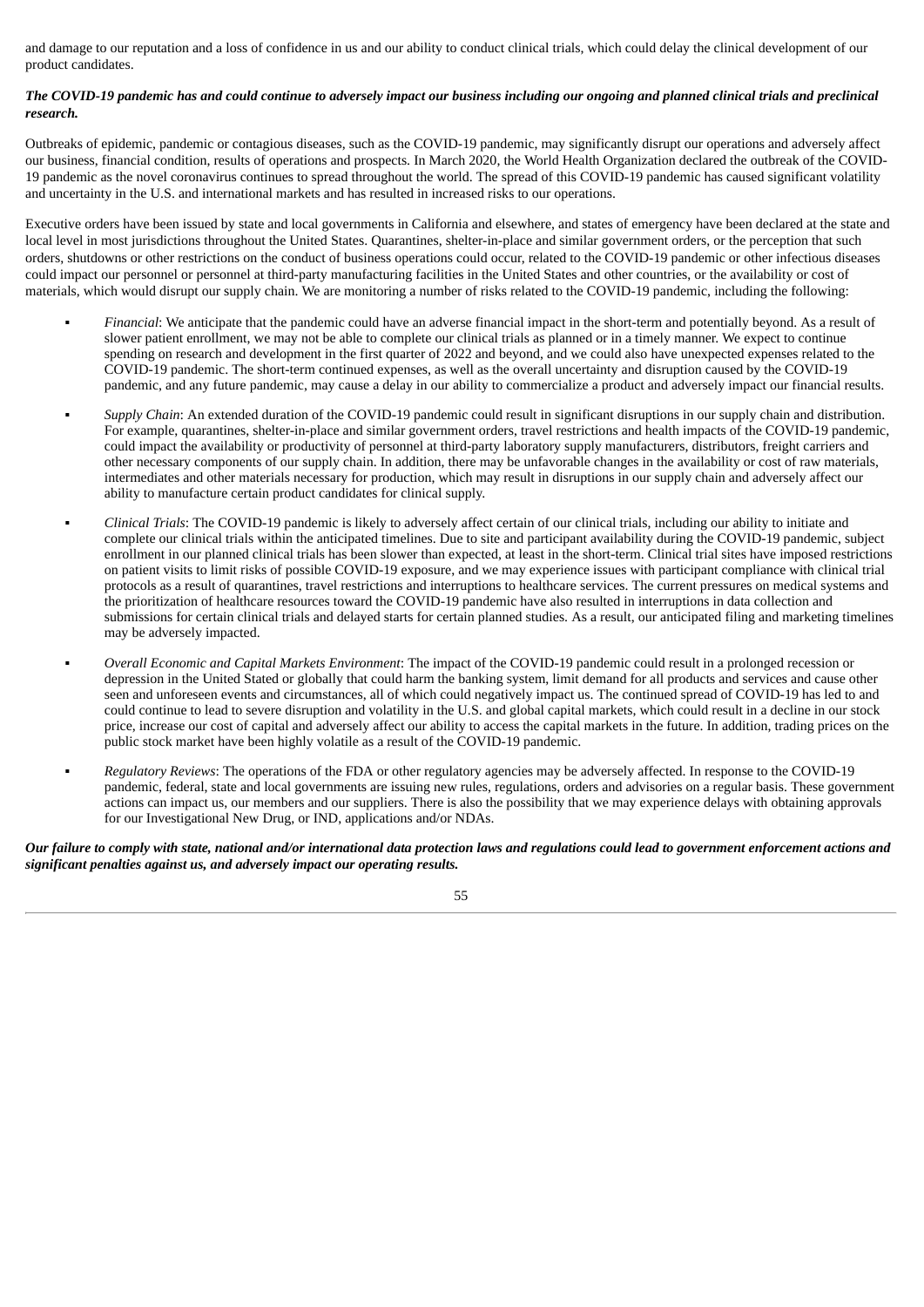Numerous laws and legislative and regulatory initiatives at the federal and state levels address privacy and security concerns, and some state privacy laws apply more broadly than the Health Insurance Portability and Accountability Act, or HIPAA, and associated regulations. For example, California has enacted legislation—the California Consumer Privacy Act, or CCPA—which went into effect on January 1, 2020. The CCPA, among other things, creates new data privacy and security obligations for covered companies and provides new privacy rights to California consumers, including the right to opt out of certain disclosures of their information. The CCPA also provides for civil penalties as well as a private right of action with statutory damages for certain data breaches, thereby potentially increasing risks associated with a data breach. Although the law includes limited exceptions, including for certain information collected as part of clinical trials as specified in the law, it may regulate or impact our Processing of personal information depending on the context. Further, California voters approved the California Privacy Rights Act of 2020, or CPRA, in November 2020. The CPRA goes into effect on January 1, 2023. The CPRA will, among other things, give California residents the ability to limit the use of their sensitive information, provide for penalties for CPRA violations concerning California residents under the age of 16, and establish a new California Privacy Protection Agency to implement and enforce the law.

There are also various laws and regulations in other jurisdictions relating to privacy, data protection, and security. For example, the European Union, or EU, member states, the United Kingdom and other foreign jurisdictions, including Switzerland, have adopted data protection laws and regulations which impose significant compliance obligations on us. Moreover, the EU Data Protection Directive, which formerly governed the collection, Processing and other use of personal health or other data in the EU, was replaced with the EU General Data Protection Regulation, or the GDPR, in May 2018. The GDPR, which is wide-ranging in scope and applies extraterritorially, imposes several requirements relating to the consent of the individuals to whom the personal data relates, the information provided to such individuals, the security and confidentiality of the personal data, data breach notification, the adoption of appropriate privacy governance, including policies, procedures, training and audits, and the use of third-party processors in connection with the Processing of personal data. The GDPR also imposes strict rules on the transfer of personal data out of the EU, including to the U.S. In July 2020, in its Schrems II ruling, the Court of Justice of the EU invalidated the EU-U.S. Privacy Shield data transfer mechanism, limiting how organizations could lawfully transfer personal data from the EEA to the U.S. Other data transfer mechanisms such as the Standard Contractual Clauses approved by the European Commission have faced challenges in European courts (including being called into question in Schrems II), may require additional risk analysis and supplemental measures to be used, and may be challenged, suspended or invalidated. In addition, the European Commission provided updated versions of the Standard Contractual Clauses in June 2021 that are required to be implemented over time. These and other developments relating to cross-border transfers of personal data may cause us to have to make further expenditures on local infrastructure, limit our ability to Process personal data, change internal business processes or otherwise affect or restrict sales and operation. Notably, the GDPR provides an enforcement authority and imposes large penalties for noncompliance, including the potential for fines of up to €20 million or 4% of the annual global revenues of the noncompliant entity, whichever is greater.

The United Kingdom implemented the Data Protection Act, effective May 2018 and statutorily amended in 2019, that contains provisions, including its own derogations, for application of the GDPR in the United Kingdom, and the United Kingdom has implemented a version of the GDPR referred to as the UK GDPR, which provides for fines of up to the greater of £17.5 million or 4% of annual global revenues. These developments could increase the risk of non-compliance and the costs of providing our products and services in a compliant manner. On June 28, 2021, the European Commission issued an adequacy decision in respect of the United Kingdom's data protection framework, allowing personal data transfers from EU member states to the United Kingdom to continue without requiring additional contractual or other measures in order to lawfully transfer personal data between the territories. This decision is subject to renewal after four years, however, and may be revisited by the European Commission at any time. We may incur substantial expense in complying with obligations under United Kingdom laws and regulations relating to privacy, data protection, and data security, and we may be required to make significant changes in our business operations, all of which may adversely affect our revenues and our business overall.

Complying with these numerous, complex and often changing regulations is expensive and difficult, and failure to comply with any privacy or data protection laws or data security laws or any security incident or breach involving the misappropriation, loss or other unauthorized Processing, use or disclosure of sensitive or confidential patient, consumer or other personal information, whether by us, one of our CROs or business associates or another third party, or the perception that any of these have occurred, could adversely affect our business, financial condition and results of operations, including but not limited to: costs associated with any investigation or other regulatory proceeding, or private claims or demands; material fines and penalties; compensatory, special, punitive and statutory damages; litigation; consent orders regarding our privacy and security practices; requirements that we provide notices, credit monitoring services and/or credit restoration services or other relevant services to impacted individuals; adverse actions against our licenses to do business; reputational damage; and injunctive relief. The recent implementation of the CCPA and GDPR has increased our responsibility and liability in relation to personal data that we process, including in clinical trials, and we may in the future be required to put in place additional mechanisms to ensure compliance with the CCPA, GDPR and other applicable laws and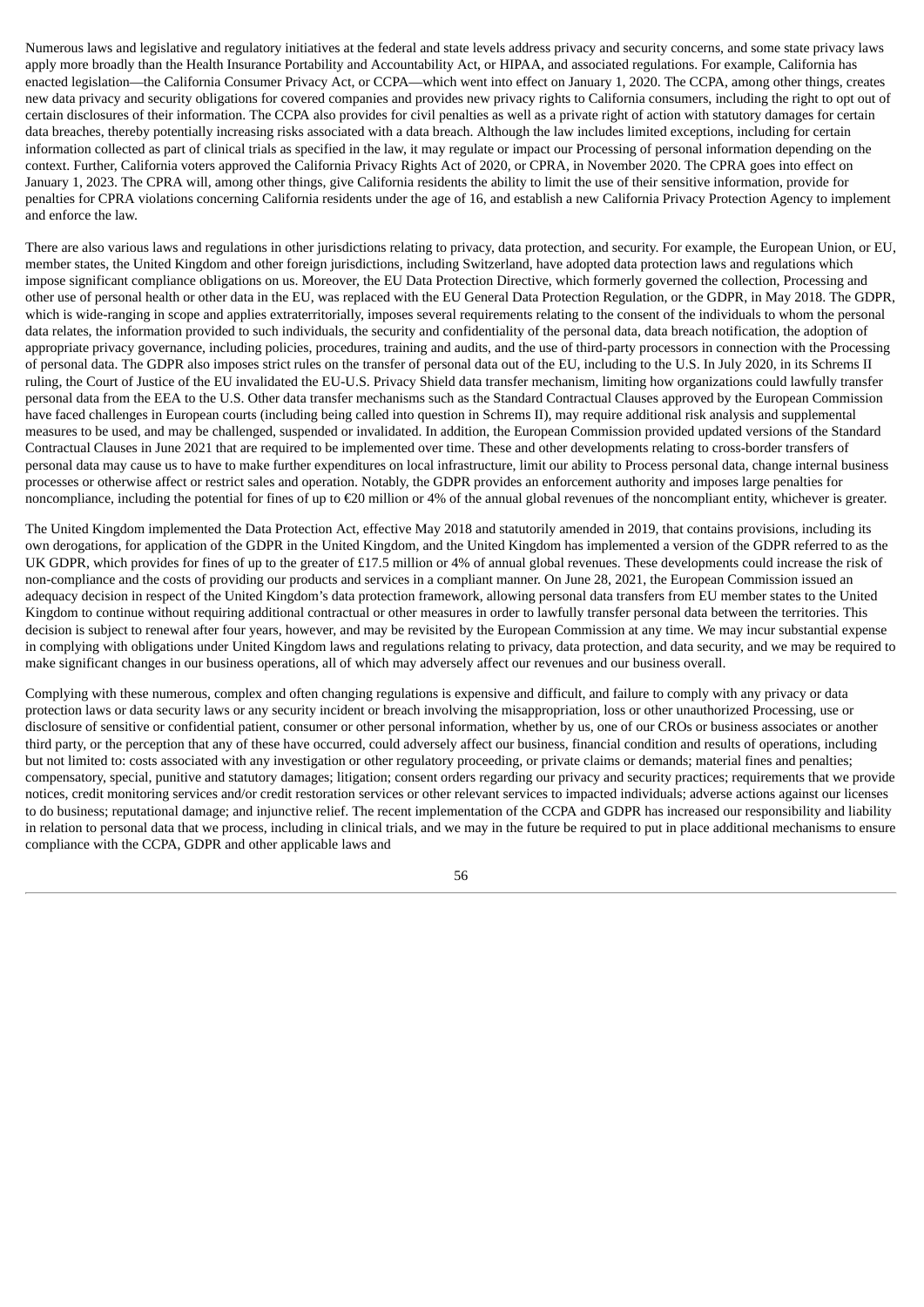regulations, which could divert management's attention and increase our cost of doing business. In addition, new regulation or legislative actions regarding data privacy and security (together with applicable industry standards) may increase our costs of doing business. In this regard, we expect that there will continue to be new proposed laws, regulations and industry standards relating to privacy and data protection in the United States, the EU, the United Kingdom and other jurisdictions, and we cannot determine the impact such future laws, regulations and standards may have on our business.

We cannot assure you that our CROs or other third-party service providers with access to our or our customers', suppliers', trial patients' and employees' personally identifiable and other sensitive or confidential information in relation to which we are responsible will not breach contractual obligations imposed by us, or that they will not experience data security breaches, which could have a corresponding effect on our business, including putting us in breach of our obligations under laws and regulations relating to privacy, data protection, or data security and/or which could in turn adversely affect our business, results of operations and financial condition. We cannot assure you that our contractual measures and our own privacy and security-related safeguards will protect us from the risks associated with the third-party Processing of such information. Any of the foregoing could have a material adverse effect on our business, financial condition, results of operations and prospects.

In addition to our legal obligations, our contractual obligations relating to privacy, data protection and data security have become increasingly stringent. Furthermore, we may make numerous statements in our privacy policies and in our marketing materials providing assurances about the security of our data. Should any of these statements prove to be untrue or be perceived as untrue, even through circumstances beyond our reasonable control, we may face claims, investigations or other proceedings by the U.S. Federal Trade Commission, state and foreign regulators, our customers and private litigants.

While we maintain insurance coverage, we cannot assure that such coverage will be adequate or otherwise protect us from or adequately mitigate liabilities or damages with respect to claims, costs, expenses, litigation, fines, penalties, business loss, data loss, regulatory actions or material adverse effects arising out of our privacy and security practices or otherwise relating to any actual or perceived privacy or data security breach or incident, or that such coverage will continue to be available on acceptable terms or at all. The successful assertion of one or more large claims against us that exceeds our available insurance coverage, or results in changes to our insurance policies (including premium increases or the imposition of large deductible or co-insurance requirements), could have an adverse effect on our business. In addition, we cannot be sure that our existing insurance coverage will continue to be available on acceptable terms or that our insurers will not deny coverage as to any future claim.

#### We are heavily dependent on our senior management, and a loss of a member of our senior management team in the future, even if only temporary, *could harm our business.*

If we lose members of our senior management for a short or an extended time, we may not be able to find appropriate replacements on a timely basis, and our business could be adversely affected. Our existing operations and continued future development depend to a significant extent upon the performance and active participation of certain key individuals, including our chief executive officer, Raju Mohan.

Competition for qualified personnel in the biotechnology and pharmaceuticals industry is intense due to the limited number of individuals who possess the skills and experience required. To induce valuable employees to remain at our company, in addition to salary and cash incentives, we have provided, and plan to continue providing, equity incentive awards that vest over time. The value to employees of equity incentive awards that vest over time may be significantly affected by movements in our stock price that are beyond our control, and may at any time be insufficient to counteract more lucrative offers from other companies. Despite our efforts to retain valuable employees, members of our management, scientific and development teams may terminate their employment with us on short notice. We face significant competition for employees, particularly scientific personnel, from other biopharmaceutical companies, which include both publicly traded and privately held companies, and we may not be able to hire new employees quickly enough to meet our needs. All of our employees are hired on an "at-will" basis, which means that any of our employees could leave our employment at any time, with or without notice. We do not maintain "key man" insurance policies on the lives of these individuals or the lives of any of our other employees. We may not be able to attract and retain quality personnel on acceptable terms, or at all, which may cause our business, financial conditions, results of operations and prospects to suffer.

# Dr. Mohan, our chief executive officer, Mr. Krueger, our chief business officer, and Dr. Nuss, our chief scientific officer, have significant interests in *other companies which may conflict with our interests.*

Our chief executive officer, Dr. Mohan, serves as a Partner and Senior Advisor at New Science Ventures, and Dr. Mohan, Mr. Krueger, our chief business officer, and Dr. Nuss, our chief scientific officer, serve as officers of, and hold ownership interests in, Escalier Biosciences BV and Vimalan Biosciences, Inc. Escalier Biosciences and Vimalan Biosciences are in the business of

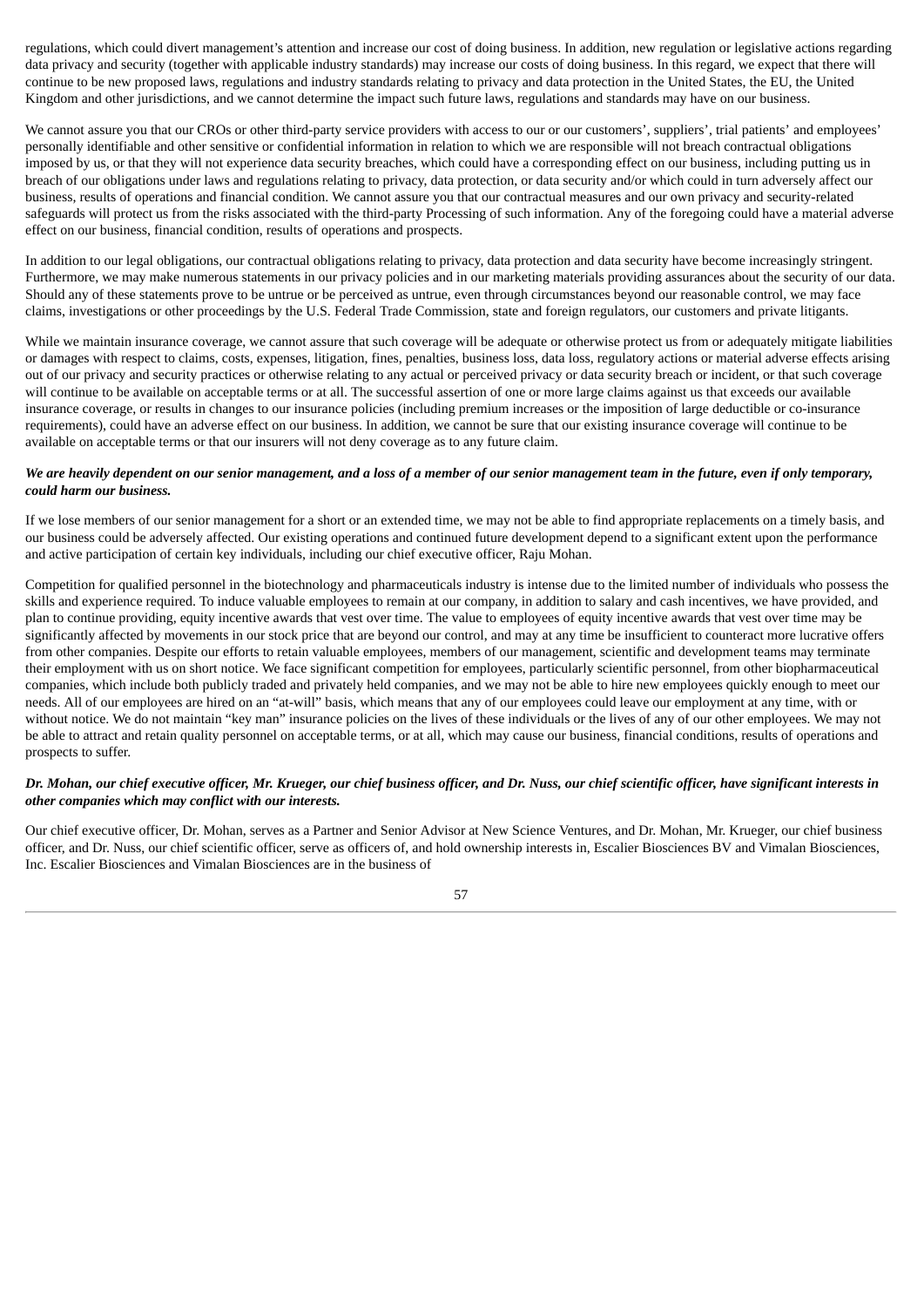discovering and developing therapies for the treatment of inflammatory diseases and autoimmune disorders, such as psoriasis. As a result, they or other companies affiliated with Dr. Mohan, Mr. Krueger and Dr. Nuss may compete with us for business opportunities or, in the future, develop products that are competitive with ours (including products in other therapeutic fields which we may target in the future). As a result, the interests of Dr. Mohan, Mr. Krueger and Dr. Nuss may not be aligned with our other stockholders and they may from time to time be incentivized to take certain actions that benefit their other interests and that our other stockholders do not view as being in their interest as investors in our company. Moreover, even if they do not directly relate to us, actions taken by Dr. Mohan, Mr. Krueger and Dr. Nuss and the companies with which they are involved could impact us.

#### We will need to grow our size and capabilities, and we may experience difficulties in managing this growth, which could disrupt our operations.

Our operations are dependent upon the services of our executives and our employees who are engaged in research and development. The loss of the services of our executive officers or senior research personnel could delay our product development programs and our research and development efforts. In order to develop our business in accordance with our business plan, we will have to hire additional qualified personnel, including in the areas of research, manufacturing, clinical trials management, regulatory affairs, and sales and marketing. We are continuing our efforts to recruit and hire the necessary employees to support our planned operations in the near term. However, competition for qualified employees among companies in the biotechnology and biopharmaceutical industry is intense, and no assurance can be given that we will be able attract, hire, retain and motivate the highly skilled employees that we need. Future growth will impose significant added responsibilities on members of management, including:

- identifying, recruiting, integrating, maintaining and motivating additional employees;
- managing our internal development efforts effectively, including the clinical and FDA review process for our product candidates, while complying with our contractual obligations to contractors and other third parties; and
- improving our operational, financial and management controls, reporting systems and procedures.

As of March 31, 2022, we had 31 full-time employees, compared to 27 full-time employees as of December 31, 2021, and, in connection with the advancement of our development programs and becoming a public company, we expect to increase the number of our employees and the scope of our operations, particularly in the areas of research and clinical development and regulatory affairs. To manage our anticipated future growth, we must continue to implement and improve our managerial, operational and financial systems, expand our facilities, and continue to recruit and train additional qualified personnel. Due to our limited financial resources and the limited experience of our management team in managing a company with such anticipated growth, we may not be able to effectively manage the expected expansion of our operations or recruit and train additional qualified personnel. Moreover, the expected physical expansion of our operations may lead to significant costs and may divert our management resources. Any inability to manage growth could delay the execution of our business plans or disrupt our operations

Our future financial performance and our ability to commercialize our product candidates, if approved, will depend, in part, on our ability to effectively manage any future growth, and our management may also have to divert a disproportionate amount of its attention away from day-to-day activities in order to devote a substantial amount of time to managing these growth activities.

We currently rely, and for the foreseeable future will continue to rely, in substantial part on certain independent organizations, advisors and consultants to provide certain research and clinical development services. There can be no assurance that the services of these independent organizations, advisors and consultants will continue to be available to us on a timely basis, or at all, when needed, or that we can find qualified replacements. In addition, if we are unable to effectively manage our outsourced activities or if the quality, compliance or accuracy of the services provided by consultants is compromised for any reason, our clinical trials may be extended, delayed or terminated, and we may not be able to obtain regulatory approval of our product candidates or otherwise advance our business. There can be no assurance that we will be able to manage our existing consultants or find other competent outside contractors and consultants on economically reasonable terms, if at all.

If we are not able to effectively expand our organization by hiring new employees and expanding our groups of consultants and contractors, we may not be able to successfully implement the tasks necessary to further develop and commercialize our product candidates and, accordingly, may not achieve our research, development and commercialization goals on a timely basis, or at all.

If we engage in future acquisitions or strategic partnerships, this may increase our capital requirements, dilute our stockholders, cause us to incur debt *or assume contingent liabilities, and subject us to other risks.*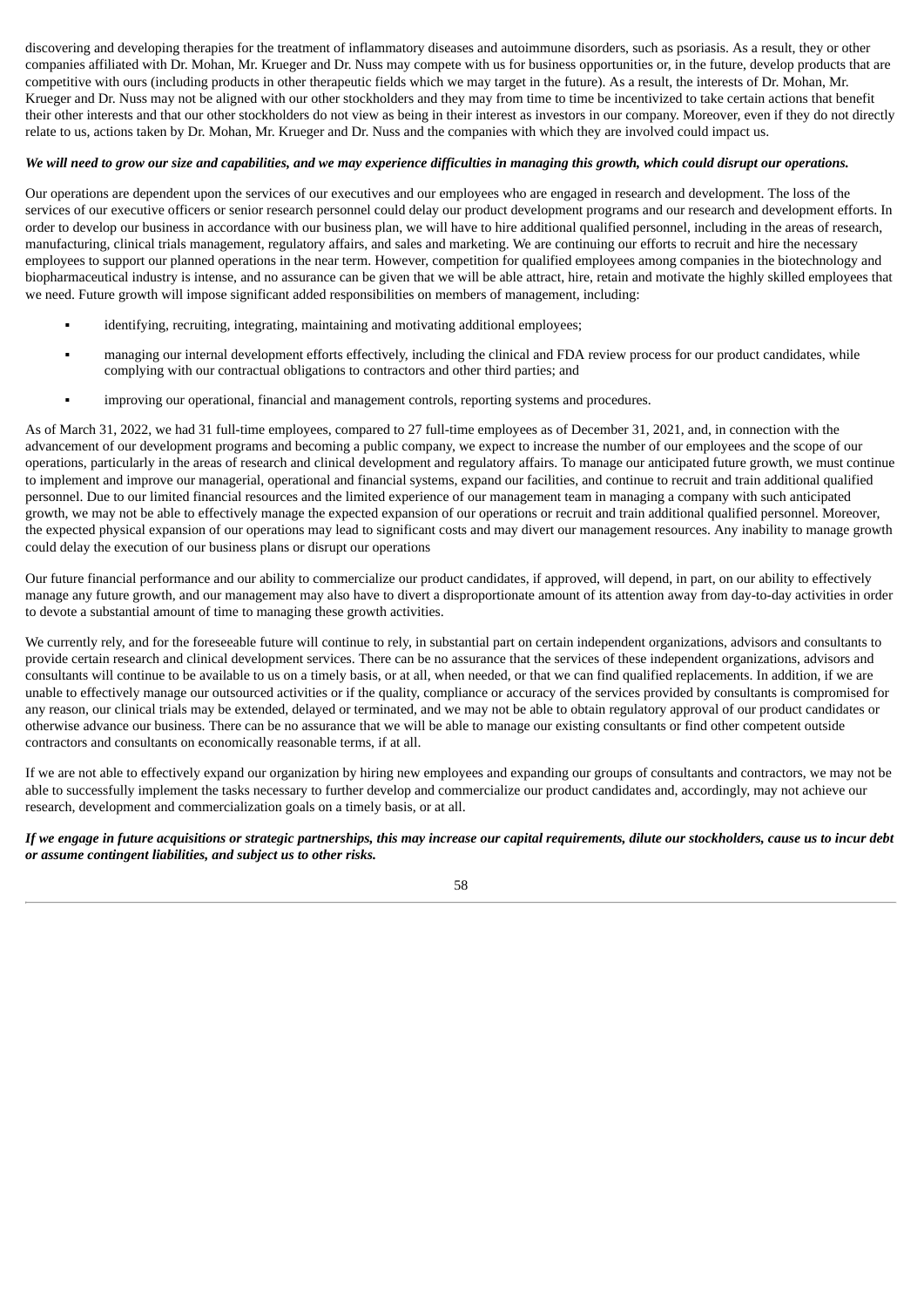We may evaluate various acquisitions and strategic partnerships, including licensing or acquiring complementary products, intellectual property rights, technologies or businesses from time to time. Any potential acquisition or strategic partnership may entail numerous risks, including:

- increased operating expenses and cash requirements;
- the assumption or incurrence of additional indebtedness or contingent liabilities;
- dilution resulting from the issuance of our equity securities;
- assimilation of operations, intellectual property and products of an acquired company or product, including difficulties associated with integrating new personnel;
- acquisition of intangible assets that could results in significant future amortization expenses;
- the diversion of our management's attention from our existing product programs and initiatives in pursuing such a strategic merger or acquisition;
- retention of key employees, the loss of key personnel, and uncertainties in our ability to maintain key business relationships;
- risks and uncertainties associated with the other party to such a transaction, including the prospects of that party and their existing products or product candidates and regulatory approvals; and
- our inability to generate revenue from acquired technology and/or products sufficient to meet our objectives in undertaking the acquisition or even to offset the associated acquisition and maintenance costs.

Depending on the size and nature of future strategic acquisitions, we may acquire assets or businesses that require us to raise additional capital or to operate or manage businesses in which we have limited experience. Making larger acquisitions that require us to raise additional capital to fund the acquisition will expose us to the risks associated with capital raising activities. Acquiring and thereafter operating larger new businesses will also increase our management, operating and reporting costs and burdens. Moreover, we may not be able to locate suitable acquisition opportunities and this inability could impair our ability to grow or obtain access to technology or products that may be important to the development of our business.

# We expect to rely on third parties to perform many essential services for any products, if approved, that we commercialize, including services related to distribution, government price reporting, customer service, accounts receivable management, cash collection and adverse event reporting. If these third parties fail to perform as expected or to comply with legal and regulatory requirements, our ability to commercialize our current or future product candidates, if any are approved, will be significantly impacted and we may be subject to regulatory sanctions.

We expect to retain third-party service providers to perform a variety of functions related to the sale of our current or future product candidates, if any are approved, key aspects of which will be out of our direct control. These service providers may provide key services related to distribution, customer service, accounts receivable management and cash collection. If we retain a service provider, we will substantially rely on it as well as other third-party providers that perform services for us, including entrusting our inventories of products to their care and handling. If these third-party service providers fail to comply with applicable laws and regulations, fail to meet expected deadlines or otherwise do not carry out their contractual duties to us, or encounter physical or natural damage at their facilities, our ability to deliver product to meet commercial demand would be significantly impaired and we may be subject to regulatory enforcement action.

In addition, we may engage in the future with third parties to perform various other services for us relating to adverse event reporting, safety database management, fulfillment of requests for medical information regarding our product candidates and related services. If the quality or accuracy of the data maintained by these service providers is insufficient, or these third parties otherwise fail to comply with regulatory requirements related to adverse event reporting, then we could be subject to regulatory sanctions.

Additionally, we may contract in the future with a third party to calculate and report pricing information mandated by various government programs. If a third party fails to timely report or adjust prices as required or errs in calculating government pricing information from transactional data in our financial records, then it could impact our discount and rebate liability, and potentially subject us to regulatory sanctions or False Claims Act lawsuits.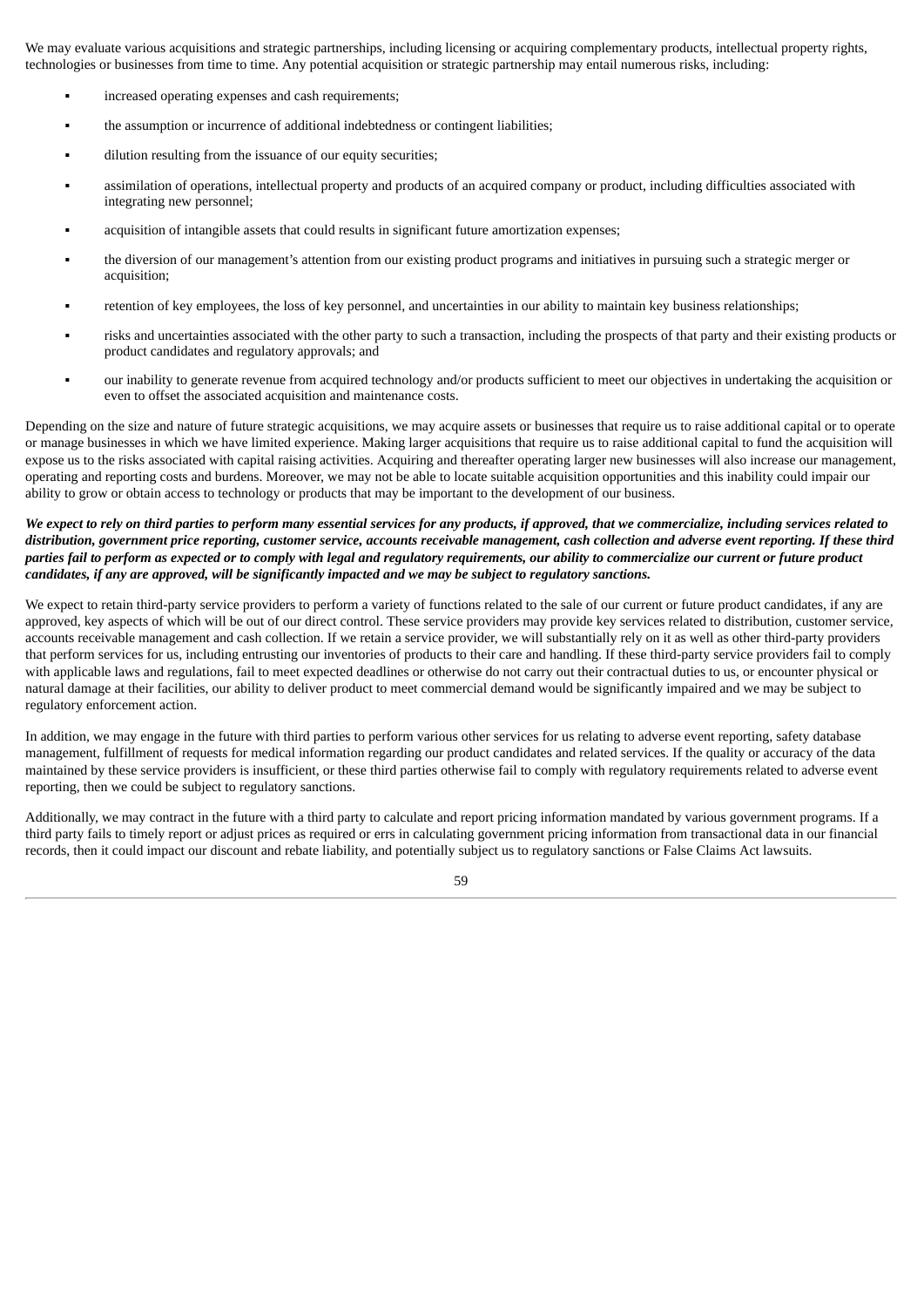# We may not be able to obtain or maintain orphan drua desianations for certain of our product candidates, and we may be unable to maintain the *benefits associated with orphan drug designation, including the potential for market exclusivity.*

Regulatory authorities in some jurisdictions, including the United States and Europe, may designate drugs for relatively small patient populations as orphan drugs. Under the Orphan Drug Act of 1983, the FDA may designate a product as an orphan product if it is intended to treat a rare disease or condition, which is generally defined as a patient population of fewer than 200,000 individuals in the United States, or a patient population of greater than 200,000 individuals in the United States, but for which there is no reasonable expectation that the cost of developing the drug will be recovered from sales in the United States. In the European Union, the European Medicines Agency's, or the EMA's, Committee for Orphan Medicinal Products grants orphan drug designation to promote the development of products that are intended for the diagnosis, prevention or treatment of a life-threatening or chronically debilitating condition affecting not more than five in 10,000 persons in the European Union. There can be no assurance that the FDA or the EMA's Committee for Orphan Medicinal Products will grant orphan designation for any indication for which we apply, or that we will be able to maintain such designation.

In the United States, orphan designation entitles a party to financial incentives such as opportunities for grant funding toward clinical trial costs, tax advantages and user-fee waivers. In addition, if a product candidate that has orphan designation subsequently receives the first FDA approval for the disease for which it has such designation, the product is entitled to orphan drug exclusivity, which means that the FDA may not approve any other applications, including an NDA, to market the same drug for the same indication for seven years, except in limited circumstances, such as a showing of clinical superiority to the product with orphan drug exclusivity or where the manufacturer is unable to assure sufficient product quantity. The applicable exclusivity period is ten years in Europe, but such exclusivity period can be reduced to six years if a product no longer meets the criteria for orphan designation or if the product is sufficiently profitable so that market exclusivity is no longer justified.

Even if we obtain orphan drug exclusivity for a product, that exclusivity may not effectively protect the product from competition because different drugs can be approved for the same condition. Even after an orphan drug is approved, the FDA or comparable foreign regulatory authority can subsequently approve the same drug for the same condition if such regulatory authority concludes that the later drug is clinically superior, if it is shown to be safer, more effective or makes a major contribution to patient care. Orphan drug designation neither shortens the development time or regulatory review time of a drug nor gives the drug any advantage in the regulatory review or approval process.

#### **Risks Related to Government Regulation**

## The FDA regulatory approval process is lengthy, time-consuming and unpredictable, and we may experience significant delays in the clinical *development and regulatory approval of our product candidates.*

We have not previously submitted an NDA to the FDA, or similar approval filings to comparable foreign authorities. NDAs must include extensive preclinical and clinical data and supporting information to establish the product candidate's safety and efficacy for NDAs for each desired indication. Our current beliefs regarding the registration pathway for VTX958 and VTX002, respectively, are based on our interpretation of communications with the FDA to date and our efforts to address such communications, which may be incorrect. Further, enrollment in our trials may need to be further adjusted based on future feedback from the FDA or other regulatory agency input, which could result in significant delays to our currently anticipated timeline for development and approval of our product candidates or prevent their approval entirely.

We may also experience delays, including delays arising from the need to increase enrollment, in completing planned clinical trials for a variety of reasons, including delays related to:

- the availability of financial resources to commence and complete the planned clinical trials;
- reaching agreement on acceptable contract terms with prospective CROs and clinical trial sites, the terms of which can be subject to extensive negotiation and may vary significantly among different CROs and trial sites;
- obtaining approval at each clinical trial site by an IRB or central IRB;
- recruiting suitable patients to participate in a clinical trial;
- having patients complete a clinical trial or return for post-treatment follow-up;
- clinical trial sites deviating from trial protocol or dropping out of a clinical trial;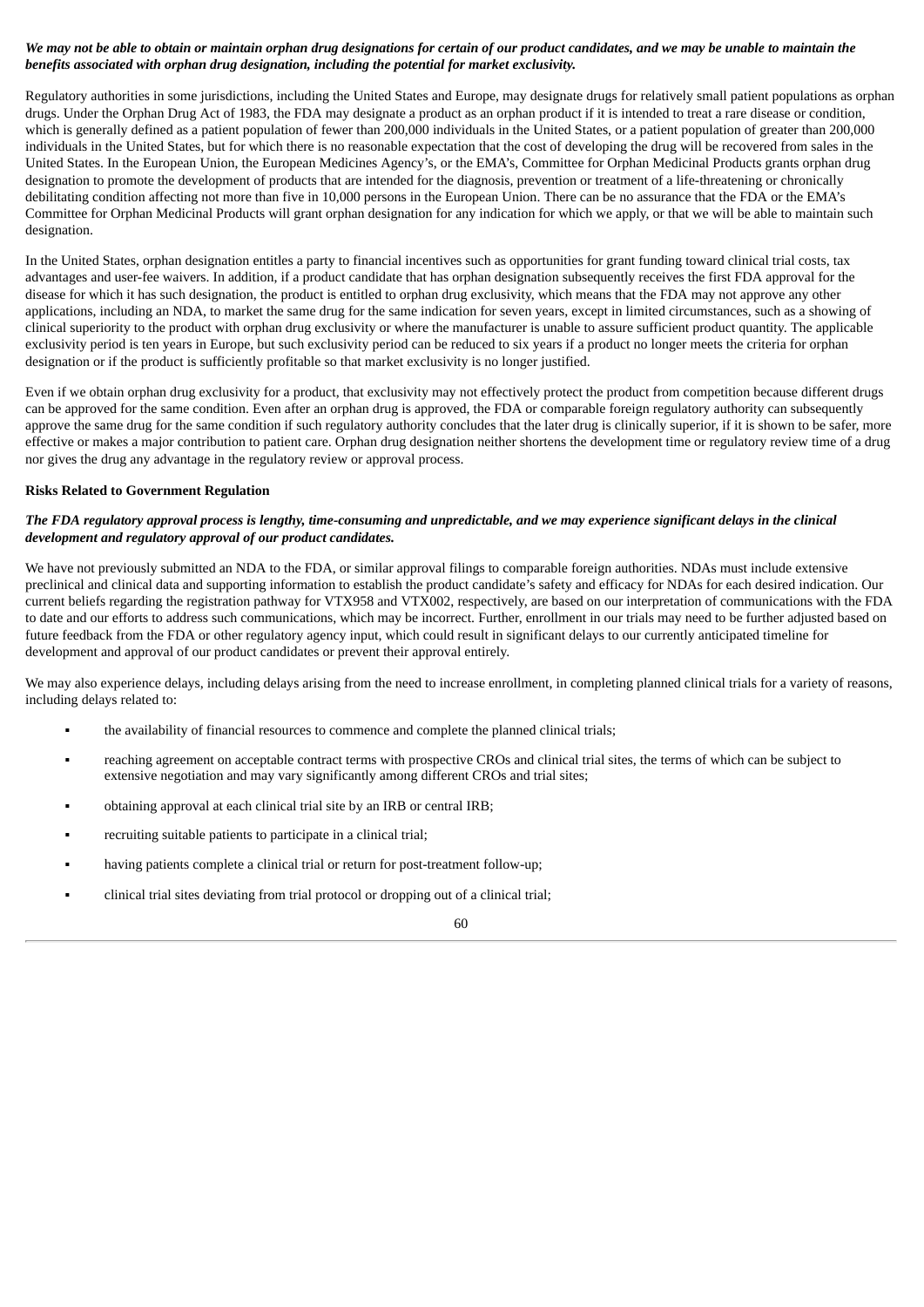- adding new clinical trial sites:
- manufacturing sufficient quantities of qualified materials under cGMP and applying them on a subject by subject basis for use in clinical trials; or
- timely implementing or validating changes to our manufacturing or quality control processes and methods needed to address FDA feedback.

We could also encounter delays if physicians encounter unresolved ethical issues associated with enrolling patients in clinical trials of our product candidates in lieu of prescribing existing treatments that have established safety and efficacy profiles. Further, a clinical trial may be suspended or terminated by us, the IRBs for the institutions in which such trials are being conducted, by the FDA or other regulatory authorities, or recommended for suspension or termination by DSMBs due to a number of factors, including failure to conduct the clinical trial in accordance with regulatory requirements or our clinical protocols, inspection of the clinical trial operations or trial site by the FDA or other regulatory authorities resulting in the imposition of a clinical hold, unforeseen safety issues or adverse side effects, failure to demonstrate a benefit from using a product candidate, changes in governmental regulations or administrative actions or lack of adequate funding to continue the clinical trial. If we experience termination of, or delays in the completion of, any clinical trial of our product candidates, the commercial prospects for our product candidates will be harmed, and our ability to generate product revenue will be delayed. In addition, any delays in completing our clinical trials will increase our costs, slow down our product development and approval process and jeopardize our ability to commence product sales and generate revenue.

## *The clinical and commercial utility of our product candidates are uncertain and may never be realized.*

Our product candidates are in the early stages of development. We currently have an ongoing Phase 2 trial to evaluate VTX002 in UC patients, an ongoing Phase 1 MAD trial to evaluate VTX958 in healthy subjects and an ongoing Phase 1 SAD/MAD trial to evaluate VTX2735 in healthy subjects. Success in early clinical trials does not ensure that large-scale clinical trials will be successful nor does it predict final results. In addition, we will not be able to treat patients if we cannot manufacture a sufficient quantity of VTX958, VTX002, VTX2735 or other product candidates that meets our minimum specifications. In addition, VTX958, VTX002 and VTX2735 have only been tested in a small number of trial subjects. Results from these clinical trials may not necessarily be indicative of the safety and tolerability or efficacy of VTX958, VTX002 and VTX2735 as we expand into larger clinical trials. As noted above, to the extent the FDA considers any of our product candidates to share the same mechanism of action as other drug products with known safety concerns that warrant black box warnings, the FDA may require black box warnings for our product candidates, which would limit the market acceptance of our product candidates and negatively impact the future commercial prospects of our product candidates, if approved.

We may not ultimately be able to provide the FDA with substantial clinical evidence to support a claim of safety or efficacy sufficient to enable the FDA to approve our product candidates for any indication. This may be because later clinical trials fail to reproduce favorable data obtained in earlier clinical trials, because the FDA disagrees with how we interpret the data from these clinical trials or because the FDA does not accept these therapeutic effects as valid endpoints in pivotal clinical trials necessary for market approval. We will also need to demonstrate that our product candidates are safe. We do not have data on possible harmful long-term effects of our product candidates and do not expect to have this data in the near future. As a result, our ability to generate clinical safety and effectiveness data sufficient to support submission of a marketing application or commercialization of our product candidates is uncertain and is subject to significant risk.

## Obtaining and maintaining regulatory approval of our product candidates in one jurisdiction does not mean that we will be successful in obtaining *regulatory approval of our product candidates in other jurisdictions.*

In order to market and sell our products outside the United States, we or our third-party collaborators may be required to obtain separate marketing approvals and comply with numerous and varying regulatory requirements. Obtaining and maintaining regulatory approval of our product candidates in one jurisdiction does not guarantee that we will be able to obtain or maintain regulatory approval in any other jurisdiction, while a failure or delay in obtaining regulatory approval in one jurisdiction may have a negative effect on the regulatory approval process in others. Approval policies and requirements may vary among jurisdictions. For example, even if the FDA grants marketing approval of a product candidate, comparable regulatory authorities in foreign jurisdictions must also approve the manufacturing, marketing and promotion of the product candidate in those countries. Approval procedures vary among jurisdictions and can involve requirements and administrative review periods different from, and greater than, those in the United States, including additional preclinical studies or clinical trials as clinical studies conducted in one jurisdiction may not be accepted by regulatory authorities in other jurisdictions. In many jurisdictions outside the United States, a product candidate must be approved for reimbursement before it can be approved for sale in that jurisdiction. In some cases, the price that we intend to charge for our products

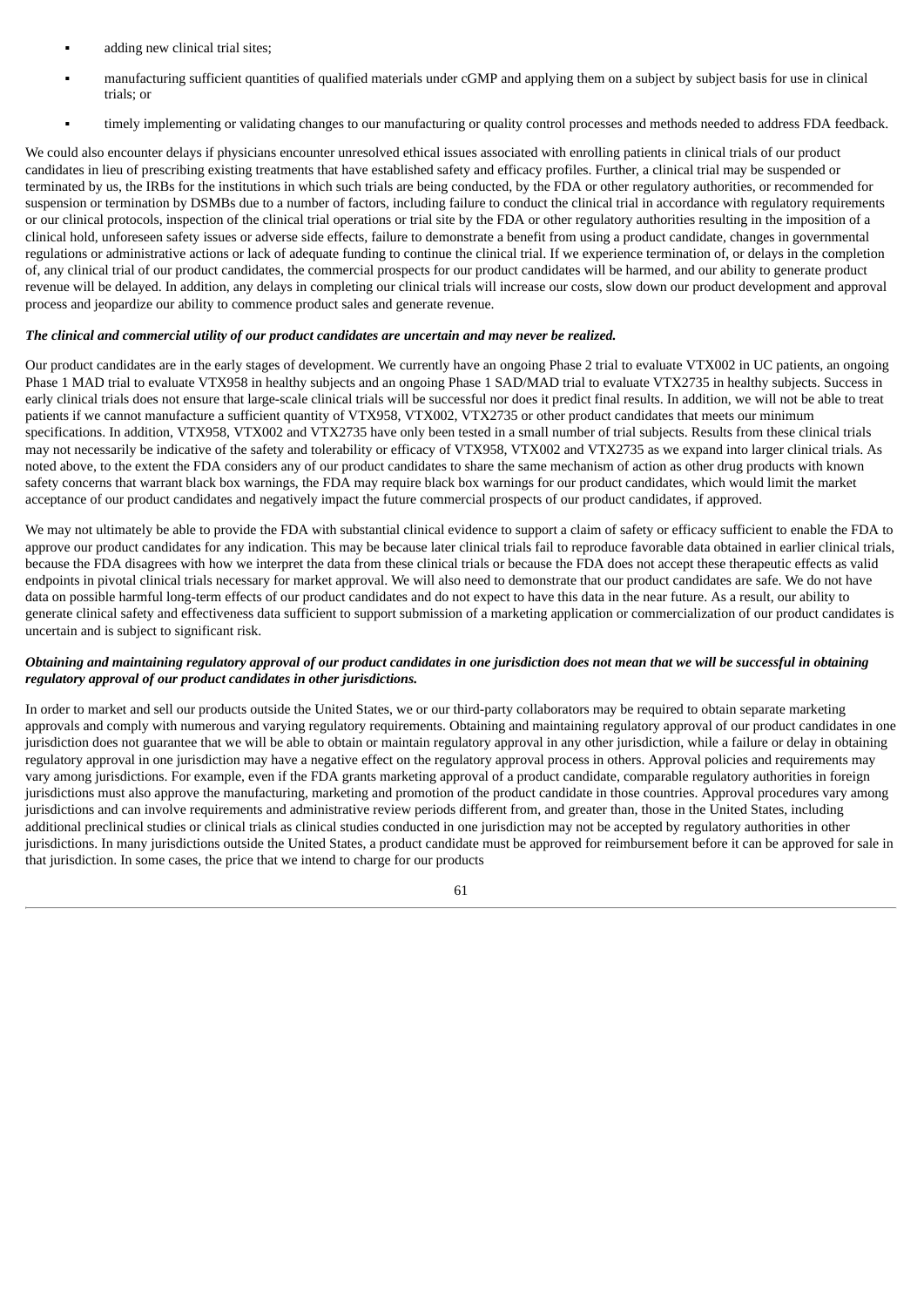is also subject to approval. We or our collaborators may not be able to file for regulatory approval of our product candidates in international jurisdictions or obtain approvals from regulatory authorities outside the United States on a timely basis, if at all.

We may also submit marketing applications in other countries. Regulatory authorities in jurisdictions outside of the United States have requirements for approval of product candidates with which we must comply prior to marketing in those jurisdictions. Obtaining foreign regulatory approvals and compliance with foreign regulatory requirements could result in significant delays, difficulties and costs for us and could delay or prevent the introduction of our product candidates in certain countries. If we fail to comply with the regulatory requirements in international markets and/or receive applicable marketing approvals, our target market will be reduced and our ability to realize the full market potential of our product candidates will be harmed.

#### A variety of risks associated with marketing our product candidates internationally could materially adversely affect our business.

We plan to seek regulatory approval of our product candidates outside of the U.S. and, accordingly, we expect that we will be subject to additional risks related to operating in foreign countries if we obtain the necessary approvals, including:

- differing regulatory requirements in foreign countries;
- unexpected changes in tariffs, trade barriers, price and exchange controls and other regulatory requirements;
- economic weakness, including inflation, or political instability in particular foreign economies and markets;
- compliance with tax, employment, immigration and labor laws for employees living or traveling abroad;
- foreign taxes, including withholding of payroll taxes;
- foreign currency fluctuations, which could result in increased operating expenses and reduced revenue, and other obligations incident to doing business in another country;
- difficulties staffing and managing foreign operations;
- workforce uncertainty in countries where labor unrest is more common than in the U.S.;
- differing payor reimbursement regimes, governmental payors or patient self-pay systems, and price controls;
- potential liability under the U.S. Foreign Corrupt Practices Act of 1977 or comparable foreign regulations;
- challenges enforcing our contractual and intellectual property rights, especially in those foreign countries that do not respect and protect intellectual property rights to the same extent as the U.S.;
- production shortages resulting from any events affecting raw material supply or manufacturing capabilities abroad;
- the impact of public health epidemics on the global economy, such as the coronavirus pandemic currently having an impact throughout the world; and
- business interruptions resulting from geo-political actions, including war and terrorism.

These and other risks associated with international operations may materially adversely affect our ability to attain or maintain profitable operations.

## We have never commercialized a product candidate before and may lack the necessary expertise, personnel and resources to successfully commercialize *any products on our own or together with suitable collaborators.*

We have never commercialized a product candidate, and we currently have no sales force, marketing or distribution capabilities. To achieve commercial success for the product candidates, which we may license to others, we will rely on the assistance and guidance of those collaborators. For product candidates for which we retain commercialization rights and marketing approval, we will have to develop our own sales, marketing and supply organization or outsource these activities to a third party.

Factors that may affect our ability to commercialize our product candidates, if approved, on our own include recruiting and retaining adequate numbers of effective sales and marketing personnel, developing adequate educational and marketing programs to increase public acceptance of our approved product candidates, ensuring regulatory compliance of our company, employees and third parties

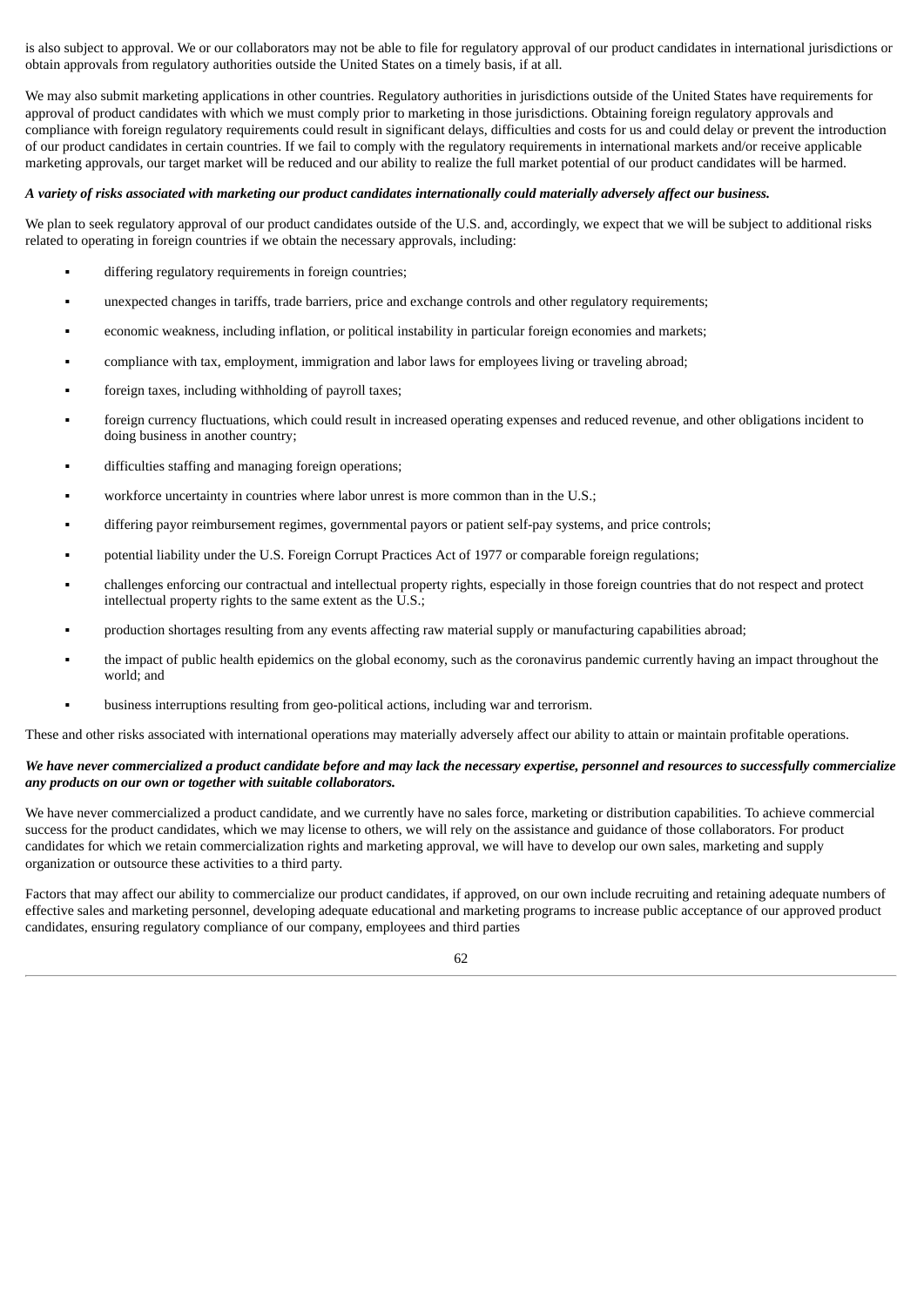under applicable healthcare laws and other unforeseen costs associated with creating an independent sales and marketing organization. Developing a sales and marketing organization will be expensive and time-consuming and could delay the launch of our product candidates upon approval. We may not be able to build an effective sales and marketing organization. If we are unable to build our own distribution and marketing capabilities or to find suitable partners for the commercialization of our product candidates, we may not generate revenues from them or be able to reach or sustain profitability.

## We are, and if we receive regulatory approval of our product candidates, will continue to be subject to ongoing regulatory obligations and continued regulatory review, which may result in significant additional expense and we may be subject to penalties if we fail to comply with regulatory *requirements or experience unanticipated problems with our product candidates.*

Any regulatory approvals that we receive for our product candidates will require surveillance to monitor the safety and efficacy of such product candidates. The FDA may also require a REMS to approve our product candidates, which could entail requirements for a medication guide, physician communication plans or additional elements to ensure safe use, such as restricted distribution methods, patient registries and other risk minimization tools. The FDA may also require post-approval Phase 4 studies. Moreover, the FDA and comparable foreign regulatory authorities will continue to closely monitor the safety profile of any product even after approval. If the FDA or comparable foreign regulatory authorities become aware of new safety information after approval of any of our product candidates, they may withdraw approval, require labeling changes, such as black box warnings, or establishment of a REMS or similar strategy, impose significant restrictions on a product's indicated uses or marketing, or impose ongoing requirements for potentially costly postapproval studies or post-market surveillance. Any such restrictions could limit sales of the product.

In addition, we, our contractors, and our collaborators are and will remain responsible for FDA compliance, including requirements related to product design, testing, clinical and pre-clinical trials approval, manufacturing processes and quality, labeling, packaging, distribution, adverse event and deviation reporting, storage, advertising, marketing, promotion, sale, import, export, submissions of safety and other post-marketing information and reports, such as deviation reports, registration, product listing, annual user fees and recordkeeping for our product candidates. We and any of our collaborators, including our contract manufacturers, could be subject to periodic unannounced inspections by the FDA to monitor and ensure compliance with regulatory requirements. Application holders must further notify the FDA, and depending on the nature of the change, obtain FDA pre-approval for product and manufacturing changes. The cost of compliance with post-approval regulations may have a negative effect on our results of operations and financial condition.

Later discovery of previously unknown problems with our product candidates or safety concerns with other products in the same drug class or sharing the same mechanism of action as our product candidates, including adverse events of unanticipated severity or frequency, that the product candidate is less safe or effective than previously thought, problems with our third-party manufacturers or manufacturing processes, or failure to comply with regulatory requirements, may result in, among other things:

- restrictions on the marketing, distribution, or manufacturing of our product candidates, withdrawal of the product from the market, or voluntary or mandatory product recalls;
- imposition of a REMS, which may include distribution or use restrictions;
- requirements to conduct additional post-market clinical trials to assess the safety of the product:
- restrictions on the labeling of our product candidates, including required additional warnings, such as black box warnings, contraindications, precautions and restrictions on the approved indication or use;
- modifications to promotional pieces;
- changes to product labeling or the way the product is administered;
- liability for harm caused to patients or subjects;
- fines, restitution, disgorgement, warning letters, untitled letters or holds on or termination of clinical trials;
- refusal by the FDA to approve pending applications or supplements to approved applications filed by us or suspension or revocation of license approvals;
- product seizure or detention or refusal to permit the import or export of our product candidates;
- injunctions or the imposition of civil or criminal penalties, including imprisonment;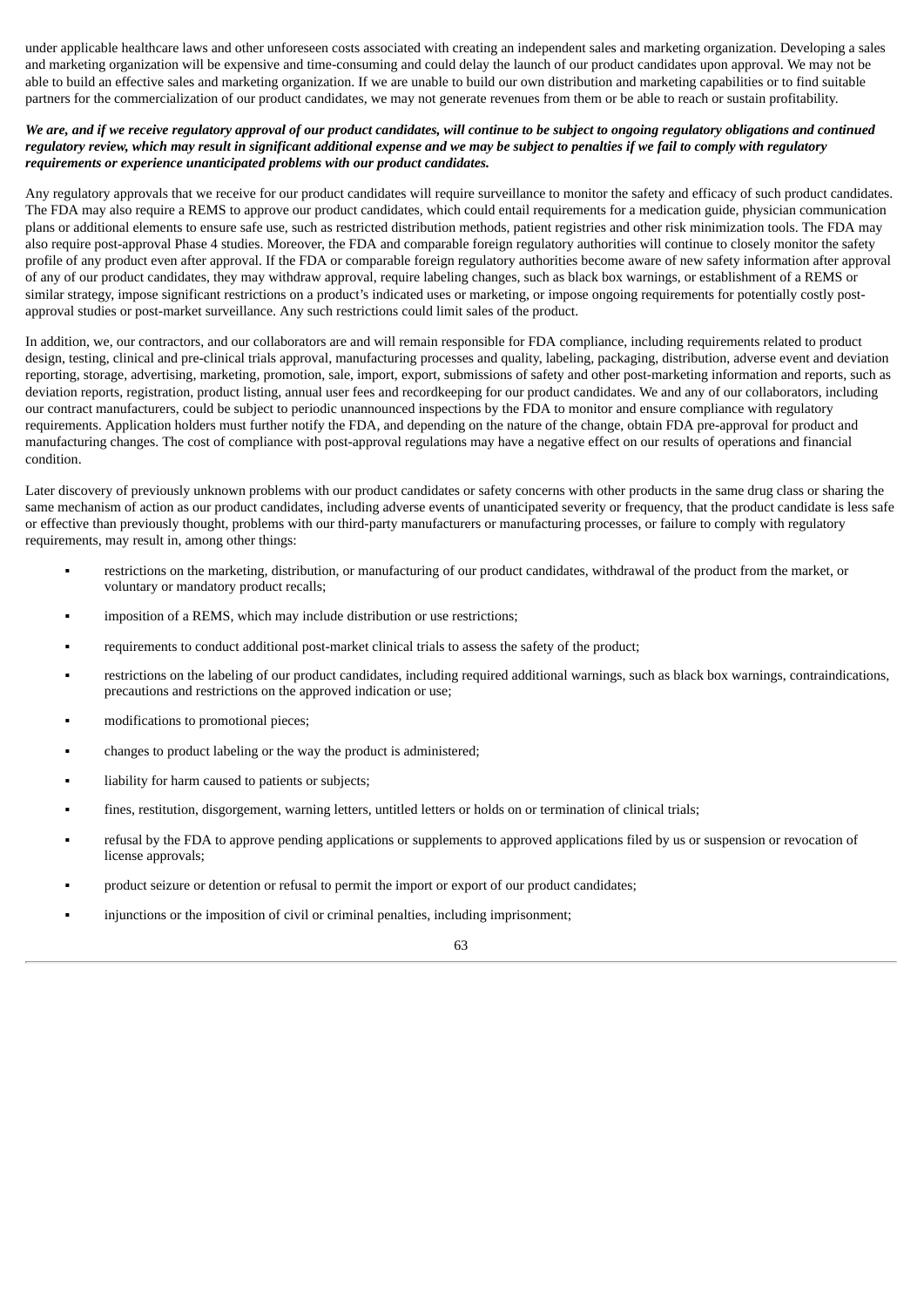- FDA debarment, debarment from government contracts, and refusal of future orders under existing contracts, exclusion from federal healthcare programs, consent decrees, or corporate integrity agreements;
- regulatory authority issuance of safety alerts, Dear Healthcare Provider letters, press releases, or other communications containing warnings or other safety information about the product candidate;
- reputational harm; or
- the product becoming less competitive.

Any of these events could further have other material and adverse effects on our operations and business and could adversely impact our stock price and could significantly harm our business, financial condition, results of operations, and prospects.

The FDA's and other regulatory authorities' policies may change, and additional government regulations may be enacted that could prevent, limit or delay regulatory approval of our product candidates. We cannot predict the likelihood, nature or extent of government regulation that may arise from future legislation or administrative action, either in the United States or abroad. If we are slow or unable to adapt to changes in existing requirements or the adoption of new requirements or policies, or if we are not able to maintain regulatory compliance, we may lose any marketing approval that we may have obtained, be subject to other regulatory enforcement action, and we may not achieve or sustain profitability.

### We are subject to governmental export and import controls that could impair our ability to compete in international markets due to licensing requirements and subject us to liability if we are not in compliance with applicable laws. Compliance with these legal requirements could limit our *ability to compete in foreign markets and subject us to liability if we violate them.*

We are subject to export control and import laws and regulations, including the U.S. Export Administration Regulations, U.S. Customs regulations and various economic and trade sanctions regulations administered by the U.S. Treasury Department's Office of Foreign Assets Control. Exports of our product candidates outside of the United States must be made in compliance with these laws and regulations. If we fail to comply with these laws and regulations, we and certain of our employees could be subject to substantial civil or criminal penalties, including the possible loss of export or import privileges; fines, which may be imposed on us and responsible employees or managers; and, in extreme cases, the incarceration of responsible employees or managers.

In addition, changes in our product candidates or changes in applicable export or import laws and regulations may create delays in the introduction, provision or sale of our product candidates in international markets, prevent customers from using our product candidates or, in some cases, prevent the export or import of our product candidates to certain countries, governments or persons altogether. Any limitation on our ability to export, provide or sell our product candidates could adversely affect our business, financial condition and results of operations.

# We are subject to U.S. and foreign anti-corruption and anti-money laundering laws with respect to our operations and non-compliance with such laws *can subject us to criminal and/or civil liability and harm our business.*

We are subject to the U.S. Foreign Corrupt Practices Act of 1977, as amended, or the FCPA, the U.S. domestic bribery statute contained in 18 U.S.C. §201, the U.S. Travel Act, the USA PATRIOT Act and possibly other state and national anti-bribery and anti-money laundering laws in countries in which we conduct activities. Anti-corruption laws are interpreted broadly and prohibit companies and their employees, agents, third-party intermediaries, joint venture partners and collaborators from authorizing, promising, offering or providing, directly or indirectly, improper payments or benefits to recipients in the public or private sector. We have used contract research organizations abroad for clinical trials. In addition, we may engage third-party intermediaries to sell our product candidates abroad once we enter a commercialization phase for our product candidates and/or to obtain necessary permits, licenses, and other regulatory approvals. We or our third-party intermediaries may have direct or indirect interactions with officials and employees of government agencies or state-owned or affiliated entities. We can be held liable for the corrupt or other illegal activities of these third-party intermediaries, our employees, representatives, contractors, partners and agents, even if we do not explicitly authorize or have actual knowledge of such activities.

We have adopted an anti-corruption policy which mandates compliance with the FCPA and other anti-corruption laws applicable to our business throughout the world. However, there can be no assurance that our employees and third-party intermediaries will comply with this policy or such anti-corruption laws. Noncompliance with anti-corruption and anti-money laundering laws could subject us to whistleblower complaints, investigations, sanctions, settlements, prosecution, other investigations or other enforcement actions. If such actions are launched, or governmental or other sanctions are imposed, or if we do not prevail in any possible civil or criminal litigation, our business, results of operations and financial condition could be materially harmed. In addition, responding to any action

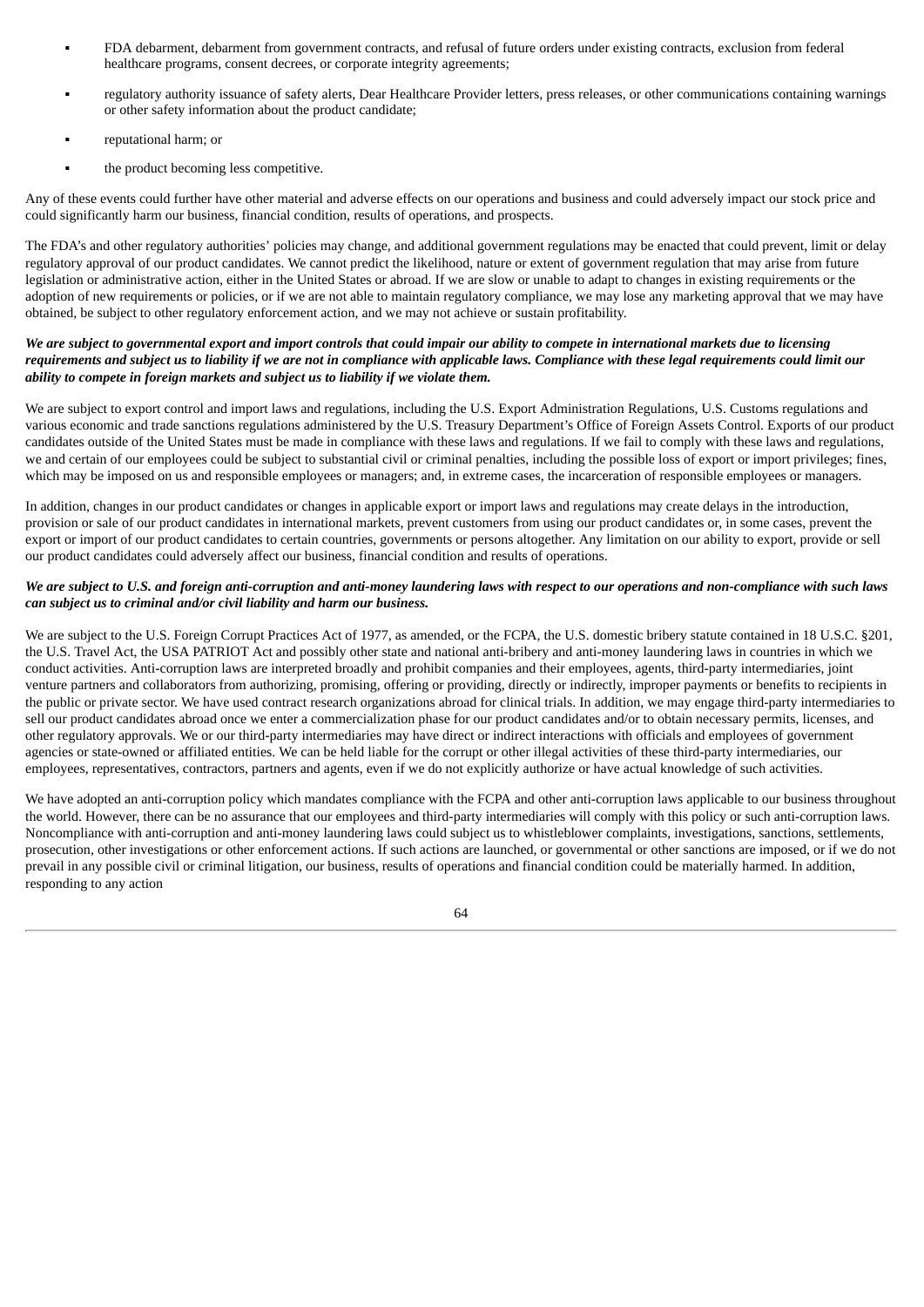will likely result in a materially significant diversion of management's attention and resources and significant defense and compliance costs and other professional fees. In certain cases, enforcement authorities may even cause us to appoint an independent compliance monitor, which can result in added costs and administrative burdens.

## If we fail to comply with environmental, health, and safety laws and regulations, including regulations governing the handling, storage or disposal of hazardous materials, we could become subject to fines or penalties or incur costs that could harm our business.

We are subject to numerous environmental, health and safety laws and regulations, including those governing laboratory procedures and the handling, use, storage, treatment and disposal of hazardous materials and wastes. Our operations involve the use of hazardous materials, including chemicals and biological materials. Our operations also may produce hazardous waste products. We generally contract with third parties for the disposal of these materials and wastes. We will not be able to eliminate the risk of contamination or injury from these materials. In the event of contamination or injury resulting from any use by us of hazardous materials, we could be held liable for any resulting damages, and any liability could exceed our resources. We also could incur significant costs associated with civil or criminal fines and penalties for failure to comply with such laws and regulations.

Although we maintain workers' compensation insurance to cover us for costs and expenses we may incur due to injuries to our employees resulting from the use of hazardous materials, this insurance may not provide adequate coverage against potential liabilities. We do not maintain insurance for environmental liability or toxic tort claims that may be asserted against us in connection with our storage or disposal of biological or hazardous materials.

In addition, we may incur substantial costs in order to comply with current or future environmental, health and safety laws and regulations. These current or future laws and regulations may impair our research, development or production efforts. Our failure to comply with these laws and regulations also may result in substantial fines, penalties or other sanctions.

## Changes in funding for the FDA, the SEC and other government agencies could hinder their ability to hire and retain key leadership and other personnel, prevent new products and services from being developed or commercialized in a timely manner or otherwise prevent those agencies from performing normal functions on which the operation of our business may rely, which could negatively impact our business.

The ability of the FDA to review and approve new products can be affected by a variety of factors, including government budget and funding levels, ability to hire and retain key personnel and accept payment of user fees and statutory, regulatory, and policy changes. Average review times at the agency have fluctuated in recent years as a result. In addition, government funding of the FDA, the Securities and Exchange Commission, or the SEC, and other government agencies on which our operations may rely is inherently fluid and unpredictable.

Disruptions at the FDA and other agencies may also slow the time necessary for new drugs to be reviewed and/or approved by necessary government agencies, which would adversely affect our business. For example, over the last several years, including beginning on December 22, 2018, the U.S. government has shut down several times and certain regulatory agencies, such as the FDA and the SEC, have had to furlough critical FDA, SEC and other government employees and stop critical activities. In response to the COVID-19 pandemic, the FDA recently announced that it will continue to postpone domestic and foreign routine surveillance inspections due to COVID-19. In 2020 and 2021, a number of companies announced receipt of complete response letters due to the FDA's inability to complete required inspections for their applications. As of May 2021, the FDA noted it was continuing to ensure timely reviews of applications for medical products during the ongoing COVID-19 pandemic in line with its user fee performance goals and conducting mission critical domestic and foreign inspections to ensure compliance of manufacturing facilities with FDA Good Manufacturing Practices. However, the FDA may not be able to continue its current inspection pace, and review timelines could be extended, including where a pre-approval inspection or an inspection of clinical sites is required and due to the ongoing COVID-19 pandemic and travel restrictions, the FDA is unable to complete such required inspections during the review period. Regulatory authorities outside the U.S. may adopt similar restrictions or other policy measures in response to the COVID-19 pandemic and may experience delays in their regulatory activities. If a prolonged government shutdown or other disruption occurs, it could significantly impact the ability of the FDA to timely review and process our regulatory submissions, which could have a material adverse effect on our business. Further, future government shutdowns and disruptions could potentially impact our ability to access the public markets and obtain necessary capital in order to properly capitalize and continue our operations.

If we fail to comply with applicable federal and state healthcare laws, including FDA, healthcare fraud and abuse, pharmaceutical marketing and advertising, and information privacy and security laws, we could face substantial penalties and our business, financial condition, results of operations, *and prospects could be adversely affected.*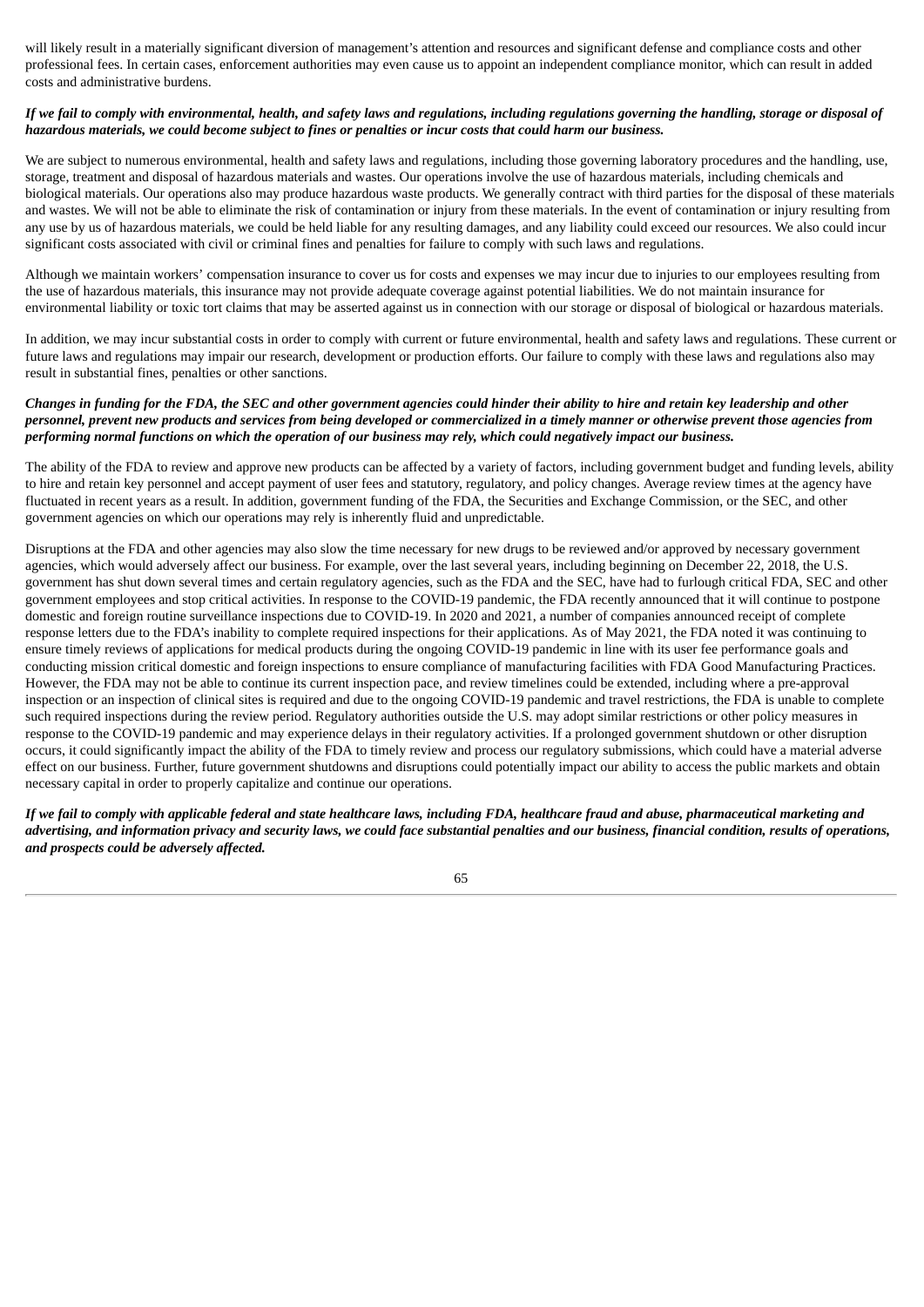As a biopharmaceutical company, we, as well as any of our contractors who conduct business for or on our behalf, are subject to many federal and state healthcare laws, including the federal Anti-Kickback Statute, or AKS, the federal civil and criminal False Claims Act, or FCA, the Civil Monetary Penalties Statute, the Medicaid Drug Rebate statute and other price reporting requirements, the federal Physician Payment Sunshine Act, the Veterans Health Care Act of 1992, HIPAA (as amended by the Health Information Technology for Economics and Clinical Health Act), the U.S. Foreign Corrupt Practices Act of 1977, the Patient Protection and Affordable Care Act of 2010, as amended by the Health Care and Education Reconciliation Act of 2020, or collectively, the ACA, and similar state laws. Even though we do not make referrals of healthcare services or bill directly to Medicare, Medicaid, or other third-party payors, certain federal and state healthcare laws and regulations pertaining to fraud and abuse and patients' rights are and will be applicable to our business. If we do not comply with all applicable fraud and abuse laws, we may be subject to healthcare fraud and abuse enforcement by both the federal government and the states in which we conduct our business.

Laws and regulations require calculation and reporting of complex pricing information for prescription drugs, and compliance will require us to invest in significant resources and develop a price reporting infrastructure, or depend on third parties to compute and report our drug pricing. Pricing reported to the Centers for Medicare & Medicaid Services, or CMS, must be certified. Non-compliant activities expose us to FCA risk if they result in overcharging agencies, underpaying rebates to agencies, or causing agencies to overpay providers.

If we or our operations are found to be in violation of any federal or state healthcare law, or any other governmental regulations that apply to us, we may be subject to significant penalties, including civil, criminal, and administrative penalties, damages, fines, disgorgement, debarment from government contracts, refusal of orders under existing contracts, exclusion from participation in U.S. federal or state health care programs, corporate integrity agreements and the curtailment or restructuring of our operations, any of which could materially adversely affect our ability to operate our business and our financial results. If any of the physicians or other healthcare providers or entities with whom we expect to do business, including our collaborators, is found not to be in compliance with applicable laws, they may be subject to criminal, civil or administrative sanctions, including, but not limited to, exclusions from participation in government healthcare programs, which could also materially affect our business.

In particular, if we are found to have impermissibly promoted any of our product candidates, we may become subject to significant liability and government fines. We, and any of our collaborators, must comply with requirements concerning advertising and promotion for any of our product candidates for which we or they obtain marketing approval. Promotional communications with respect to therapeutics are subject to a variety of legal and regulatory restrictions and continuing review by the FDA, Department of Justice, Department of Health and Human Services' Office of Inspector General, state attorneys general, members of Congress, and the public. When the FDA or comparable foreign regulatory authorities issue regulatory approval for a product candidate, the regulatory approval is limited to those specific uses and indications for which a product candidate is approved. If we are not able to obtain FDA approval for desired uses or indications for our product candidates, we may not market or promote our product candidates for those indications and uses, referred to as off-label uses, and our business may be adversely affected. We further must be able to sufficiently substantiate any claims that we make for our product candidates, including claims comparing our products candidates to other companies' products and must abide by the FDA's strict requirements regarding the content of promotion and advertising.

While physicians may choose to prescribe products for uses that are not described in the product's labeling and for uses that differ from those tested in clinical trials and approved by the regulatory authorities, we are prohibited from marketing and promoting our product candidates for indications and uses that are not specifically approved by the FDA. These off-label uses are common across medical specialties and may constitute an appropriate treatment for some patients in varied circumstances. Regulatory authorities in the United States generally do not restrict or regulate the behavior of physicians in their choice of treatment within the practice of medicine. Regulatory authorities do, however, restrict communications by biopharmaceutical companies concerning off-label use.

The FDA and other agencies actively enforce the laws and regulations regarding product promotion, particularly those prohibiting the promotion of offlabel uses, and a company that is found to have improperly promoted a product may be subject to significant sanctions. The federal government has levied large civil and criminal fines against companies for alleged improper promotion and has enjoined several companies from engaging in off-label promotion. The FDA has also requested that companies enter into consent decrees of permanent injunctions under which specified promotional conduct is changed or curtailed. Thus, we and any of our collaborators will not be able to promote any product candidates we develop for indications or uses for which they are not approved. In the United States, engaging in the impermissible promotion of our product candidates, following approval, for off-label uses can also subject us to false claims and other litigation under federal and state statutes, including fraud and abuse and consumer protection laws, which can lead to significant civil and criminal penalties and fines, agreements with governmental authorities that materially restrict the manner in which we promote or distribute our product candidates and do business through, for example, corporate integrity agreements, suspension or exclusion from participation in federal and state healthcare programs, and debarment from government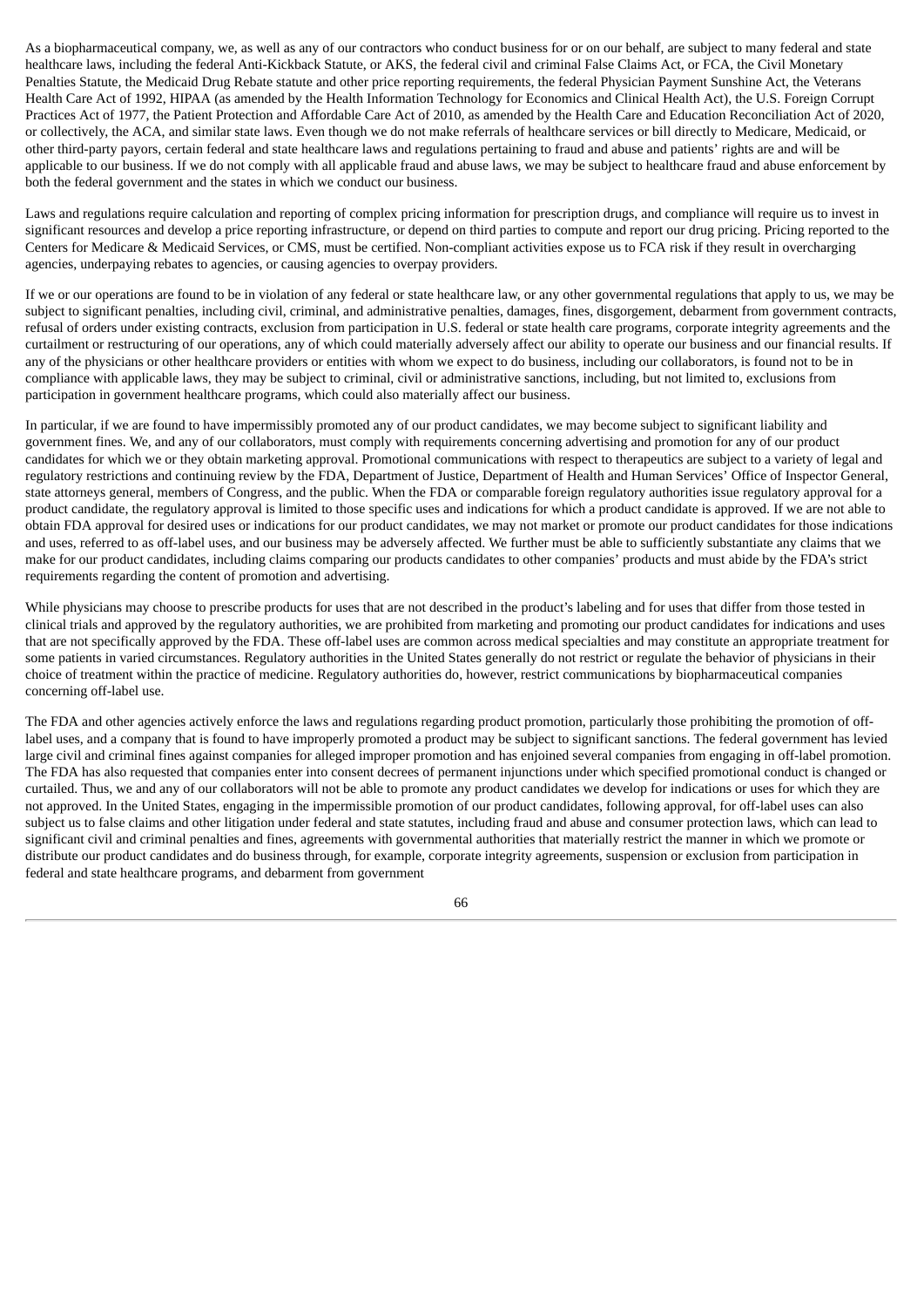contracts and refusal of future orders under existing contracts. These false claims statutes include the FCA, which allows any individual to bring a lawsuit against a biopharmaceutical company on behalf of the federal government alleging submission of false or fraudulent claims or causing others to present such false or fraudulent claims, for payment by a federal program such as Medicare or Medicaid. If the government decides to intervene and prevails in the lawsuit, the individual will share in the proceeds from any fines or settlement funds. If the government declines to intervene, the individual may pursue the case alone. These FCA lawsuits against manufacturers of drugs and biologics have increased significantly in volume and breadth, leading to several substantial civil and criminal settlements in the hundreds of millions or billions of dollars, pertaining to certain sales practices and promoting off-label uses. In addition, FCA lawsuits may expose manufacturers to follow-on claims by private payors based on fraudulent marketing practices. This growth in litigation has increased the risk that a biopharmaceutical company will have to defend a false claim action, pay settlement fines or restitution, as well as criminal and civil penalties, agree to comply with burdensome reporting and compliance obligations, and be excluded from Medicare, Medicaid, or other federal and state healthcare programs. If we or our future collaborators do not lawfully promote our approved product candidates, if any, we may become subject to such litigation and, if we do not successfully defend against such actions, those actions may have a material adverse effect on our business, financial condition, results of operations and prospects.

Although an effective compliance program can mitigate the risk of investigation and prosecution for violations of these laws, the risks cannot be entirely eliminated. Moreover, achieving and sustaining compliance with applicable federal and state fraud laws may prove costly. Any action against us for violation of these laws, even if we successfully defend against it, could cause us to incur significant legal expenses and divert our management's attention from the operation of our business.

## Coverage and reimbursement may be limited or unavailable in certain market segments for our product candidates, which could make it difficult for us *to sell our product candidates profitably.*

In both domestic and foreign markets, sales of our product candidates, if approved, depend on the availability of coverage and adequate reimbursement from third-party payors. Such third-party payors include government health programs such as Medicare and Medicaid, managed care providers, private health insurers and other organizations.

Patients who are provided medical treatment for their conditions generally rely on third-party payors to reimburse all or part of the costs associated with their treatment. Obtaining coverage and adequate reimbursement from governmental healthcare programs, such as Medicare and Medicaid, and commercial payors is critical to new product acceptance.

Government authorities and third-party payors decide which drugs and treatments they will cover and the amount of reimbursement. Coverage decisions may depend upon clinical and economic standards that disfavor new drug products when more established or lower cost therapeutic alternatives are already available or subsequently become available. If reimbursement is not available, or is available only to limited levels, our product candidates may be competitively disadvantaged, and we, or our collaborators, may not be able to successfully commercialize our product candidates. Even if coverage is provided, the approved reimbursement amount may not be high enough to allow us, or our collaborators, to establish or maintain a market share sufficient to realize a sufficient return on our or their investments. Alternatively, securing favorable reimbursement terms may require us to compromise pricing and prevent us from realizing an adequate margin over cost. Reimbursement by a third-party payor may depend upon a number of factors, including, but not limited to, the third-party payor's determination that use of a product is:

- a covered benefit under its health plan;
- safe, effective and medically necessary;
- appropriate for the specific patient;
- cost-effective; and
- neither experimental nor investigational.

Obtaining coverage and reimbursement approval of a product from a government or other third-party payor is a time-consuming and costly process that could require us to provide to the payor supporting scientific, clinical and cost-effectiveness data for the use of our product candidates. Even if we obtain coverage for a given product candidate, the resulting reimbursement payment rates might not be adequate for us to achieve or sustain profitability or may require co-payments that patients find unacceptably high. Moreover, the factors noted above have continued to be the focus of policy and regulatory debate that has, thus far, shown the potential for movement towards permanent policy changes; this trend is likely to continue, and may result in more or less favorable impacts on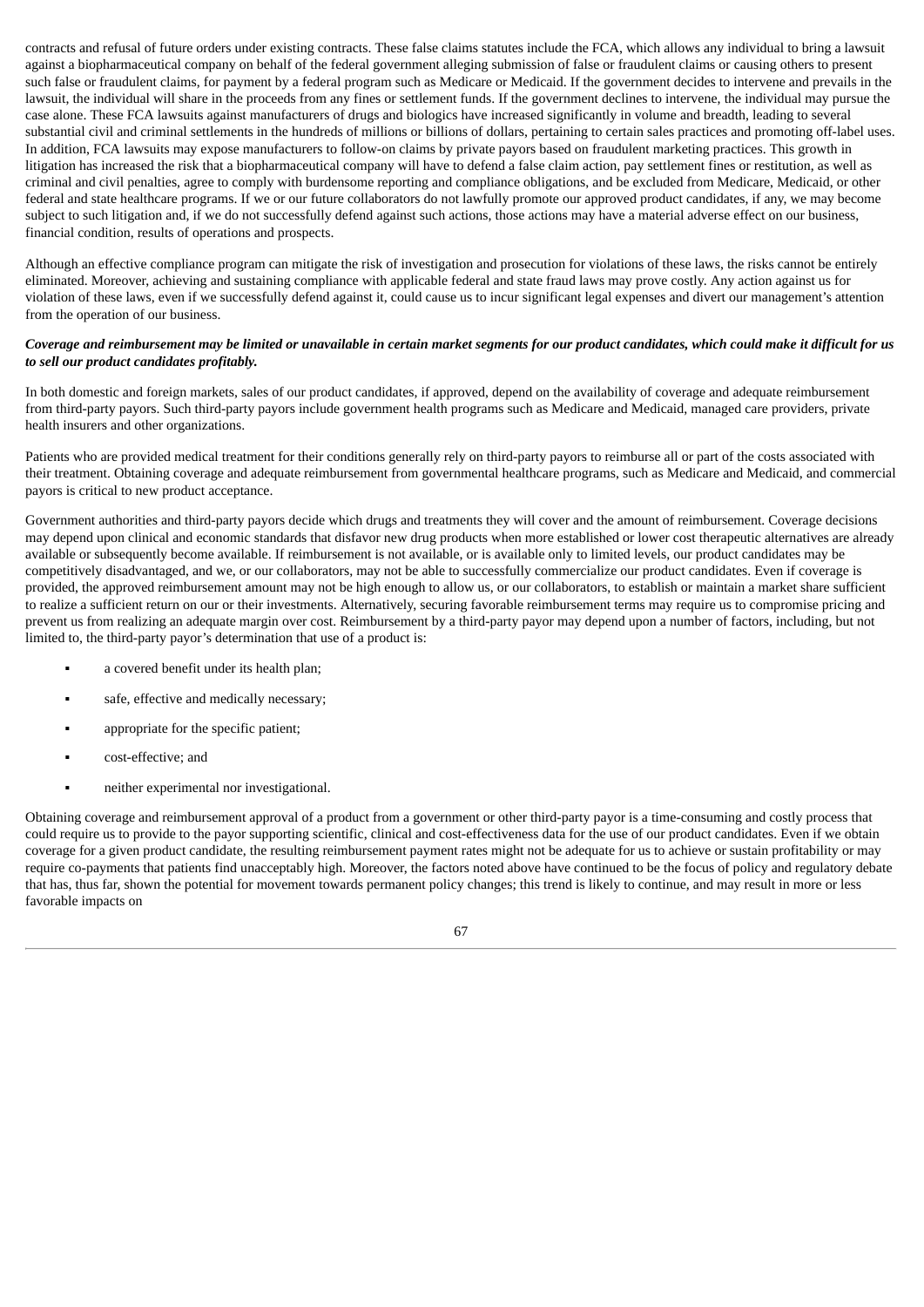pricing. Patients are unlikely to use our product candidates, unless coverage is provided, and reimbursement is adequate to cover a significant portion of the cost of our product candidates.

In the United States, no uniform policy of coverage and reimbursement for products exists among third-party payors. Therefore, coverage and reimbursement for products can differ significantly from payor to payor. As a result, the coverage determination process is often a time-consuming and costly process that will require us to provide scientific and clinical support for the use of our product candidates to each payor separately, with no assurance that coverage and adequate reimbursement will be obtained.

Prices paid for a drug also vary depending on the class of trade. Prices charged to government customers are subject to price controls, including ceilings, and private institutions obtain discounts through group purchasing organizations. Net prices for drugs may be further reduced by mandatory discounts or rebates required by government healthcare programs and demanded by private payors. It is also not uncommon for market conditions to warrant multiple discounts to different customers on the same unit, such as purchase discounts to institutional care providers and rebates to the health plans that pay them, which reduces the net realization on the original sale.

In addition, federal programs impose penalties on manufacturers of drugs marketed under an NDA, in the form of mandatory additional rebates and/or discounts if commercial prices increase at a rate greater than the Consumer Price Index-Urban, and these rebates and/or discounts, which can be substantial, may impact our ability to raise commercial prices. Regulatory authorities and third-party payors have attempted to control costs by limiting coverage and the amount of reimbursement for particular medications, which could affect our ability or that of our collaborators to sell our product candidates profitably. These payors may not view our product candidates, if any, as cost-effective, and coverage and reimbursement may not be available to our customers, or those of our collaborators, or may not be sufficient to allow our product candidates, if any, to be marketed on a competitive basis. Cost control initiatives could cause us, or our collaborators, to decrease, discount, or rebate a portion of the price we, or they, might establish for our product candidates, which could result in lower than anticipated product revenues. If the realized prices for our product candidates, if any, decrease or if governmental and other thirdparty payors do not provide adequate coverage or reimbursement, our prospects for revenue and profitability will suffer. Moreover, the recent and ongoing series of congressional hearings relating to drug pricing has presented heightened attention to the biopharmaceutical industry, creating the potential for political and public pressure, while the potential for resulting legislative or policy changes presents uncertainty.

Assuming coverage is approved, the resulting reimbursement payment rates might not be adequate. If payors subject our product candidates to maximum payment amounts or impose limitations that make it difficult to obtain reimbursement, providers may choose to use therapies, which are less expensive when compared to our product candidates. Additionally, if payors require high copayments, beneficiaries may decline prescriptions and seek alternative therapies. We may need to conduct post-marketing studies in order to demonstrate the cost-effectiveness of any future products to the satisfaction of hospitals and other target customers and their third-party payors. Such studies might require us to commit a significant amount of management time and financial and other resources. Our future products might not ultimately be considered cost-effective. Adequate third-party coverage and reimbursement might not be available to enable us to maintain price levels sufficient to realize an appropriate return on investment in product development.

Third-party payors, whether domestic or foreign, or governmental or commercial, are developing increasingly sophisticated methods of controlling healthcare costs. In addition, third-party payors are requiring higher levels of evidence of the benefits and clinical outcomes of new technologies and are challenging the prices charged. We, and our collaborators, cannot be sure that coverage will be available for any product candidate that we, or they, commercialize and, if available, that the reimbursement rates will be adequate. Further, the net reimbursement for drug products may be subject to additional reductions if there are changes to laws that presently restrict imports of drugs from countries where they may be sold at lower prices than in the United States. An inability to promptly obtain coverage and adequate payment rates from both government-funded and private payors for any of our product candidates for which we obtain marketing approval could have a material adverse effect on our results of operations, our ability to raise capital needed to commercialize products, and our overall financial condition.

There have been, and likely will continue to be, legislative and regulatory proposals at the federal and state levels directed at broadening the availability of healthcare and containing or lowering the cost of healthcare. We cannot predict the initiatives that may be adopted in the future. The continuing efforts of the government, insurance companies, managed care organizations and other payors of healthcare services to contain or reduce costs of healthcare and/or impose price controls may adversely affect:

- the demand for our product candidates, if we obtain regulatory approval;
- our ability to set a price that we believe is fair for our product candidates;

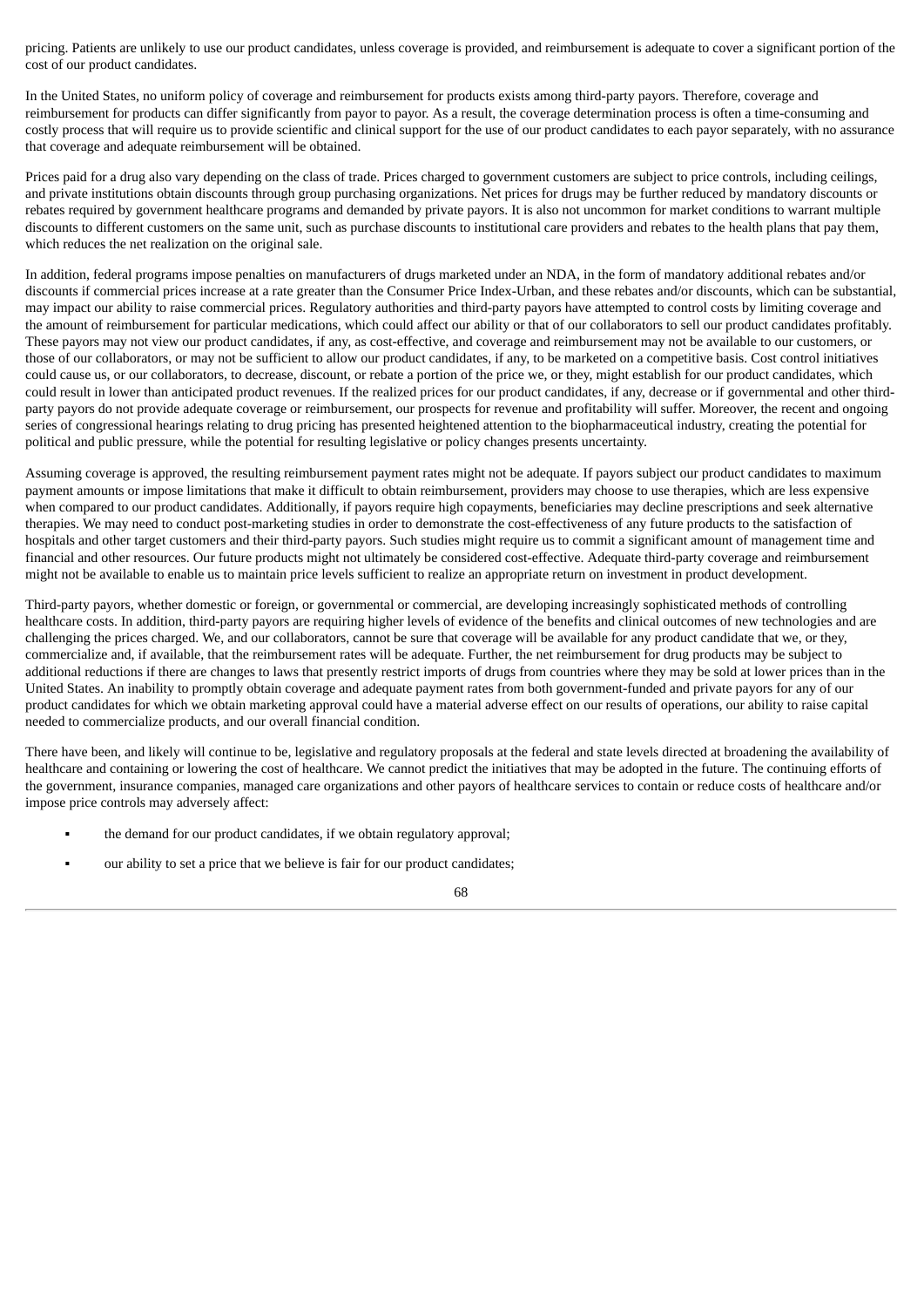- our ability to generate revenue and achieve or maintain profitability;
- the level of taxes that we are required to pay; and
- the availability of capital.

Any reduction in reimbursement from Medicare or other government programs may result in a similar reduction in payments from private payors, which may adversely affect our future profitability.

## We are subject to new legislation, regulatory proposals and healthcare payor initiatives that may increase our costs of compliance, and adversely affect *our ability to market our products, obtain collaborators and raise capital.*

In the United States and some foreign jurisdictions, there have been a number of legislative and regulatory changes and proposed changes regarding the healthcare system that could prevent or delay marketing approval of our product candidates, restrict or regulate post-approval activities, and affect our ability, or the ability of our collaborators, to profitably sell any product candidates for which we obtain marketing approval. We expect that current laws, as well as other healthcare reform measures that may be adopted in the future, may result in more rigorous coverage criteria and in additional downward pressure on the price that we, or our collaborators, may receive for any approved product candidates.

Since its enactment, there have been executive, judicial and Congressional challenges to certain aspects of the ACA. For example, in June 2021 the U.S. Supreme Court held that Texas and other challengers had no legal standing to challenge the ACA, dismissing the case on procedural grounds without specifically ruling on the constitutionality of the ACA. Thus, the ACA will remain in effect in its current form. Further, prior to the U.S. Supreme Court ruling, on January 28, 2021, President Biden issued an executive order that initiated a special enrollment period for purposes of obtaining health insurance coverage through the ACA marketplace, which began on February 15, 2021 and remained open through August 15, 2021. The executive order also instructed certain governmental agencies to review and reconsider their existing policies and rules that limit access to healthcare, including, among others, reexamining Medicaid demonstration projects and waiver programs that include work requirements, and policies that create unnecessary barriers to obtaining access to health insurance coverage through Medicaid or the ACA. It is possible that the ACA will be subject to judicial or Congressional challenges in the future. It is unclear how such challenges and healthcare measures initiated by the Biden administration will impact the ACA, our business, financial condition and results of operations. Complying with any new legislation or change in regulatory requirements could be time-intensive and expensive, resulting in a material adverse effect on our business.

Additional federal and state healthcare reform measures may be adopted in the future that may result in more rigorous coverage criteria, increased regulatory burdens and operating costs, decreased net revenue from our biopharmaceutical products, decreased potential returns from our development efforts, and additional downward pressure on the price that we receive for any approved drug. For example, under the American Rescue Plan of 2021, effective January 1, 2024, the statutory cap on Medicaid Drug Rebate Program rebates that manufacturers pay to state Medicaid programs will be eliminated. Elimination of this cap may require pharmaceutical manufacturers to pay more in rebates than it receives on the sale of products, which could have a material impact on our business. Further any reduction in reimbursement from Medicare or other government healthcare programs may result in a similar reduction in payments from private payors. The implementation of cost containment measures or other healthcare reforms may prevent us from being able to generate revenue, attain profitability or commercialize our product candidates.

Legislative and regulatory proposals may also be made to expand post-approval requirements and restrict sales and promotional activities for drugs. We cannot be sure whether additional legislative changes will be enacted, or whether the FDA regulations, guidance, or interpretations will be changed, or what the impact of such changes on the marketing approvals of our product candidates, if any, may be. In addition, increased scrutiny by Congress of the FDA's approval process may significantly delay or prevent marketing approval, as well as subject us to more stringent product labeling and post-marketing testing and other requirements.

In addition, there have been a number of other policy, legislative and regulatory proposals aimed at changing the pharmaceutical industry, including heightened governmental scrutiny over the manner in which drug manufacturers set prices for their marketed products, U.S. Congressional inquiries and proposed federal and state legislation designed to, among other things, bring more transparency to drug pricing, reduce the cost of prescription drugs under Medicare, review the relationship between pricing and manufacturer patient programs, and reform government program reimbursement methodologies for drugs. Additionally, based on a recent executive order, the Biden administration expressed its intent to pursue certain policy initiatives to reduce drug prices. The HHS has released a Comprehensive Plan for Addressing High Drug Prices that outlines principles for drug pricing reform and potential legislative policies that Congress could pursue to advance these principles. While no legislation or administrative actions

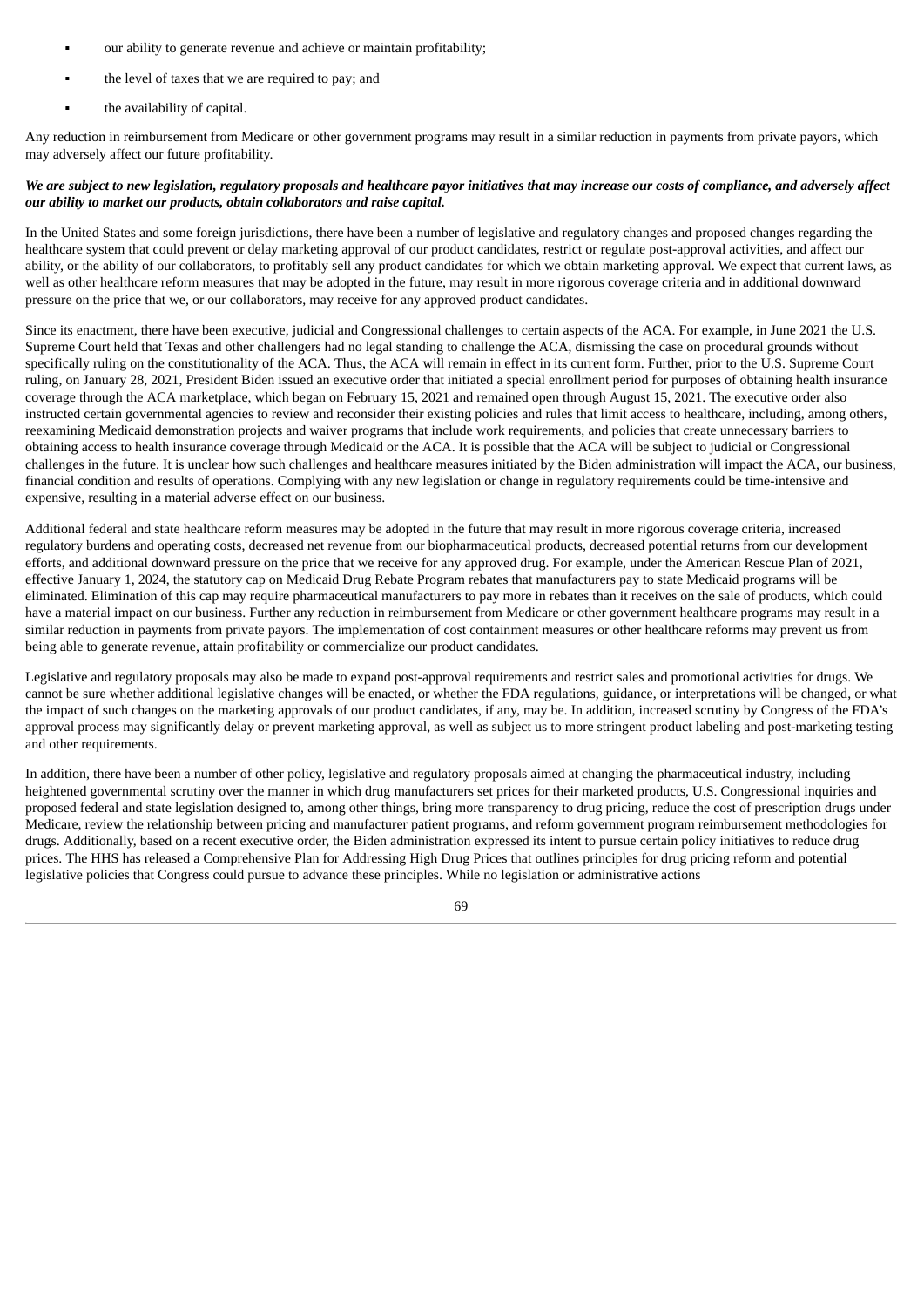have been finalized to implement these principles, Congress is considering legislation that, if passed, could have significant impact on prices of prescription drugs covered by Medicare, including limitations on drug price increases and allowing Medicare to negotiate pricing for certain covered drug products. The impact of these legislative, executive, and administrative actions and any future healthcare measures and agency rules implemented by the Biden administration on us and the biopharmaceutical industry as a whole is unclear. At the state level, legislatures have increasingly passed legislation and implemented regulations designed to control pharmaceutical product pricing, including price or patient reimbursement constraints, discounts, restrictions on certain product access and marketing cost disclosure and transparency measures, and, in some cases, designed to encourage importation from other countries and bulk purchasing. For example, a number of states are considering or have recently enacted state drug price transparency and reporting laws that could substantially increase our compliance burdens and expose us to greater liability under such state laws once we begin commercialization after obtaining regulatory approval for any of our products. Any reduction in reimbursement from Medicare or other government programs may result in a reduction in payments from private payors.

We are unable to predict the future course of federal or state healthcare legislation in the United States directed at broadening the availability of healthcare and containing or lowering the cost of healthcare. The ACA and any further changes in the law or regulatory framework that reduce our revenue or increase our costs could also have a material and adverse effect on our business, financial condition and results of operations.

### Governments outside the United States tend to impose strict price controls, which may adversely affect our revenues, if any.

In international markets, reimbursement and health care payment systems vary significantly by country, and many countries have instituted price ceilings on specific products and therapies. In some countries, particularly the countries of the EU, the pricing of prescription pharmaceuticals is subject to governmental control. In these countries, pricing negotiations with governmental authorities can take considerable time after the receipt of marketing approval for a product. To obtain coverage and reimbursement or pricing approval in some countries, we may be required to conduct a clinical trial that compares the cost-effectiveness of our product candidate to other available therapies. There can be no assurance that our product candidates will be considered cost-effective by third-party payors, that an adequate level of reimbursement will be available, or that the third-party payors' reimbursement policies will not adversely affect our ability to sell our product candidates profitably. If reimbursement of our product candidates is unavailable or limited in scope or amount, or if pricing is set at unsatisfactory levels, our business could be harmed, possibly materially.

## If our employees, independent contractors, consultants, commercial partners or vendors engage in misconduct or other improper activities, including noncompliance with regulatory standards and requirements, we, directly or indirectly, could be exposed to significant losses and liability, including, among other things, criminal sanctions, civil penalties, contractual damages, exclusion from governmental healthcare programs, reputational harm, *administrative burdens and diminished profits and future earnings.*

We are exposed to the risk of employee fraud or other illegal activity by our employees, independent contractors, consultants, commercial partners and vendors. Misconduct by these parties could include intentional, reckless and/or negligent conduct that fails to comply with the laws of the FDA and other similar foreign regulatory bodies, provide true, complete and accurate information to the FDA and other similar foreign regulatory bodies, comply with manufacturing standards we have established, comply with healthcare fraud and abuse laws in the United States and similar foreign fraudulent misconduct laws, or report financial information or data accurately or to disclose unauthorized activities to us. If we obtain FDA approval of any of our product candidates and begin commercializing those products in the United States, our potential exposure under such laws will increase significantly, and our costs associated with compliance with such laws are also likely to increase. These laws may impact, among other things, our current activities with principal investigators and research patients, as well as proposed and future sales, marketing and education programs. In particular, the promotion, sales and marketing of healthcare items and services, as well as certain business arrangements in the healthcare industry, are subject to extensive laws designed to prevent fraud, kickbacks, self-dealing and other abusive practices. These laws and regulations may restrict or prohibit a wide range of pricing, discounting, marketing and promotion, structuring and commissions, certain customer incentive programs and other business arrangements generally. Activities subject to these laws also involve the improper use of information obtained in the course of patient recruitment for clinical trials.

We have adopted a Code of Business Conduct and Ethics, but it is not always possible to identify and deter misconduct or other improper activities by our employees or third parties that we engage for our business operations, including independent contractors, consultants, commercial collaborators, principal investigators, CROs, suppliers and vendors, and the precautions we take to detect and prevent inappropriate conduct may not be effective in controlling unknown or unmanaged risks or losses or in protecting us from governmental investigations or other actions or lawsuits stemming from a failure to comply with such laws or regulations. Efforts to ensure that our business arrangements will comply with applicable healthcare laws may involve substantial costs. It is possible that governmental and enforcement authorities will conclude that our, or our employees', consultants', collaborators', contractors', or

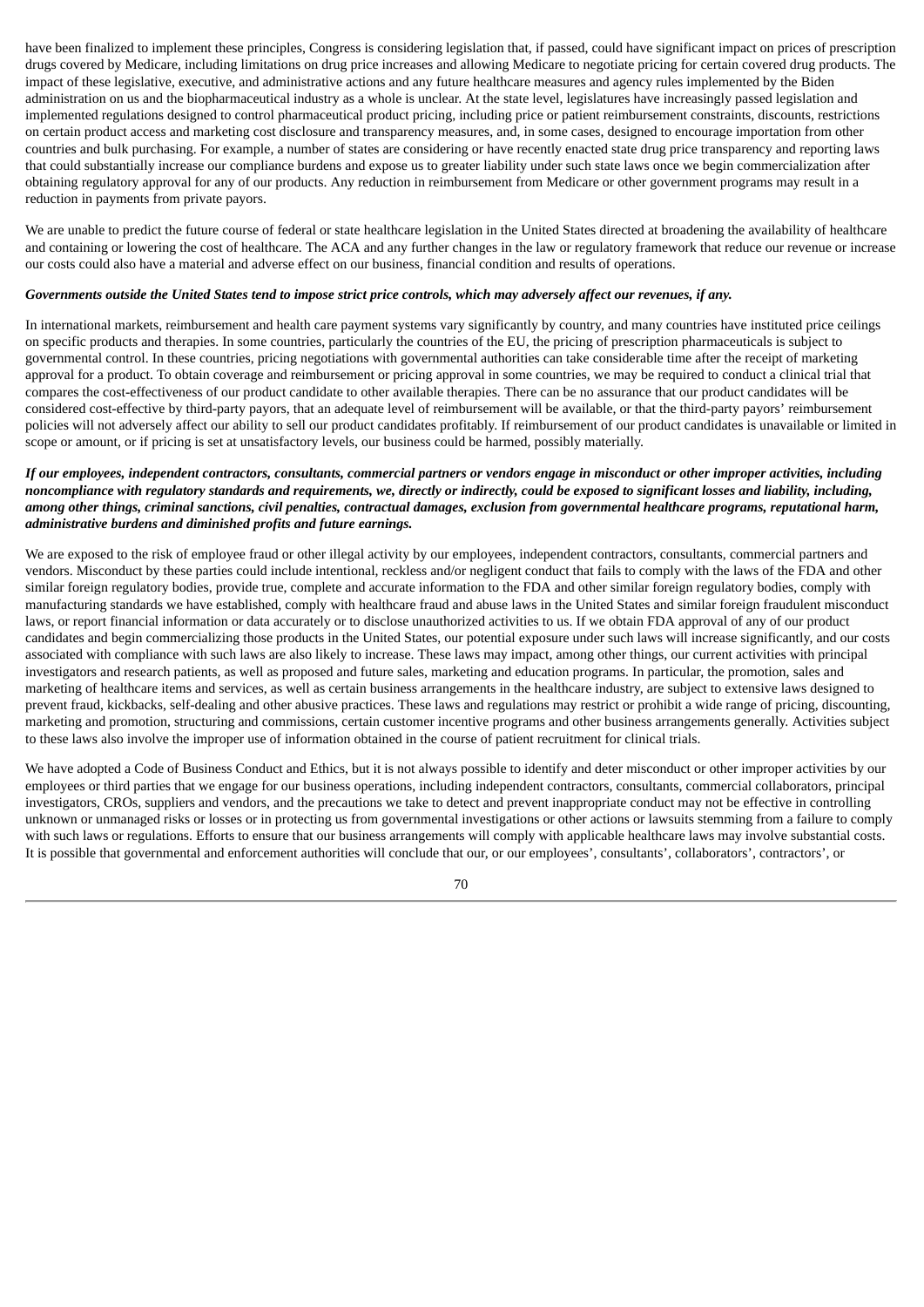vendors' business practices may not comply with current or future statutes, regulations or case law interpreting applicable fraud and abuse or other healthcare laws and regulations. If any such actions are instituted against us, and we are not successful in defending ourselves or asserting our rights, those actions could have a significant impact on our business, including the imposition of civil, criminal and administrative penalties, damages, disgorgement, monetary fines, possible exclusion from participation in Medicare, Medicaid and other federal healthcare programs, contractual damages, reputational harm, diminished profits and future earnings, compliance agreements, withdrawal of product approvals, and curtailment of our operations, among other things, any of which could adversely affect our ability to operate our business and our results of operations. In addition, the approval and commercialization of any of our product candidates outside the United States will also likely subject us to foreign equivalents of the healthcare laws mentioned above, among other foreign laws.

### **Risks Related to Intellectual Property**

## If we are unable to obtain and maintain sufficient intellectual property protection for our product candidates, or if the scope of the intellectual property *protection is not sufficiently broad, we may not be able to compete effectively or operate profitably.*

We rely upon a combination of patents, know-how and confidentiality agreements to protect the intellectual property related to our product candidates and to prevent third parties from copying and surpassing our achievements, thus eroding our competitive position in our market.

Our success is dependent in large part on our obtaining, maintaining, protecting and enforcing patents and other proprietary rights in the United States and other countries with respect to our product candidates and on our ability to avoid infringing the intellectual property and other proprietary rights of others. Furthermore, patent law relating to the scope of claims in the biotechnology field in which we operate is still evolving and, consequently, patent positions in our industry may not be as strong as in other more well-established fields. No consistent policy regarding the breadth of claims allowed in biotechnology patents has emerged to date.

We seek to protect our proprietary position by filing patent applications in the United States and abroad related to our product candidates and novel discoveries that are important to our business. Our pending and future patent applications may not result in patents being issued or issued patents may not afford sufficient protection of our product candidates or their intended uses against competitors, nor can there be any assurance that the patents issued will not be infringed, designed around, invalidated by third parties, or effectively prevent others from commercializing competitive products.

Obtaining and enforcing patents is expensive and time-consuming, and we may not be able to file and prosecute all necessary or desirable patent applications or maintain and/or enforce patents that may issue based on our patent applications, at a reasonable cost or in a timely manner, including delays as a result of the COVID-19 pandemic impacting our operations. It is also possible that we will fail to identify patentable aspects of our research and development results before it is too late to obtain patent protection. Although we enter into non-disclosure and confidentiality agreements with parties who have access to patentable aspects of our research and development output, such as our employees, corporate collaborators, outside scientific collaborators, contract research organizations, contract manufacturers, consultants, advisors and other third parties, any of these parties may breach these agreements and disclose such results before a patent application is filed, thereby jeopardizing our ability to seek patent protection.

Composition of matter patents for pharmaceutical product candidates often provide a strong form of intellectual property protection for those types of products, as such patents provide protection without regard to any method of use. We cannot be certain that the claims in our pending patent applications directed to composition of matter of our product candidates will be considered patentable by the United States Patent and Trademark Office (USPTO) or by patent offices in foreign countries, or that the claims in any of our issued patents will be considered valid and enforceable by courts in the United States or foreign countries. Method of use patents protect the use of a product for the specified method. This type of patent does not prevent a competitor from making and marketing a product that is identical to our product for an indication that is outside the scope of the patented method. Moreover, even if competitors do not actively promote their products for our targeted indications, physicians may prescribe these products "off-label." Although off-label prescriptions may infringe or contribute to the infringement of method of use patents, the practice is common and such infringement is difficult to prevent or prosecute.

The patent position of biopharmaceutical companies generally is highly uncertain, involves complex legal and factual questions and has in recent years been the subject of much litigation, resulting in court decisions, including Supreme Court decisions, which have increased uncertainties as to the ability to enforce patent rights in the future. In addition, the laws of foreign countries may not protect our rights to the same extent as the laws of the United States, or vice versa.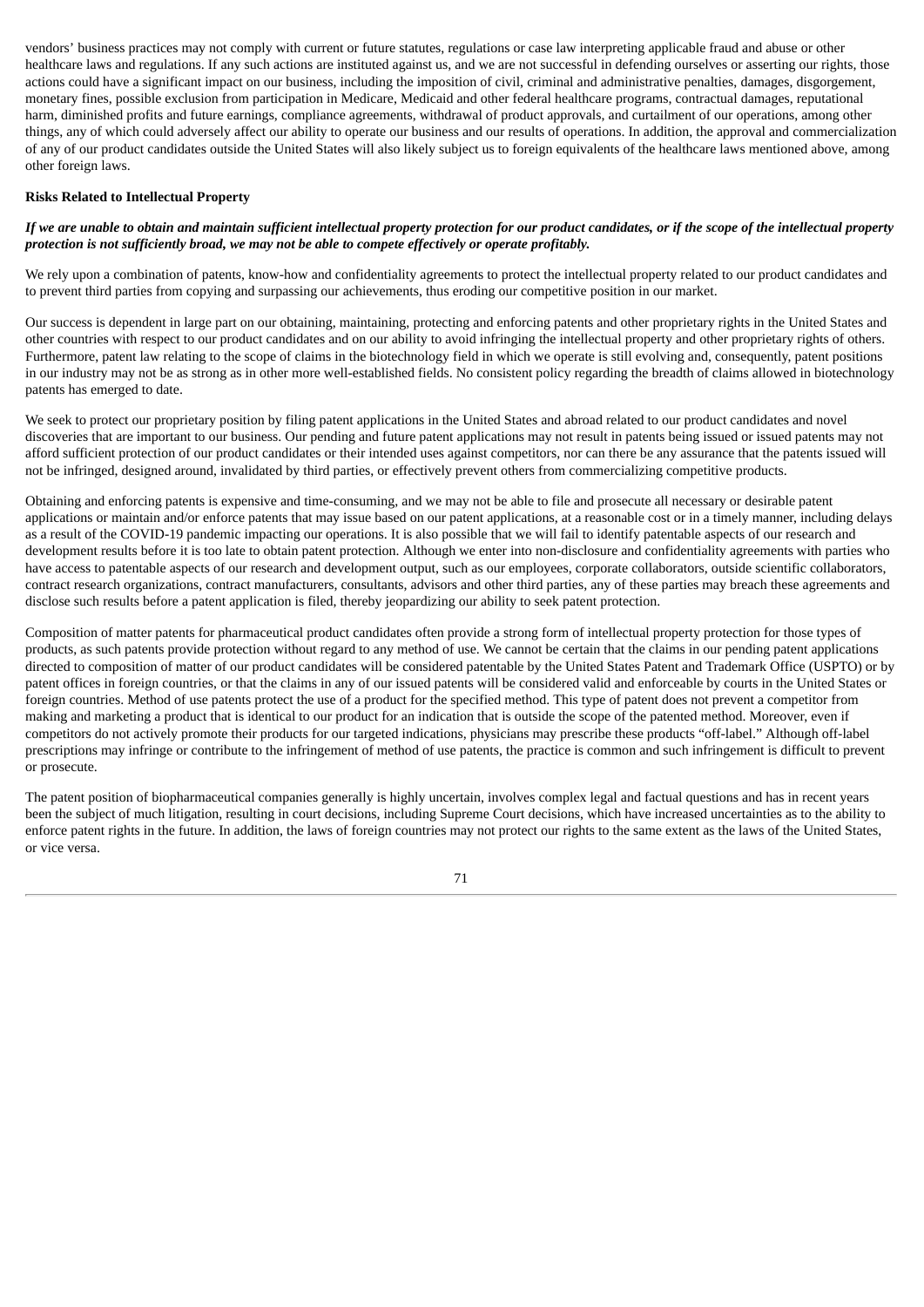The patent application process is subject to numerous risks and uncertainties, and there can be no assurance that we or any of our potential future collaborators will be successful in protecting our product candidates by obtaining and defending patents. For example, we may not be aware of all thirdparty intellectual property rights potentially relating to our product candidates or their intended uses, and as a result the impact of such third-party intellectual property rights upon the patentability of our own patents and patent applications, as well as the impact of such third-party intellectual property upon our freedom to operate, is highly uncertain. Patent applications in the United States and other jurisdictions are typically not published until 18 months after filing or, in some cases, not at all. Therefore, we cannot know with certainty whether we were the first to make the inventions claimed in our patents or pending patent applications, or that we were the first to file for patent protection of such inventions. As a result, the issuance, inventorship, scope, validity, enforceability and commercial value of our patent rights are highly uncertain. Our pending patent applications may be challenged in patent offices in the United States and abroad. Even issued patents may later be found invalid or unenforceable or may be modified or revoked in proceedings instituted by third parties before various patent offices or in courts. For example, our pending patent applications may be subject to third-party pre-issuance submissions of prior art to the USPTO or our issued patents may be subject to post-grant review (PGR) proceedings, oppositions, derivations, reexaminations, or inter partes review (IPR) proceedings, in the United States or elsewhere, challenging our patent rights or the patent rights of others. An adverse determination in any such challenges may result in loss of exclusivity or in patent claims being narrowed, invalidated, or held unenforceable, in whole or in part, which could limit our ability to stop others from using or commercializing similar or identical products, or limit the duration of the patent protection of our product candidates. In addition, given the amount of time required for the development, testing and regulatory review of new product candidates, patents protecting such product candidates might expire before or shortly after such candidates are commercialized. The degree of future protection for our proprietary rights is uncertain. Only limited protection may be available and may not adequately protect our rights or permit us to gain or keep any competitive advantage. Any failure to obtain or maintain patent protection with respect to our product candidates or their uses could have a material adverse effect on our business, financial condition, results of operations and prospects.

In addition to the protection afforded by patents, we rely on trade secret protection and confidentiality agreements to protect proprietary know-how that is not patentable, processes for which patents are difficult to enforce and any other elements of our discovery and development processes that involve proprietary know-how, information or technology that is not covered by patents. We may also rely on trade secret protection as temporary protection for concepts that may be included in a future patent filing. However, trade secret protection will not protect us from innovations that a competitor develops independently of our proprietary know how. If a competitor independently develops a technology that we protect as a trade secret and files a patent application on that technology, then we may not be able to patent that technology in the future, may require a license from the competitor to use our own know-how, and if the license is not available on commercially-viable terms, then we may not be able to launch our product candidate. Although we require all of our employees to assign their inventions to us, and require all of our employees, consultants, advisors and any third parties who have access to our proprietary know-how, information or technology to enter into confidentiality agreements, we cannot be certain that our trade secrets and other confidential proprietary information will not be disclosed or that competitors will not otherwise gain access to our trade secrets or independently develop substantially equivalent information and techniques. Furthermore, the laws of some foreign countries do not protect proprietary rights to the same extent or in the same manner as the laws of the United States. As a result, we may encounter significant problems in protecting and defending our intellectual property both in the United States and abroad. If we are unable to prevent unauthorized material disclosure of our intellectual property to third parties, we will not be able to establish or maintain a competitive advantage in our market, and this scenario could materially adversely affect our business, financial condition and results of operations.

## We cannot ensure that patent rights relating to inventions described and claimed in our pending patent applications will issue or that patents based on *our patent applications will not be challenged and rendered invalid and/or unenforceable.*

The patent application process is subject to numerous risks and uncertainties, and there can be no assurance that we or any of our potential future collaborators will be successful in protecting our product candidates by obtaining and defending patents. We have pending U.S. and foreign patent applications in our portfolio; however, we cannot predict:

- if and when patents may issue based on our patent applications;
- the scope of protection of any patent issuing based on our patent applications;
- whether the claims of any patent issuing based on our patent applications will provide protection against competitors;
- whether or not third parties will find ways to invalidate or circumvent our patent rights;
- whether or not others will obtain patents claiming aspects similar to those covered by our patents and patent applications;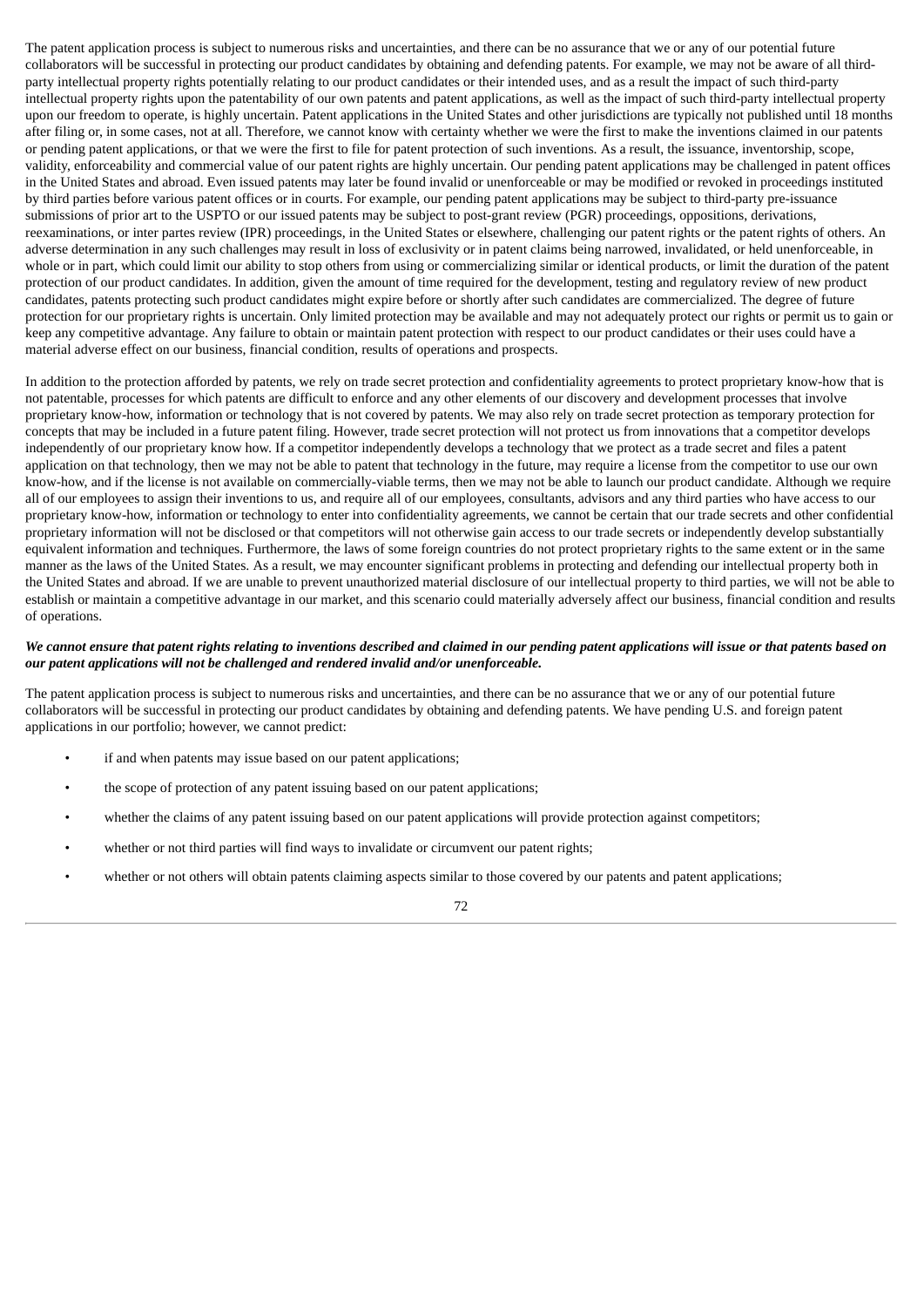- whether we will need to initiate litigation or administrative proceedings to enforce and/or defend our patent rights which will be costly whether we win or lose;
- whether the patent applications that we own will result in issued patents with claims that cover our product candidates or uses thereof in the United States or in other foreign countries; and/or
- whether, as the COVID-19 pandemic continues to spread around the globe, we may experience patent office interruption or delays to our ability to timely secure patent coverage to our product candidates.

We cannot be certain that the claims in our pending patent applications directed to our product candidates will be considered patentable by the USPTO or by patent offices in foreign countries. There can be no assurance that any such patent applications will issue as granted patents. One aspect of the determination of patentability of our inventions depends on the scope and content of the "prior art," information that was or is deemed available to a person of skill in the relevant art prior to the priority date of the claimed invention. There may be prior art of which we are not aware that may affect the patentability of our patent claims or, if issued, affect the validity or enforceability of a patent claim. Even if the patents do issue based on our patent applications, third parties may challenge the validity, enforceability or scope thereof, which may result in such patents being narrowed, invalidated or held unenforceable. Furthermore, even if they are unchallenged, patents in our portfolio may not adequately exclude third parties from practicing relevant technology or prevent others from designing around our claims. If the breadth or strength of our intellectual property position with respect to our product candidates is threatened, it could dissuade companies from collaborating with us to develop and threaten our ability to commercialize our product candidates. In the event of litigation or administrative proceedings, we cannot be certain that the claims in any of our issued patents will be considered valid by courts in the United States or foreign countries.

### *We may not be able to protect our intellectual property rights throughout the world.*

Patents are of national or regional effect, and although we currently have an issued patent and pending applications in the United States, filing, prosecuting and defending patents on all of our product candidates in all countries throughout the world would be prohibitively expensive, and our intellectual property rights in some countries outside the United States can be less extensive than those in the United States. In addition, the laws of some foreign countries do not protect intellectual property rights to the same extent as federal and state laws in the United States. Consequently, we may not be able to prevent third parties from practicing our inventions in all countries outside the United States or from selling or importing products made using our inventions in and into the United States or other jurisdictions. Competitors may use our technologies in jurisdictions where we have not obtained patent protection to develop their own products and, further, may export otherwise infringing products to territories where we have patent protection, but enforcement is not as strong as that in the United States. These competitor products may compete with our product candidates, and our patents or other intellectual property rights may not be effective or sufficient to prevent them from competing.

Various companies have encountered significant problems in protecting and defending intellectual property rights in foreign jurisdictions. The legal systems of many countries do not favor the enforcement of patents and other intellectual property protection, particularly those relating to pharmaceuticals, which could make it difficult for us to stop the infringement of our patents or marketing of competing products in violation of our proprietary rights.

Various countries outside the United States have compulsory licensing laws under which a patent owner may be compelled to grant licenses to third parties. In addition, many countries limit the enforceability of patents against government agencies or government contractors. As a result, a patent owner may have limited remedies in certain circumstances, which could materially diminish the value of such patent. If we are forced to grant a license to third parties with respect to any patents relevant to our business, our competitive position may be impaired, and our business, financial condition, results of operations and prospects may be adversely affected. Accordingly, our efforts to enforce our intellectual property rights around the world may be inadequate to obtain a significant commercial advantage from the intellectual property that we develop or license.

Further, the standards applied by the USPTO and foreign patent offices in granting patents are not always applied uniformly or predictably. As such, we do not know the degree of future protection that we will have on our product candidates. While we will endeavor to try to protect our product candidates with intellectual property rights, such as patents, as appropriate, the process of obtaining patents is time consuming, expensive and unpredictable.

In addition, geo-political actions in the United States and in foreign countries could increase the uncertainties and costs surrounding the prosecution or maintenance of our patent applications or those of any current or future licensors and the maintenance, enforcement or defense of our issued patents or those of any current or future licensors. For example, the United States and foreign government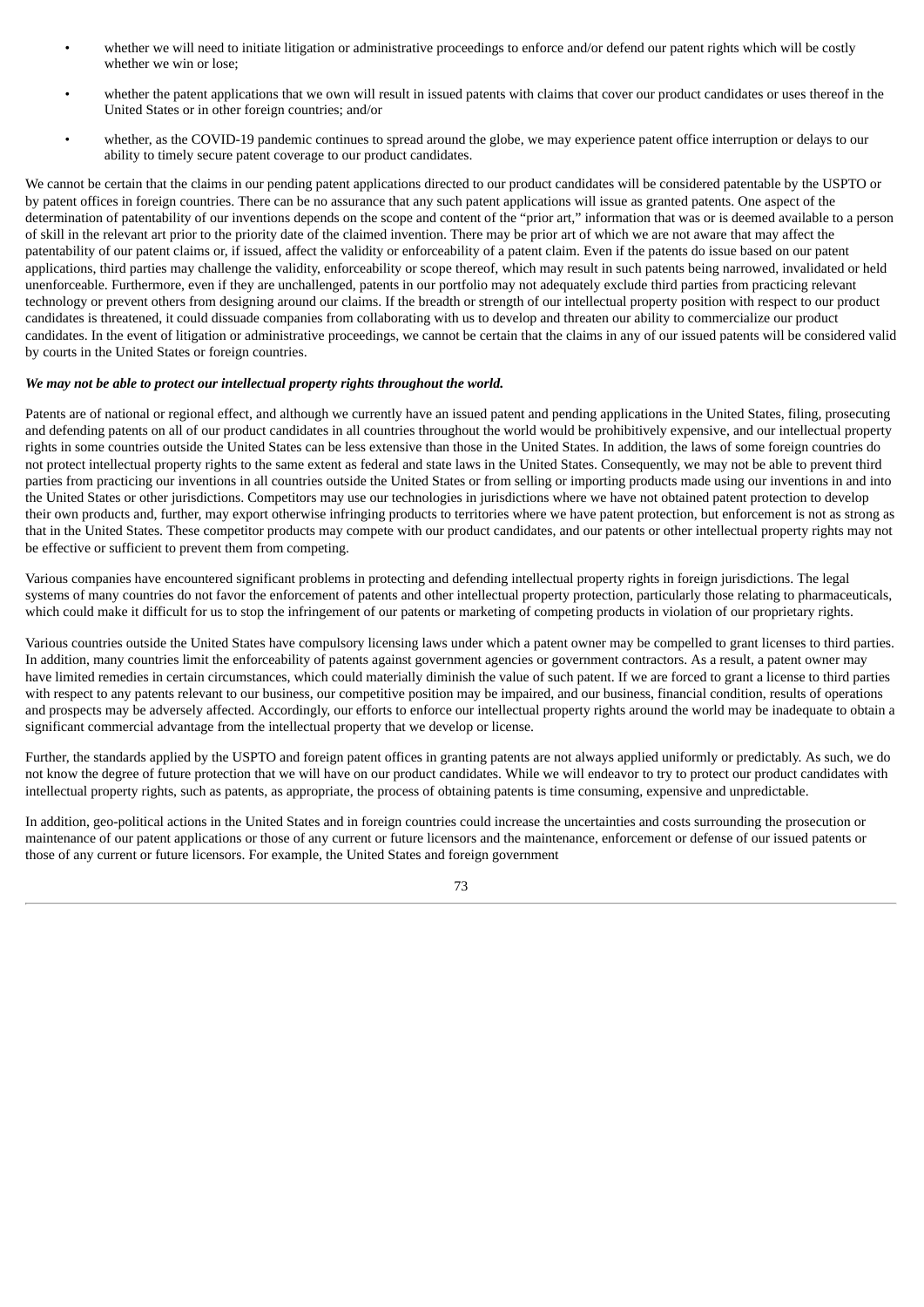actions related to the military conflict in Ukraine may limit or prevent filing, prosecution, and maintenance of patent applications in Russia. Government actions may also prevent maintenance of issued patents in Russia. These actions could result in abandonment or lapse of our patents or patent applications, resulting in partial or complete loss of patent rights in Russia. If such an event were to occur, it could have a material adverse effect on our business. In addition, a decree was adopted by the Russian government in March 2022, allowing Russian companies and individuals to exploit inventions owned by patentees from the United States without consent or compensation. Consequently, we would not be able to prevent third parties from practicing our inventions in Russia or from selling or importing products made using our inventions in and into Russia. Accordingly, our competitive position may be impaired, and our business, financial condition, results of operations and prospects may be adversely affected.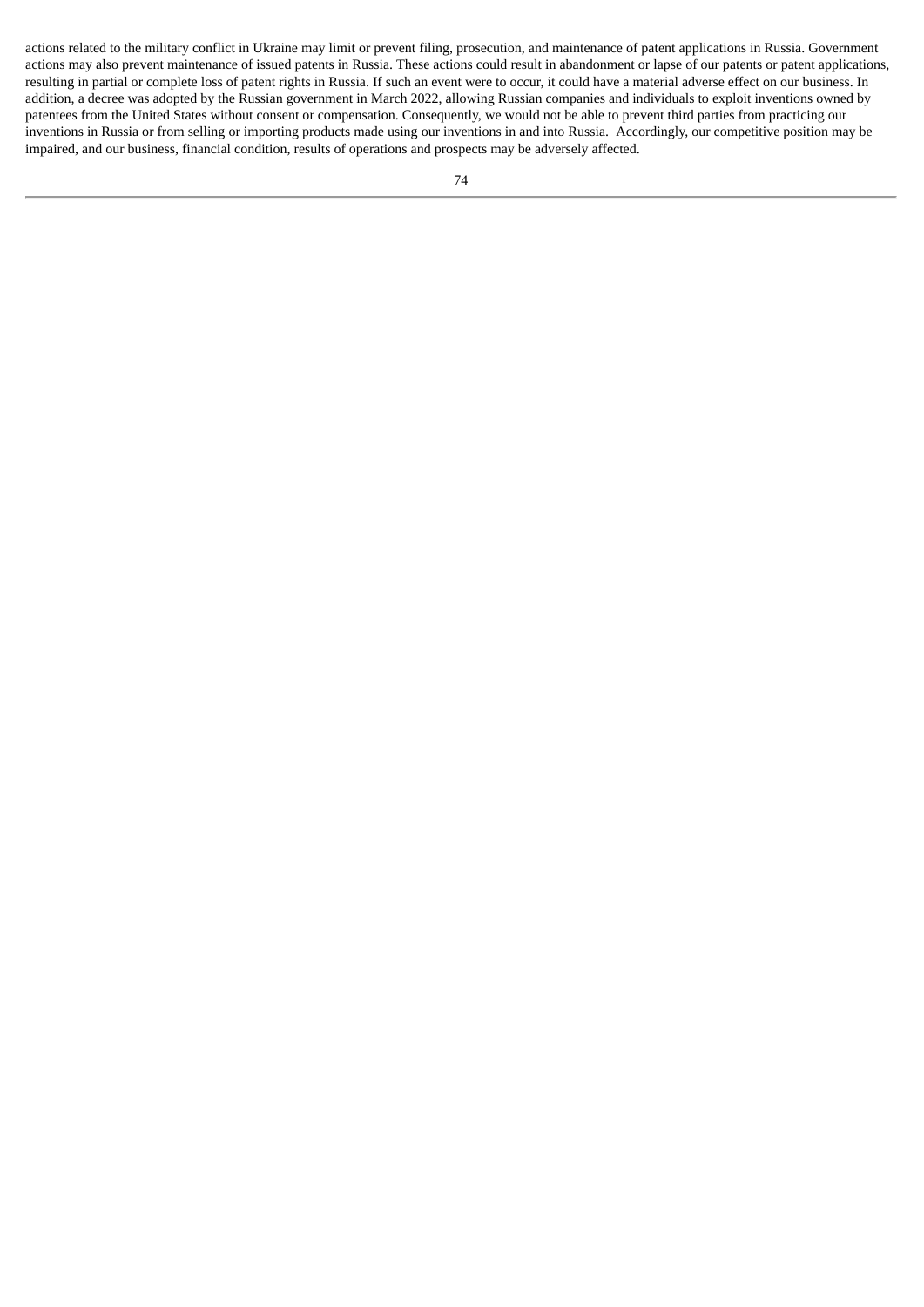### *Intellectual property rights do not necessarily address all potential threats to our competitive advantage.*

The degree of future protection afforded by our intellectual property rights is uncertain because intellectual property rights have limitations and may not adequately protect our business or permit us to maintain our competitive advantage. For example:

- others may be able to make product candidates that are similar to ours, but that are not covered by the claims of the patents that we own;
- we or future collaborators might not have been the first to make the inventions covered by the issued patent or pending patent application that we own;
- we or future collaborators might not have been the first to file patent applications covering certain of our inventions;
- others may independently develop similar or alternative technologies or duplicate any of our technologies without infringing our intellectual property rights;
- it is possible that noncompliance with the USPTO and foreign governmental patent agencies requirement for a number of procedural, documentary, fee payment and other provisions during the patent process can result in abandonment or lapse of a patent or patent application, and partial or complete loss of patent rights in the relevant jurisdiction;
- it is possible that our pending patent applications will not lead to issued patents;
- issued patents that we own may be revoked, modified or held invalid or unenforceable, as a result of legal challenges by our competitors;
- our competitors might conduct research and development activities in countries where we do not have patent rights and then use the information learned from such activities to develop competitive products for sale in our major commercial markets;
- we may not develop additional proprietary technologies that are patentable;
- we cannot predict the scope of protection of any patent issuing based on our patent applications, including whether the patent applications that we own will result in issued patents with claims directed to our product candidates or uses thereof in the United States or in other foreign countries;
- there may be significant pressure on the U.S. government and international governmental bodies to limit the scope of patent protection both inside and outside the United States for disease treatments that prove successful, as a matter of public policy regarding worldwide health concerns;
- countries other than the United States may have patent laws less favorable to patentees than those upheld by U.S. courts, allowing foreign competitors a better opportunity to create, develop and market competing product candidates;
- the claims of any patent issuing based on our patent applications may not provide protection against competitors or any competitive advantages, or may be challenged by third parties;
- if enforced, a court may not hold that our patents are valid, enforceable and infringed;
- we may need to initiate litigation or administrative proceedings to enforce and/or defend our patent rights which will be costly whether we win or lose;
- we may choose not to file a patent application in order to maintain certain trade secrets or know-how, and a third party may subsequently file a patent application covering such intellectual property;
- we may fail to adequately protect and police our trademarks and trade secrets; and
- the patents of others may have an adverse effect on our business, including if others obtain patents claiming subject matter similar to or improving that covered by our patents and patent applications.

If any of these or similar events occur, then they could significantly harm our business, results of operations and prospects.

## We may not identify relevant third-party patents or may incorrectly interpret the relevance, scope or expiration of a third-party patent, which might *adversely affect our ability to develop and market our products.*

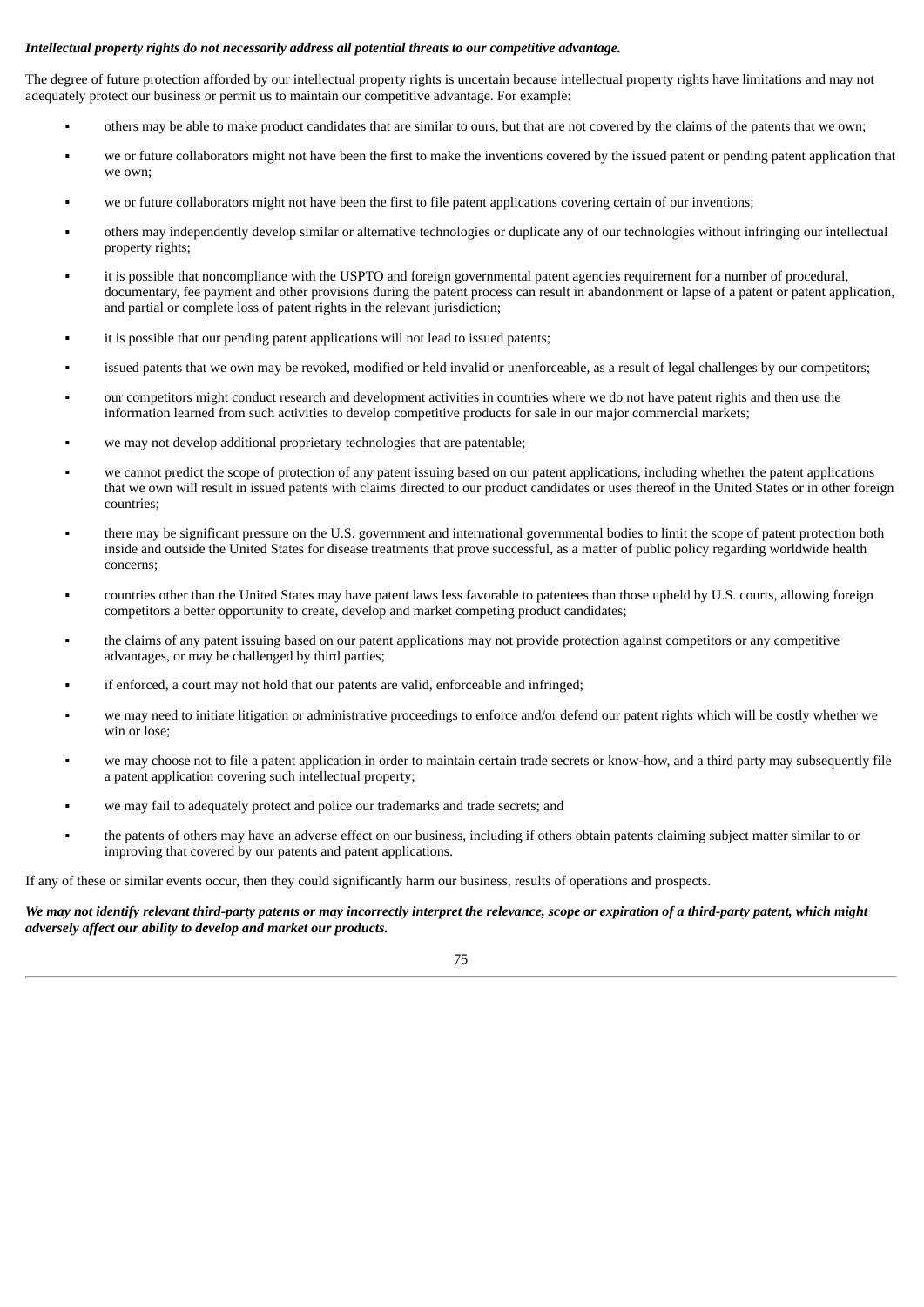As the biopharmaceutical industry expands and more patents are issued, the risk increases that our product candidates may be subject to claims of infringement of the patent rights of third parties. There can be no assurance that our operations do not, or will not in the future, infringe existing or future third-party patents. Identification of third-party patent rights that may be relevant to our operations is difficult because patent searching is imperfect due to differences in terminology among patents, incomplete databases and the difficulty in assessing the meaning of patent claims. We cannot guarantee that any of our patent searches or analyses, including the identification of relevant patents, the scope of patent claims or the expiration of relevant patents, are complete or thorough, nor can we be certain that we have identified each and every third-party patent and pending application in the United States and abroad that is relevant to or necessary for the commercialization of our product candidates in any jurisdiction.

Numerous U.S. and foreign patents and pending patent applications exist in our market that are owned by third parties. Our competitors in both the United States and abroad, many of which have substantially greater resources and have made substantial investments in patent portfolios and competing technologies, may have applied for or obtained or may in the future apply for and obtain, patents that will prevent, limit or otherwise interfere with our ability to make, use and sell our product candidates. We do not always conduct independent reviews of pending patent applications of and patents issued to third parties. Patent applications in the United States and elsewhere are typically published approximately 18 months after the earliest filing for which priority is claimed, with such earliest filing date being commonly referred to as the priority date. Certain U.S. applications that will not be filed outside the U.S. can remain confidential until patents issue. In addition, patent applications in the United States and elsewhere can be pending for many years before issuance, or unintentionally abandoned patents or applications can be revived. Furthermore, pending patent applications that have been published can, subject to certain limitations, be later amended in a manner that could cover our product candidates or the use of our product candidates. As such, there may be applications of others now pending or recently revived patents of which we are unaware. These patent applications may later result in issued patents, or the revival of previously abandoned patents, that will prevent, limit or otherwise interfere with our ability to make, use or sell our product candidates.

The scope of a patent claim is determined by an interpretation of the law, the written disclosure in a patent and the patent's prosecution history. Our interpretation of the relevance or the scope of a patent or a pending application may be incorrect. For example, we may incorrectly determine that our product candidates are not covered by a third-party patent or may incorrectly predict whether a third-party's pending application will issue with claims of relevant scope. Our determination of the expiration date of any patent in the United States or abroad that we consider relevant may be incorrect. Our failure to identify and correctly interpret relevant patents may negatively impact our ability to develop and market our product candidates.

We cannot provide any assurances that third-party patents do not exist which might be enforced against our current technology, including our research programs, product candidates, their respective methods of use, manufacture and formulations thereof, and could result in either an injunction prohibiting our manufacture or future sales, or, with respect to our future sales, an obligation on our part to pay royalties and/or other forms of compensation to third parties, which could be significant.

### We may be involved in lawsuits to protect or enforce our patents or other intellectual property, which could be expensive, time-consuming and *unsuccessful.*

Competitors or other third parties may infringe our patents, trademarks or other intellectual property. To counter infringement or unauthorized use, we may be required to file infringement claims, which can be expensive and time consuming and divert the time and attention of our management and scientific personnel. Our pending patent applications cannot be enforced against third parties practicing the technology claimed in such applications unless and until a patent issues from such applications. Any claims we assert against perceived infringers could provoke these parties to assert counterclaims against us alleging that we infringe their patents, in addition to counterclaims asserting that our patents are invalid or unenforceable, or both. In patent litigation in the United States, defendant counterclaims alleging invalidity and/or unenforceability are commonplace. Grounds for a validity challenge could be an alleged failure to meet any of several statutory requirements, including lack of novelty, obviousness, non-enablement or insufficient written description. Grounds for an unenforceability assertion could be an allegation that someone connected with prosecution of the patent withheld relevant information from the USPTO or made a misleading statement during prosecution. The outcome following legal assertions of invalidity and unenforceability is unpredictable. In any patent infringement proceeding, there is a risk that a court will decide that a patent of ours is invalid or unenforceable, in whole or in part, and that we do not have the right to stop the other party from using the invention at issue. There is also a risk that, even if the validity of such patents is upheld, the court will construe the patent's claims narrowly or decide that we do not have the right to stop the other party from using the invention at issue on the grounds that our patent claims do not cover the invention, or decide that the other party's use of our patented technology falls under the safe harbor to patent infringement under 35 U.S.C. §271(e)(1). An adverse outcome in a litigation or proceeding involving our patents could limit our ability to assert our patents against those parties or other competitors and may curtail or preclude our ability to exclude third parties from making and selling similar or competitive products. Any of these occurrences could adversely affect our

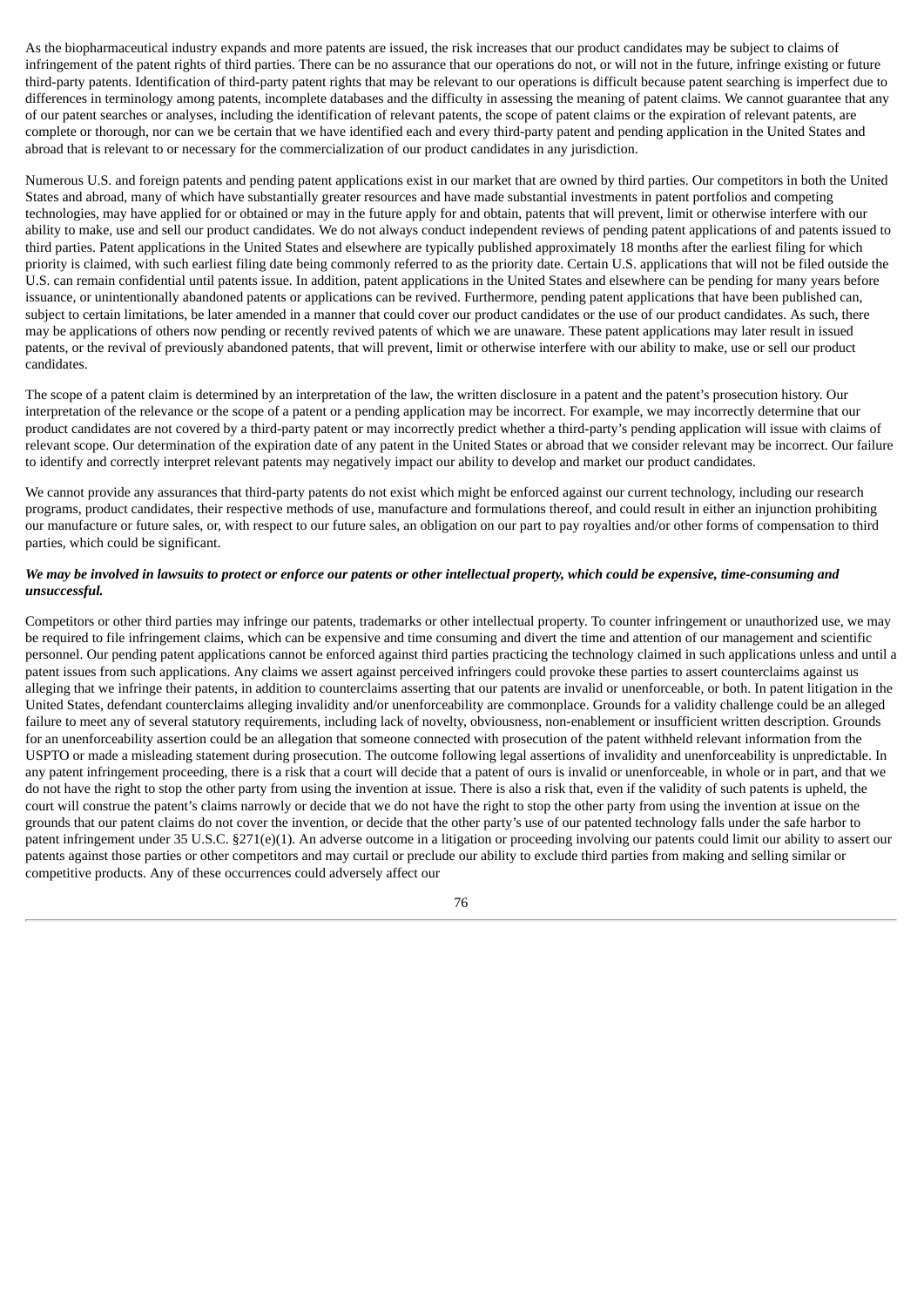competitive business position, business prospects and financial condition. Similarly, if we assert trademark infringement claims, a court may determine that the marks we have asserted are invalid or unenforceable, or that the party against whom we have asserted trademark infringement has superior rights to the marks in question. In this case, we could ultimately be forced to cease use of such trademarks. Even if we establish infringement, the court may decide not to grant an injunction against further infringing activity and instead award only monetary damages, which may or may not be an adequate remedy. Furthermore, because of the substantial amount of discovery required in connection with intellectual property litigation, there is a risk that some of our confidential information could be compromised by disclosure during litigation. There could also be public announcements of the results of hearings, motions or other interim proceedings or developments. If securities analysts or investors perceive these results to be negative, it could have a material adverse effect on the price of shares of our common stock. Moreover, we cannot assure you that we will have sufficient financial or other resources to file and pursue such infringement claims, which typically last for years before they are concluded. Even if we ultimately prevail in such claims, the monetary cost of such litigation and the diversion of the attention of our management and scientific personnel could outweigh any benefit we receive as a result of the proceedings.

#### Because of the expense and uncertainty of litigation, we may not be in a position to enforce our intellectual property rights against third parties.

Because of the expense and uncertainty of litigation, we may conclude that even if a third-party is infringing our issued patent, any patents that may be issued as a result of our pending or future patent applications or other intellectual property rights, the risk-adjusted cost of bringing and enforcing such a claim or action may be too high or not in the best interest of our company or our stockholders, or it may be otherwise impractical or undesirable to enforce our intellectual property against some third parties. Our competitors or other third parties may be able to sustain the costs of complex patent litigation or proceedings more effectively than we can because of their greater financial resources and more mature and developed intellectual property portfolios. In such cases, we may decide that the more prudent course of action is to simply monitor the situation or initiate or seek some other non-litigious action or solution. In addition, the uncertainties associated with litigation could compromise our ability to raise the funds necessary to continue our clinical trials, continue our internal research programs, in-license needed technology or other product candidates, or enter into development partnerships that would help us bring our product candidates to market.

## If we are sued for infringing intellectual property rights of third parties, such litigation could be costly and time consuming and could prevent or delay *us from developing or commercializing our product candidates.*

Our commercial success depends, in part, on our ability to develop, manufacture, market and sell our product candidates without infringing the intellectual property and other proprietary rights of third parties. Third parties may allege that we have infringed or misappropriated their intellectual property. Litigation or other legal proceedings relating to intellectual property claims, with or without merit, is unpredictable and generally expensive and time consuming and, even if resolved in our favor, is likely to divert significant resources from our core business, including distracting our technical and management personnel from their normal responsibilities. In addition, there could be public announcements of the results of hearings, motions or other interim proceedings or developments and if securities analysts or investors perceive these results to be negative, it could have a substantial adverse effect on the market price of our common stock. Such litigation or proceedings could substantially increase our operating losses and reduce the resources available for development activities or any future sales, marketing or distribution activities. We may not have sufficient financial or other resources to adequately conduct such litigation or proceedings. Some of our competitors may be able to sustain the costs of such litigation or proceedings more effectively than we can because of their greater financial resources and more mature and developed intellectual property portfolios. Uncertainties resulting from the initiation and continuation of patent litigation or other proceedings could have a material adverse effect on our ability to compete in the marketplace.

There is a substantial amount of intellectual property litigation in the biotechnology and pharmaceutical industries, and we may become party to, or threatened with, litigation or other adversarial proceedings regarding intellectual property rights with respect to our products candidates. We cannot be certain that our product candidates will not infringe existing or future patents owned by third parties. Third parties may assert infringement claims against us based on existing or future intellectual property rights. We may decide in the future to seek a license to those third-party intellectual property patents, but we might not be able to do so on reasonable terms. Proving invalidity may be difficult. For example, in the United States, proving invalidity in court requires a showing of clear and convincing evidence to overcome the presumption of validity enjoyed by issued patents. If we are found to infringe a third party's intellectual property rights, we could be forced, including by court order, to cease developing, manufacturing or commercializing the infringing product candidate. Alternatively, we may be required to obtain a license from such third party in order to use the infringing technology and continue developing, manufacturing or marketing the infringing product candidate. However, we may not be able to obtain any required license on commercially reasonable terms or at all. Even if we were able to obtain a license, it could be non-exclusive, thereby giving our competitors access to the same technologies licensed to us. In addition, we could be found liable for

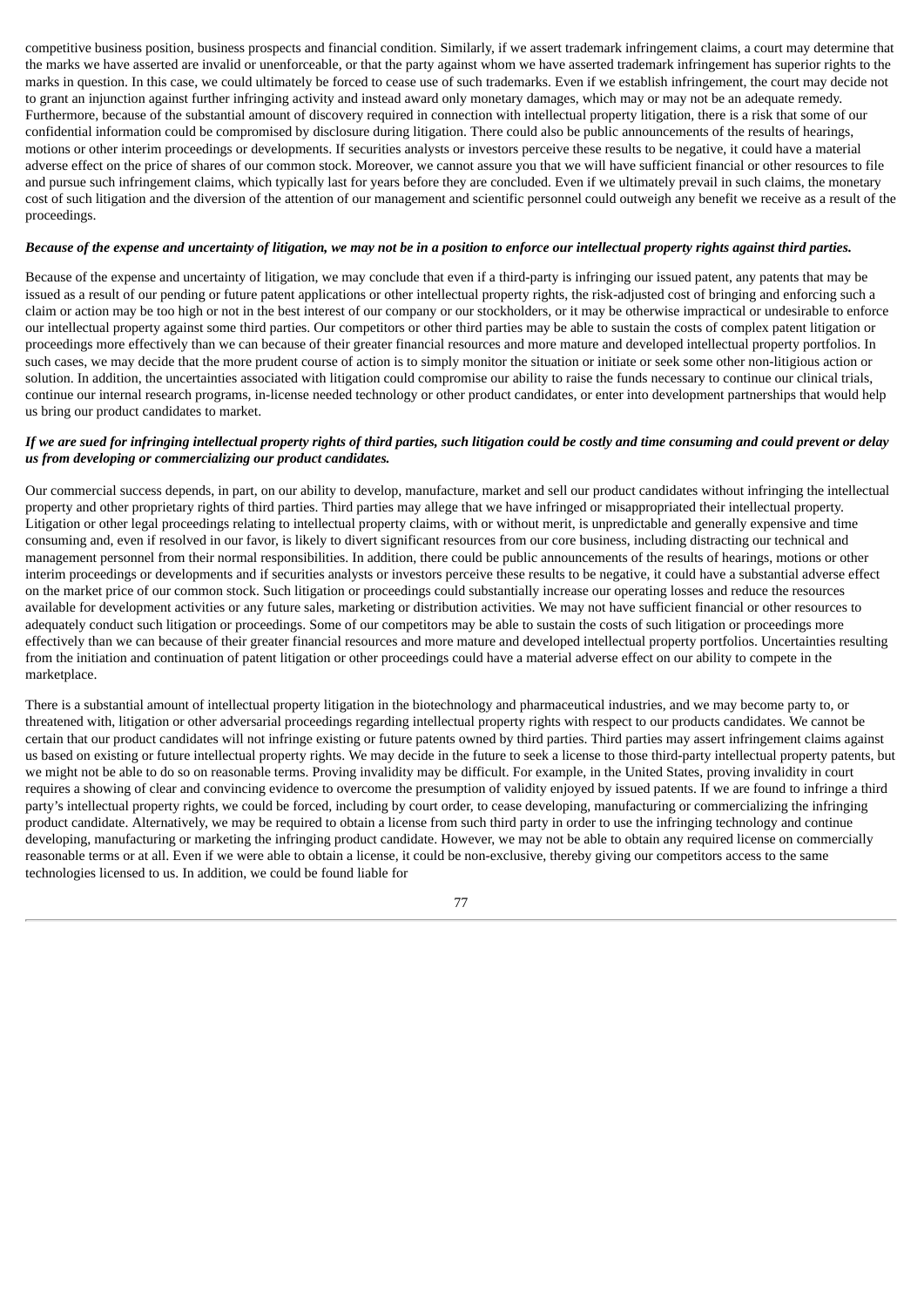monetary damages, including treble damages and attorneys' fees if we are found to have willfully infringed a patent. A finding of infringement could prevent us from commercializing our product candidates or force us to cease some of our business operations, which could materially harm our business.

We may not be aware of patents that have already been issued and that a third party, for example, a competitor in the fields in which we are developing our product candidates, might assert are infringed by our current or future product candidates, including claims to compositions, formulations, methods of manufacture or methods of use or treatment that cover our product candidates. It is also possible that patents owned by third parties of which we are aware, but which we do not believe are relevant to our product candidates, could be found to be infringed by our product candidates. In addition, because patent applications can take many years to issue, there may be currently pending patent applications that may later result in issued patents that our product candidates may infringe. Our competitors in both the United States and abroad, many of which have substantially greater resources and have made substantial investments in patent portfolios and competing technologies, may have applied for or obtained or may in the future apply for and obtain, patents that will prevent, limit or otherwise interfere with our ability to make, use and sell our product candidates. The pharmaceutical and biotechnology industries have produced a considerable number of patents, and it may not always be clear to industry participants, including us, which patents cover various types of products or methods of use. The coverage of patents is subject to interpretation by the courts, and the interpretation is not always uniform. If we were sued for patent infringement, we would need to demonstrate that our product candidates or methods of use either do not infringe the patent claims of the relevant patent or that the patent claims are invalid or unenforceable, and we may not be able to do this. Proving invalidity may be difficult. For example, in the United States, proving invalidity in court requires a showing of clear and convincing evidence to overcome the presumption of validity enjoyed by issued patents, and there is no assurance that a court of competent jurisdiction would invalidate the claims of any such U.S. patent. Even if we are successful in these proceedings, we may incur substantial costs and the time and attention of our management and scientific personnel could be diverted in pursuing these proceedings, which could have a material adverse effect on our business and operations. Furthermore, because of the substantial amount of discovery required in connection with intellectual property litigation, there is a risk that some of our confidential information could be compromised by disclosure during litigation. In addition, we may not have sufficient resources to bring these actions to a successful conclusion.

We may choose to challenge the enforceability or validity of claims in a third party's U.S. patent by requesting that the USPTO review the patent claims in an ex-parte re-exam, inter partes review or post-grant review proceedings. These proceedings are expensive and may consume our time or other resources. We may choose to challenge a third party's patent in patent opposition proceedings in the EPO, or other foreign patent office. The costs of these opposition proceedings could be substantial and may consume our time or other resources. If we fail to obtain a favorable result at the USPTO, EPO or other patent office then we may be exposed to litigation by a third party alleging that the patent may be infringed by our product candidates.

If we are found to infringe a third-party's intellectual property rights, we could be forced, including by court order, to cease developing, manufacturing or commercializing the infringing product candidate. Alternatively, we may be required to obtain a license from such third-party in order to use the infringing technology and continue developing, manufacturing or marketing the infringing product candidate. However, we may not be able to obtain any required license on commercially reasonable terms or at all. Even if we were able to obtain a license, it could be non-exclusive, thereby giving our competitors access to the same technologies licensed to us. In addition, we could be found liable for monetary damages, including treble damages and attorneys' fees if we are found to have willfully infringed a patent. A finding of infringement could prevent us from commercializing our product candidates or force us to cease some of our business operations, and could divert the time and attention of our technical personnel and management, cause development delays, and/or require us to develop non-infringing technology, which may not be possible on a cost-effective basis, any of which could materially harm our business. In the event of a successful claim of infringement against us, we may have to pay substantial monetary damages, including treble damages and attorneys' fees for willful infringement, pay royalties and other fees, redesign our infringing drug or obtain one or more licenses from third parties, which may be impossible or require substantial time and monetary expenditure. Claims that we have misappropriated the confidential information or trade secrets of third parties could have a similar negative impact on our business.

### Obtaining and maintaining our patent protection depends on compliance with various procedural, document submission, fee payment and other requirements imposed by government patent gaencies, and our patent protection could be reduced or eliminated for non-compliance with these *requirements.*

Periodic maintenance fees, renewal fees, annuity fees and various other government fees on patents and patent applications are due to be paid to the USPTO and foreign patent agencies in several stages over the lifetime of a patent. The USPTO and various foreign governmental patent agencies require compliance with several procedural, documentary, fee payment and other similar provisions during the patent application process. While an inadvertent lapse can in many cases be cured by payment of a late fee or by other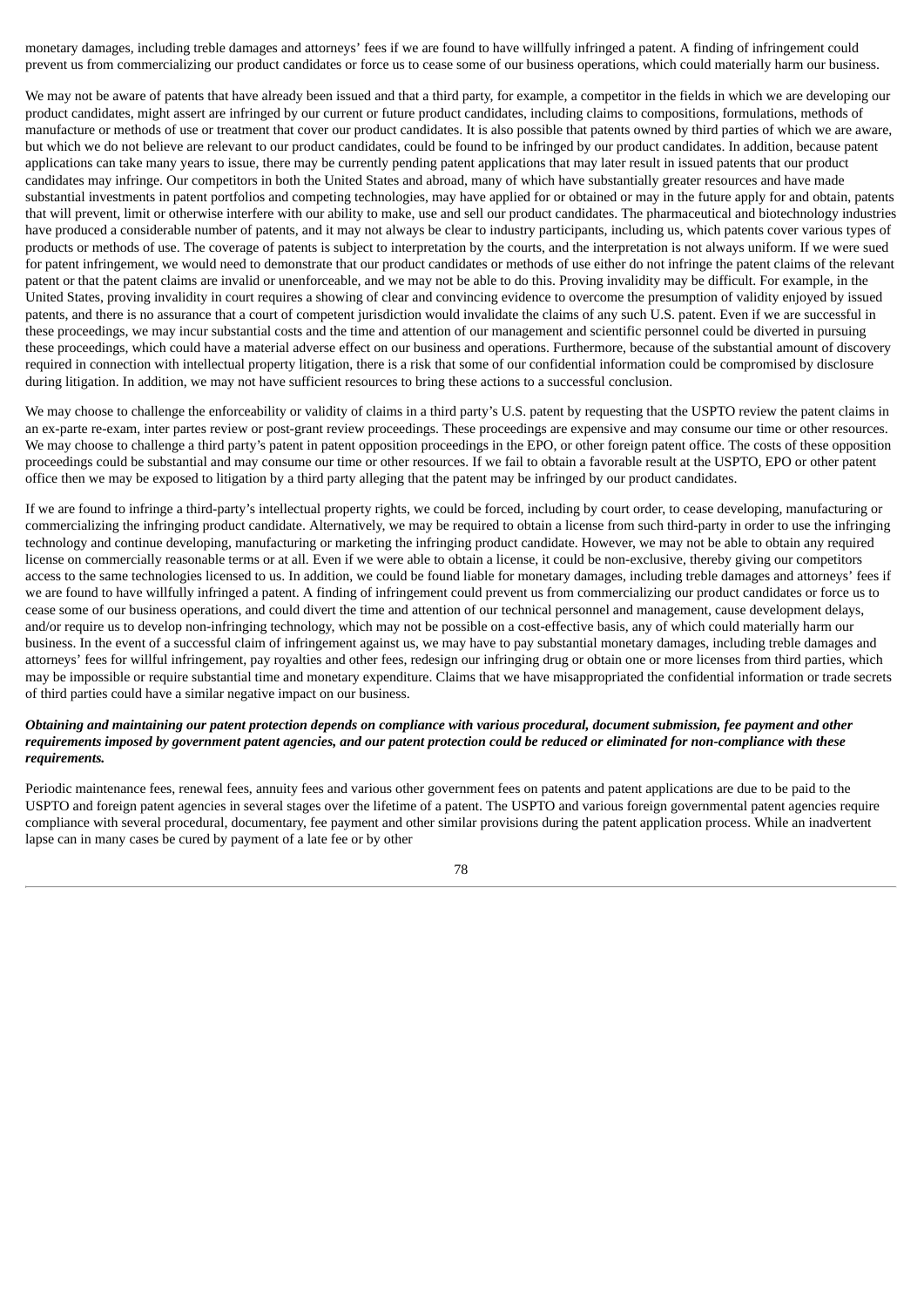means in accordance with the applicable rules, there are situations in which noncompliance can result in abandonment or lapse of the patent or patent application, resulting in partial or complete loss of patent rights in the relevant jurisdiction. Noncompliance events that could result in abandonment or lapse of a patent or patent application include, but are not limited to, failure to respond to official actions within prescribed time limits, non-payment of fees and failure to properly legalize and submit formal documents. In such an event, our competitors might be able to enter the market with similar or identical products, which would have a material adverse impact on our business, financial condition, results of operations and prospects.

## Changes in U.S. patent law could diminish the value of patents in general, thereby impairing our ability to protect our products.

As is the case with other biopharmaceutical companies, our success is dependent on intellectual property, particularly patents. Obtaining and enforcing patents in the biopharmaceutical industry involve both technological and legal complexity, and is therefore costly, time-consuming and inherently uncertain. In addition, the United States has recently enacted and is currently implementing wide-ranging patent reform legislation. Assuming that other requirements for patentability are met, prior to March 2013, in the United States, the first to invent the claimed invention was entitled to the patent, while outside the United States, the first to file a patent application was entitled to the patent. After March 2013, under the Leahy-Smith America Invents Act, or the America Invents Act, enacted in September 2011, the United States transitioned to a first-to-file system in which, assuming that other requirements for patentability are met, the first inventor to file a patent application will be entitled to the patent on an invention regardless of whether a third party was the first to invent the claimed invention. A third party that files a patent application in the USPTO after March 2013, but before us could therefore be awarded a patent covering an invention of ours even if we had made the invention before it was made by such third party. This will require us to be cognizant of the time from invention to filing of a patent application. Since patent applications in the United States and most other countries are confidential for a period of time after filing or until issuance, we cannot be certain that we were the first to either file any patent application related to our product candidates or other technologies or invent any of the inventions claimed in our patents or patent applications.

The America Invents Act also includes a number of significant changes that affect the way patent applications will be prosecuted and also may affect patent litigation. These include allowing third-party submission of prior art to the USPTO during patent prosecution and additional procedures to attack the validity of a patent by USPTO-administered post-grant proceedings, including post-grant review, inter partes review, and derivation proceedings. Further, because of a lower evidentiary standard in these USPTO post-grant proceedings compared to the evidentiary standard in United States federal courts necessary to invalidate a patent claim, a third party could potentially provide evidence in a USPTO proceeding sufficient for the USPTO to hold a claim invalid even though the same evidence would be insufficient to invalidate the claim if first presented in a district court action. Accordingly, a third party may attempt to use the USPTO procedures to invalidate our patent claims that would not have been invalidated if first challenged by the third party as a defendant in a district court action. Thus, Therefore, the America Invents Act and its implementation could increase the uncertainties and costs surrounding the prosecution of our owned patent applications and the enforcement or defense of our owned issued patents, all of which could have a material adverse effect on our business, financial condition, results of operations and prospects. Additionally, recent U.S. Supreme Court rulings have narrowed the scope of patent protection available in certain circumstances and weakened the rights of patent owners in certain situations. In addition to increasing uncertainty with regard to our ability to obtain patents in the future, this combination of events has created uncertainty with respect to the value of patents, once obtained. Depending on decisions by the U.S. Congress, the federal courts, and the USPTO, the laws and regulations governing patents could change in unpredictable ways that would weaken our ability to obtain new patents or to enforce our existing patents and patents that we might obtain in the future. While we do not believe that any of the patents owned by us will be found invalid based on the foregoing, we cannot predict how future decisions by the courts, the U.S. Congress or the USPTO may impact the value of our patents.

### We may be subject to claims that we have wrongfully hired an employee from a competitor or that our employees, consultants or independent *contractors have wrongfully used or disclosed confidential information of third parties.*

As is common in the pharmaceutical industry, in addition to our employees, we engage the services of consultants to assist us in the development of our product candidates. Many of these consultants, and many of our employees, were previously employed at, or may have previously provided or may be currently providing consulting services to, other pharmaceutical companies, including our competitors or potential competitors. We could in the future be subject to claims that we or our employees have inadvertently or otherwise used or disclosed alleged trade secrets or other confidential information of former employers or competitors. Although we try to ensure that our employees and consultants do not use the intellectual property, proprietary information, know-how or trade secrets of others in their work for us, we may become subject to claims that we caused an employee to breach the terms of his or her non-competition or non-solicitation agreement, or that we or these individuals have, inadvertently or otherwise, used or disclosed the alleged trade secrets or other proprietary information of a former employer or competitor.

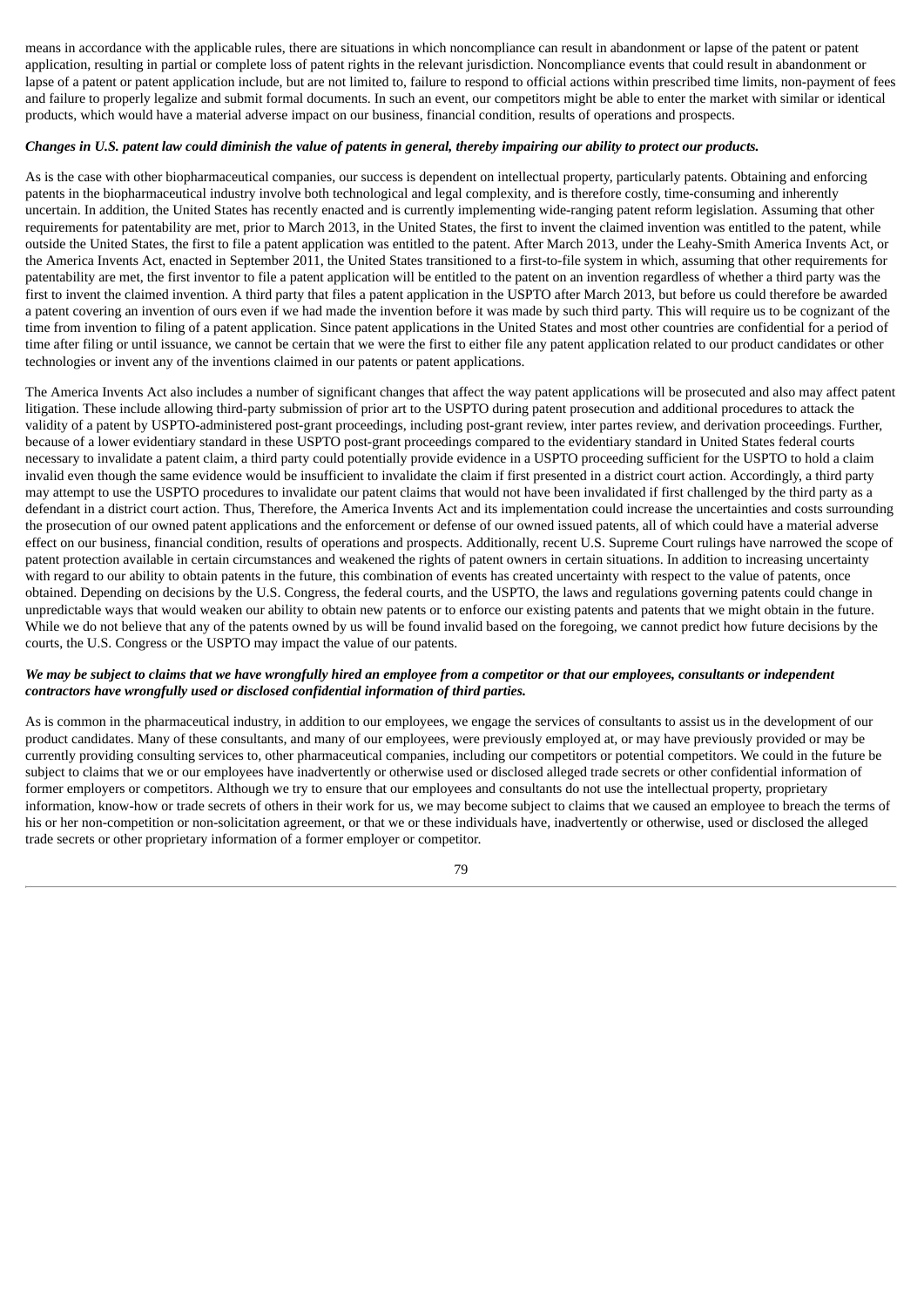While we may litigate to defend ourselves against these claims, even if we are successful, litigation could result in substantial costs and could be a distraction to management. If our defenses to these claims fail, in addition to requiring us to pay monetary damages, a court could prohibit us from using technologies or features that are essential to our product candidates, if such technologies or features are found to incorporate or be derived from the trade secrets or other proprietary information of the former employers. Moreover, any such litigation or the threat thereof may adversely affect our reputation, our ability to form strategic alliances or sublicense our rights to collaborators, engage with scientific advisors or hire employees or consultants, each of which would have an adverse effect on our business, results of operations and financial condition. Even if we are successful in defending against such claims, litigation could result in substantial costs and be a distraction to management.

## We may not be able to license or acquire new or necessary intellectual property rights or technology from third parties.

Other parties, including our competitors, may have patents and have filed and are likely filing patent applications potentially relevant to our business. In order to avoid infringing these patents, we may find it necessary or prudent to obtain licenses to such patents from such parties. The licensing or acquisition of intellectual property rights is a competitive area, and several more established companies may pursue strategies to license or acquire third-party intellectual property rights that we may consider attractive or necessary. These established companies may have a competitive advantage over us due to their size, capital resources and greater clinical development and commercialization capabilities. In addition, companies that perceive us to be a competitor may be unwilling to assign or license rights to us. We also may be unable to license or acquire third party intellectual property rights on terms that would allow us to make an appropriate return on our investment or at all. No assurance can be given that we will be successful in licensing any additional rights or technologies from third parties. Our inability to license the rights and technologies that we have identified, or that we may in the future identify, could have a material adverse impact on our ability to complete the development of our product candidates or to develop additional product candidates. Even if we were able to obtain a license, it could be non-exclusive, thereby giving our competitors and other third parties access to the same technologies licensed to us, and it could require us to make substantial licensing and royalty payments. Failure to obtain any necessary rights or licenses may detrimentally affect our planned development of our current or future product candidates and could increase the cost, and extend the timelines associated with our development, of such other product candidates, and we may have to abandon development of the relevant program or product candidate. Any of the foregoing could have a material adverse effect on our business, financial condition, results of operations and prospects.

## Patent terms may be inadequate to protect our competitive position on our product candidates for an adequate amount of time.

Patent rights are of limited duration. In the United States, if all maintenance fees are paid timely, the natural expiration of a patent is generally 20 years after its first effective filing date. Given the amount of time required for the development, testing and regulatory review of new product candidates, patents protecting such candidates might expire before or shortly after such product candidates are commercialized. Even if patents covering our product candidates are obtained, once the patent life has expired for a product, we may be open to competition from biosimilar or generic products. As a result, our patent portfolio may not provide us with sufficient rights to exclude others from commercializing product candidates similar or identical to ours. Upon issuance in the United States, the term of a patent can be increased by patent term adjustment, which is based on certain delays caused by the USPTO, but this increase can be reduced or eliminated based on certain delays caused by the patent applicant during patent prosecution. The term of a United States patent may also be shortened if the patent is terminally disclaimed over an earlier-filed patent. A patent term extension (PTE) based on regulatory delay may be available in the United States. However, only a single patent can be extended for each marketing approval, and any patent can be extended only once, for a single product. Moreover, the scope of protection during the period of the PTE does not extend to the full scope of the claim, but instead only to the scope of the product as approved. Laws governing analogous PTEs in foreign jurisdictions vary widely, as do laws governing the ability to obtain multiple patents from a single patent family. Additionally, we may not receive an extension if we fail to exercise due diligence during the testing phase or regulatory review process, apply within applicable deadlines, fail to apply prior to expiration of relevant patents or otherwise fail to satisfy applicable requirements. If we are unable to obtain PTE or restoration, or the term of any such extension is less than we request, the period during which we will have the right to exclusively market our product will be shortened and our competitors may obtain approval of competing products following our patent expiration and may take advantage of our investment in development and clinical trials by referencing our clinical and preclinical data to launch their product earlier than might otherwise be the case, and our revenue could be reduced, possibly materially.

#### We may become subject to claims challenging the inventorship or ownership of our patents and other intellectual property.

We may be subject to claims that former employees, collaborators or other third parties have an interest in our patents or other intellectual property as an inventor or co-inventor. The failure to name the proper inventors on a patent application can result in the patents issuing thereon being unenforceable. Inventorship disputes may arise from conflicting views regarding the contributions of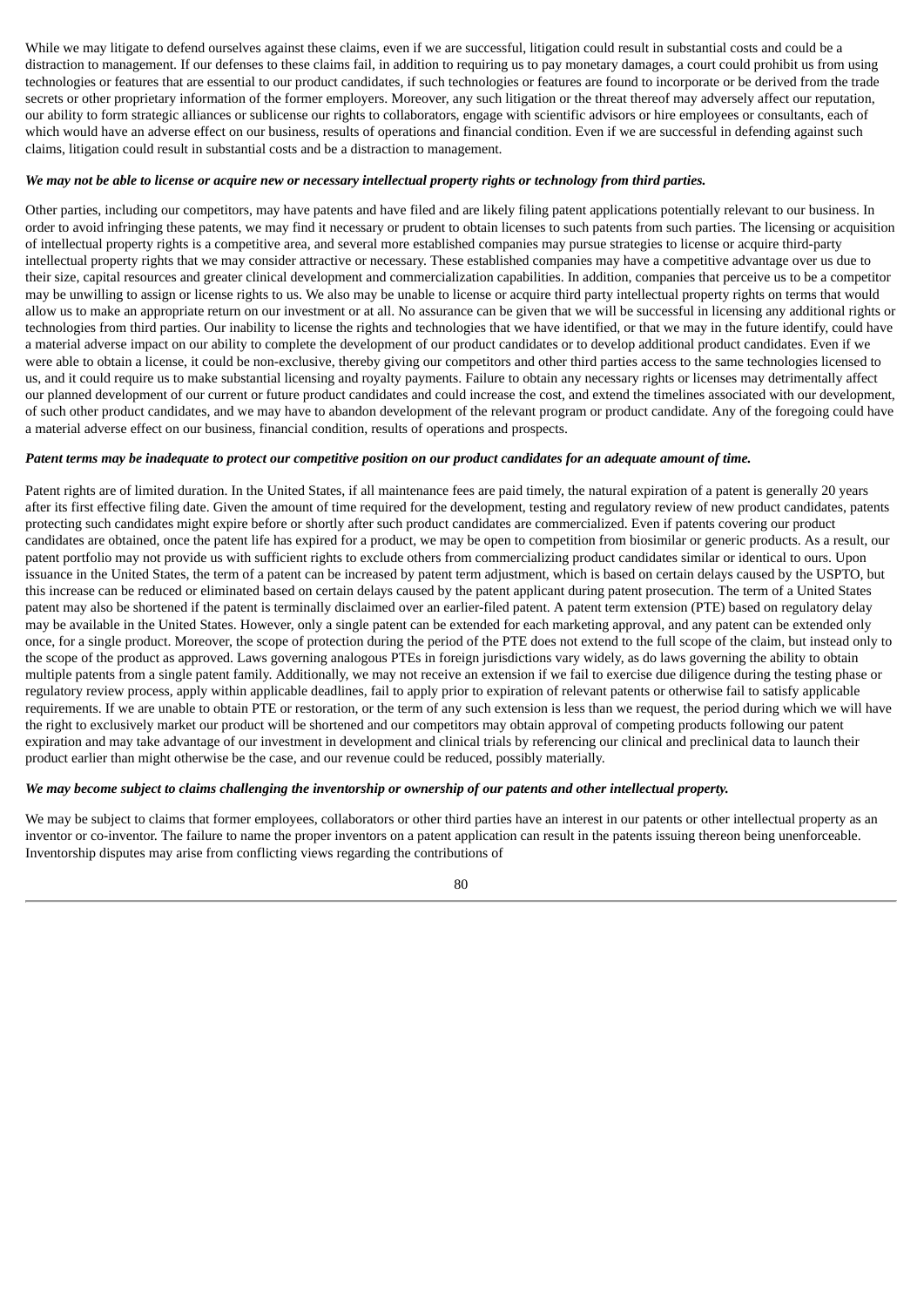different individuals named as inventors, the effects of foreign laws where foreign nationals are involved in the development of the subject matter of the patent, conflicting obligations of third parties involved in developing our product candidates or as a result of questions regarding co-ownership of potential joint inventions. Litigation may be necessary to resolve these and other claims challenging inventorship and/or ownership. Alternatively, or additionally, we may enter into agreements to clarify the scope of our rights in such intellectual property. If we fail in defending any such claims, in addition to paying monetary damages, we may lose valuable intellectual property rights, such as exclusive ownership of, or right to use, valuable intellectual property. Such an outcome could have a material adverse effect on our business. Even if we are successful in defending against such claims, litigation could result in substantial costs and be a distraction to management and other employees.

Our inventors may have performed work for other portfolio companies as part of their employment with Kalika Biosciences, Inc., or Kalika. While Kalika previously had a services agreement in place with each of its portfolio companies, which included the segregation of services and ownership of intellectual property for each portfolio company, including the ability of inventors to assign inventions, work product and intellectual property directly to us, disputes about ownership between us and Kalika and/or other portfolio companies of Kalika may arise in the future, which may have a material adverse effect on our business.

In addition, while it is our policy to require our employees and contractors who may be involved in the conception or development of intellectual property to execute agreements assigning such intellectual property to us, we may be unsuccessful in executing such an agreement with each party who, in fact, conceives or develops intellectual property that we regard as our own. The assignment of intellectual property rights may not be self-executing, or the assignment agreements may be breached, and we may be forced to bring claims against third parties, or defend claims that they may bring against us, to determine the ownership of what we regard as our intellectual property. Such claims could have a material adverse effect on our business, financial condition, results of operations and prospects.

Our reliance on third parties can also present intellectual property-related risks. For example, collaborators may not properly obtain, maintain, enforce or defend intellectual property or proprietary rights relating to our product candidates or may use our proprietary information in such a way as to expose us to potential litigation or other intellectual property-related proceedings, including proceedings challenging the scope, ownership, validity and enforceability of our intellectual property. Collaborators may also own or co-own intellectual property covering our product candidates that results from our collaboration with them, and in such cases, we may not have the exclusive right to commercialize such intellectual property or such product candidates. Collaborators may also gain access to our trade secrets or formulations and impact our ability to commercialize our product candidates. We may also need the cooperation of our collaborators to enforce or defend any intellectual property we contribute to or that arises out of our collaborations, which may not be provided to us.

## We may rely on trade secrets and proprietary know-how which can be difficult to trace and enforce and, if we are unable to protect the confidentiality *of our trade secrets, our business and competitive position would be harmed.*

In addition to seeking patents for our product candidates, we may also rely on trade secrets, including unpatented know-how, technology and other proprietary information, to maintain our competitive position. Elements of our product candidates, including processes for their preparation and manufacture, may involve proprietary know-how, information or technology that is not covered by patents, and thus for these aspects we may consider trade secrets and know-how to be our primary intellectual property. Any disclosure, either intentional or unintentional, by our employees, the employees of third parties with whom we share our facilities or third-party consultants and vendors that we engage to perform research, clinical trials or manufacturing activities, or misappropriation by third parties (such as through a cybersecurity breach) of our trade secrets or proprietary information could enable competitors to duplicate or surpass our technological achievements, thus eroding our competitive position in our market. Because we expect to rely on third parties in the development and manufacture of our product candidates, we must, at times, share trade secrets with them. Our reliance on third parties requires us to share our trade secrets, which increases the possibility that a competitor will discover them or that our trade secrets will be misappropriated or disclosed.

Trade secrets and know-how can be difficult to protect. We require our employees to enter into written employment agreements containing provisions of confidentiality and obligations to assign to us any inventions generated in the course of their employment. We and any third parties with whom we share facilities enter into written agreements that include confidentiality and intellectual property obligations to protect each party's potential trade secrets, proprietary know-how and information. We further seek to protect our potential trade secrets, proprietary know-how and information in part, by entering into non-disclosure and confidentiality agreements with parties who are given access to them, such as our corporate collaborators, outside scientific collaborators, contract research organizations, contract manufacturers, consultants, advisors and other third parties. With our consultants, contractors and outside scientific collaborators, these agreements typically include invention assignment obligations. We cannot guarantee that we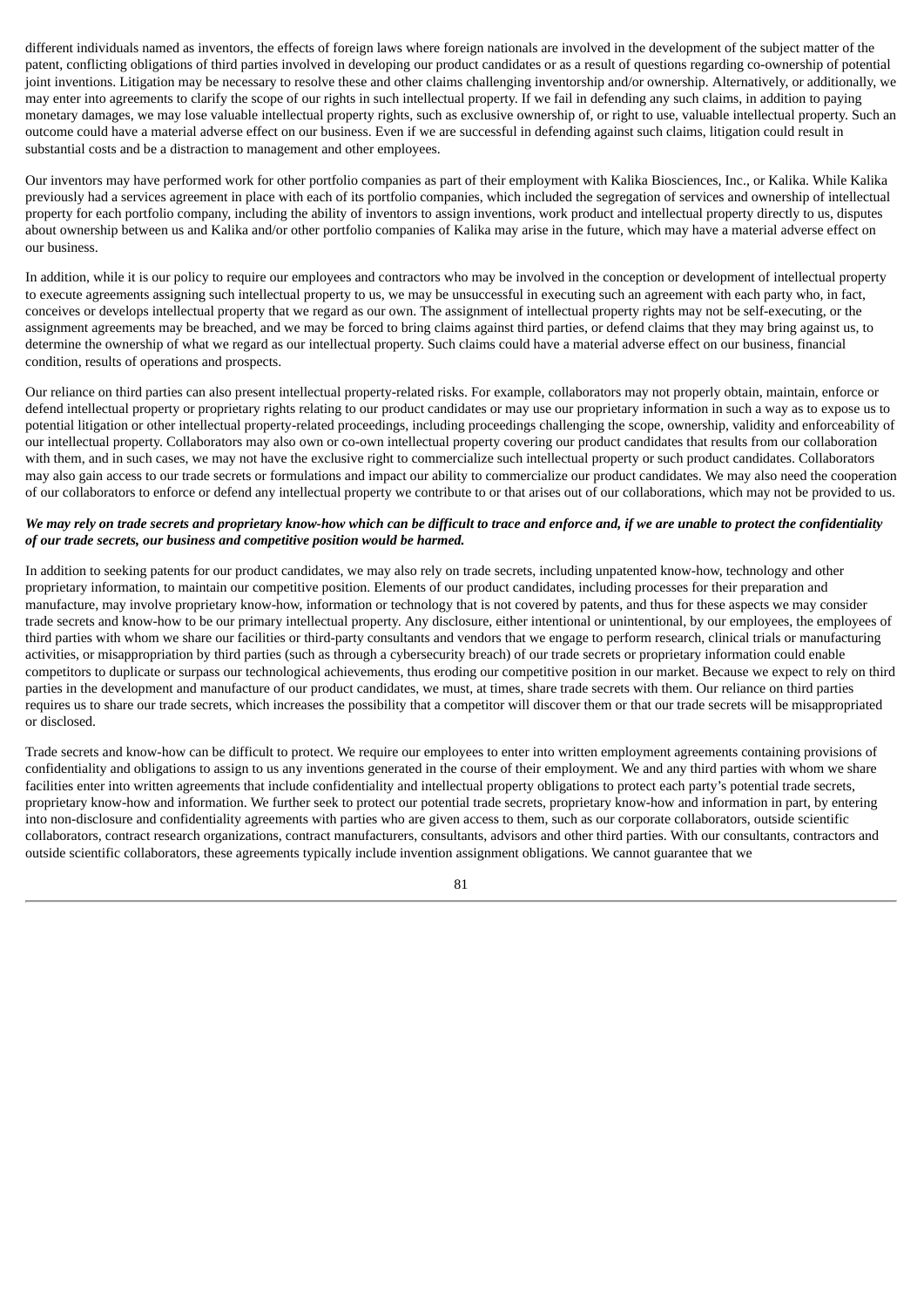have entered into such agreements with each party that may have or has had access to our trade secrets or proprietary technology and processes. We cannot be certain that our trade secrets and other confidential proprietary information will not be disclosed or that competitors will not otherwise gain access to our trade secrets or independently develop substantially equivalent information and techniques. Despite these efforts, any of these parties may breach the agreements and disclose our proprietary information, including our trade secrets, and we may not be able to obtain adequate remedies for such breaches. Enforcing a claim that a party illegally disclosed or misappropriated a trade secret is difficult, expensive and time-consuming, and the outcome is unpredictable. In addition, some courts inside and outside the United States are less willing or unwilling to protect trade secrets. We may need to share our proprietary information, including trade secrets, with future business partners, collaborators, contractors and others located in countries at heightened risk of theft of trade secrets, including through direct intrusion by private parties or foreign actors, and those affiliated with or controlled by state actors. Further, if any of our trade secrets were to be lawfully obtained or independently developed by a competitor or other third-party, we would have no right to prevent them from using that technology or information to compete with us. If any of our trade secrets were to be disclosed to or independently developed by a competitor or other third-party, our competitive position would be harmed.

## If our trademarks and trade names are not adequately protected, then we may not be able to build name recognition in our markets of interest and our *business may be adversely affected.*

Our current or future trademarks or trade names may be challenged, infringed, circumvented or declared generic or descriptive or determined to be infringing on other marks. We may not be able to protect our rights to these trademarks and trade names or may be forced to stop using these names, which we need for name recognition by potential partners or customers in our markets of interest. During trademark registration proceedings, we may receive rejections of our applications by the USPTO or in other foreign jurisdictions. Although we would be given an opportunity to respond to those rejections, we may be unable to overcome such rejections. In addition, in the USPTO and in comparable agencies in many foreign jurisdictions, third parties are given an opportunity to oppose pending trademark applications and to seek to cancel registered trademarks. Opposition or cancellation proceedings may be filed against our trademarks, and our trademarks may not survive such proceedings. If we are unable to establish name recognition based on our trademarks and trade names, we may not be able to compete effectively, and our business may be adversely affected. We may license our trademarks and trade names to third parties, such as distributors. Although these license agreements may provide guidelines for how our trademarks and trade names may be used, a breach of these agreements or misuse of our trademarks and tradenames by our licensees may jeopardize our rights in or diminish the goodwill associated with our trademarks and trade names.

Moreover, any name we have proposed to use with our product candidates in the United States must be approved by the FDA, regardless of whether we have registered it, or applied to register it, as a trademark. Similar requirements exist in Europe. The FDA typically conducts a review of proposed product names, including an evaluation of potential for confusion with other product names. If the FDA (or an equivalent administrative body in a foreign jurisdiction) objects to any of our proposed proprietary product names, it may be required to expend significant additional resources in an effort to identify a suitable substitute name that would qualify under applicable trademark laws, not infringe the existing rights of third parties and be acceptable to the FDA. Furthermore, in many countries, owning and maintaining a trademark registration may not provide an adequate defense against a subsequent infringement claim asserted by the owner of a senior trademark. At times, competitors or other third parties may adopt trade names or trademarks similar to ours, thereby impeding our ability to build brand identity and possibly leading to market confusion. In addition, there could be potential trade name or trademark infringement claims brought by owners of other registered trademarks or trademarks that incorporate variations of our registered or unregistered trademarks or trade names. If we assert trademark infringement claims, a court may determine that the marks we have asserted are invalid or unenforceable, or that the party against whom we have asserted trademark infringement has superior rights to the marks in question. In this case, we could ultimately be forced to cease use of such trademarks.

## **Risks Related to Our Common Stock**

### Our existing directors, executive officers and holders of 5% or more of our capital stock and their respective affiliates hold a substantial amount of our *common stock and will be able to exert significant control over matters subject to stockholder approval.*

As of March 31, 2022, our executive officers, directors, holders of 5% or more of our capital stock and their respective affiliates beneficially owned a significant portion of our outstanding voting stock. These stockholders, acting together, may be able to impact matters requiring stockholder approval. For example, they may be able to impact the elections of directors, amendments to our organizational documents or approval of any merger, sale of assets or other major corporate transaction. This may prevent or discourage unsolicited acquisition proposals or offers for our common stock that you may feel are in your best interest as one of our stockholders. The interests of this group of stockholders may not always coincide with your interests or the interests of other

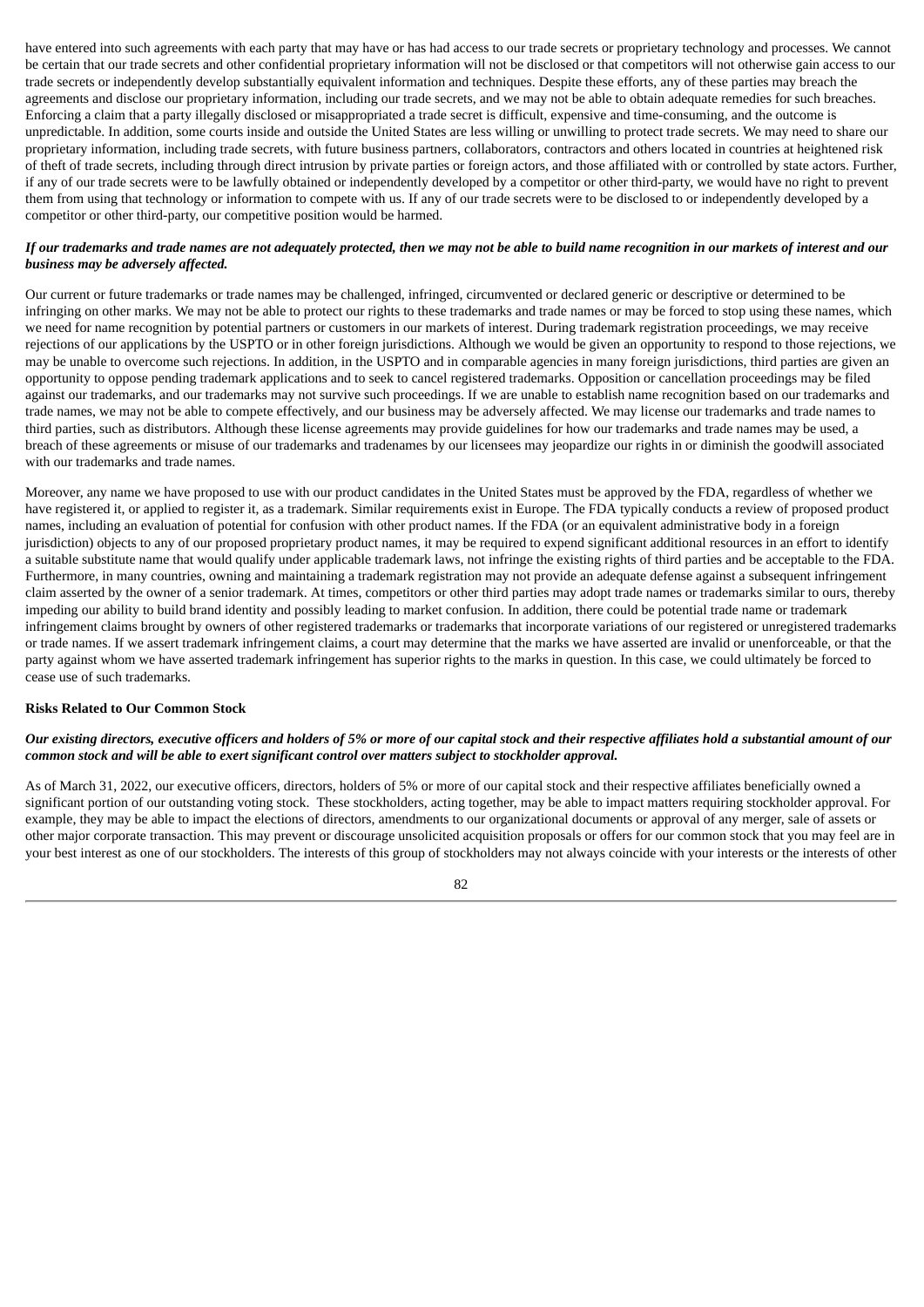stockholder and they may act in a manner that advances their best interests and not necessarily those of other stockholders, including seeking a premium value for their common stock, and might affect the prevailing market price for our common stock.

### An active, liquid and orderly trading market may not be developed or sustained for our common stock, and, as a result, it may be difficult for you to sell *your shares of our common stock.*

Prior to our initial public offering, there was no public trading market for our common stock. The trading market for our common stock on the Nasdaq Global Select Market has been limited and an active trading market for our common stock may never develop or be sustained. If a market for our common stock does not develop or is not sustained, it may be difficult for you to sell your shares of common stock at an attractive price or at all. We cannot predict the prices at which our common stock will trade. It is possible that in one or more future periods our results of operations and progression of our product pipeline may not meet the expectations of public market analysts and investors, and, as a result of these and other factors, the price of our common stock may fall.

#### *Our stock price may be volatile, and you could lose all or part of your investment.*

The market price of our common stock is likely to be volatile and could fluctuate widely in response to many factors, including but not limited to:

- volatility and instability in the financial markets, capital markets due to the COVID-19 pandemic;
- announcements of the results of clinical trials by us, our collaborators or our competitors, or negative developments with respect to similar products, including those being developed by our collaborators or our competitors;
- developments with respect to patents or proprietary rights;
- announcements of technological innovations by us or our competitors;
- announcements of new products or new contracts by us or our competitors;
- actual or anticipated variations in our operating results due to the level of development expenses and other factors;
- changes in financial estimates by equities research analysts and whether our earnings meet or exceed such estimates;
- announcement or expectation of additional financing efforts;
- sales of our common stock by us, our insiders, or other stockholders;
- expiration of market standoff or lock-up agreements;
- conditions and trends in the pharmaceutical, biotechnology and other industries;
- receipt, or lack of receipt, of funding in support of conducting our business;
- regulatory developments within, and outside of, the United States, including changes in the structure of health care payment systems;
- litigation or arbitration;
- the COVID-19 pandemic, natural disasters, or major catastrophic events;
- general economic, political and market conditions and other factors; and
- the occurrence of any of the risks described in this "Risk Factors" section.

From October 21, 2021 until May 9, 2022, the closing price of our common stock has ranged from a low of \$10.00 to a high of \$23.07. In recent years, the stock market in general, and the market for pharmaceutical and biotechnology companies in particular, has experienced significant price and volume fluctuations that have often been unrelated or disproportionate to changes in the operating performance of the companies whose stock is experiencing those price and volume fluctuations. Broad market and industry factors may seriously affect the market price of our common stock, regardless of our actual operating performance.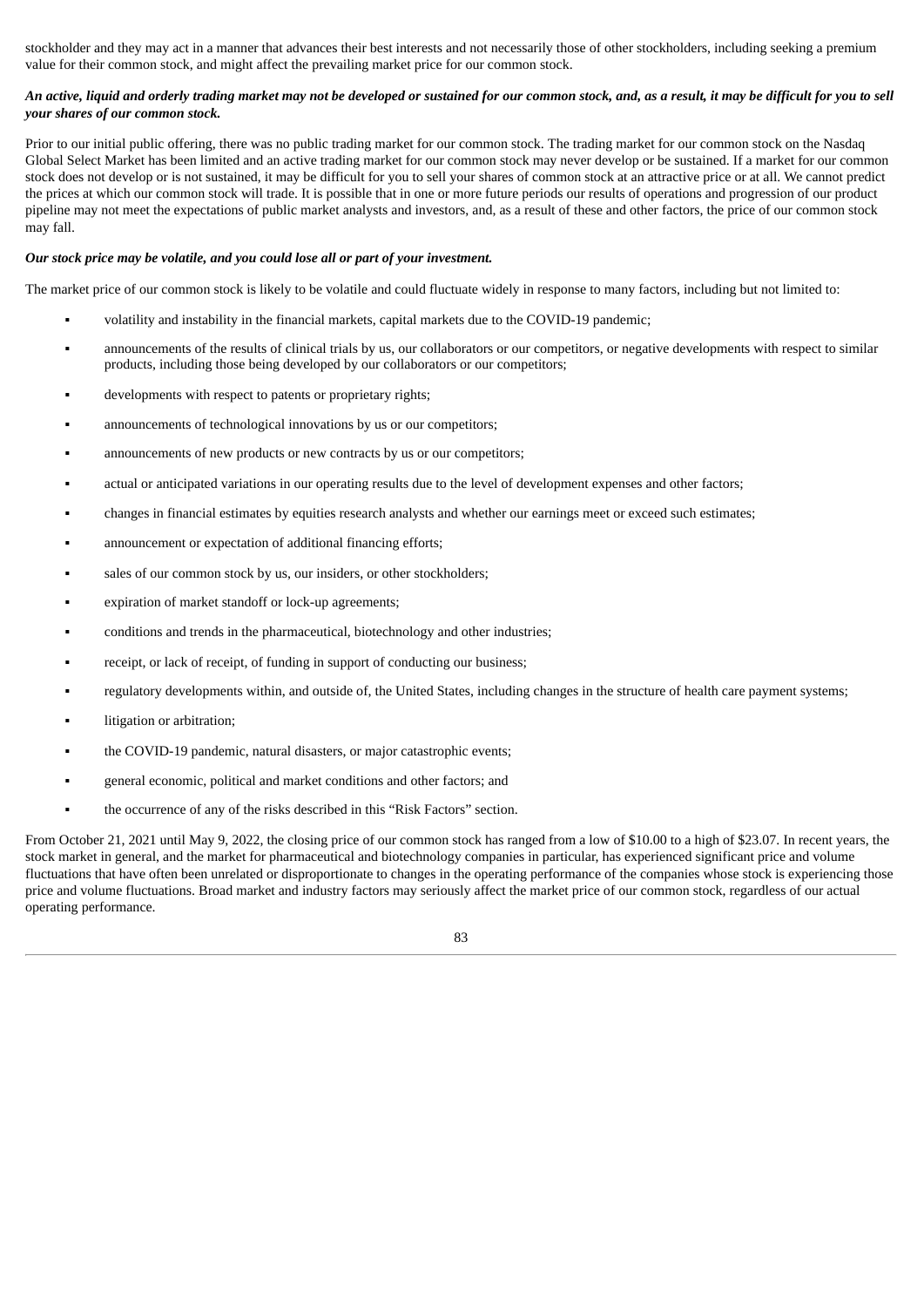## Subject to various spending levels approved by our board of directors, our mangaement will have broad discretion in the use of the net proceeds from *our capital raises, including from our initial public offering, and may not use them effectively.*

Our management will have broad discretion in the application of the net proceeds from our capital raises, including from our initial public offering, and our stockholders will not have the opportunity as part of their investment decision to assess whether the net proceeds from our capital raises are being used appropriately. Because of the number and variability of factors that will determine our use of the net proceeds from our capital raises, their ultimate use may vary substantially from their currently intended use. You may not agree with our decisions, and our use of the proceeds from our capital raises may not yield any return to stockholders. Our failure to apply the net proceeds of our capital raises effectively could compromise our ability to pursue our growth strategy and we might not be able to yield a significant return, if any, on our investment of those net proceeds. Stockholders will not have the opportunity to influence our decisions on how to use our net proceeds from our capital raises. Pending their use, we may invest the net proceeds from our capital raises in interest and non-interest bearing cash accounts, short-term, investment-grade, interest-bearing instruments and U.S. government securities. These temporary investments are not likely to yield a significant return.

### *You may experience future dilution as a result of future equity offerings or other equity issuances.*

We will have to raise additional capital in the future. To raise additional capital, we may in the future offer additional shares of our common stock or other securities convertible into or exchangeable for our common stock at prices that may be lower than the price you paid per share. In addition, investors purchasing shares or other securities in the future could have rights superior to those of other investors. Any such issuance could result in substantial dilution to investors.

### A sale of a substantial number of shares of our common stock may cause the price of our common stock to decline.

Sales of a substantial number of shares of our common stock in the public market could occur at any time. These sales, or the perception in the market that the holders of a large number of shares of our common stock intend to sell shares, could reduce the market price of our common stock.

As of April 14, 2022, we had 50,908,452 outstanding shares of common stock. All of these shares are available for sale in the public market, subject to limitations under Rule 144 with respect to affiliates of our company.

In addition, we have filed a registration statement on Form S-8 under the Securities Act registering the issuance of 11,100,561 shares of common stock subject to options or other equity awards issued or reserved for future issuance under our equity incentive plans. Shares registered under the registration statement on Form S-8 can be freely sold in the public market upon issuance, subject to volume limitation applicable to affiliates and the lock-up agreements described above.

We cannot predict what effect, if any, sales of our shares in the public market or the availability of shares for sale will have on the market price of our common stock. However, future sales of substantial amounts of our common stock in the public market, including shares issued upon exercise of outstanding options, or the perception that such sales may occur, could adversely affect the market price of our common stock.

### Our board of directors is authorized to issue and designate shares of our convertible preferred stock in additional series without stockholder approval.

Our amended and restated certificate of incorporation authorizes our board of directors, without the approval of our stockholders, to issue shares of our convertible preferred stock, subject to limitations prescribed by applicable law, rules and regulations and the provisions of our amended and restated certificate of incorporation, as shares of convertible preferred stock in series, to establish from time to time the number of shares to be included in each such series and to fix the designation, powers, preferences and rights of the shares of each such series and the qualifications, limitations or restrictions thereof. The powers, preferences and rights of these additional series of convertible preferred stock may be senior to or on parity with our common stock, which may reduce its value.

## We do not anticipate paying cash dividends for the foreseeable future, and therefore investors should not buy our stock if they wish to receive cash *dividends.*

You should not rely on an investment in our common stock to provide dividend income. We have never declared or paid any cash dividends or distributions on our common stock. We currently intend to retain our future earnings to support operations and to finance expansion and, therefore, we do not anticipate paying any cash dividends on our common stock in the foreseeable future. In addition, any future credit facility may contain terms prohibiting or limiting the amount of dividends that may be declared or paid on our

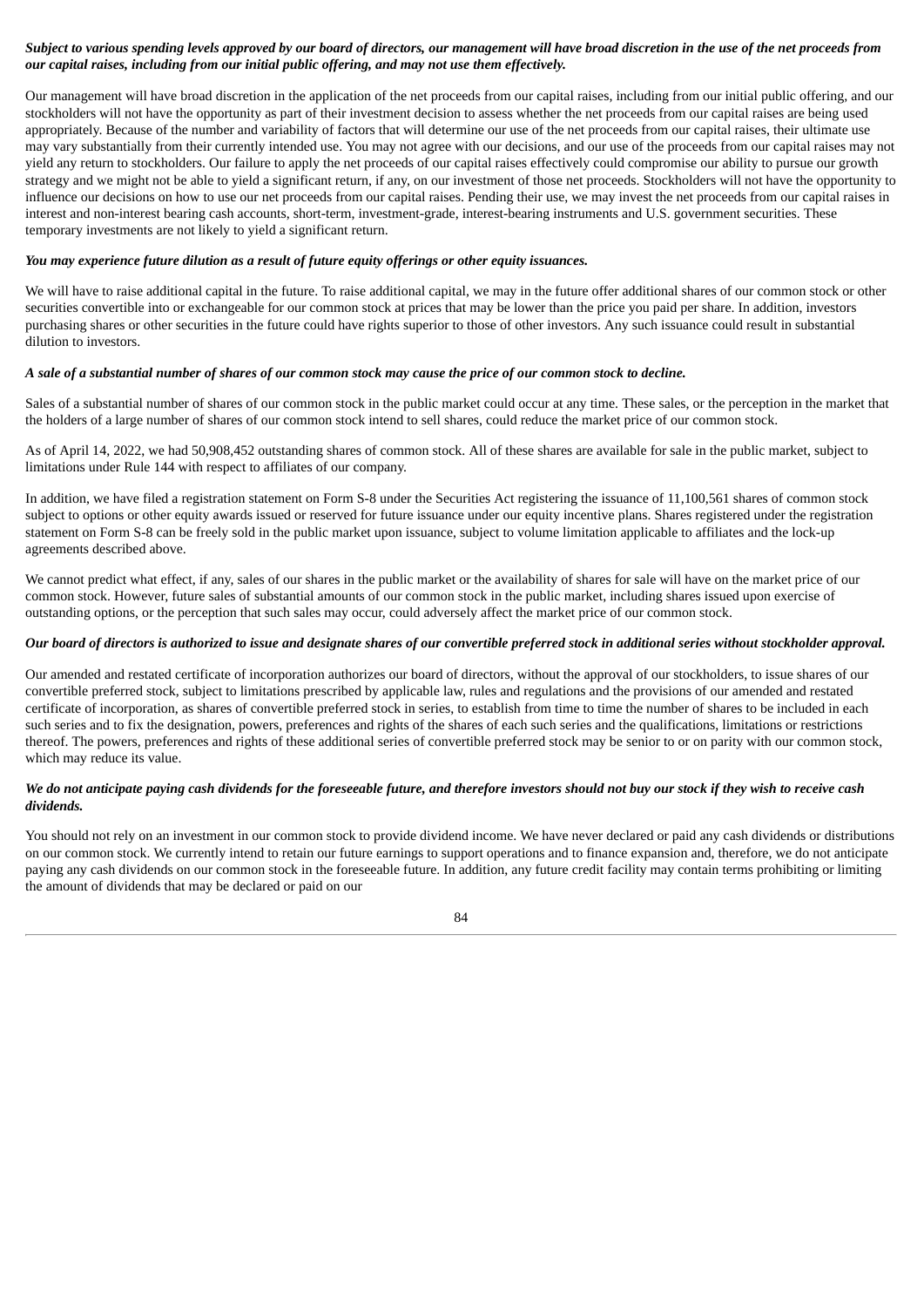common stock. Accordingly, investors must rely on sales of their common stock after price appreciation, which may never occur, as the only way to realize any return on their investment. As a result, investors seeking cash dividends should not purchase our common stock.

## Provisions in our amended and restated certificate of incorporation and amended and restated bylaws may prevent or frustrate attempts by our stockholders to change our management and hinder efforts to acquire a controlling interest in us, and the market price of our common stock may be *lower as a result.*

There are provisions in our amended and restated certificate of incorporation and amended and restated bylaws that may make it difficult for a third party to acquire, or attempt to acquire, control of our company, even if a change in control was considered favorable by you and other stockholders. Among other things, our amended and restated certificate of incorporation and amended and restated bylaws:

- permit our board of directors to issue shares of convertible preferred stock, with any rights, preferences and privileges as they may designate, including the right to approve an acquisition or other change in our control;
- provide that the authorized number of directors may be changed only by resolution of the board of directors, subject to the rights of any holders of convertible preferred stock;
- provide that all vacancies, including newly created directorships, may, except as otherwise required by law, be filled by the affirmative vote of a majority of directors then in office, even if less than a quorum;
- provide that stockholders seeking to present proposals before a meeting of stockholders or to nominate candidates for election as directors at a meeting of stockholders must provide notice in writing in a timely manner, and also meet specific requirements as to the form and content of a stockholder's notice;
- do not provide for cumulative voting rights (therefore allowing the holders of a plurality of the shares of common stock entitled to vote in any election of directors to elect all of the directors standing for election, if they should so choose);
- provide that special meetings of our stockholders may be called only by the board of directors, the chairman of the board of directors, our chief executive officer or president (in the absence of a chief executive officer); and
- provide that stockholders will be permitted to amend certain provisions of our bylaws only upon receiving at least two-thirds of the votes entitled to be cast by holders of all outstanding shares then entitled to vote generally in the election of directors, voting together as a single class.

These anti-takeover provisions and other provisions in our amended and restated certificate of incorporation and bylaws could make it more difficult for stockholders or potential acquirors to obtain control of our board of directors or initiate actions that are opposed by the then-current board of directors and could also delay or impede a merger, tender offer or proxy contest involving our company. These provisions could also discourage proxy contests and make it more difficult for you and other stockholders to elect directors of your choosing or cause us to take other corporate actions you desire. Any delay or prevention of a change of control transaction or changes in our board of directors could cause the market price of our common stock to decline.

## Our amended and restated bylaws provide that the Court of Chancery of the State of Delaware and the federal district courts of the United States of America will be exclusive forums for substantially all disputes between us and our stockholders, which could limit our stockholders ability to obtain a *favorable judicial forum for disputes with us or our directors, officers or employees.*

Our amended and restated bylaws provide that the Court of Chancery of the State of Delaware (or, if the Court of Chancery does not have jurisdiction, another state court in Delaware or the federal district court for the District of Delaware) is the exclusive forum for the following (except for any claim as to which such court determines that there is an indispensable party not subject to the jurisdiction of such court (and the indispensable party does not consent to the personal jurisdiction of such court within 10 days following such determination), which is vested in the exclusive jurisdiction of a court or forum other than such court or for which such court does not have subject matter jurisdiction):

- any derivative action or proceeding brought on our behalf;
- any action asserting a claim of breach of fiduciary duty;

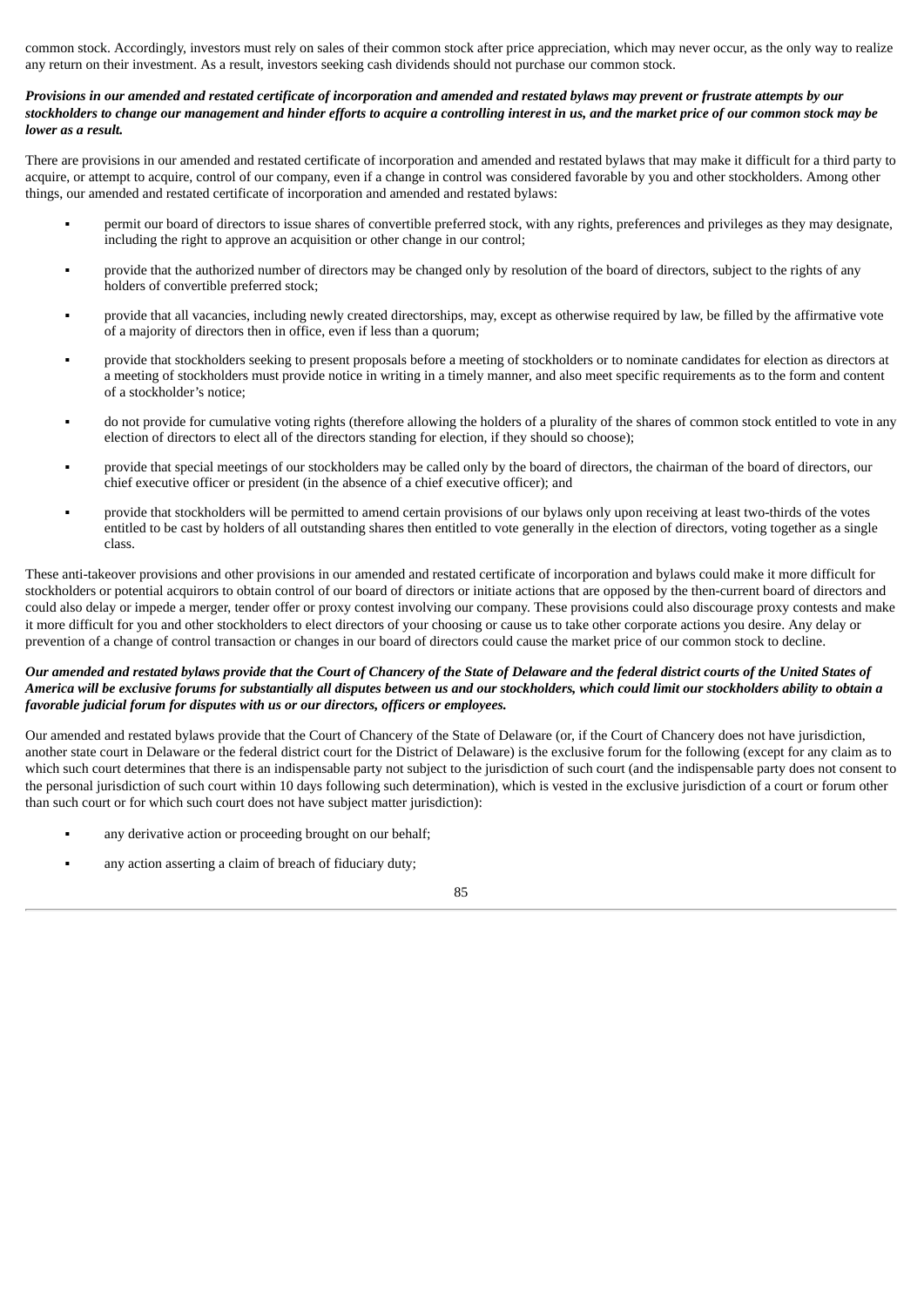- any action asserting a claim against us arising under the Delaware General Corporation Law, our certificate of incorporation or our bylaws; and
- any action asserting a claim against us that is governed by the internal-affairs doctrine.

Our amended and restated bylaws further provide that the federal district courts of the United States of America will be the exclusive forum for resolving any complaint asserting a cause of action arising under the Securities Act. This provision would not apply to suits brought to enforce a duty or liability created by the Exchange Act or any other claim for which the U.S. federal courts have exclusive jurisdiction. The enforceability of similar exclusive federal forum provisions in other companies' organizational documents has been challenged in legal proceedings, and while the Delaware Supreme Court has ruled that this type of exclusive federal forum provision is facially valid under Delaware law, there is uncertainty as to whether other courts would enforce such provisions and that investors cannot waive compliance with the federal securities laws and the rules and regulations thereunder.

These exclusive forum provisions may (i) increase the costs for an investor and/or (ii) limit a stockholder's ability to bring a claim in a judicial forum that it finds favorable for disputes with us or our directors, officers or other employees, which may discourage such lawsuits against us and our directors, officers and other employees. Alternatively, if a court were to find either exclusive forum provision in our certificate of incorporation to be inapplicable or unenforceable in an action, we may incur additional costs associated with resolving such action in other jurisdictions, which could have a material adverse effect on our business, financial condition, and results of operations.

### Claims for indemnification by our directors and officers may reduce our available funds to satisfy successful third-party claims against us and may *reduce the amount of money available to us.*

Our certificate of incorporation and bylaws provide that we will indemnify our directors and officers, in each case to the fullest extent permitted by Delaware law. In addition, as permitted by Section 145 of the Delaware General Corporation Law, our bylaws and our indemnification agreements that we have entered into with our directors and officers provide that:

- We will indemnify our directors and officers for serving us in those capacities or for serving other business enterprises at our request, to the fullest extent permitted by Delaware law. Delaware law provides that a corporation may indemnify such person if such person acted in good faith and in a manner such person reasonably believed to be in or not opposed to the best interests of the registrant and, with respect to any criminal proceeding, had no reasonable cause to believe such person's conduct was unlawful.
- We may, in our discretion, indemnify employees and agents in those circumstances where indemnification is permitted by applicable law.
- We are required to advance expenses, as incurred, to our directors and officers in connection with defending a proceeding, except that such directors or officers shall undertake to repay such advances if it is ultimately determined that such person is not entitled to indemnification.
- We are not obligated pursuant to our bylaws to indemnify a person with respect to proceedings initiated by that person against us or our other indemnitees, except with respect to proceedings authorized by our board of directors or brought to enforce a right to indemnification.
- The rights conferred in our bylaws are not exclusive, and we are authorized to enter into indemnification agreements with our directors, officers, employees and agents and to obtain insurance to indemnify such persons.
- We may not retroactively amend our bylaw provisions to reduce our indemnification obligations to directors, officers, employees and agents.

To the extent that a claim for indemnification is brought by any of our directors or officers, it would reduce the amount of funds available for use in our business.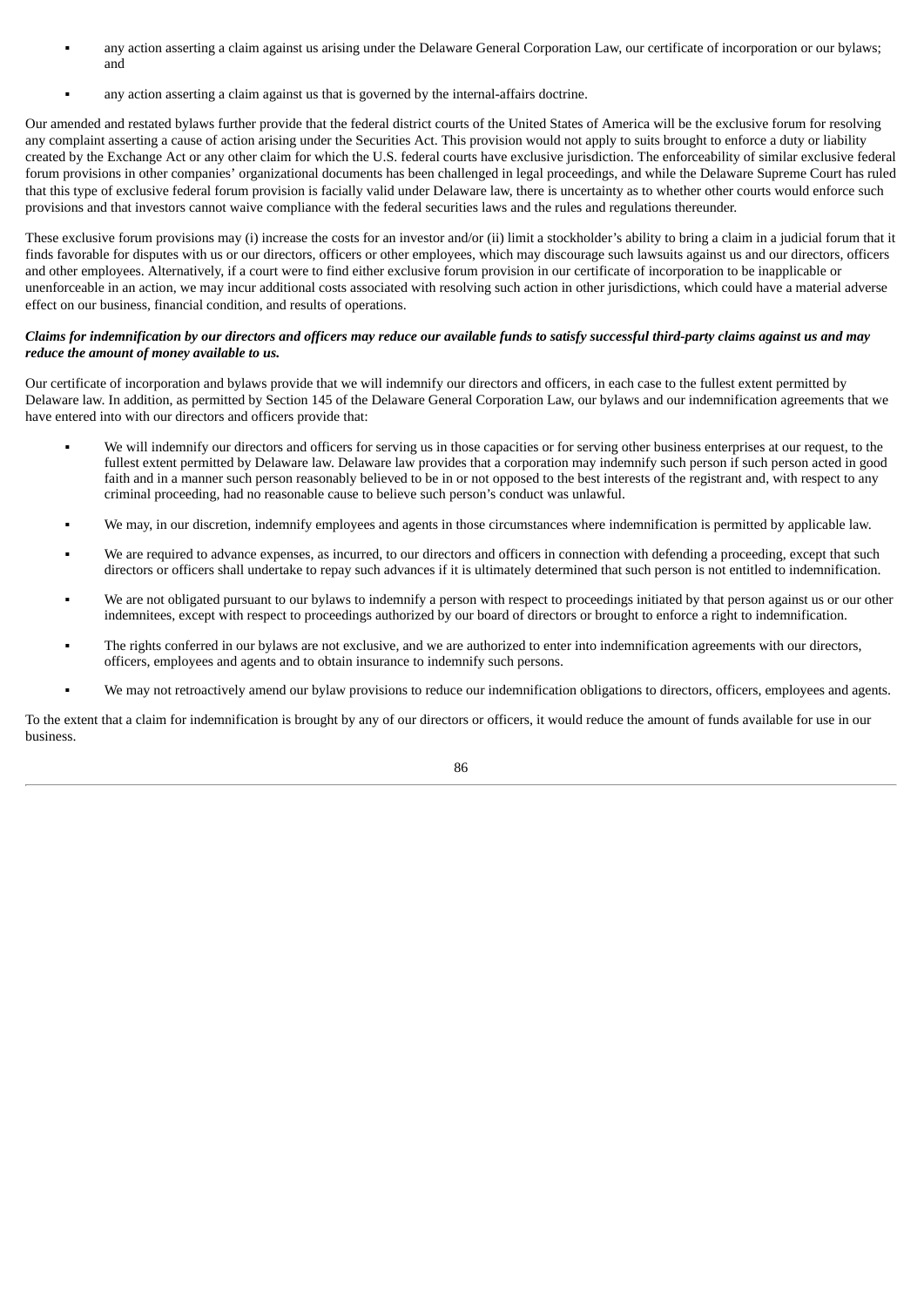## **General Risk Factors**

## We are an "emeraina arowth company" and a "smaller reportina company." and the reduced disclosure reauirements applicable to emeraina arowth *companies and smaller reporting companies could make our common stock less attractive to investors.*

We are an "emerging growth company," as defined in the JOBS Act, and may remain an "emerging growth company" until December 31, 2026, although, if we have more than \$1.07 billion in annual revenue, the market value of our common stock that is held by non-affiliates exceeds \$700 million as of June 30th of any year, or we issue more than \$1.0 billion of non-convertible debt over a three-year period before the end of that five-year period, we would cease to be an "emerging growth company" as of the following December 31st. For as long as we remain an "emerging growth company," we are permitted and intend to continue to rely on exemptions from certain disclosure requirements that are applicable to other public companies that are not "emerging growth companies." These exemptions include:

- not being required to comply with the auditor attestation requirements in the assessment of our internal control over financial reporting;
- not being required to comply with any requirement that may be adopted by the Public Company Accounting Oversight Board regarding mandatory audit firm rotation or a supplement to the auditor's report providing additional information about the audit and the financial statements;
- reduced disclosure obligations regarding executive compensation; and
- exemptions from the requirements of holding a nonbinding advisory vote on executive compensation and stockholder approval of any golden parachute payments not previously approved.

We will take advantage of reduced reporting requirements in our public filings. In particular, we have not included all of the executive compensation related information that would be required if we were not an emerging growth company. We have elected to use this extended transition period to enable us to comply with new or revised accounting standards that have different effective dates for public and private companies until the earlier of the date we (1) are no longer an emerging growth company or (2) affirmatively and irrevocably opt out of the extended transition period provided in the JOBS Act. As a result, our financial statements may not be comparable to companies that comply with the new or revised accounting standards as of public company effective dates.

In addition, we are also a "smaller reporting company" because the market value of our stock held by non-affiliates plus the aggregate amount of gross proceeds to us as a result of our initial public offering was less than \$700 million as of June 30, 2021 and our annual revenue was less than \$100 million during the fiscal year ended December 31, 2021. We may continue to be a smaller reporting company in any given year if either (i) the market value of our stock held by non-affiliates is less than \$250 million as of June 30th in the most recently completed fiscal year, or (ii) our annual revenue is less than \$100 million during the most recently completed fiscal year and the market value of our stock held by non-affiliates is less than \$700 million as of June 30th in the most recently completed fiscal year. If we are a smaller reporting company at the time we cease to be an emerging growth company, we may continue to rely on exemptions from certain disclosure requirements that are available to smaller reporting companies. Additionally, as a smaller reporting company we may choose to present only the two most recent fiscal years of audited financial statements in our Annual Report on Form 10-K and, similar to emerging growth companies, smaller reporting companies have reduced disclosure obligations regarding executive compensation.

Even after we no longer qualify as an emerging growth company, we may, under certain circumstances, still qualify as a "smaller reporting company," which would allow us to take advantage of many of the same exemptions from disclosure requirements, including reduced disclosure obligations regarding executive compensation in our periodic reports and proxy statements. Investors may find our common stock less attractive as a result of our reliance on these exemptions. If some investors find our common stock less attractive as a result, there may be a less active trading market for our common stock and the market price of our common stock may be reduced or more volatile.

## If equities or industry analysts do not publish research or reports about our company, or if they issue adverse or misleading opinions regarding us or *our stock, our stock price and trading volume could decline.*

The trading market for our common stock will rely in part on the research and reports that industry or financial analysts publish about us or our business. If no or few analysts commence coverage of us or if such coverage is not maintained, the market price for our stock may be adversely affected. Our stock price also may decline if any analyst who covers us issues an adverse or erroneous opinion regarding us, our business model, our intellectual property or our stock performance, or if our clinical trials and operating results fail

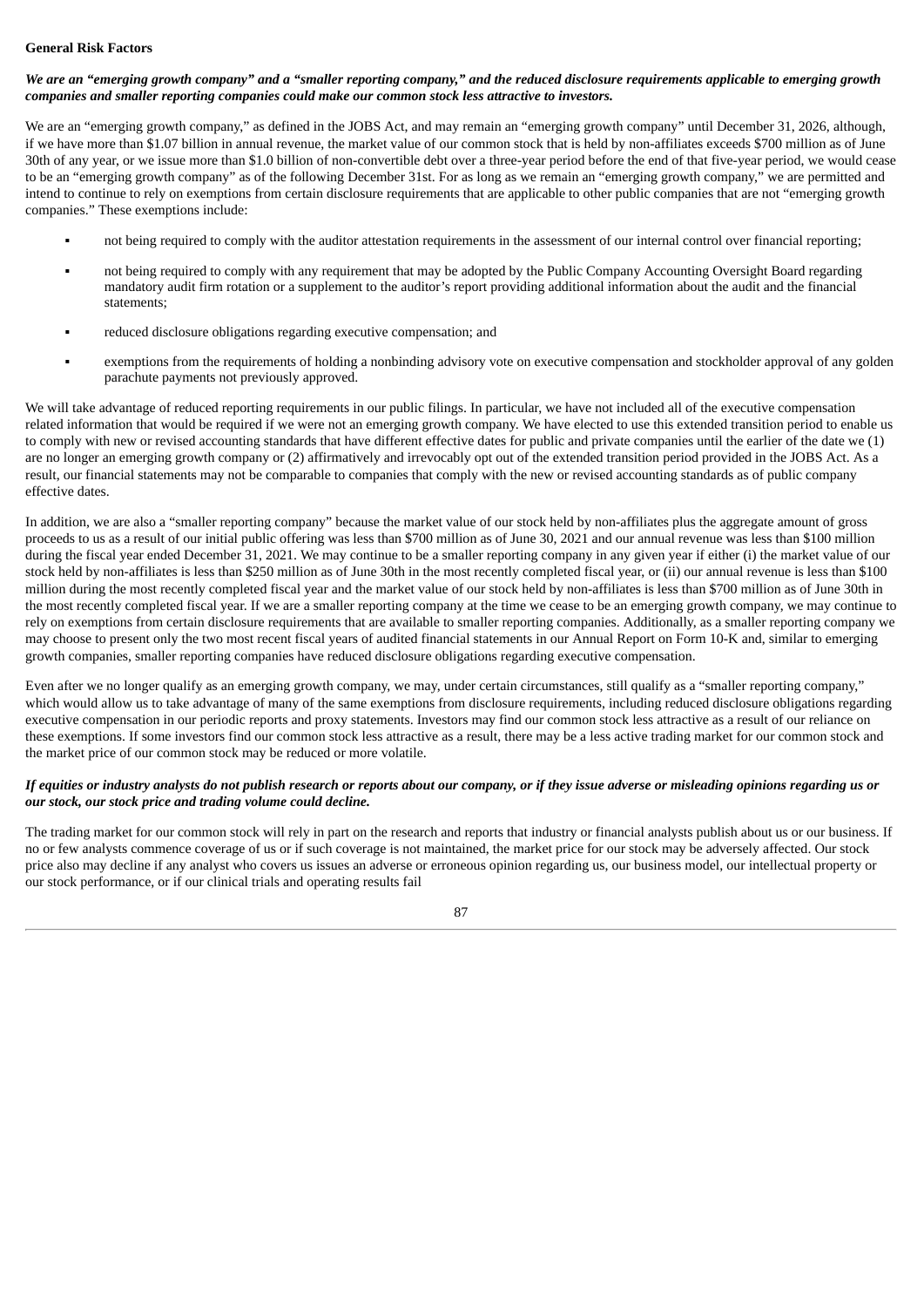to meet analysts' expectations. If one or more analysts cease coverage of us or fail to regularly publish reports on us, we could lose visibility in the financial markets, which could cause our stock price or trading volume to decline and possibly adversely affect our ability to engage in future financings.

## Failure to establish and maintain effective internal controls in accordance with Section 404 of the Sarbanes-Oxlev Act could have a material adverse effect on our business and if investors lose confidence in the accuracy and completeness of our financial reports, the market price of our common stock *could decline significantly.*

As a public company, we are required to comply with the SEC's rules implementing Sections 302 and 404 of the Sarbanes-Oxley Act, which requires management to certify financial and other information in our quarterly and annual reports and provide an annual management report on the effectiveness of controls over financial reporting. Although we will be required to disclose changes made in our internal controls and procedures on a quarterly basis, we are not required to make our first annual assessment of our internal control over financial reporting pursuant to Section 404 until our second annual report on Form 10-K. However, as an emerging growth company, our independent registered public accounting firm will not be required to formally attest to the effectiveness of our internal control over financial reporting pursuant to Section 404 until the later of the year following our first annual report required to be filed with the SEC or the date we are no longer an emerging growth company. At such time, our independent registered public accounting firm may issue a report that is adverse in the event it is not satisfied with the level at which our controls are documented, designed or operating.

We do not currently have any internal audit function. To achieve compliance with Section 404 within the prescribed period, we will be engaged in a process to document and evaluate our internal control over financial reporting, which is both costly and challenging. In this regard, we will need to continue to dedicate internal resources, including through hiring additional financial and accounting personnel, potentially engage outside consultants and adopt a detailed work plan to assess and document the adequacy of internal control over financial reporting, continue steps to improve control processes as appropriate, validate through testing that controls are functioning as documented and implement a continuous reporting and improvement process for internal control over financial reporting. This will require that we incur substantial additional professional fees and internal costs to expand our accounting and finance functions and that we expend significant management efforts. Prior to our initial public offering, we have never been required to test our internal controls within a specified period and, as a result, we may experience difficulty in meeting these reporting requirements in a timely manner.

Testing and maintaining internal control can divert our management's attention from other matters that are important to the operation of our business. Additionally, when evaluating our internal control over financial reporting, we may identify material weaknesses that we may not be able to remediate in time to meet the applicable deadline imposed upon us for compliance with the requirements of Section 404. If we identify any material weaknesses in our internal control over financial reporting or are unable to comply with the requirements of Section 404 in a timely manner or assert that our internal control over financial reporting is effective, or if our independent registered public accounting firm is unable to express an opinion as to the effectiveness of our internal control over financial reporting once we are no longer an emerging growth company, investors may lose confidence in the accuracy and completeness of our financial reports and the market price of our common stock could be negatively affected, and we could become subject to investigations by the stock exchange on which our securities are listed, the SEC or other regulatory authorities, which could require additional financial and management resources. In addition, if we fail to remedy any material weakness, our financial statements could be inaccurate, and we could face restricted access to capital markets.

### If a restatement of our financial statements were to occur, our stockholders' confidence in our financial reporting in the future may be affected, which *could in turn have a material adverse effect on our business and stock price.*

If any material weaknesses in our internal control over financial reporting are discovered or occur in the future, our consolidated financial statements may contain material misstatements, and we could be required to further restate our financial results. In addition, if we are unable to successfully remediate any future material weaknesses in our internal controls or if we are unable to produce accurate and timely financial statements, our stock price may be adversely affected, and we may be unable to maintain compliance with applicable stock exchange listing requirements.

#### *Our disclosure controls and procedures may not prevent or detect all errors or acts of fraud.*

We are subject to the periodic reporting requirements of the Exchange Act. We designed our disclosure controls and procedures to provide reasonable assurance that information we must disclose in reports we file or submit under the Exchange Act is accumulated and communicated to management, and recorded, processed, summarized and reported within the time periods specified in the rules and forms of the SEC. We believe that any disclosure controls and procedures, no matter how well conceived and operated, can

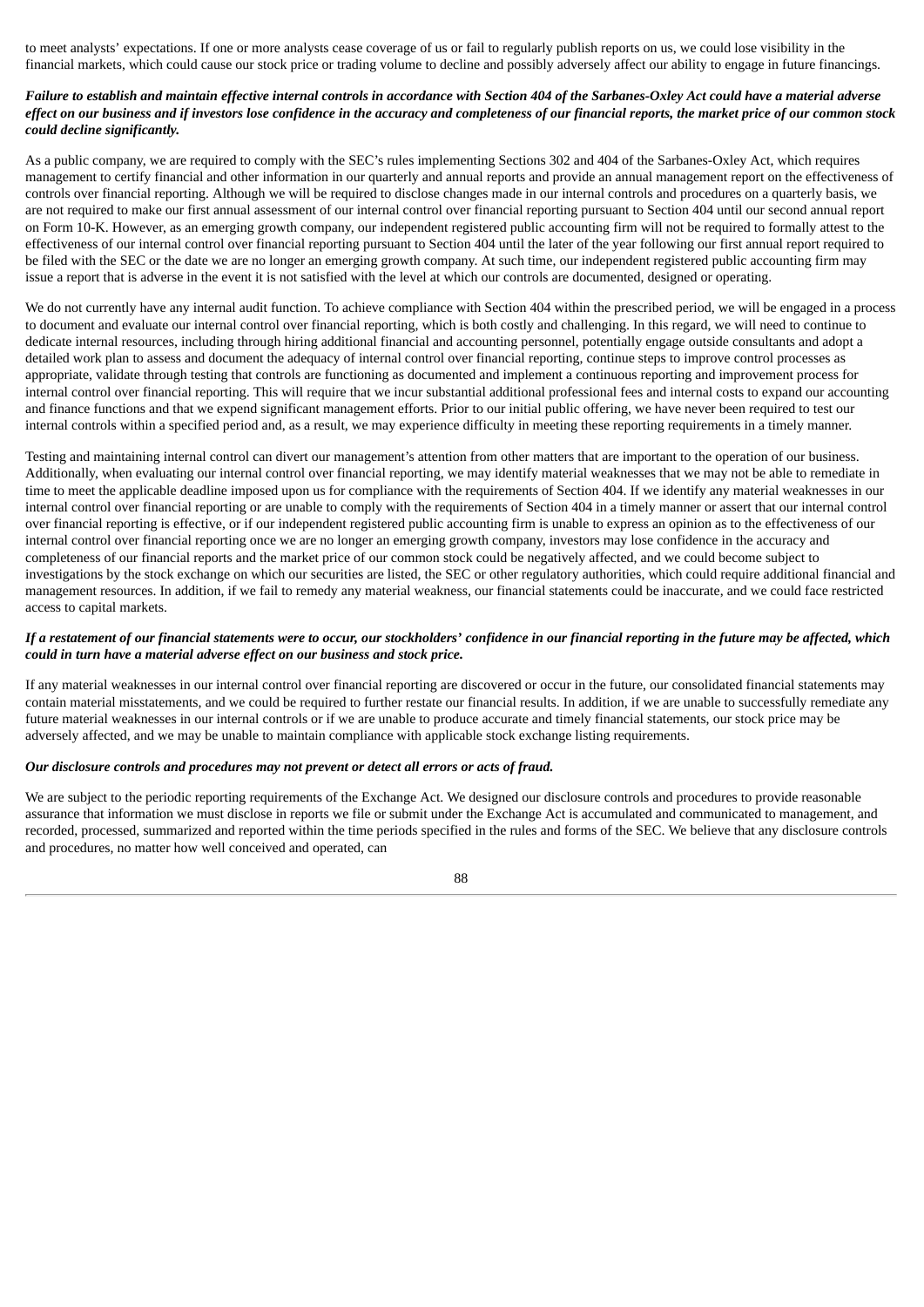provide only reasonable, not absolute, assurance that the objectives of the control system are met. These inherent limitations include the realities that judgments in decision-making can be faulty, and that breakdowns can occur because of simple error or mistake. Additionally, controls can be circumvented by the individual acts of some persons, by collusion of two or more people or by an unauthorized override of the controls. Accordingly, because of the inherent limitations in our control system, misstatements due to error or fraud may occur and not be detected.

#### Unfavorable global economic conditions could adversely affect our business, financial condition, results of operations, or prospects.

Our business, financial condition, results of operations or prospects could be adversely affected by general conditions in the global economy and in the global financial markets. A severe or prolonged economic downturn, or additional global financial crises, including those related to the COVID-19 pandemic, could result in a variety of risks to our business, including weakened demand for our product candidates, if approved, or our inability to raise additional capital when needed on acceptable terms, if at all. A weak or declining economy could also strain our suppliers, possibly resulting in supply disruption. Any of the foregoing could harm our business and we cannot anticipate all of the ways in which the current economic climate and financial market conditions could adversely impact our business.

## Our operations are vulnerable to business disruptions, including events beyond our control, which could seriously harm operations and financial *condition and increase our costs and expenses.*

Our operations could be subject to earthquakes, power shortages, telecommunications failures, water shortages, floods, hurricanes, typhoons, fires, extreme weather conditions, medical epidemics and other natural or man-made disasters or business interruptions, for which we are predominantly self-insured. We rely on third-party manufacturers to produce our product candidates. Our ability to obtain clinical supplies of our product candidates could be disrupted if the operations of these suppliers were affected by a man-made or natural disaster or other business interruption. In addition, our corporate headquarters is located in San Diego County, California, near major earthquake faults and fire zones, and the ultimate impact on us for being located near major earthquake faults and fire zones and being consolidated in a certain geographical area is unknown. The occurrence of any of these business disruptions could seriously harm our operations and financial condition and increase our costs and expenses.

### We incur significant costs as a result of being a public company, which may adversely affect our business, financial condition, results of operations, *prospects, and the price of our common stock.*

We incur costs associated with corporate governance requirements that are applicable to us as a public company, including rules and regulations of the SEC, under the Sarbanes-Oxley Act, the Dodd-Frank Wall Street Reform and Consumer Protection Act of 2010, and the Securities Exchange Act of 1934, as amended (the Exchange Act), as well as the rules of Nasdaq. These rules and regulations can significantly increase our accounting, legal, insurance, financial compliance and other costs and make some activities more time consuming. The Exchange Act requires us to file annual, quarterly and current reports with respect to our business and financial condition within specified time periods and to prepare a proxy statement with respect to our annual meeting of stockholders. The Sarbanes-Oxley Act requires that we maintain effective disclosure controls and procedures and internal controls over financial reporting. Nasdaq requires that we comply with various corporate governance requirements. To maintain and improve the effectiveness of our disclosure controls and procedures and internal controls over financial reporting and comply with the Exchange Act and Nasdaq requirements, significant resources and management oversight will be required. This may divert management's attention from other business concerns and lead to significant costs associated with compliance, which could have a material adverse effect on us and the price of our common stock.

The expenses incurred by public companies generally for reporting and corporate governance purposes have been increasing. We expect these laws and regulations to increase our legal and financial compliance costs and to make some activities more time-consuming and costly, although we are currently unable to estimate these costs with any degree of certainty. These laws and regulations could also make it more difficult or costly for us to obtain certain types of insurance, including director and officer liability insurance, and we may be forced to accept reduced policy limits and coverage or incur substantially higher costs to obtain the same or similar coverage. These laws and regulations could also make it more difficult for us to attract and retain qualified persons to serve on our board of directors or its committees or as our executive officers. Advocacy efforts by stockholders and third parties may also prompt even more changes in governance and reporting requirements. We cannot predict or estimate the amount of costs we may incur or the timing of these costs. Furthermore, if we are unable to satisfy our obligations as a public company, we could be subject to delisting of our common stock, fines, sanctions and other regulatory action and potentially civil litigation. Accordingly, increases in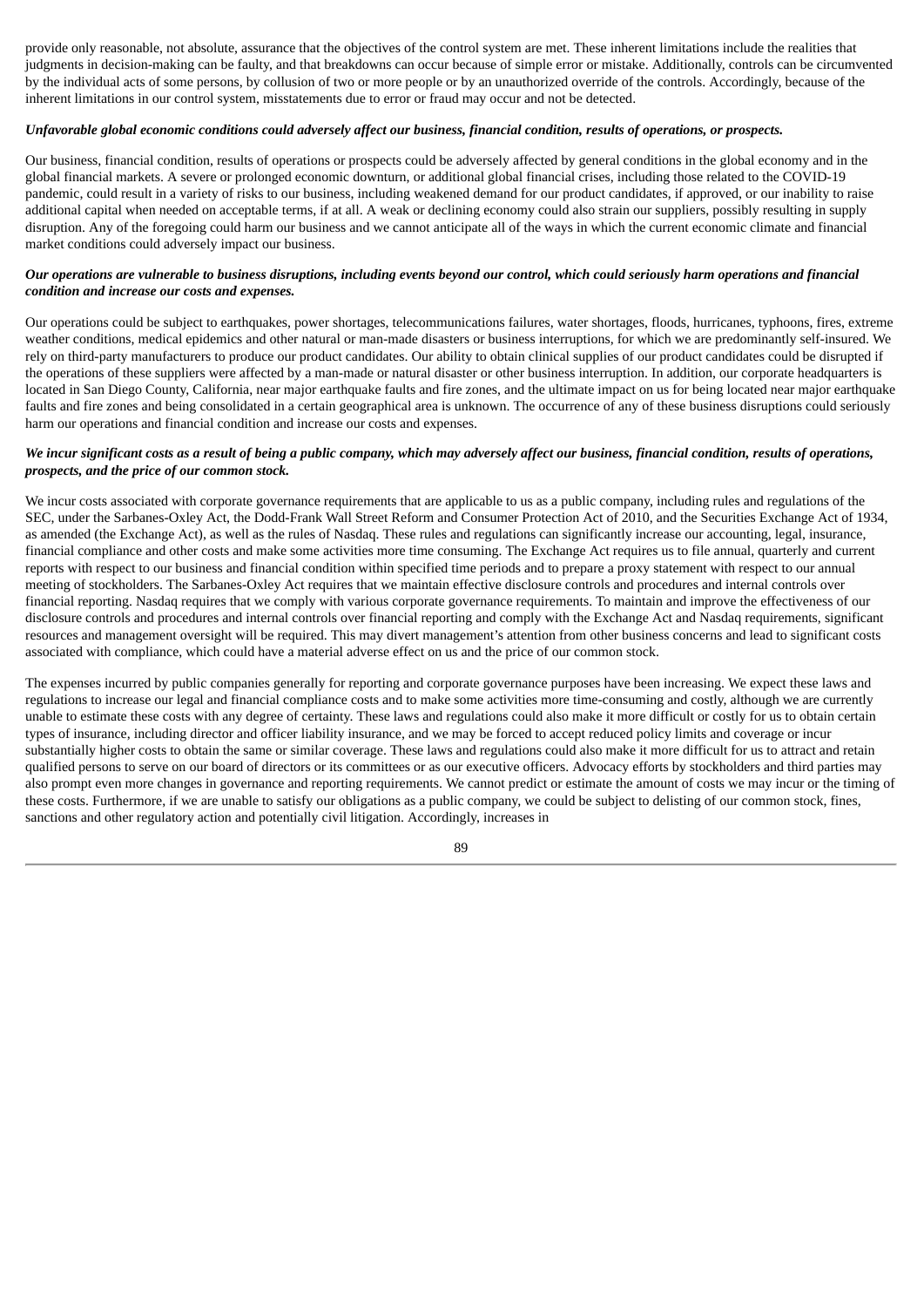costs incurred as a result of becoming a publicly traded company may adversely affect our business, financial condition, results of operations, and prospects.

### *We may be subject to securities litigation, which is expensive and could divert management attention.*

Following periods of volatility in the market price of a company's securities, securities class action litigation has often been brought against that company. Because of the potential volatility of our stock price, we may become the target of securities litigation in the future. Securities litigation against us could result in substantial costs and divert our management's attention and resources from our business, which could seriously harm our business.

## **Item 2. Unregistered Sales of Equity Securities and Use of Proceeds.**

### **(a) Sales of Unregistered Securities**

None.

## **(b) Use of Proceeds from Public Offering of Common Stock**

On October 25, 2021, we completed an initial public offering of our common stock in which we issued an aggregate of 10,893,554 shares of our common stock inclusive of 1,420,898 shares pursuant to the underwriters' over-allotment option) at a price of \$16.00 per share. The Company received net proceeds of approximately \$158.8 million, after deducting underwriting discounts and commissions of \$12.2 million and other offering expenses of \$3.3 million. None of the expenses associated with the offering were paid to directors, officers, persons owning 10% or more of any class of equity securities, or to their associates. Jefferies, Evercore ISI and Piper Sandler acted as joint book-running managers for the offering. Shares of our common stock began trading on the Nasdaq Global Select Market on October 21, 2021. The offer and sale of the shares were registered under the Securities Act on a registration statement on Form S-1 (Registration No. 333-259891), which was declared effective on October 20, 2021. There has been no material change in the planned use of proceeds from our initial public offering as described in the registration statement on Form S-1.

#### **Item 3. Defaults Upon Senior Securities.**

None.

#### **Item 4. Mine Safety Disclosures.**

Not Applicable.

## **Item 5. Other Information.**

### **Lease Expanding Corporate Headquarters**

On May 6, 2022, the Company entered into a Standard Multi-Tenant Office Lease with Charlotta Partners, Inc. and 9310 Towne Centre Drive Harrison-1, LLC for future additional office space at the Company's headquarters at 662 Encinitas Boulevard, Suite 250, Encinitas, CA 92024 (the Lease). Under the Lease, the Company will lease an additional 2,604 useable square feet commencing on May 1, 2022 (with occupancy expected on June 1, 2022) for \$11,496.10 per month for four (4) years and one (1) month, subject to operating expense increase as described in the Lease.

This disclosure is provided in this Part II, Item 5 in lieu of disclosure under Item 1.01 of Form 8-K.

90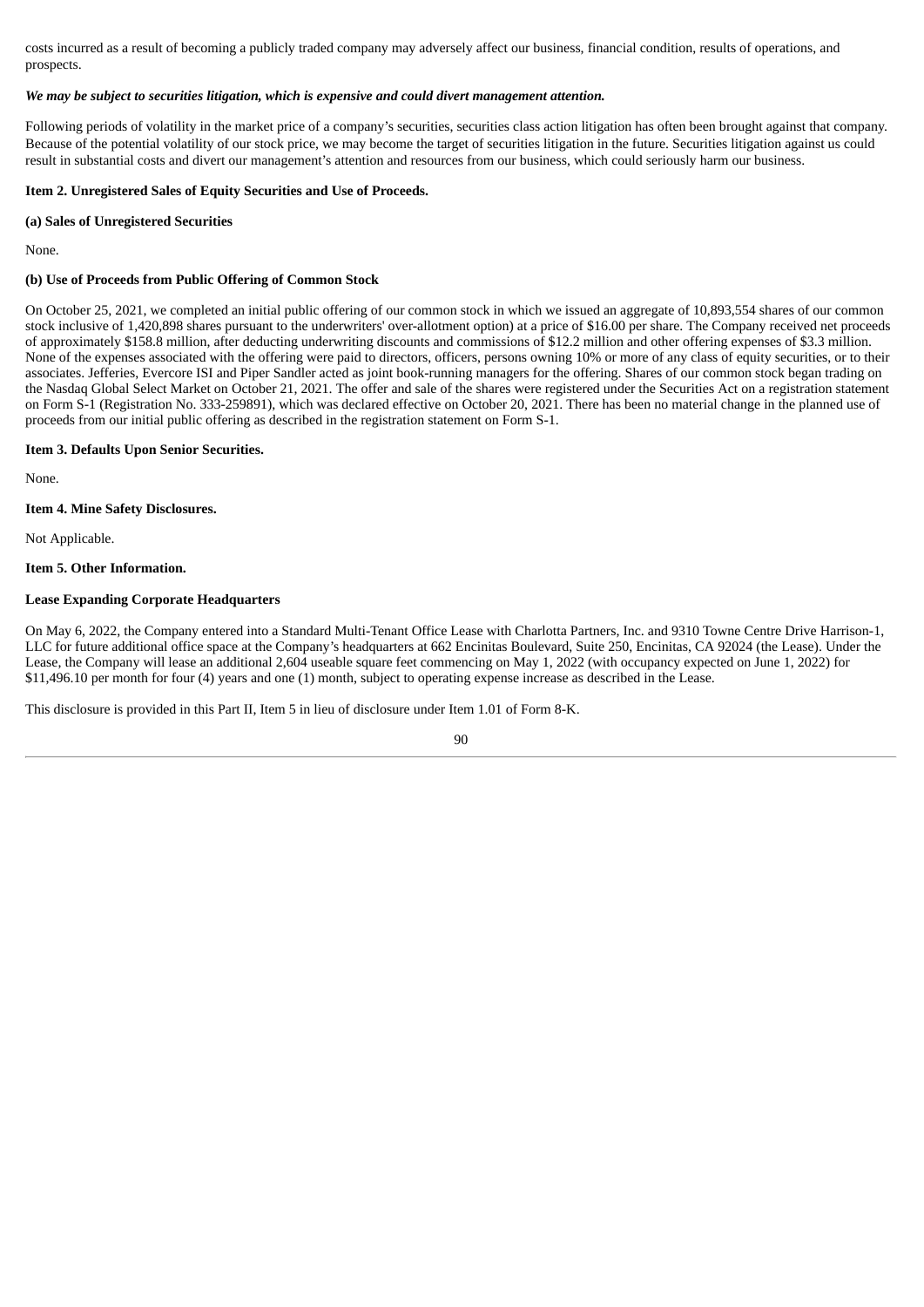# **Item 6. Exhibits.**

| <b>Exhibit</b><br><b>Number</b> | <b>Description</b>                                                                                                                                                                                         |
|---------------------------------|------------------------------------------------------------------------------------------------------------------------------------------------------------------------------------------------------------|
| 3.1                             | Amended and Restated Certificate of Incorporation of the Registrant (incorporated by reference to Exhibit 3.2 to the Registrant's<br>Registration Statement on Form S-1, File No. 333-259891).             |
| 3.2                             | Amended and Restated Bylaws of the Registrant (incorporated by reference to Exhibit 3.4 to the Registrant's Registration Statement on<br>Form S-1, File No. 333-259891).                                   |
| $31.1*$                         | Certification of Principal Executive Officer Pursuant to Rules 13a-14(a) and 15d-14(a) under the Securities Exchange Act of 1934, as<br>Adopted Pursuant to Section 302 of the Sarbanes-Oxley Act of 2002. |
| $31.2*$                         | Certification of Principal Financial Officer Pursuant to Rules 13a-14(a) and 15d-14(a) under the Securities Exchange Act of 1934, as<br>Adopted Pursuant to Section 302 of the Sarbanes-Oxley Act of 2002. |
| $32.1***$                       | Certification of Principal Executive Officer Pursuant to 18 U.S.C. Section 1350, as Adopted Pursuant to Section 906 of the Sarbanes-<br>Oxley Act of 2002.                                                 |
| $32.2**$                        | Certification of Principal Financial Officer Pursuant to 18 U.S.C. Section 1350, as Adopted Pursuant to Section 906 of the Sarbanes-<br>Oxley Act of 2002.                                                 |
| 101.INS                         | Inline XBRL Instance Document – the instance document does not appear in the Interactive Data File because XBRL tags are embedded<br>within the Inline XBRL document.                                      |
| 101.SCH                         | Inline XBRL Taxonomy Extension Schema Document                                                                                                                                                             |
| 101.CAL                         | Inline XBRL Taxonomy Extension Calculation Linkbase Document                                                                                                                                               |
| 101.DEF                         | Inline XBRL Taxonomy Extension Definition Linkbase Document                                                                                                                                                |
| 101.LAB                         | Inline XBRL Taxonomy Extension Label Linkbase Document                                                                                                                                                     |
| 101.PRE                         | Inline XBRL Taxonomy Extension Presentation Linkbase Document                                                                                                                                              |
| 104                             | Cover Page Interactive Data File (embedded within the Inline XBRL document)                                                                                                                                |

\* Filed herewith.

\*\* The certifications attached as Exhibit 32.1 that accompany this Quarterly Report on Form 10-Q are not deemed filed with the Securities and Exchange Commission and are not to be incorporated by reference into any filing of the Registrant under the Securities Act of 1933, as amended, or the Securities Exchange Act of 1934, as amended, whether made before or after the date of this Quarterly Report on Form 10-Q, irrespective of any general incorporation language contained in such filing.

+ Indicates management contract or compensatory plan.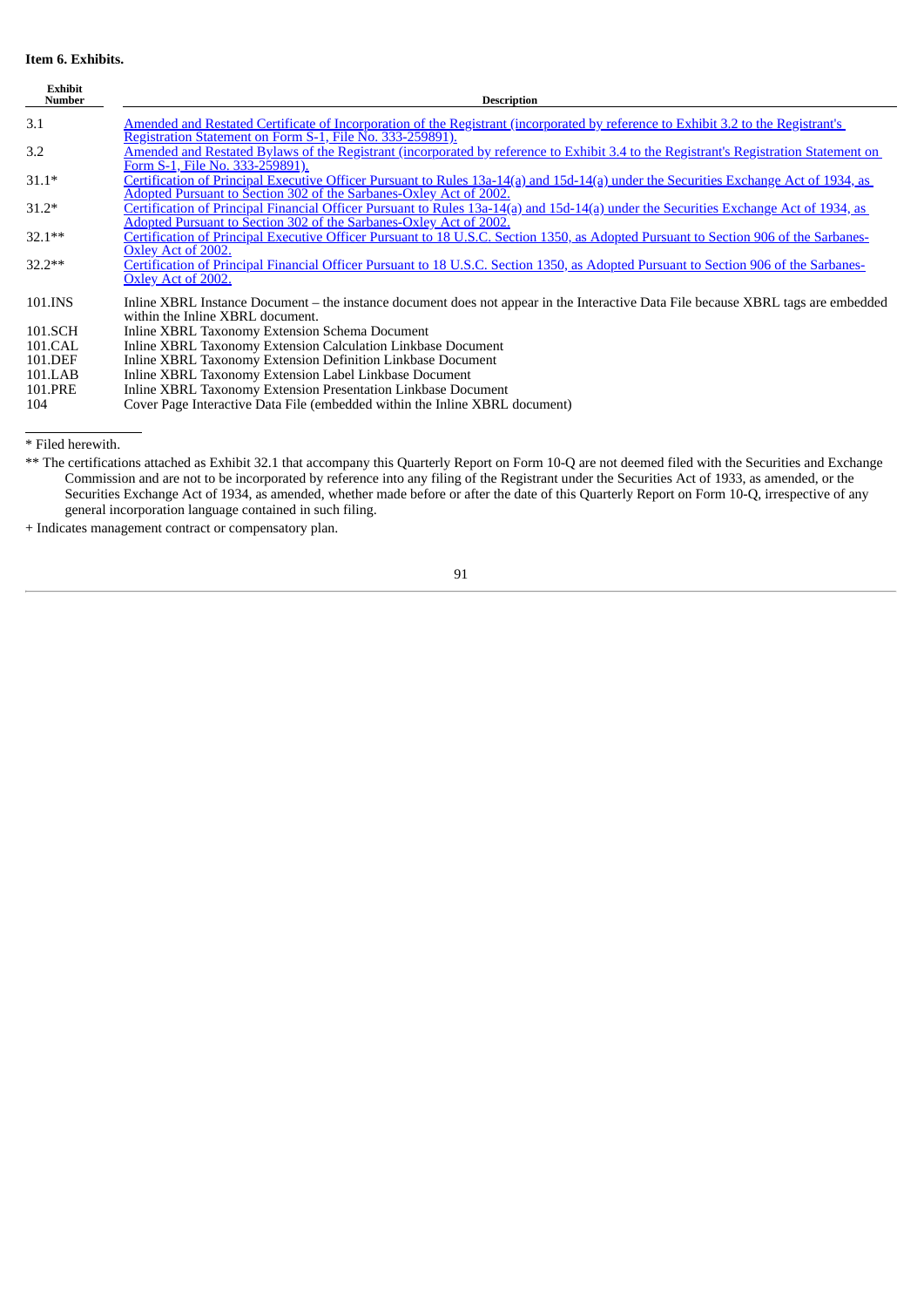## **SIGNATURES**

Pursuant to the requirements of the Securities Exchange Act of 1934, the registrant has duly caused this report to be signed on its behalf by the undersigned thereunto duly authorized.

Company Name

Date: May 12, 2022 <br>By: <u>/s/ Martin Auster</u> **Martin Auster, M.D. Chief Financial Officer (Principal financial officer and duly authorized to sign on behalf of the registrant)**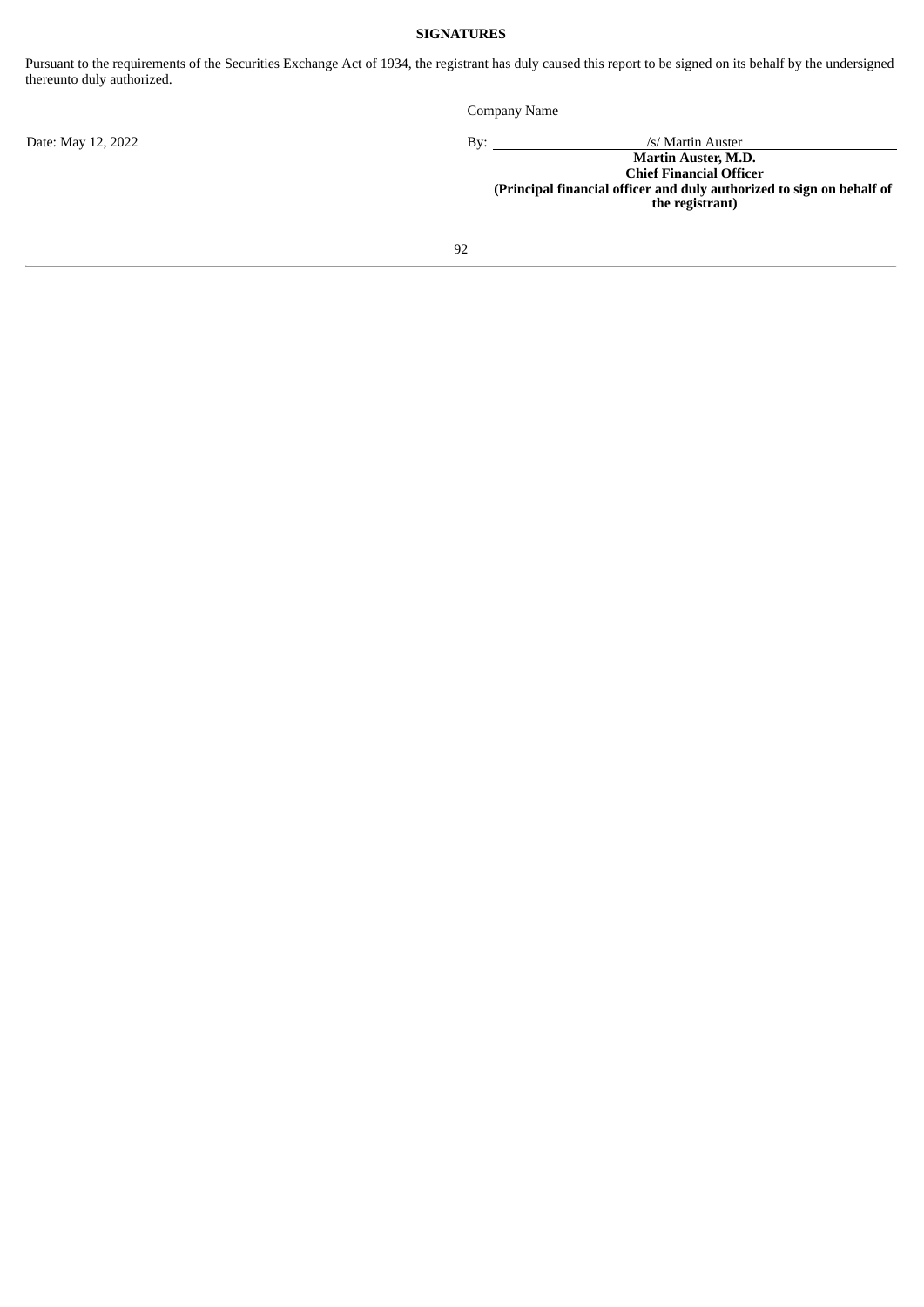## **CERTIFICATION OF PRINCIPAL EXECUTIVE OFFICER PURSUANT TO RULES 13a-14(a) AND 15d-14(a) UNDER THE SECURITIES EXCHANGE ACT OF 1934, AS ADOPTED PURSUANT TO SECTION 302 OF THE SARBANES-OXLEY ACT OF 2002**

<span id="page-96-0"></span>I, Raju Mohan, Ph.D., certify that:

- 1. I have reviewed this Quarterly Report on Form 10-Q of Ventyx Biosciences, Inc.;
- 2. Based on my knowledge, this report does not contain any untrue statement of a material fact or omit to state a material fact necessary to make the statements made, in light of the circumstances under which such statements were made, not misleading with respect to the period covered by this report;
- 3. Based on my knowledge, the financial statements, and other financial information included in this report, fairly present in all material respects the financial condition, results of operations and cash flows of the registrant as of, and for, the periods presented in this report;
- 4. The registrant's other certifying officer(s) and I are responsible for establishing and maintaining disclosure controls and procedures (as defined in Exchange Act Rules  $13a-15(e)$  and  $15d-15(e)$ ) for the registrant and have:
	- (a) Designed such disclosure controls and procedures, or caused such disclosure controls and procedures to be designed under our supervision, to ensure that material information relating to the registrant, including its consolidated subsidiaries, is made known to us by others within those entities, particularly during the period in which this report is being prepared;
	- (b) Intentionally omitted;
	- (c) Evaluated the effectiveness of the registrant's disclosure controls and procedures and presented in this report our conclusions about the effectiveness of the disclosure controls and procedures, as of the end of the period covered by this report based on such evaluation; and
	- (d) Disclosed in this report any change in the registrant's internal control over financial reporting that occurred during the registrant's most recent fiscal quarter (the registrant's fourth fiscal quarter in the case of an annual report) that has materially affected, or is reasonably likely to materially affect, the registrant's internal control over financial reporting; and
- 5. The registrant's other certifying officer(s) and I have disclosed, based on our most recent evaluation of internal control over financial reporting, to the registrant's auditors and the audit committee of the registrant's board of directors (or persons performing the equivalent functions):
	- (a) All significant deficiencies and material weaknesses in the design or operation of internal control over financial reporting which are reasonably likely to adversely affect the registrant's ability to record, process, summarize and report financial information; and
	- (b) Any fraud, whether or not material, that involves management or other employees who have a significant role in the registrant's internal control over financial reporting.

Date: May 12, 2022 By:

**Raju Mohan, Ph.D. Chief Executive Officer (Principal Executive Officer)**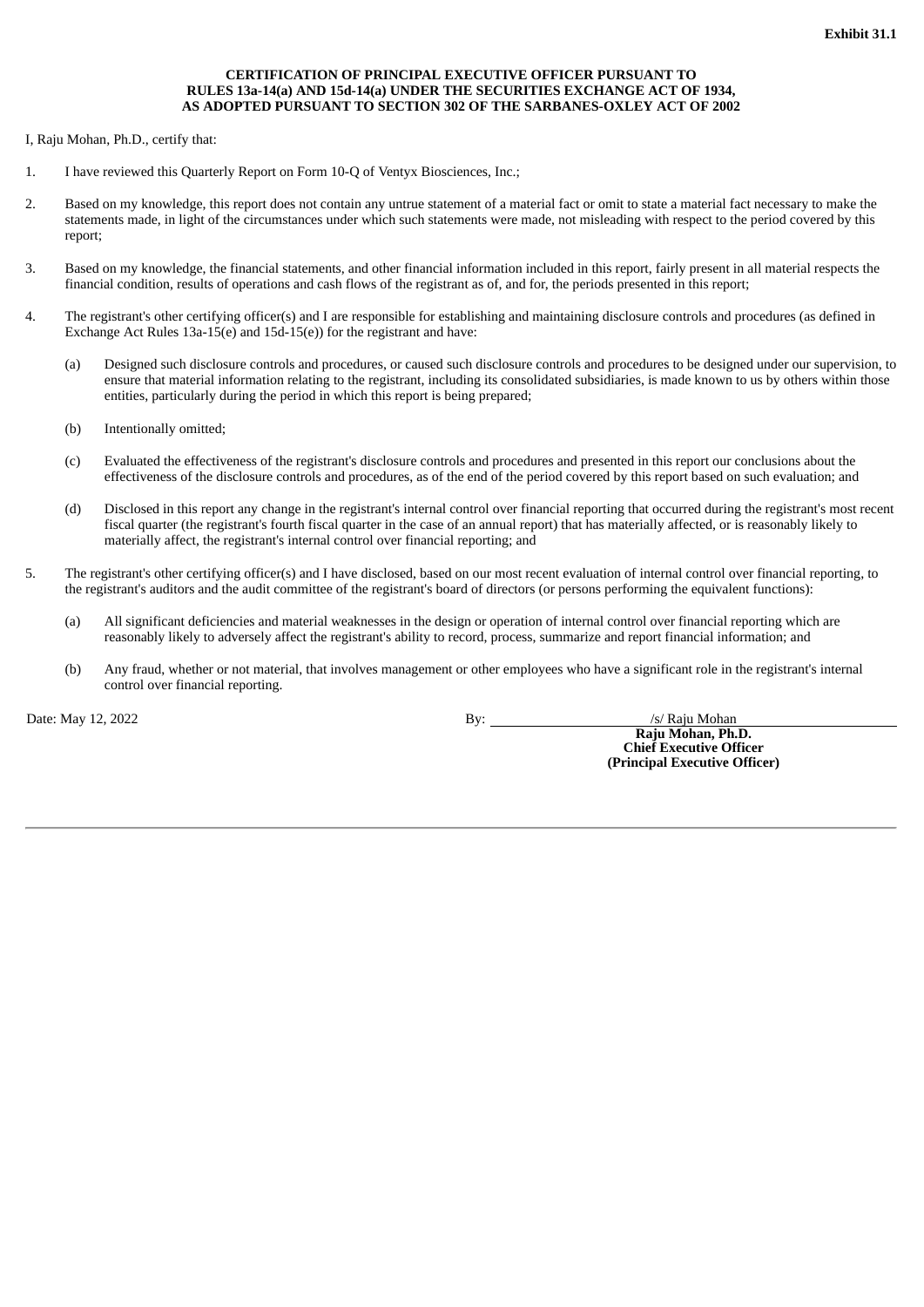## **CERTIFICATION OF PRINCIPAL FINANCIAL OFFICER PURSUANT TO RULES 13a-14(a) AND 15d-14(a) UNDER THE SECURITIES EXCHANGE ACT OF 1934, AS ADOPTED PURSUANT TO SECTION 302 OF THE SARBANES-OXLEY ACT OF 2002**

<span id="page-97-0"></span>I, Martin Auster, M.D., certify that:

- 1. I have reviewed this Quarterly Report on Form 10-Q of Ventyx Biosciences, Inc.;
- 2. Based on my knowledge, this report does not contain any untrue statement of a material fact or omit to state a material fact necessary to make the statements made, in light of the circumstances under which such statements were made, not misleading with respect to the period covered by this report;
- 3. Based on my knowledge, the financial statements, and other financial information included in this report, fairly present in all material respects the financial condition, results of operations and cash flows of the registrant as of, and for, the periods presented in this report;
- 4. The registrant's other certifying officer(s) and I are responsible for establishing and maintaining disclosure controls and procedures (as defined in Exchange Act Rules  $13a-15(e)$  and  $15d-15(e)$ ) for the registrant and have:
	- (a) Designed such disclosure controls and procedures, or caused such disclosure controls and procedures to be designed under our supervision, to ensure that material information relating to the registrant, including its consolidated subsidiaries, is made known to us by others within those entities, particularly during the period in which this report is being prepared;
	- (b) Intentionally omitted;
	- (c) Evaluated the effectiveness of the registrant's disclosure controls and procedures and presented in this report our conclusions about the effectiveness of the disclosure controls and procedures, as of the end of the period covered by this report based on such evaluation; and
	- (d) Disclosed in this report any change in the registrant's internal control over financial reporting that occurred during the registrant's most recent fiscal quarter (the registrant's fourth fiscal quarter in the case of an annual report) that has materially affected, or is reasonably likely to materially affect, the registrant's internal control over financial reporting; and
- 5. The registrant's other certifying officer(s) and I have disclosed, based on our most recent evaluation of internal control over financial reporting, to the registrant's auditors and the audit committee of the registrant's board of directors (or persons performing the equivalent functions):
	- (a) All significant deficiencies and material weaknesses in the design or operation of internal control over financial reporting which are reasonably likely to adversely affect the registrant's ability to record, process, summarize and report financial information; and
	- (b) Any fraud, whether or not material, that involves management or other employees who have a significant role in the registrant's internal control over financial reporting.

Date: May 12, 2022 By: /s/ Martin Auster /s/ Martin Auster /s/ Martin Auster /s/ Martin Auster /s/ Martin Auster

**Martin Auster, M.D. Chief Financial Officer (Principal Financial and Accounting Officer)**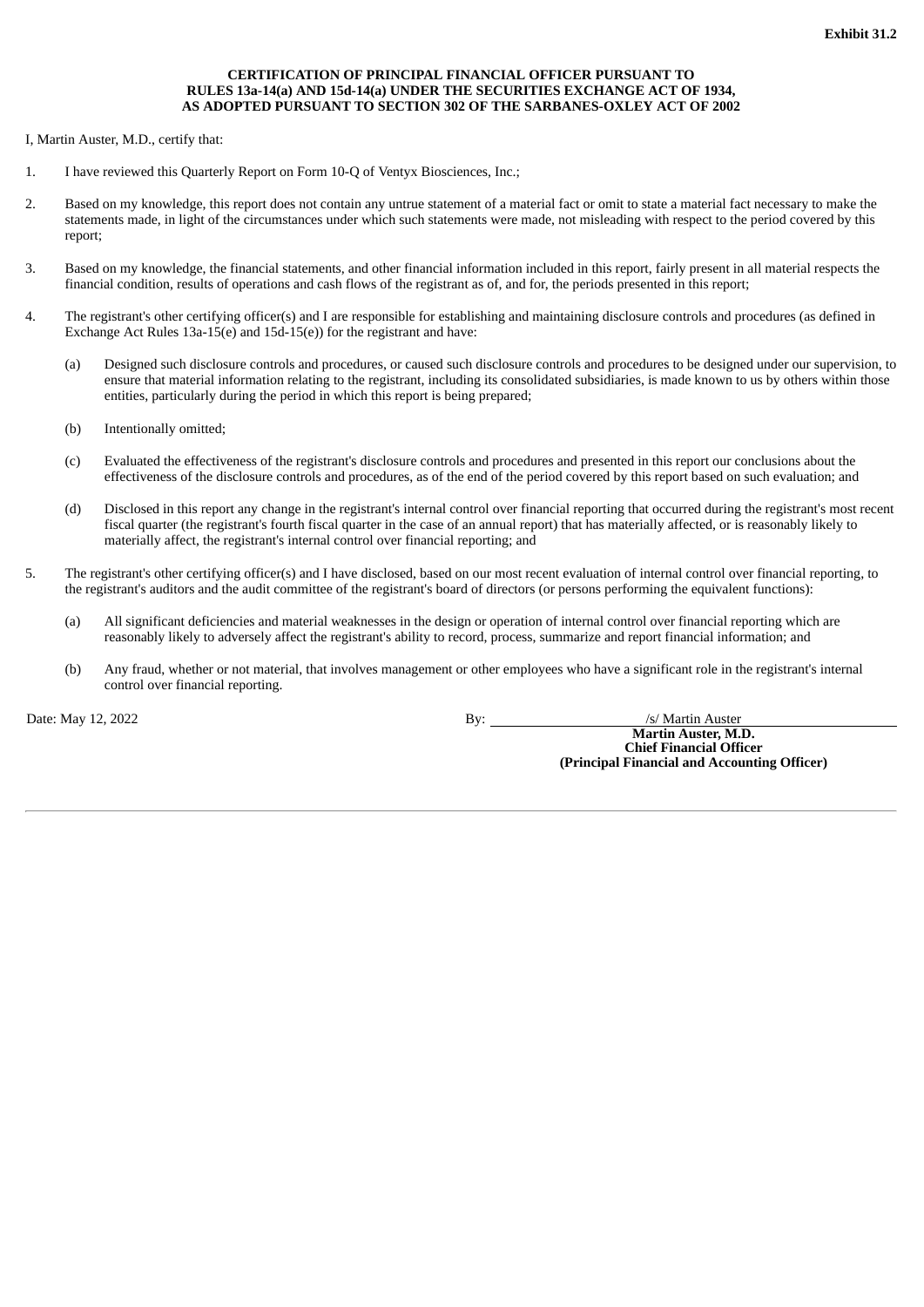### **CERTIFICATION OF PRINCIPAL EXECUTIVE OFFICER PURSUANT TO 18 U.S.C. SECTION 1350, AS ADOPTED PURSUANT TO SECTION 906 OF THE SARBANES-OXLEY ACT OF 2002**

<span id="page-98-0"></span>In connection with the Quarterly Report of Ventyx Biosciences, Inc. (the "Company") on Form 10-Q for the period ending March 31, 2022, as filed with the Securities and Exchange Commission on the date hereof (the "Report"), I certify, pursuant to 18 U.S.C. § 1350, as adopted pursuant to § 906 of the Sarbanes-Oxley Act of 2002, that:

- (1) The Report fully complies with the requirements of section 13(a) or 15(d) of the Securities Exchange Act of 1934; and
- (2) The information contained in the Report fairly presents, in all material respects, the financial condition and result of operations of the Company.

Date: May 12, 2022 <br>By: <u>/s/ Raju Mohan</u> **Raju Mohan, Ph.D. Chief Executive Officer (Principal Executive Officer)**